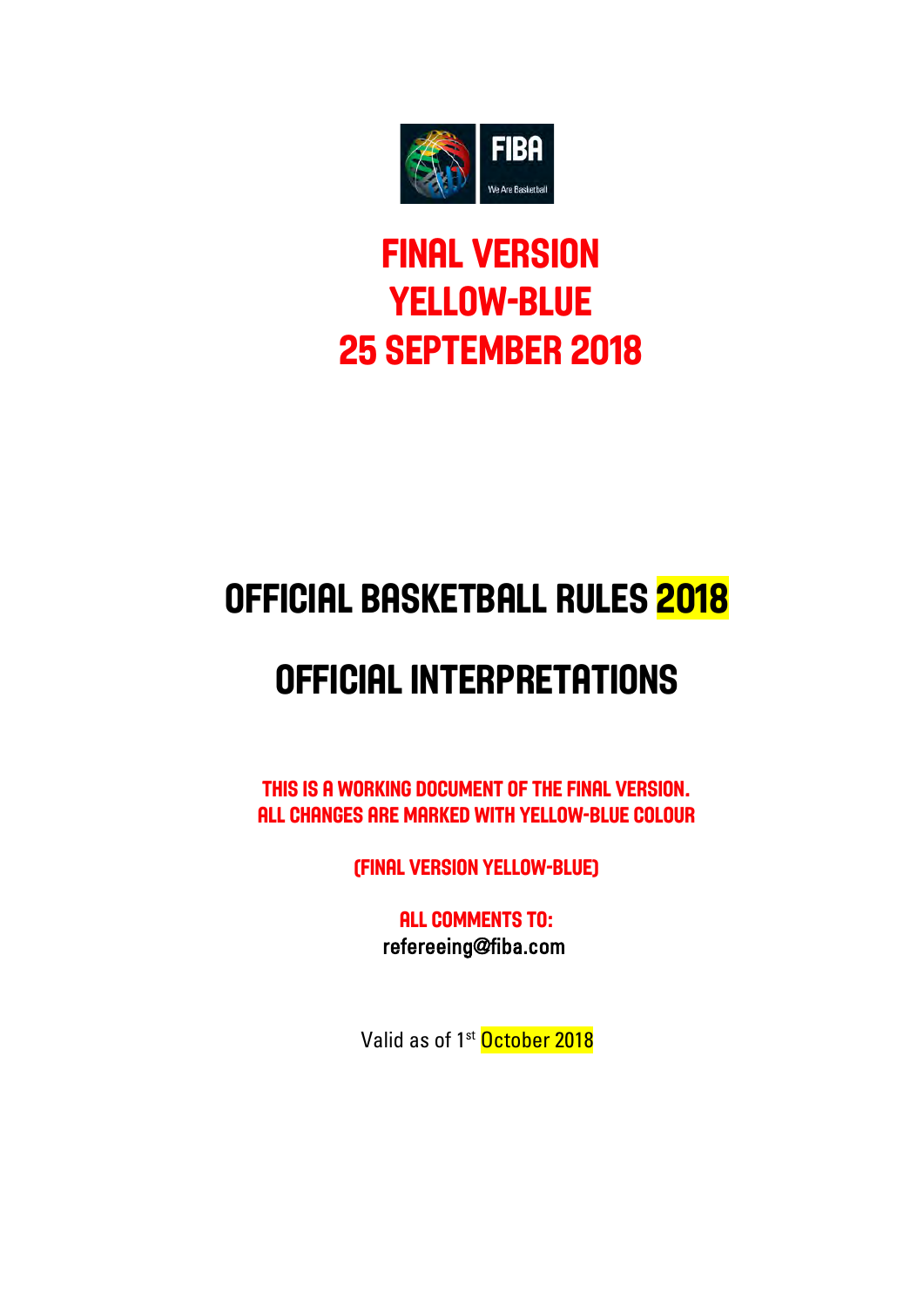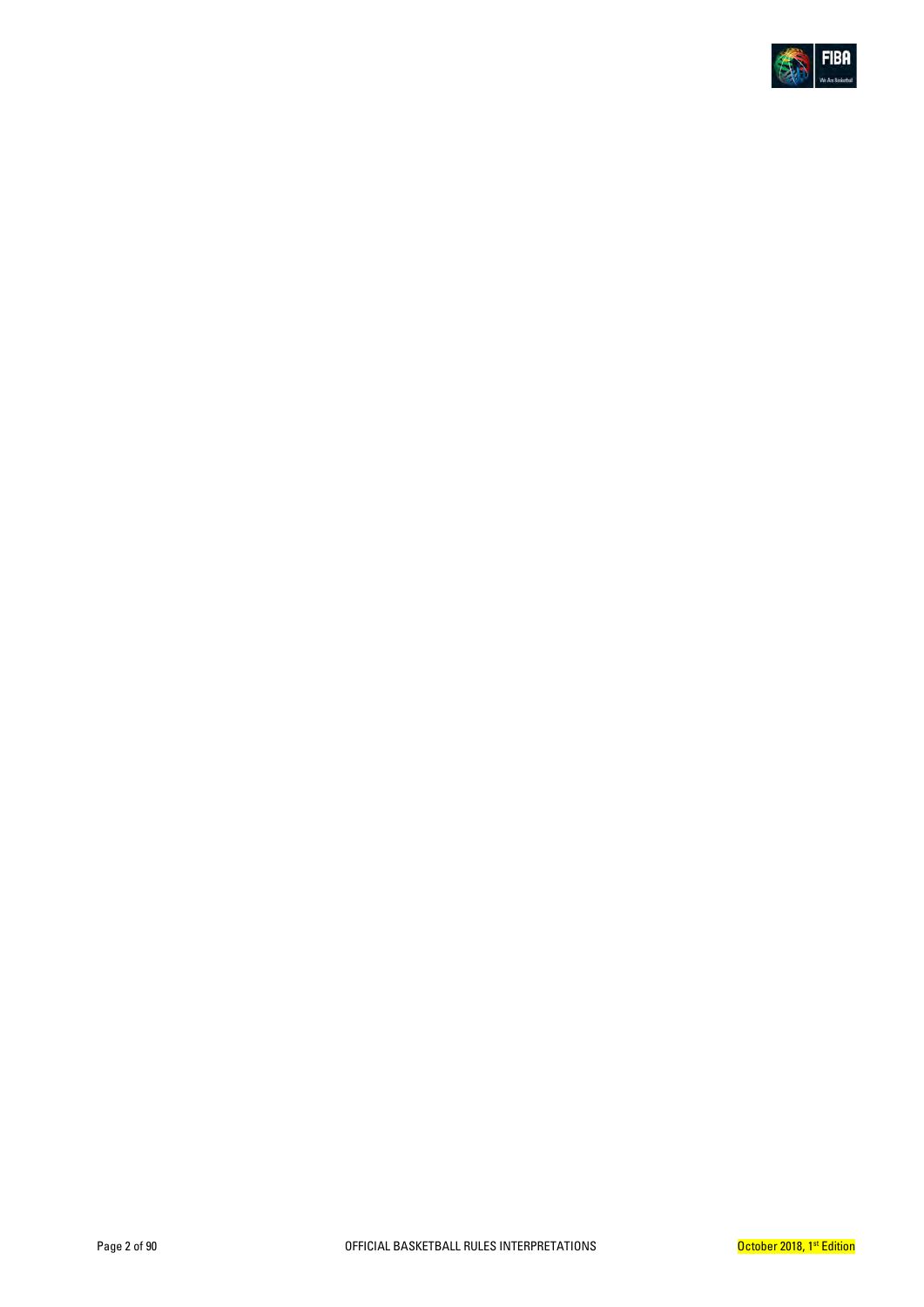

## **TABLE OF CONTENTS**

| Introduction |
|--------------|

| Introduction   |  |
|----------------|--|
| Art. 5         |  |
| Art. 7         |  |
| Art. 8         |  |
| Art. 9         |  |
| Art. 10        |  |
| Art. 12        |  |
| <b>Art. 13</b> |  |
| Art. 14        |  |
| Art. 15        |  |
| Art. 16        |  |
| Art. 17        |  |
| Art. 18/19     |  |
| Art. 23        |  |
| Art. 24        |  |
| Art. 25        |  |
| Art. 28        |  |
| Art. 29/50     |  |
| Art. 30        |  |
| Art. 31        |  |
| Art. 33        |  |
| Art. 35        |  |
| Art. 36        |  |
| Art. 37        |  |
| Art. 38        |  |
| Art. 39        |  |
| Art. 42        |  |
| Art. 44        |  |
| Art. 46        |  |
|                |  |

## **TABLE OF DIAGRAMS**

| Diagram 1 |                                                                      |  |
|-----------|----------------------------------------------------------------------|--|
| Diagram 2 |                                                                      |  |
| Diagram 3 |                                                                      |  |
| Diagram 4 | Position of a player inside/outside the no-charge semi-circle area59 |  |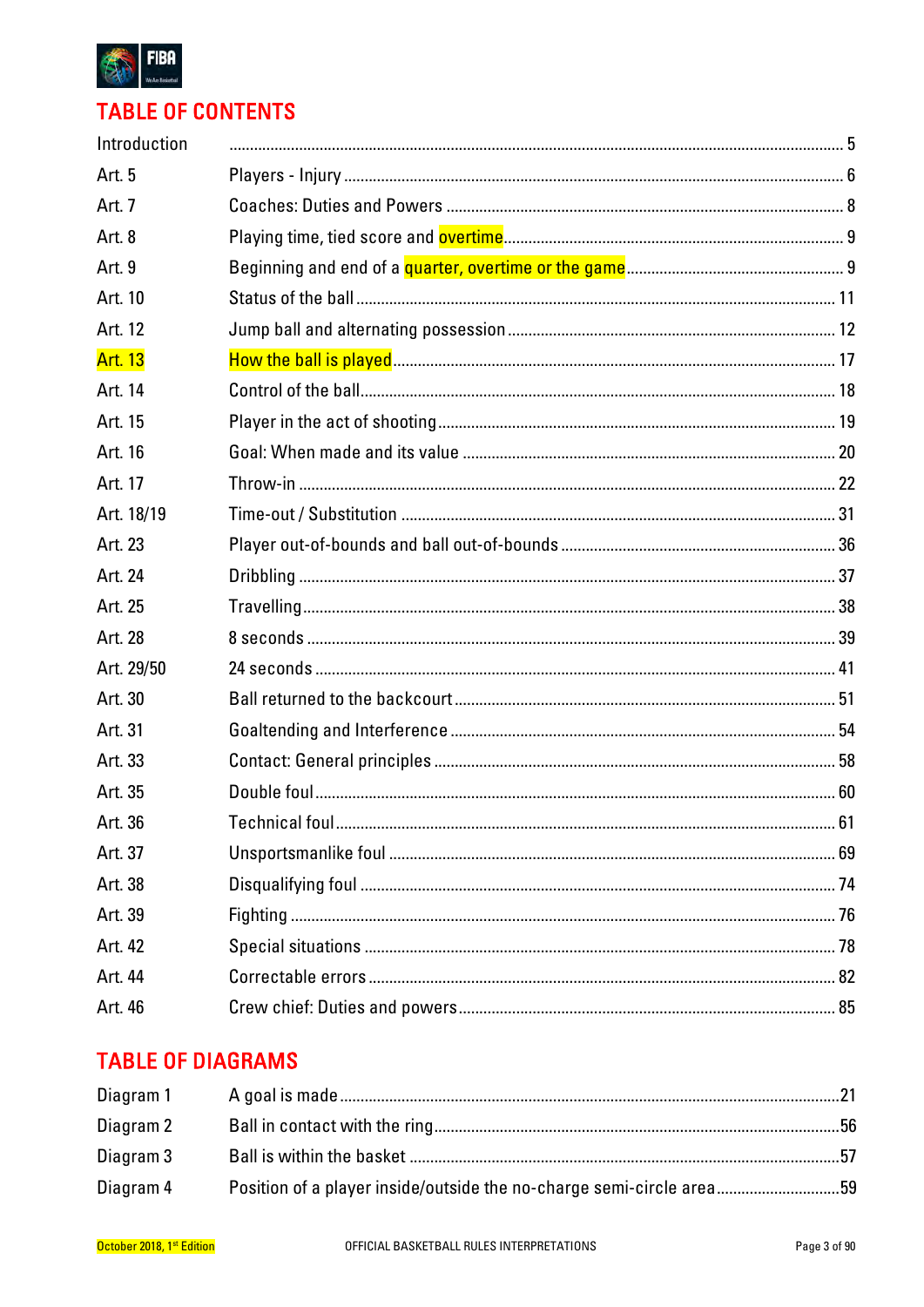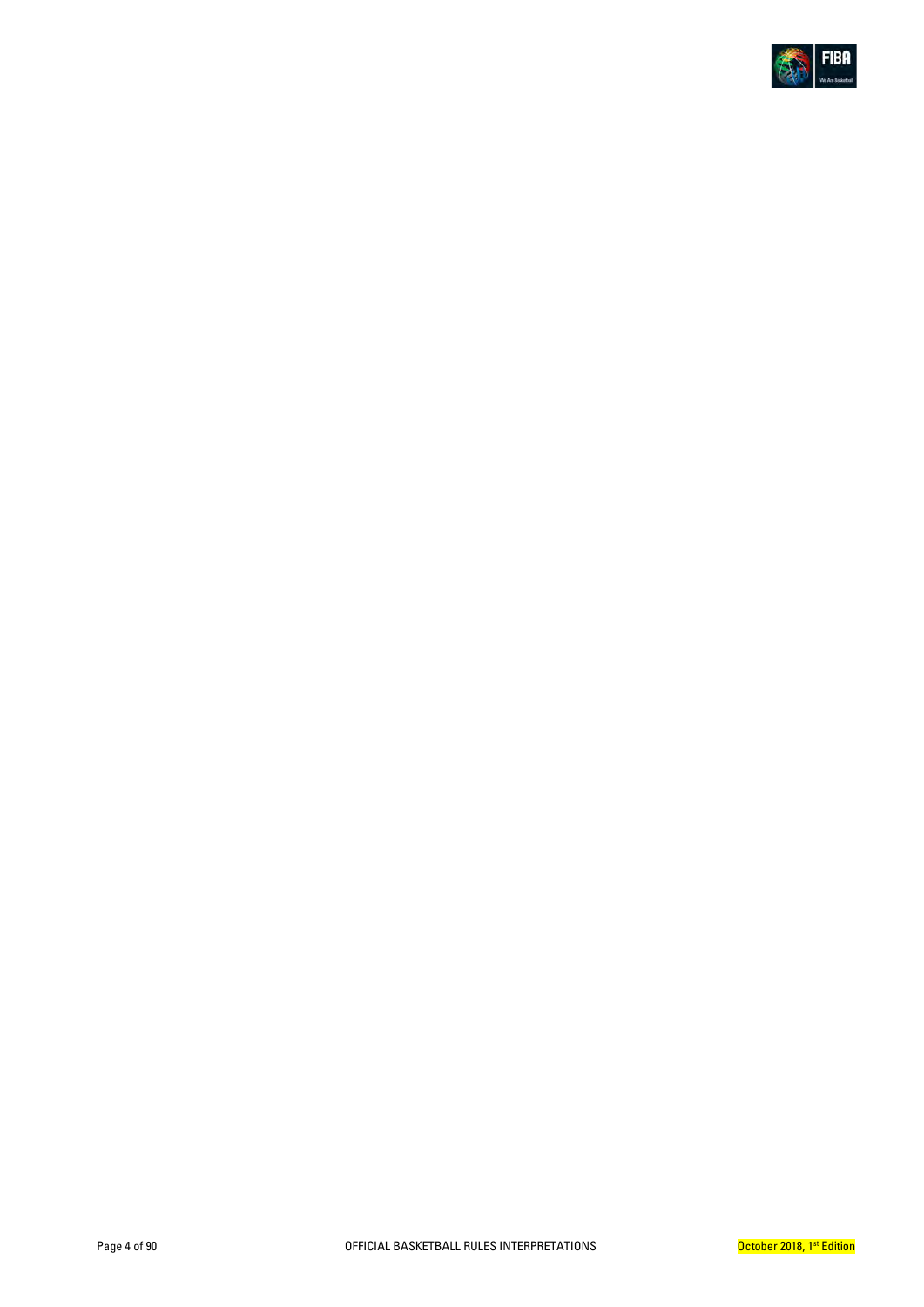

## The interpretations presented in this document are the FIBA Official Interpretations of the FIBA Official Basketball Rules 2018 and are effective as of 1<sup>st</sup> October 2018. This document supersedes all previously published FIBA Official Interpretations.

Throughout the Official Basketball Rules Interpretation, all references made to a player, coach, official, etc. in the male gender also apply to the female gender. It must be understood that this is done for practical reasons only.

## Introduction

The FIBA Official Basketball Rules are approved by the FIBA Central Board and are periodically revised by the FIBA Technical Commission.

The rules are kept as clear and comprehensive as possible, but they express principles rather than play situations. They cannot, however, cover the rich variety of specific cases that could happen during a basketball game.

The aim of this document is to convert the principles and concepts of the **FIBA Rulebook** into practical and specific situations as they might arise during a basketball game.

The interpretations of the different situations can stimulate the officials' minds and will complement an initial detailed study of the rules themselves.

The FIBA Official Basketball Rules shall remain the principal document governing FIBA basketball. However, the officials shall have the full power and authority to make decisions on any point not specifically covered in the FIBA Official Basketball Rules or in **these FIBA Official Interpretations.** 

For the sake of consistency of these Interpretations, 'team A' is the (initial) offensive team, 'team B' is the defensive team.  $A1 - A5$ ,  $B1 - B5$  are players;  $A6 - A12$ ,  $B6 - B12$  are substitutes.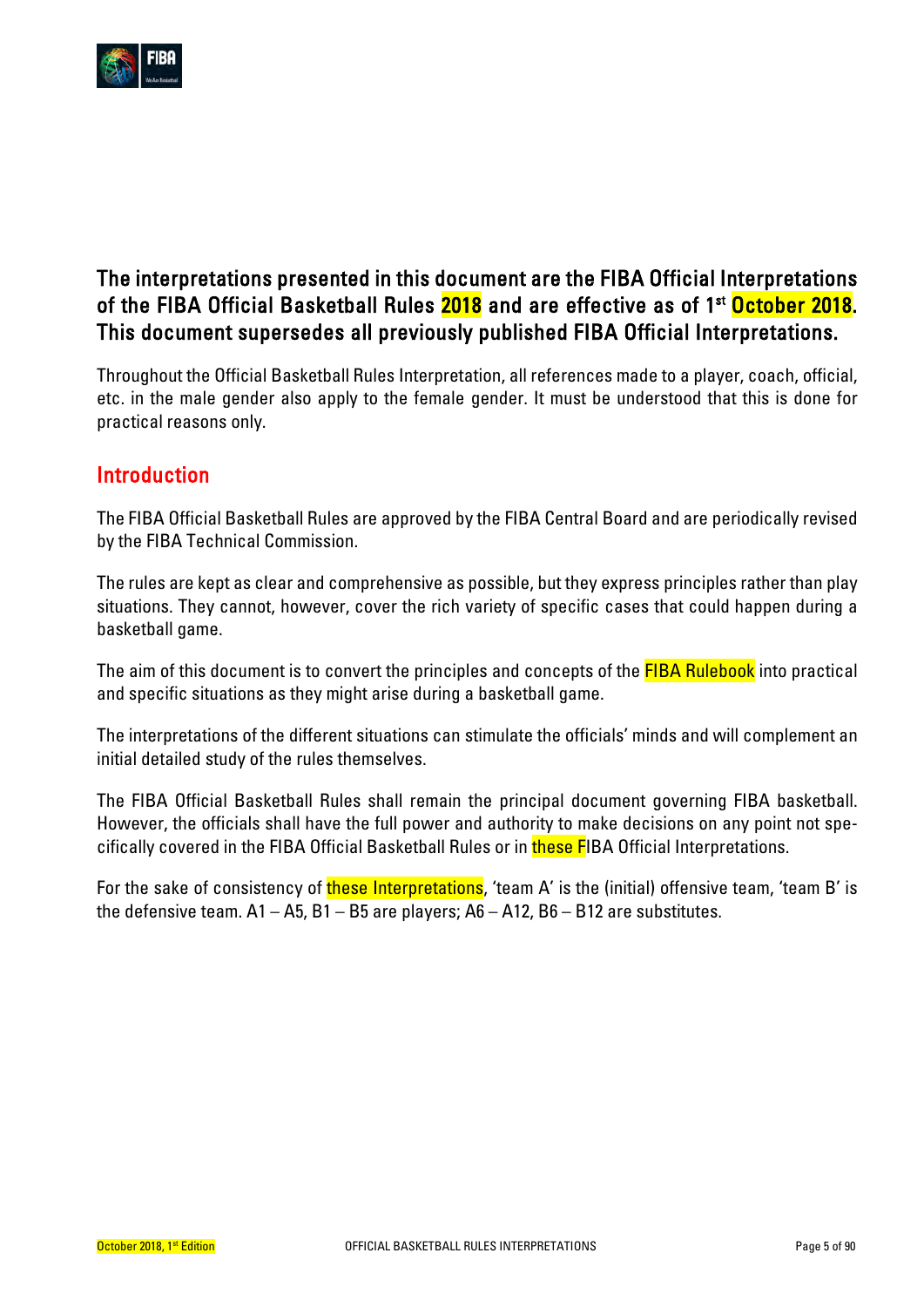

## **Art. 5 Players - Injury**

- 5-1 Statement. If a player is injured or appears to be injured and, as a result, the coach, assistant coach, substitute, excluded player or accompanying delegation member of the same team enters the playing court, that player is considered to have received treatment, whether or not actual treatment has been performed.
- 5-2 Example: A1 appears to have an injured ankle and the game is stopped. Team A's:
	- (a) **D**octor enters the playing court and treats A1's injured ankle.
	- (b) Doctor enters the playing court but A1 has already recovered.
	- (c) Coach enters the playing court to look after his injured player.
	- (d) Assistant coach, substitute or any other **accompanying delegation member** enter the playing court but do not treat A1.

Interpretation: In all cases. A1 is considered to have received treatment and shall be substituted.

- 5-3 Statement. There is no time limit for the removal of a seriously injured player from the playing court if, according to a doctor's opinion the removal is dangerous for the player.
- 5-4 Example: A1 is seriously injured and the game is stopped for about 15 minutes because the doctor estimates that removal from the playing court could be dangerous for the player.

Interpretation: The doctor's opinion shall determine the appropriate time for the removal of the injured player from the playing court. After the substitution, the game shall be restarted without any sanction.

- 5-5 Statement. If a player is injured or is bleeding, or has an open wound, and cannot continue to play immediately (within approximately 15 seconds), he must be substituted. If a time-out is granted to either team in the same game clock stopped period, and that player recovers during the time-out, he may continue to play only if the scorer's signal for the time-out has sounded before an official beckoned a substitute to become a player.
- 5-6 Example: A1 is injured and the game is stopped. As A1 is not able to continue to play immediately, an official blows his whistle making the conventional sign for a substitution. Coach A (or Coach B) requests a time-out:
	- (a) Before a substitute for A1 has entered the game.
	- (b) After a substitute for A1 has entered the game.

At the end of the time-out, A1 appears to have recovered and asks to remain in the game.

#### Interpretation:

- (a) If A1 recovers during the time-out he may continue to play.
- (b)  $\overline{A}$  substitute for A1 has already entered the game, therefore  $\overline{A}$ 1 cannot re-enter until the next game clock running period has ended.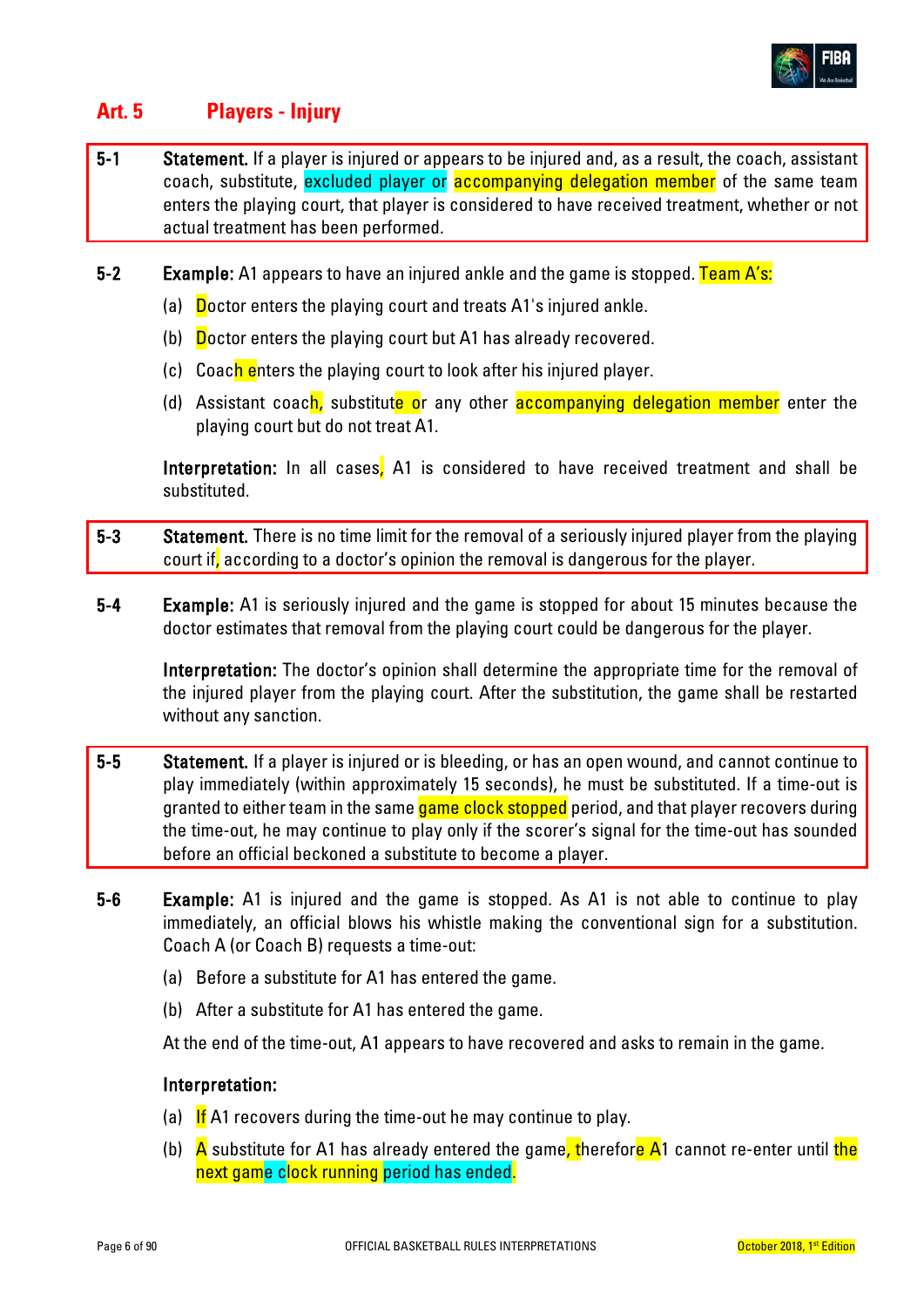

- 5-7 Statement. Players who have been designated by their coach to start the game or who receive treatment between free throws may be substituted in the event of an injury. In this case the opponents are also entitled to substitute the same number of players, if they so wish.
- 5-8 Example: A1 is fouled and is awarded 2 free throws. After the first free throw the officials discover that A1 is bleeding. A1 is replaced by A6 who shall attempt the **second** free throw. Team **B** requests to substitute 2 players.

Interpretation: Team B is entitled to substitute only 1 player.

5-9 **Example:** A1 is fouled and is awarded 2 free throws. After the first free throw the officials discover that B3 is bleeding. B3 is replaced by B6. Team A requests to substitute 1 player.

Interpretation: Team A is entitled to substitute 1 player.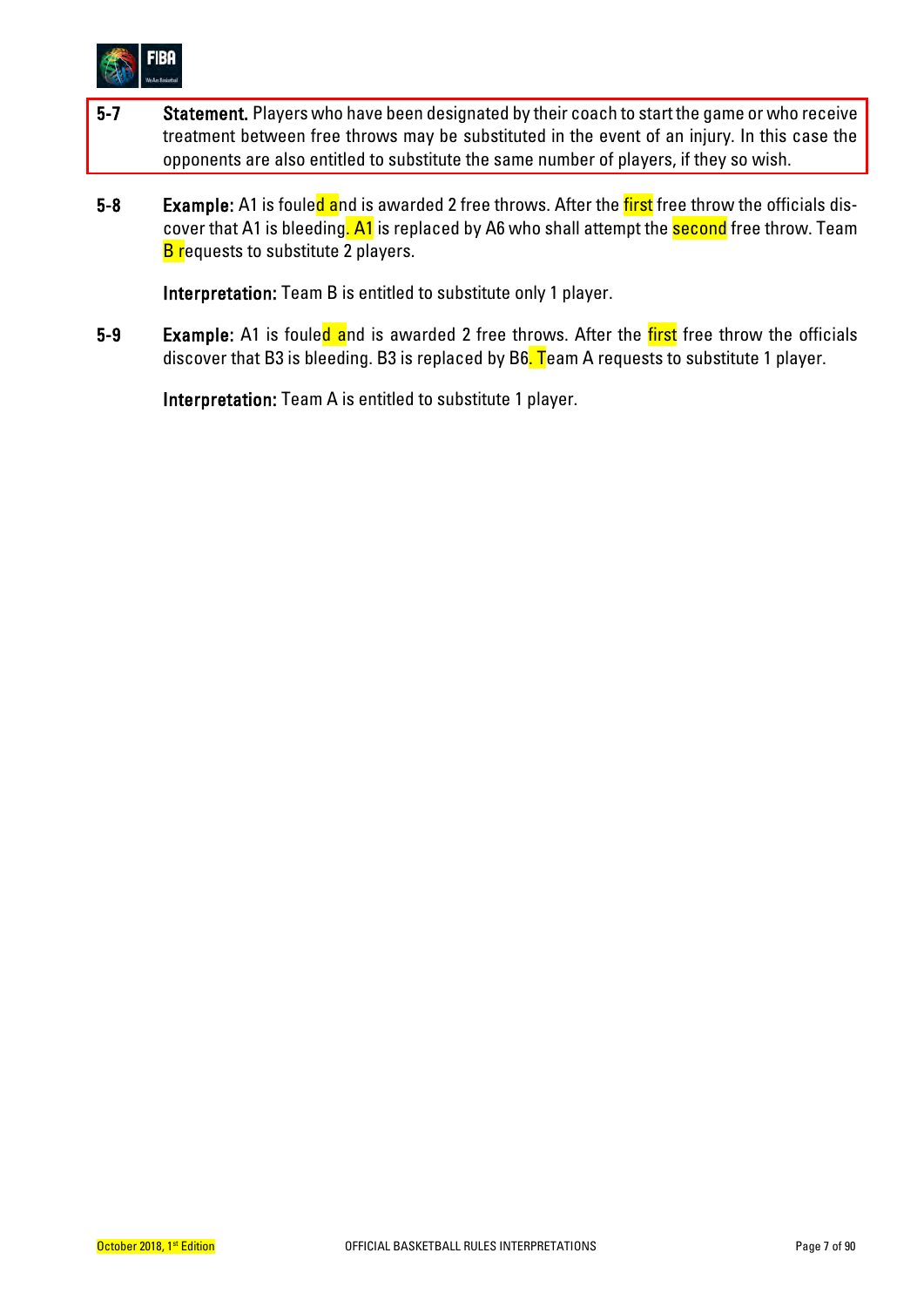

## **Art. 7 Coaches: Duties and Powers**

7-1 Statement. At least 40 minutes before the game is scheduled to begin, each coach or his representative shall give the scorer a list with the names and corresponding numbers of the team members who are eligible to play in the game, as well as the name of the captain, the coach and the assistant coach.

The coach is personally responsible that the numbers in the list correspond to the numbers on the shirts of the players. At least 10 minutes before the game is scheduled to begin, each coach shall confirm his agreement with the names and corresponding numbers of his team members, as well as the names of the coach, assistant coach and captain by signing the scoresheet.

- 7-2 Example: Team A presents in due time the team list to the scorer. The numbers of 2 players are not the same as the numbers displayed on their shirts or the name of a player is omitted on the scoresheet. This is discovered:
	- (a) Before the start of the game.
	- (b) After the start of the game.

#### Interpretation:

- (a) The wrong numbers are corrected or the name of the player is added on the scoresheet without any sanction.
- (b) The official stops the game at a convenient moment so as not to disadvantage either team. The wrong numbers are corrected without any sanction. However, the name of the player cannot be added to the scoresheet.
- 7-3 Statement. At least 10 minutes before the game is scheduled to begin, each coach shall indicate the 5 players who are to start the game. Before the game starts the scorer shall check if there is an error regarding these 5 players and, if so, he shall notify the nearest official as soon as possible. If this is discovered before the start of the game the starting 5 players shall be corrected. If this is discovered after the start of the game it shall be disregarded.
- 7-4 Example: It is discovered that 1 of the players on the playing court is not 1 of the confirmed starting 5 players. This occurs:
	- (a) Before the start of the game.
	- (b) After the start of the game.

#### Interpretation:

- (a) The player shall be replaced by 1 of the 5 players who were to start the game without any sanction.
- (b) The error is disregarded and the game continues without any sanction.
- 7-5 Example: The coach asks the scorer to enter the small 'x' into the scoresheet for his 5 players who are to start the game.

Interpretation: The coach shall personally indicate the 5 players who are to start the game by marking a small 'x' beside the player's number in the 'Player in' column of the scoresheet.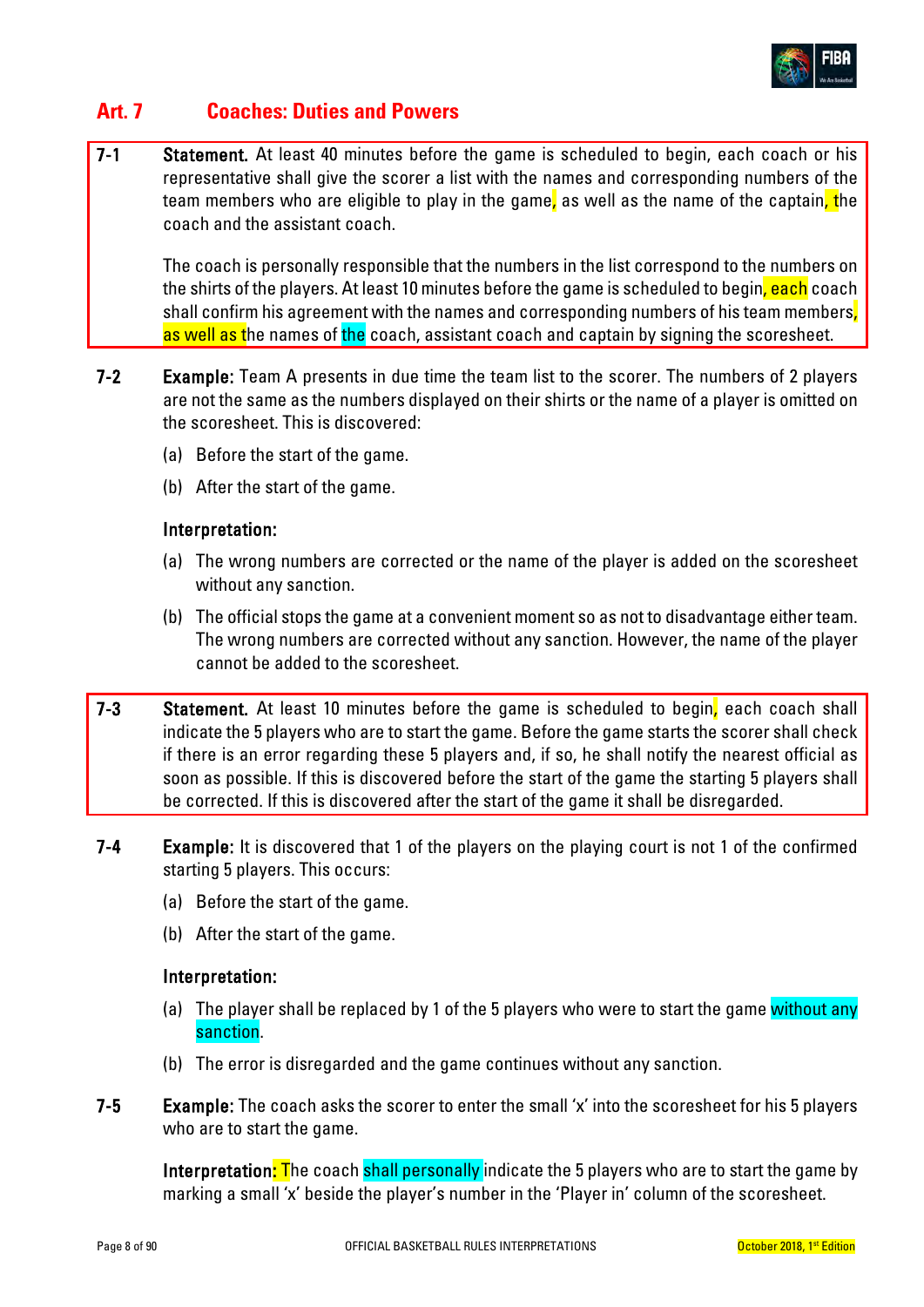

## **Art. 8 Playing time, tied score and overtime**

- 8-1 Statement. An interval of play begins:
	- 20 minutes before the game is scheduled to begin.
	- When the game clock signal sounds for the end of the quarter or overtime.
	- In case of an Instant Replay System (IRS) review, at the end of a quarter or overtime after the crew chief has communicated the final decision.
- 8-2 Example: A1 in the act of shooting is fouled simultaneously with the game clock signal for the end of the quarter. A1 is awarded 2 free throws.

Interpretation: The free throws shall be administered immediately. The timer shall start his stopwatch for measuring the interval of play after the free throws have been completed.

8-3 Example: A1 in the act of shooting is fouled simultaneously with the game clock signal for the end of the quarter. The officials become uncertain whether A1 shall be awarded 2 or 3 free throws. The officials decide to use the IRS.

Interpretation: The timer shall start his stopwatch for measuring the interval of play after the decision of the review has been communicated and 2 or 3 free throws have been completed.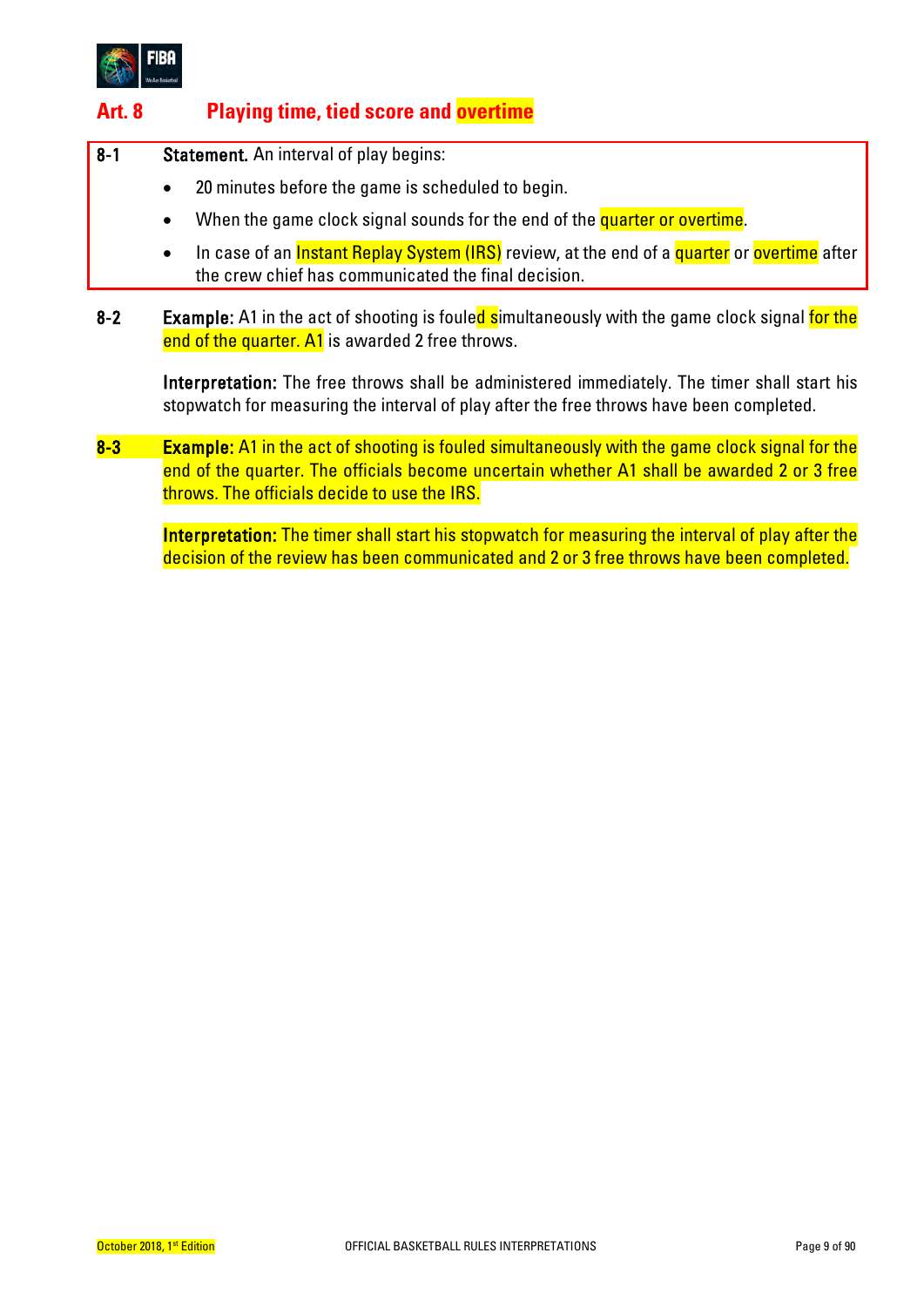

## **Art. 9 Beginning and end of a quarter, overtime or the game**

- 9-1 Statement. A game shall not begin unless each team has a minimum of 5 entitled players on the playing court ready to play. If fewer than 5 players are on the playing court at the time the game is to begin, the officials must be sensitive to any unforeseeable circumstance(s) that could explain the delay. If a reasonable explanation is provided for the delay, a technical foul shall not be charged. If, however, no such explanation is provided, a technical foul against the coach, recorded as 'B<sub>1</sub>' and/or forfeiture of the game may result upon arrival of further entitled players.
- 9-2 Example: When the game is scheduled to begin, team B has fewer than 5 players on the playing court and ready to play. The team B representative:
	- (a)  $\mathbf{I}$ s able to provide a reasonable and acceptable explanation for the late arrival of the team B players.
	- (b) Is unable to provide a reasonable and acceptable explanation for the late arrival of the team B players.

#### Interpretation:

The beginning of the game shall be delayed for a maximum of 15 minutes. If the absent players arrive on the playing court ready to play before 15 minutes have passed:

- (a) The game shall begin without any sanction.
- (b)  $\overline{A}$  technical foul may be charged against coach B, recorded as  $B_1$ <sup>'</sup>. Any team A player shall attempt 1 free throw with no line-up. The game shall begin with a jump ball.

In both cases, if the absent players have not arrived on the playing court ready to play before 15 minutes have passed, the game may be forfeited in favour of team A and the score recorded as 20:0. The crew chief shall report it, on the reverse side of the scoresheet, to the organising body of the competition.

**9-3** Example: At the beginning of the **second** half, team A cannot present 5 players entitled to play on the playing court because of injuries, disqualifications etc.

Interpretation: The obligation to present a minimum of 5 players is valid only for the beginning of the game. Team A shall continue to play with fewer than 5 players.

9-4 Example: Close to the end of the game, A1 commits his fifth foul and leaves the game. Team A shall continue the game with only 4 players as they have no more substitutes available. As team B is leading by more than 15 points, coach B demonstrating fair play wants to remove 1 of his players in order to play also with 4 players.

Interpretation: The request of coach B to play with less than 5 players shall be denied. As long as a team has sufficient players available, 5 players shall be on the playing court.

9-5 Statement. Art. 9 clarifies which basket a team is to defend and which basket it is to attack. If by confusion any quarter or overtime begins with both teams attacking/defending the wrong baskets, the situation shall be corrected as soon as it is discovered, without placing either team at a disadvantage. Any points scored, time used, fouls charged, etc. before the stopping of the game remain valid.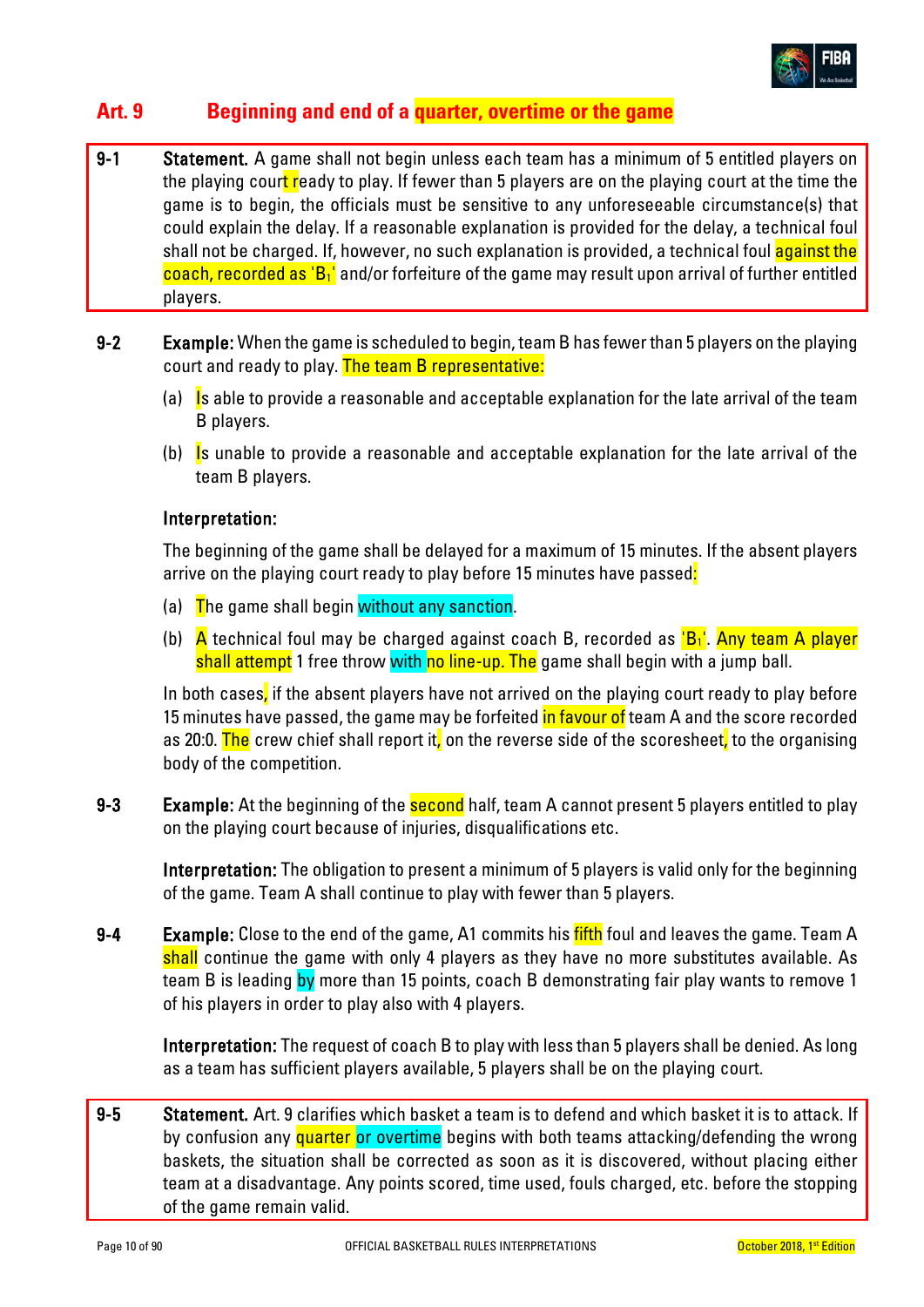

9-6 Example: After the start of the game, the officials discover that teams are playing in the wrong direction.

Interpretation: The game shall be stopped as soon as possible and without placing any team at a disadvantage. Teams shall exchange baskets. The game shall be resumed from the mirroropposite place nearest to where the game was stopped.

#### 9-7 Statement. The game shall start with a jump ball at the centre circle.

9-8 Example: During the interval of play before the game, a technical foul is called on A1. Before the start of the game, coach B designates B1 to attempt 1 free throw, however B1 is not 1 of the team B starting 5 players.

Interpretation: 1 of the players designated as team B starting 5 players must attempt the free throw. Substitution cannot be granted before the playing time has started.

The game shall begin with a jump ball.

9-9 **Example:** During the interval of play before the game, a team A member commits an unsportsmanlike foul on a team B member.

Interpretation: That team B member shall attempt the 2 free throws before the beginning of the game.

If that team member is indicated as 1 of the 5 players to begin the game, he shall remain on the playing court.

If that team member is not indicated as 1 of the 5 players to begin the game, he shall not remain on the playing court and shall be replaced by 1 of the players designated as team B starting 5 players.

The game shall begin with a jump ball.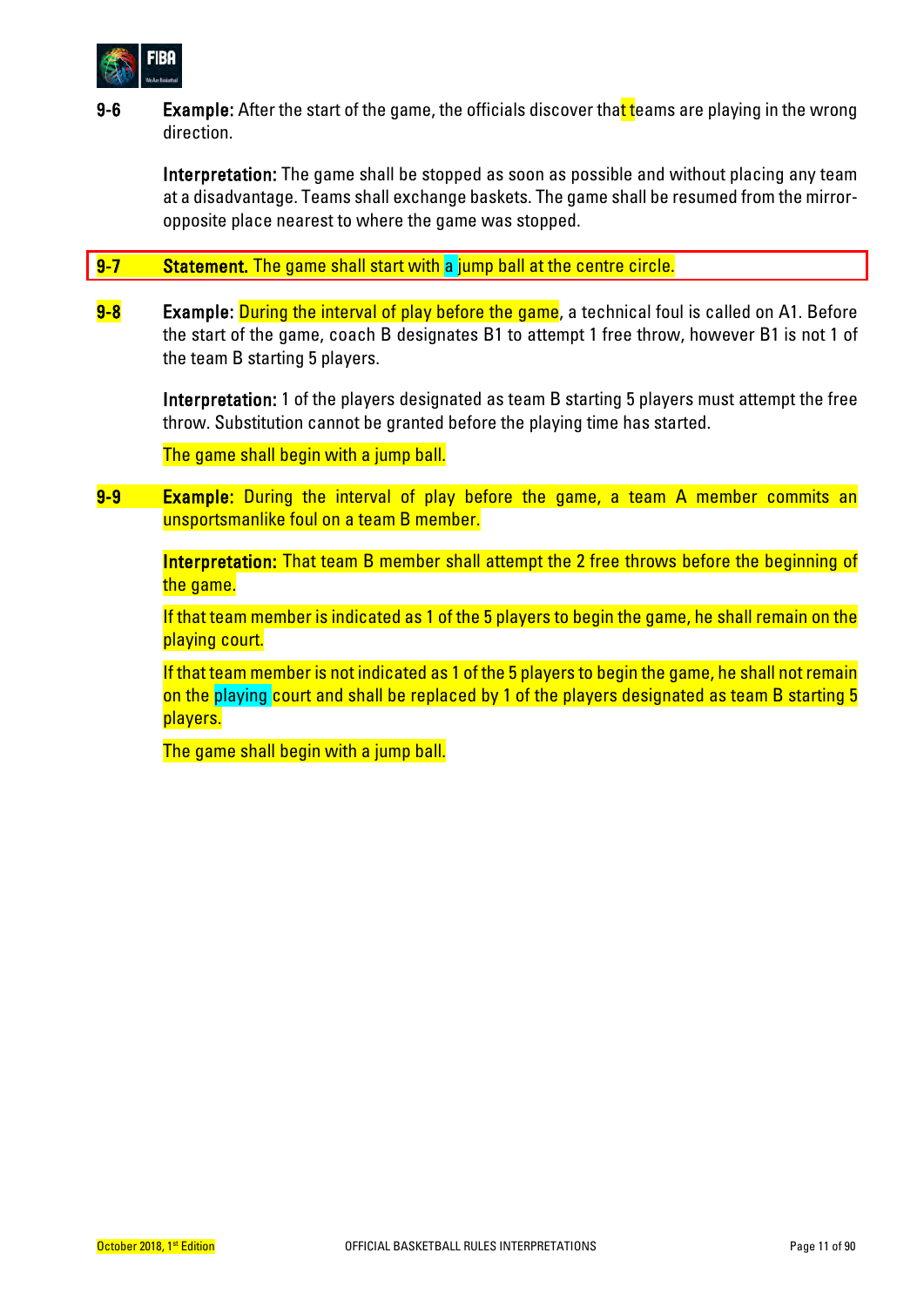

## **Art. 10 Status of the ball**

- 10-1 Statement. The ball does not become dead and the goal counts if made, when a player is in the act of shooting for a field goal and finishes his shot with a continuous motion while a player of the **defensive** team commits a foul on any opponent after the continuous motion of the shooter has started. This statement is equally valid if any player, coach, assistant coach, substitute, excluded player or accompanying delegation member of a defensive team commits a technical foul.
- 10-2 Example: A1 has begun the act of shooting for a field goal when B2 commits a foul on A2. This is team B's third team foul in the quarter. A1 finishes his shot with a continuous motion.

Interpretation: The goal, if made, shall count. The game shall be resumed with a team A throwin from the place nearest to where the foul was called.

10-3 Example: A1 has begun the act of shooting for a field goal when B2 commits a foul on A2. This is team B's fifth team foul in the quarter. A1 finishes his shot with a continuous motion.

Interpretation: The goal, if made, shall count. A2 shall attempt 2 free throws. The game shall be resumed as after any last free throw.

10-4 Example: A1 has begun the act of shooting for a field goal when A2 commits a foul on B2. A1 finishes his shot with a continuous motion.

Interpretation: The ball becomes dead when A2 commits a foul. The goal, if made, shall not count. Regardless of the number of team A fouls in the quarter, the game shall be resumed with a team B throw-in from the place nearest to where the foul was called.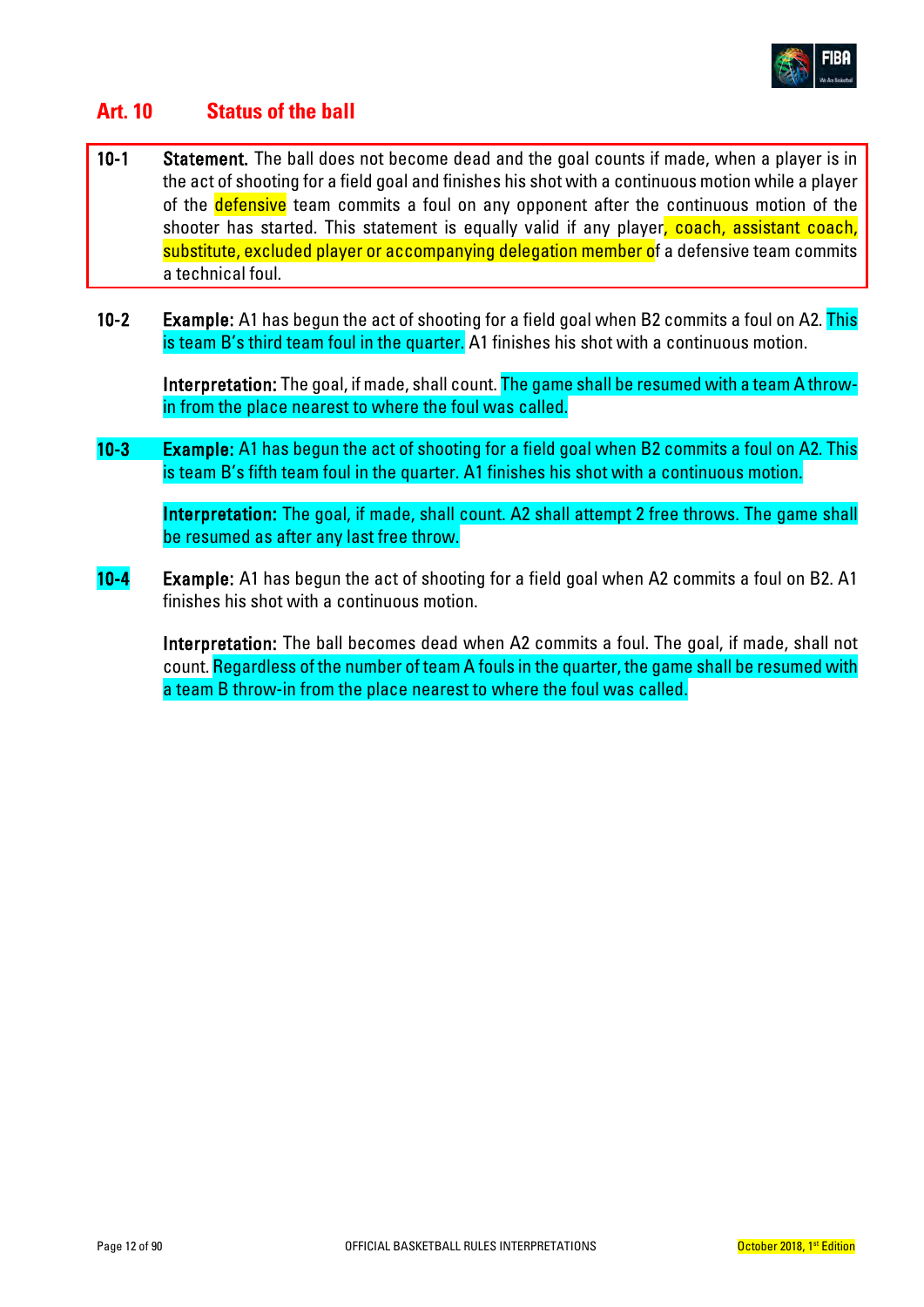

## **Art. 12 Jump ball and alternating possession**

- 12-1 Statement. The team that does not gain control of a live ball on the playing court after the opening jump ball at the beginning of the game shall be awarded the ball for a throw-in from the place nearest to where the next jump ball situation has occurred.
- 12-2 Example: The crew chief tosses the ball for the opening jump ball. Immediately after the ball is legally tapped by jumper A1:
	- (a) A held ball between A2 and B2 is called.
	- (b) A double foul between A2 and B2 is called.

Interpretation: Since the control of a live ball on the playing court has not yet been established, the official cannot use the alternating possession **procedure**. The crew chief shall administer another jump ball in the centre circle and A2 and B2 shall jump. Whatever time has passed on the game clock, after the ball is legally tapped and before the held ball/double foul situation is called, shall remain consumed.

- 12-3 Example: The crew chief tosses the ball for the opening jump ball. Immediately after the ball is legally tapped by jumper A1, the ball:
	- (a) Goes directly out-of-bounds.
	- (b) Is caught by A1 before it has touched one of the non-jumpers or the floor.

Interpretation: In both cases, team B is awarded a throw-in as the result of A1's violation. Team B shall have 24 seconds on the shot clock if the throw-in is administered in the backcourt and 14 seconds on the shot clock if in the frontcourt. After the throw-in, the team that does not gain control of the live ball on the playing court shall be entitled to the first alternating possession at the place nearest to where the next jump ball situation has occurred.

12-4 Example: Team B is entitled to a throw-in under the alternating possession procedure. An official and/or a scorer makes an error and the ball is erroneously awarded to team A for the throw-in.

Interpretation: Once the ball touches or is legally touched by a player on the playing court, the error cannot be corrected. However, team B shall not lose its right for the next alternating possession throw-in at the next jump ball situation as a result of the error.

12-5 Example: Simultaneously with the game clock signal for the end of the first quarter, B1 commits an unsportsmanlike foul on A1. Team A is entitled to the alternating possession throw-in to start the second quarter.

Interpretation: A1 shall attempt 2 free throws with no line-up and no playing time remaining. After the 2-minute interval of play, the game shall be resumed with a team A throw-in from the throw-in line in its frontcourt, with 14 seconds on the shot clock. Team A shall not lose its right to the next alternating possession throw-in at the next jump ball situation.

12-6 Example: Shortly after the game clock signal for the end of the third quarter, B1 commits an unsportsmanlike foul on A1. Team A is entitled to the alternating possession throw-in to start the **fourth quarter**.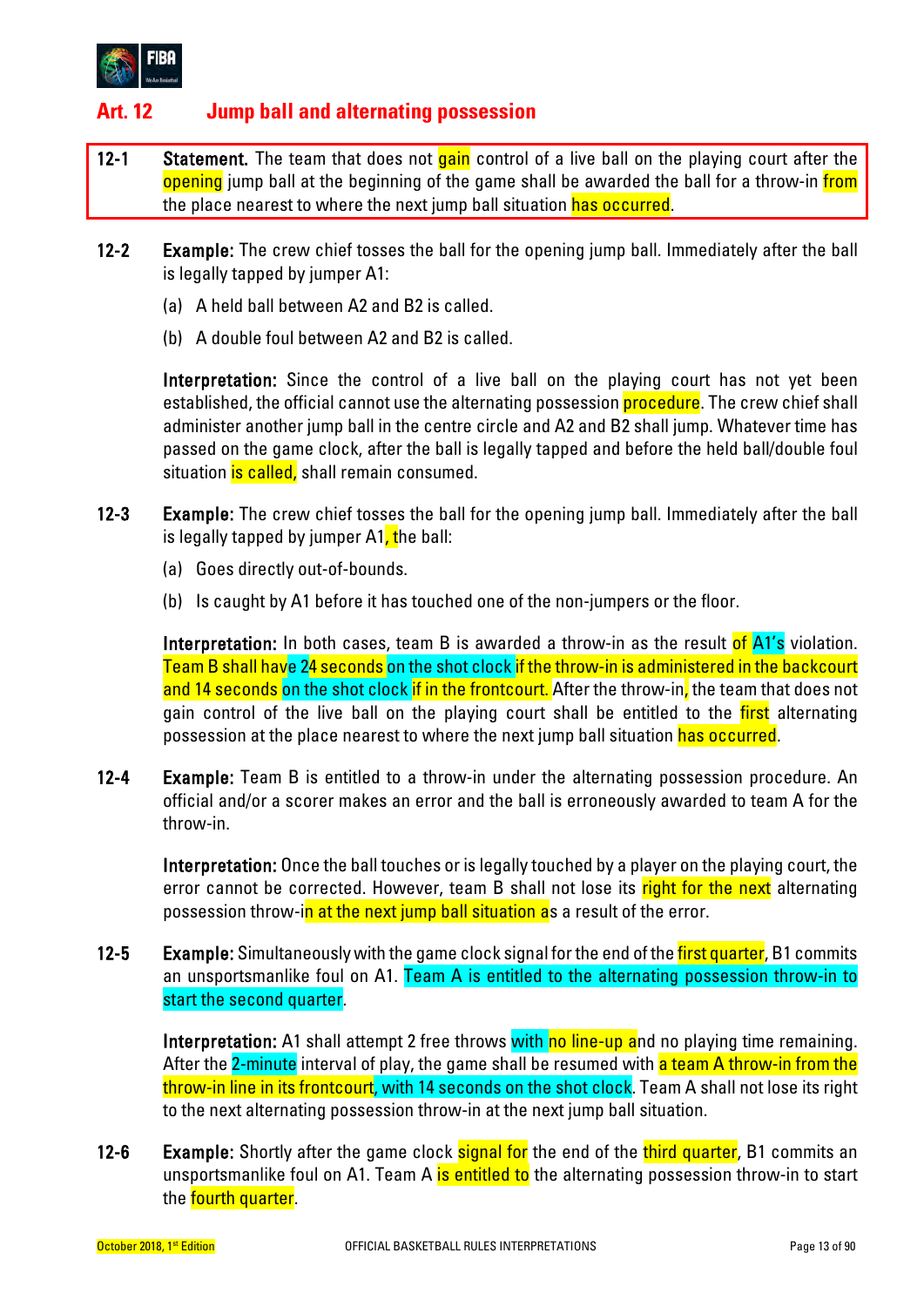

Interpretation: A1 shall attempt 2 free throws before the start of the fourth quarter with no line-up. The fourth quarter shall start with a team A throw-in from the throw-in line in its frontcourt, with 14 seconds on the shot clock. Team A shall not lose its right to the next alternating possession throw-in at the next jump ball situation.

12-7 Example: A1 jumps with the ball and is legally blocked by B1. Both players then return to the playing court with both of them having 1 hand or both hands firmly on the ball.

Interpretation: A held ball shall be called.

12-8 Example: A1 and B1 in the air have their hands firmly on the ball. After returning to the playing court, A1 lands with 1 foot on the boundary line.

Interpretation: A held ball shall be called.

12-9 Example: A1 jumps with the ball from his frontcourt and is legally blocked by B1. Both players then return to the playing court with both of them having 1 hand or both hands firmly on the ball. A1 lands with 1 foot in his backcourt.

Interpretation: A held ball shall be called.

12-10 Example: The crew chief tosses the ball for the opening jump ball. Before the ball has been legally touched, jumper A1 touches the ball.

Interpretation: A1 has committed a jump ball violation. Team B shall be awarded a throw-in from its frontcourt, close to the centre line at the place nearest to where the violation was committed, with 14 seconds on the shot clock.

12-11 Example: The crew chief tosses the ball for the opening jump ball. Before the ball has been legally touched, non-jumper A2 enters the circle from his backcourt.

Interpretation: A2 has committed a jump ball violation. Team B shall be awarded a throw-in from its frontcourt, close to the centre line at the place nearest to where the violation was committed, with 14 seconds on the shot clock.

12-12 Example: The crew chief tosses the ball for the opening jump ball. Before the ball has been legally touched, non-jumper A2 enters the circle from his frontcourt.

Interpretation: A2 has committed a jump ball violation. Team B shall be awarded a throw-in from its backcourt, close to the centre line at the place nearest to where the violation was committed, with 24 seconds on the shot clock.

- 12-13 Statement. It is a jump ball situation resulting in an alternating possession throw-in, whenever a live ball lodges between the ring and the backboard, unless between free throws and unless after the last free throw followed by a possession of the ball as part of the foul penalty. Under the alternating possession procedure the shot clock shall be reset to 14 seconds when the offensive team is entitled to a throw-in or to 24 seconds when the opposing team is entitled to a throw-in.
- 12-14 Example: On a shot for a field goal by A1, the ball lodges between the ring and the backboard. Team A is entitled to a throw-in under the alternating possession procedure.

Interpretation: After the throw-in from the endline, team A shall have 14 seconds on the shot clock.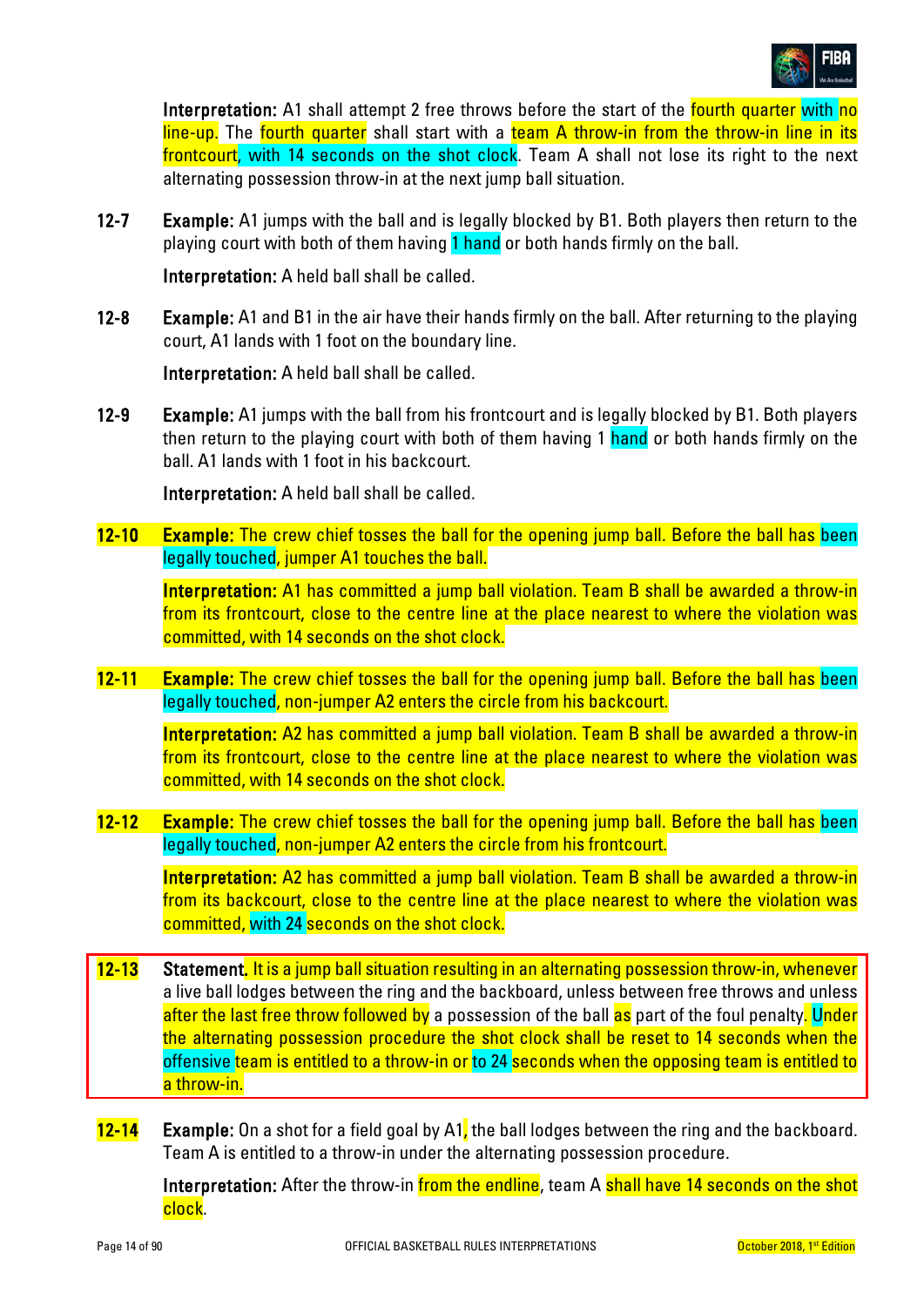

- 12-15 Example: On a shot for a field goal by A1, the ball lodges between the ring and the backboard:
	- (a) Team A,
	- (b) Team B

is entitled to a throw-in under the alternating possession procedure.

### Interpretation: After the throw-in from the endline:

- (a) Team A shall have 14 seconds,
- (b) Team B shall have 24 seconds

on the shot clock.

12-16 Example: The ball is in the air on A1's shot for a field goal when the shot clock signal sounds followed by the ball lodging between the ring and the backboard. Team A is entitled to a throwin under the alternating possession procedure.

Interpretation: After the throw-in from the endline, team A shall have 14 seconds on the shot clock.

- 12-17 Example: A1 in his act of shooting for a 2-point field goal is fouled by B2. The official calls an unsportsmanlike foul on B2. During the last free throw:
	- (a) The ball lodges between the ring and the backboard.
	- (b) A1 steps on the free-throw line while releasing the ball.
	- (c) The ball misses the ring.

Interpretation: In all cases, the free throw shall be considered unsuccessful. The game shall be resumed with a team A throw-in from the throw-in line in its frontcourt, with 14 seconds on the shot clock.

12-18 Example: After A1's throw-in from the centre line to start the second quarter, the ball lodges between the ring and the backboard in team A's frontcourt. The official calls a jump ball situation.

Interpretation: The direction of the alternating possession arrow shall be reversed immediately in favour of team B. The game shall be resumed with a team B alternating possession throwin from the endline, except directly behind the backboard, with 24 seconds on the shot clock.

12-19 Example: The possession arrow favours team A. During an interval of play after the first quarter, B1 commits an unsportsmanlike foul on A1. A1 attempts 2 free throws with no line-up, followed by a team A throw-in from the throw-in line in its frontcourt to start the second quarter. The possession arrow to favour team A remains unchanged. After the throw-in the ball has lodged between the ring and the backboard in team A's frontcourt. The official calls a jump ball situation.

Interpretation: The game shall be resumed with a team A alternating possession throw-in from the endline in its frontcourt, except directly behind the backboard, with 14 seconds on the shot clock. The direction of the alternating possession arrow shall be reversed immediately after team A throw-in has ended.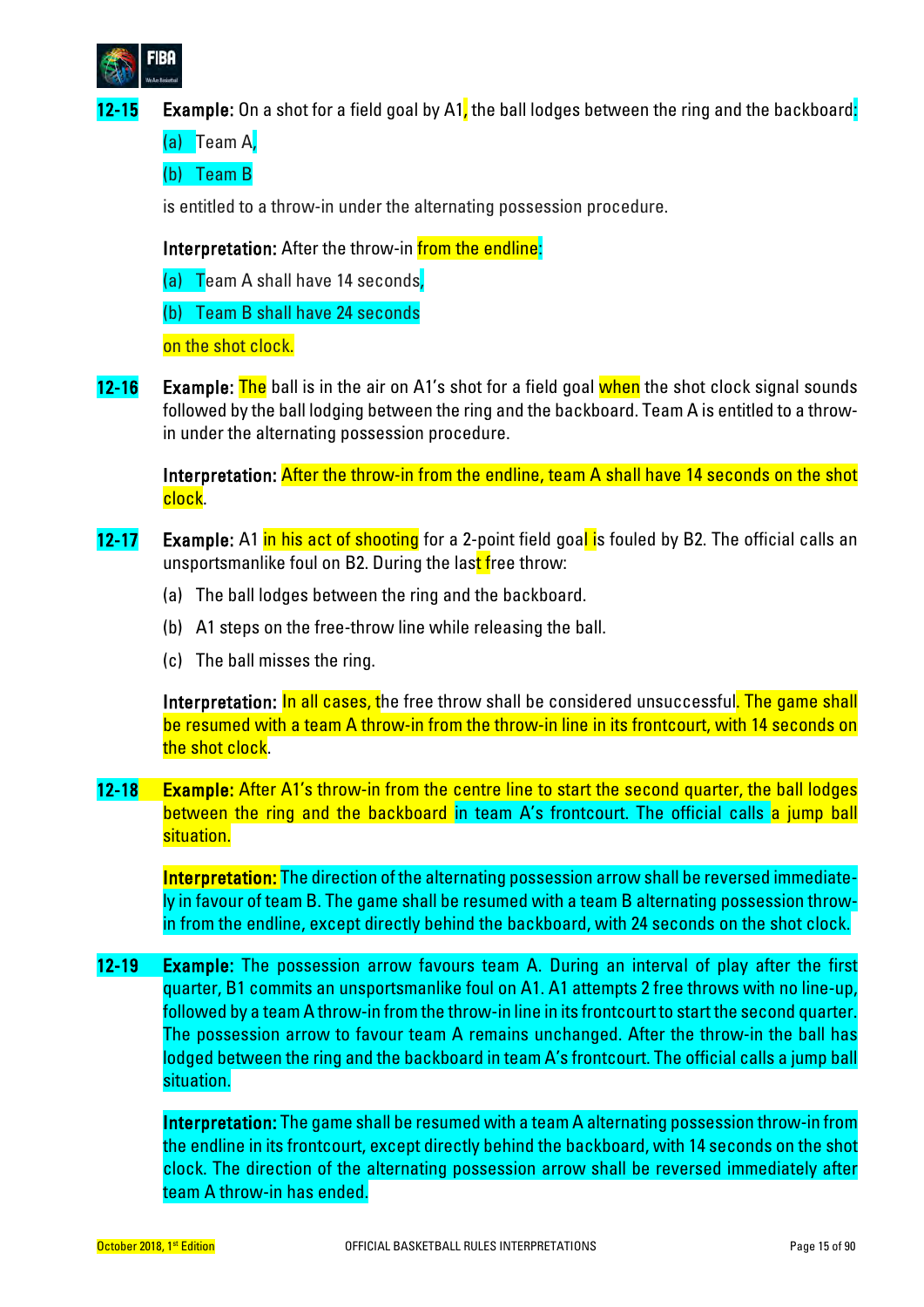

- 12-20 Statement. A held ball occurs when 1 or more players from opposing teams have 1 hand or both hands firmly on the ball so that neither player can gain control without undue roughness.
- 12-21 Example: A1 with the ball in his hands is in the continuous motion towards the basket in order to score. At this moment, B1 places his hands firmly on the ball and now A1 makes more steps than allowed by the traveling rule.

Interpretation: A held ball shall be called.

- **12-22** Statement. A violation by a team during its alternating possession throw-in causes that team to lose the alternating possession throw-in.
- 12-23 Example: With 4:17 remaining on the game clock in the third quarter during an alternating possession throw-in:
	- (a) Thrower-in A1 steps into the playing court while having the ball in his hand(s).
	- (b) A2 reaches with his hands over the boundary line before the ball has been thrown-in across the boundary line.
	- (c) Thrower-in A1 takes more than 5 seconds to release the ball.

Interpretation: In all cases, the team taking the throw-in commits a violation. The ball shall be awarded to the opponents for a throw-in from the place of the original throw-in. The direction of the alternating possession arrow shall be reversed immediately.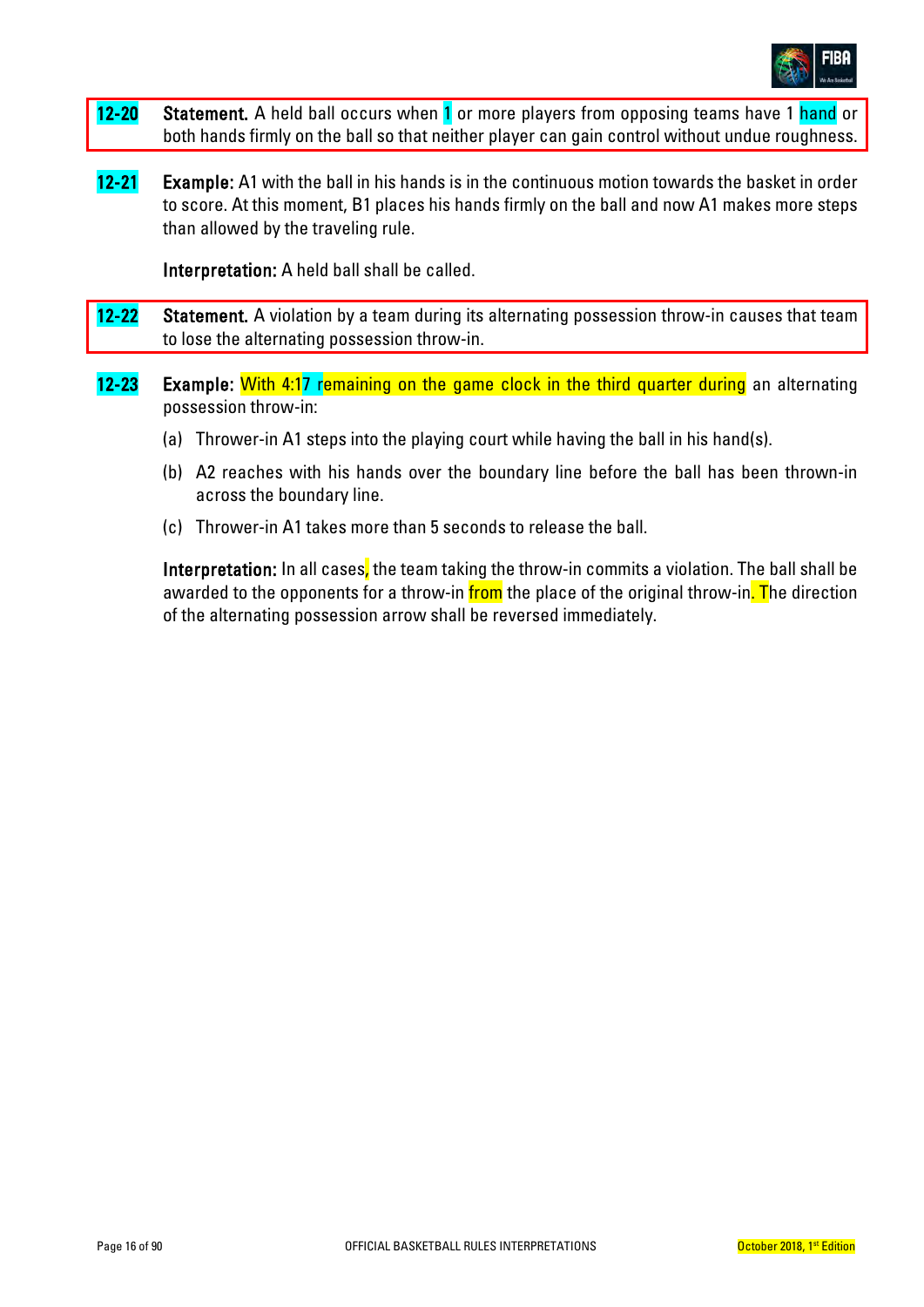

**Art. 13 How the ball is played**

- 13-1 Statement. To place the ball between the legs in order to fake a pass is a violation.
- 13-2 Example: A1 has ended his dribble. Before passing he places the ball between his legs and fakes a pass.

**Interpretation: This is a violation.**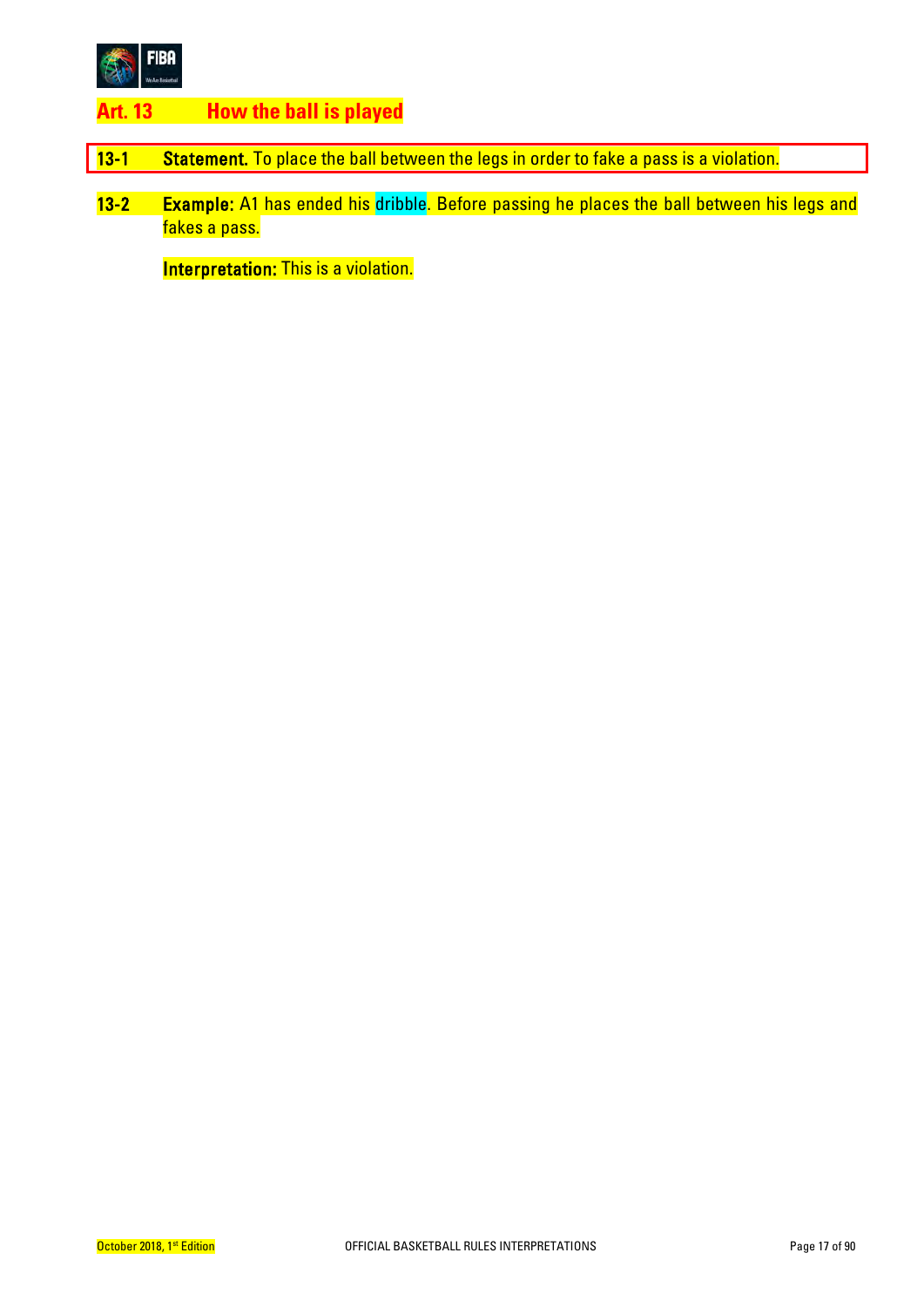

## **Art. 14 Control of the ball**

- 14-1 Statement. Team control starts when a player of that team is in control of a live ball by holding or dribbling it or has a live ball at his disposal for a throw-in or a free throw.
- 14-2 Example: In the judgement of the officials, regardless whether the game clock is stopped or not, a player deliberately delays the process of taking the ball.

Interpretation: The ball becomes live when the official places the ball on the floor next to the throw-in place or free-throw line.

- 14-3 Example: Team A has been in control of the ball for 15 seconds. A1 tries to pass the ball to A2 and the ball moves across the boundary line. B1 tries to catch the ball and jumps from the playing court over the boundary line. B1 is still airborne when he:
	- (a) Taps the ball with 1 hand or both hands,
	- (b) Catches the ball with both hands or the ball comes to rest in 1 hand

and the ball returns to the playing court where it is caught by A2.

#### Interpretation:

- (a) Team A remains in control of the ball. The shot clock continues.
- (b) Team B has gained team control. The shot clock for team A shall be reset to 24 seconds.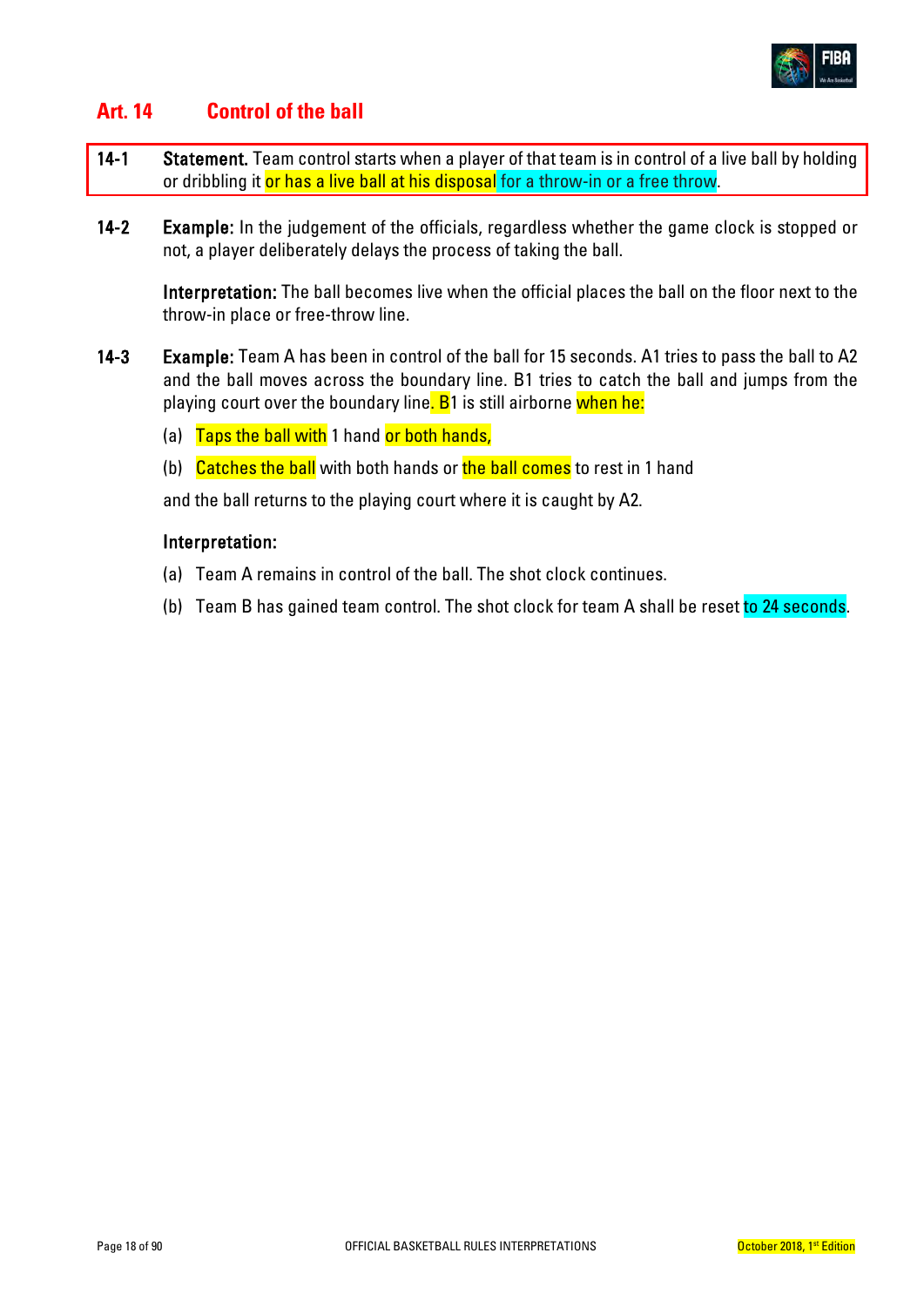

## **Art. 15 Player in the act of shooting**

- 15-1 Statement. When a player is in the act of shooting and, after being fouled he passes the ball off, he is no longer considered to be in the act of shooting.
- 15-2 Example: During his act of shooting A1 has the ball in both hands when he is fouled by B1. After the foul A1 passes to A2.

Interpretation: A1 is no longer considered to be in the act of shooting.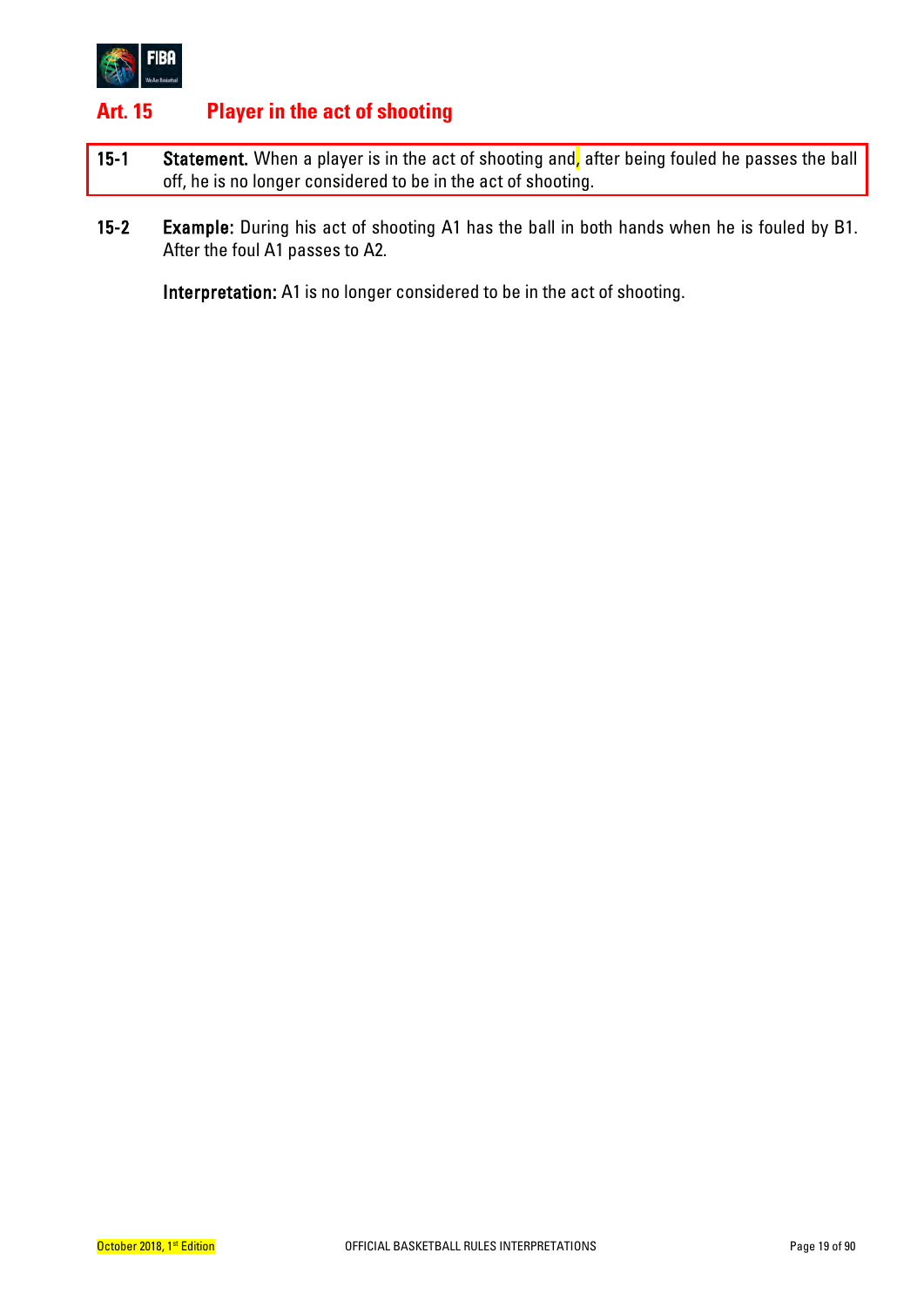

## **Art. 16 Goal: When made and its value**

- 16-1 Statement. The value of a field goal is defined by the place on the floor from where the shot was released. A goal released from the 2-point field goal area counts 2 points, a goal released from the 3-point field goal area counts 3 points. A goal is credited to the team attacking the opponents' basket into which the ball has entered.
- 16-2 Example: A1 released the ball on a shot from the 3-point field goal area. The ball on its upward flight is legally touched by any player who is within the team A's 2-point field goal area. The ball then continues its flight and enters the basket.

Interpretation: Team A shall be awarded 3 points as A1's shot was released from the 3-point field goal area.

16-3 Example: A1 released the ball on a shot from the 2-point field goal area. The ball on its upward flight is legally touched by B1 who has jumped from A's 3-point field goal area. The ball then continues its flight and enters the basket.

Interpretation: Team A shall be awarded 2 points as A1's shot was released from the 2-point field goal area.

- 16-4 Statement. If the ball enters the basket, the value of the field goal is defined by whether the ball:
	- (a)  $H$ as entered the basket directly, or
	- (b) On the pass is touched by any player or touches the floor before entering the basket.
- 16-5 Example: A1 passes the ball from the 3-point field goal area and the ball directly enters the basket.

Interpretation: Team A shall be awarded 3 points as A1's pass was released from the 3-point field goal area.

- 16-6 Example: A1 passes the ball from the 3-point field goal area and the ball is touched by any player or the ball touches the floor:
	- (a) In team A's 2-point field goal area, or
	- (b) In team A's 3-point field goal area,

before it enters the basket.

Interpretation: In both cases, team A shall be awarded 2 points as the ball did not enter the basket directly.

16-7 Statement. In a throw-in situation or on a rebound after the last free throw, there is always a time period from the moment the inbounds player touches the ball until that player releases the ball on a shot. This is particularly important to take into consideration near the end of a quarter or overtime. There must be a minimum amount of time available for such a shot before time expires. If 0:00.3 second is displayed on the game clock, it is the duty of the official(s) to determine whether the shooter released the ball before the game clock signal sounds for the end of a quarter or overtime. If, however, 0:00.2 or 0:00.1 second is displayed on the game clock, the only type of a valid field goal made by an airborne player is by tapping or directly dunking the ball.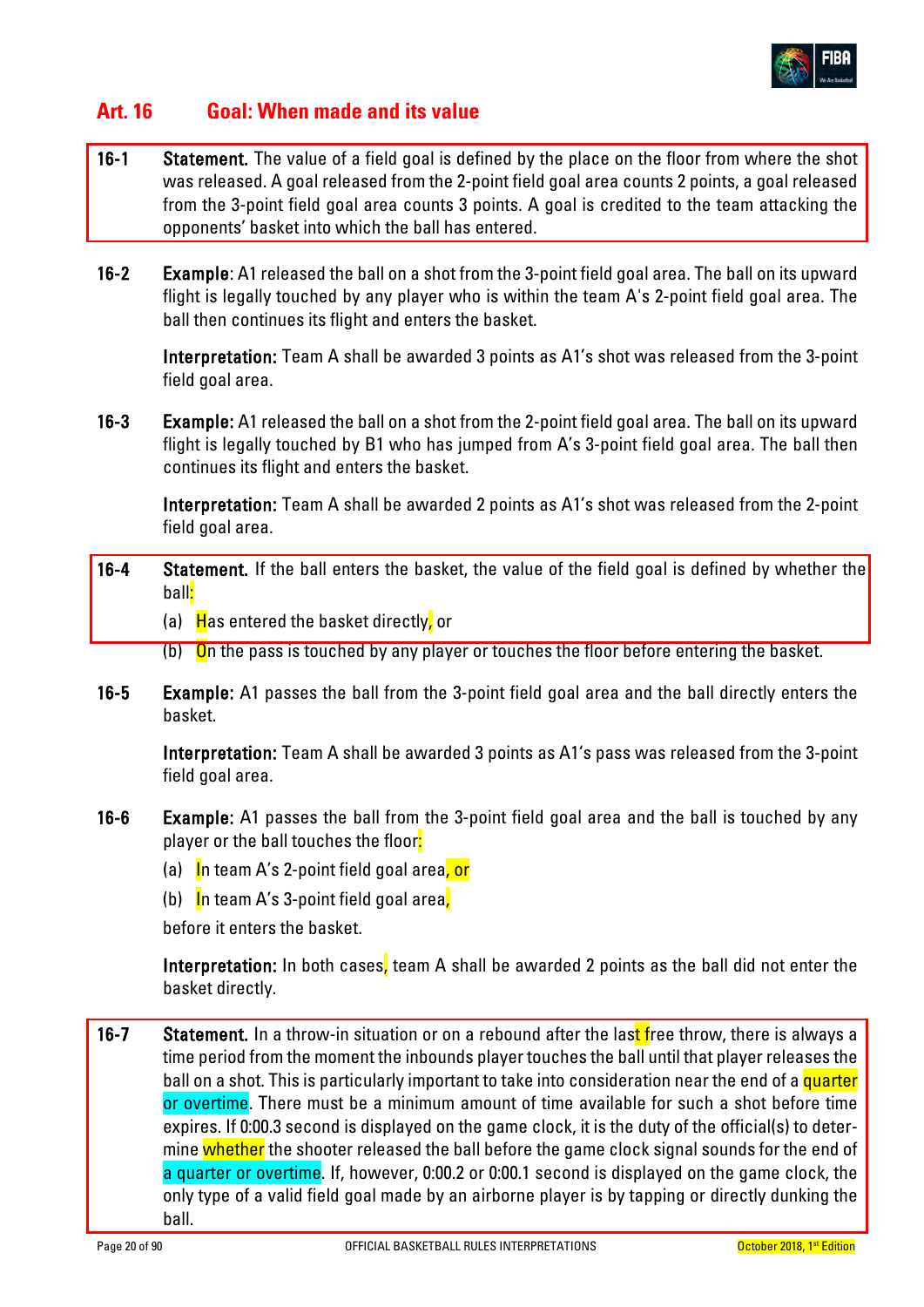

- 16-8 Example: Team A is awarded a throw-in with:
	- (a)  $0:00.3$
	- (b)  $0.00.2$  or  $0.00.1$ ,

displayed on the game clock.

### Interpretation:

- (a) If a shot for a field goal is attempted and the game clock signal sounds for the end of the **quarter or overtime** during the attempt, it is the responsibility of the officials to determine whether the ball was released before the game clock signal has sounded for the end of the **quarter** or overtime.
- $(b)$  The basket can be awarded only if the ball, while in the air on the throw-in pass, is tapped or directly dunked into the basket.
- 16-9 Statement. A goal is made when a live ball enters the basket from above and remains within or passes through the basket entirely. When:
	- (a)  $\overline{A}$  defensive team requires a time-out at any time during the game after a basket has been scored, or
	- (b) The game clock shows 2:00 minutes or less in the fourth quarter or overtime,

the game clock shall be stopped when the ball has **entirely** passed through the basket as shown in Diagram 1.



<span id="page-20-0"></span>16-10 Example: At the beginning of a quarter, team A is defending its own basket when B1 erroneously dribbles to his own basket and scores a field goal.

Interpretation: Team A captain on the playing court shall be awarded 2 points.

16-11 Example: A1 shoots for a field goal. B1 touches the ball while it is within the basket but has not yet entirely passed through the basket.

Interpretation: This is an interference violation. The goal shall count for 2 or 3 points.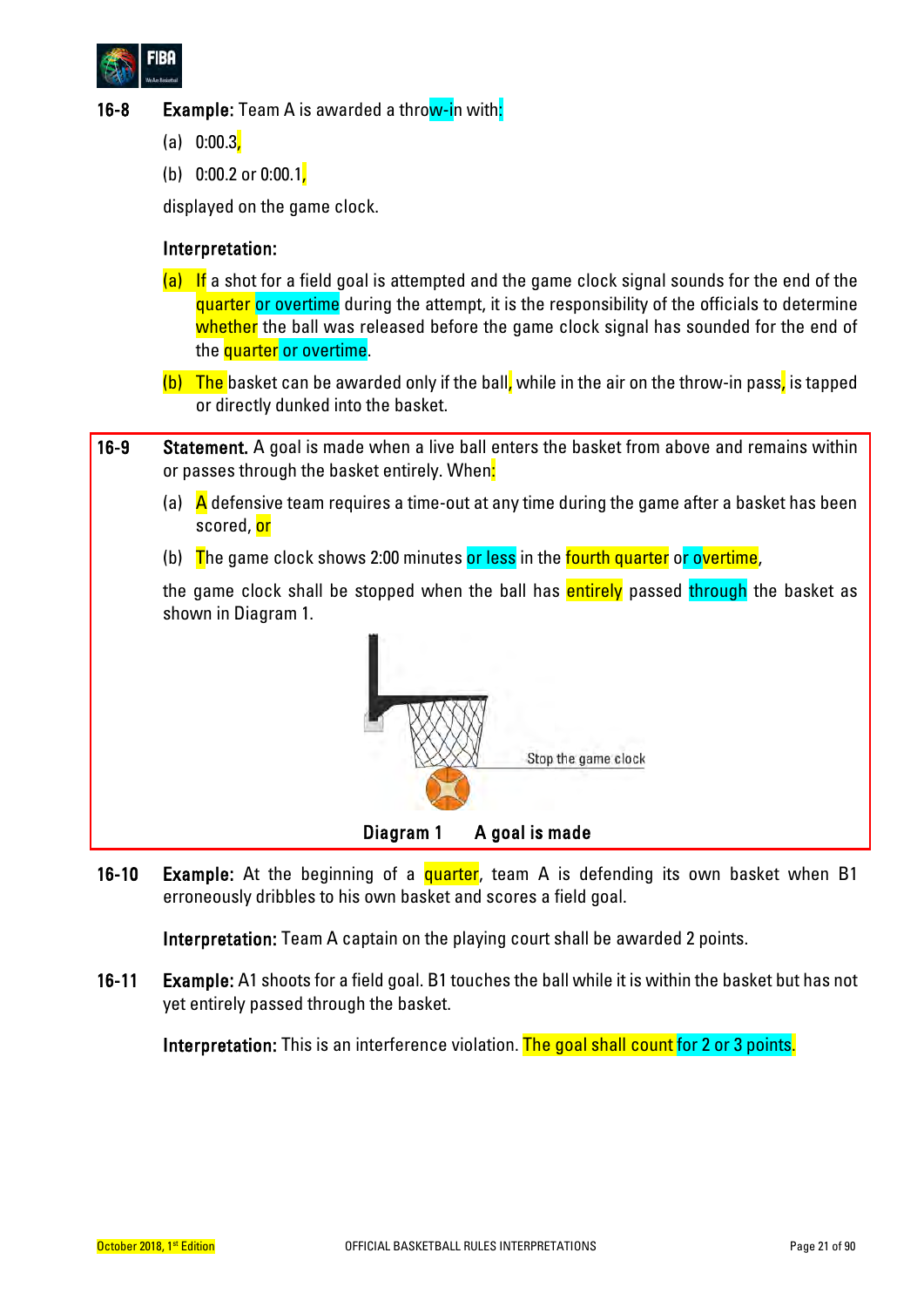

## **Art. 17 Throw-in**

- 17-1 Statement. Before the player taking the throw-in has released the ball on a throw-in, it is possible that the throwing-in motion could cause that player's hand(s) with the ball to break the plane of the boundary line separating the inbounds area from the out-of-bounds area. In such situations, it continues to be the responsibility of the defensive player to avoid interfering with the throw-in by contacting the ball while it is still in the hands of the player taking the throw-in.
- 17-2 Example: With 4:37 remaining on the game clock in the third period, A1 is awarded a throw-in. While holding the ball:
	- $(a)$  A1's hand(s) crosses the plane of the boundary line so that the ball is above the inbounds area. B1 grabs the ball that is in A1's hand(s) or taps the ball out of A1's hand(s) without causing any physical contact against A1.
	- (b) B1 moves his hands over the boundary line towards A1 to stop his pass to A2 on the playing court.

Interpretation: In both cases, B1 has interfered with the throw-in, therefore delaying the game. The official calls a violation. In addition a verbal warning shall be given to B1 and communicated to coach B. This warning shall apply to all team B players for the remainder of the game. Any repetition of a similar action by any team B player may result in a technical foul.

- 17-3 Statement. When the game clock shows 2:00 minutes or less in the fourth quarter and in each overtime, the player of the defensive team shall not move any part of his body over the boundary line in order to interfere with the throw-in.
- 17-4 Example: With 0:54 remaining on the game clock in the fourth quarter, team A is entitled to a throw-in. Before handing the ball to thrower-in A1, the official shows the warning signal for an illegal boundary line crossing. After that, B1 moves his hand towards A1 over the boundary line before the ball has been thrown-in across the boundary line.

Interpretation: B1 shall be charged with a technical foul.

- 17-5 Statement. The player taking the throw-in must pass the ball (not hand the ball) to a teammate on the playing court.
- **17-6** Example: Thrower-in A1 hands the ball to A2 who is on the playing court.

Interpretation: A1 has committed a throw-in violation. The ball must leave the player's hand(s) in order for the throw-in to be considered legal. Team B shall be awarded a throw-in from the place of the original throw-in.

- 17-7 Statement. On a throw-in, other player(s) shall not have any part of their bodies over the boundary line before the ball is passed across the boundary line.
- 17-8 Example: Thrower-in A1 has received the ball from the official and he:
	- (a) Places the ball on the floor after which the ball is taken by A2.
	- (b)  $H$ ands the ball to A2 in the out-of-bounds area.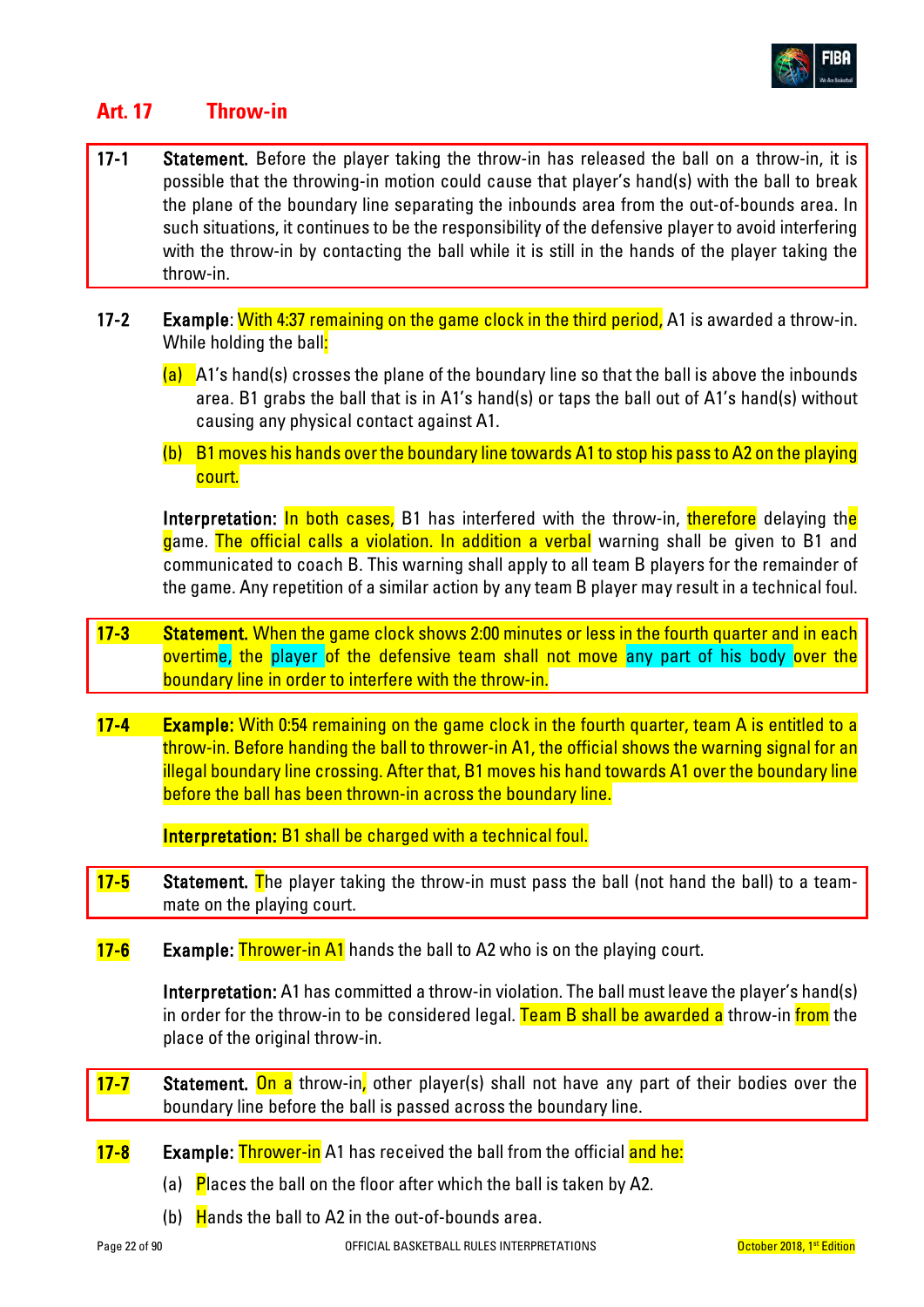

Interpretation: In both cases, A2's violation as he moves his body over the boundary line before A1 has passed the ball across the boundary line.

- 17-9 Example: After a team A successful field goal or a successful last free throw a time-out is granted to team B. Following the time-out, B1 receives the ball from the official for a throw-in from the endline. B1 then:
	- (a) Places the ball on the floor after which the ball is taken by B2.
	- (b) Hands the ball to B2, who is also standing behind the endline.

Interpretation: In both cases, a legal play. The only restriction for team B is that its players must pass the ball into the playing court within 5 seconds.

17-10 Statement. If a time-out is granted to a team that has been awarded possession of the ball in its backcourt when the game clock shows 2:00 minutes or less in the fourth quarter and in each overtime the coach, after the time-out has the right to decide whether the throw-in shall be administered from the throw-in line in the team's frontcourt or from the team's backcourt.

After the coach A has made his decision, it is final and irreversible. Further requests of both teams to change the throw-in place, after the additional time-outs at the same game clock stopped period, shall not lead to a change of the original decision.

After a time-out following an unsportsmanlike or disqualifying foul or fighting situation, the game shall be resumed with a throw-in from the throw-in line at the team's frontcourt.

17-11 Example: In the last minute of the game, A1 has dribbled in his backcourt when a team B player taps the ball out-of-bounds at the free-throw line extended. A time-out is granted to team A.

Interpretation: At the latest after the time-out, the crew chief shall ask coach A of his decision where the throw-in shall be administered. Coach A shall say loudly in English "frontcourt" or "backcourt" and at the same time showing with his arm to the place (frontcourt or backcourt), where the throw-in shall be administered. Coach A decision is final and irreversible. The crew chief shall inform coach B of the coach A decision.

The game shall be resumed with a team A throw-in only if the positions of the players of both teams on the playing court clearly indicate their understanding from where the game is to be resumed.

- 17-12 Example: In the last minute of the game with 17 seconds on the shot clock, A1 has dribbled in his backcourt when a team B player taps the ball out-of-bounds at the free-throw line extended. After that:
	- (a) A time-out is granted to team B.
	- (b) A time-out is granted to team A.
	- (c) A time-out is granted first to team B and immediately after to team A (or vice-versa).

#### Interpretation:

(a) **The game shall be resumed with a team A** throw-in from the free-throw line extended at its backcourt. Team A shall have 17 seconds on the shot clock.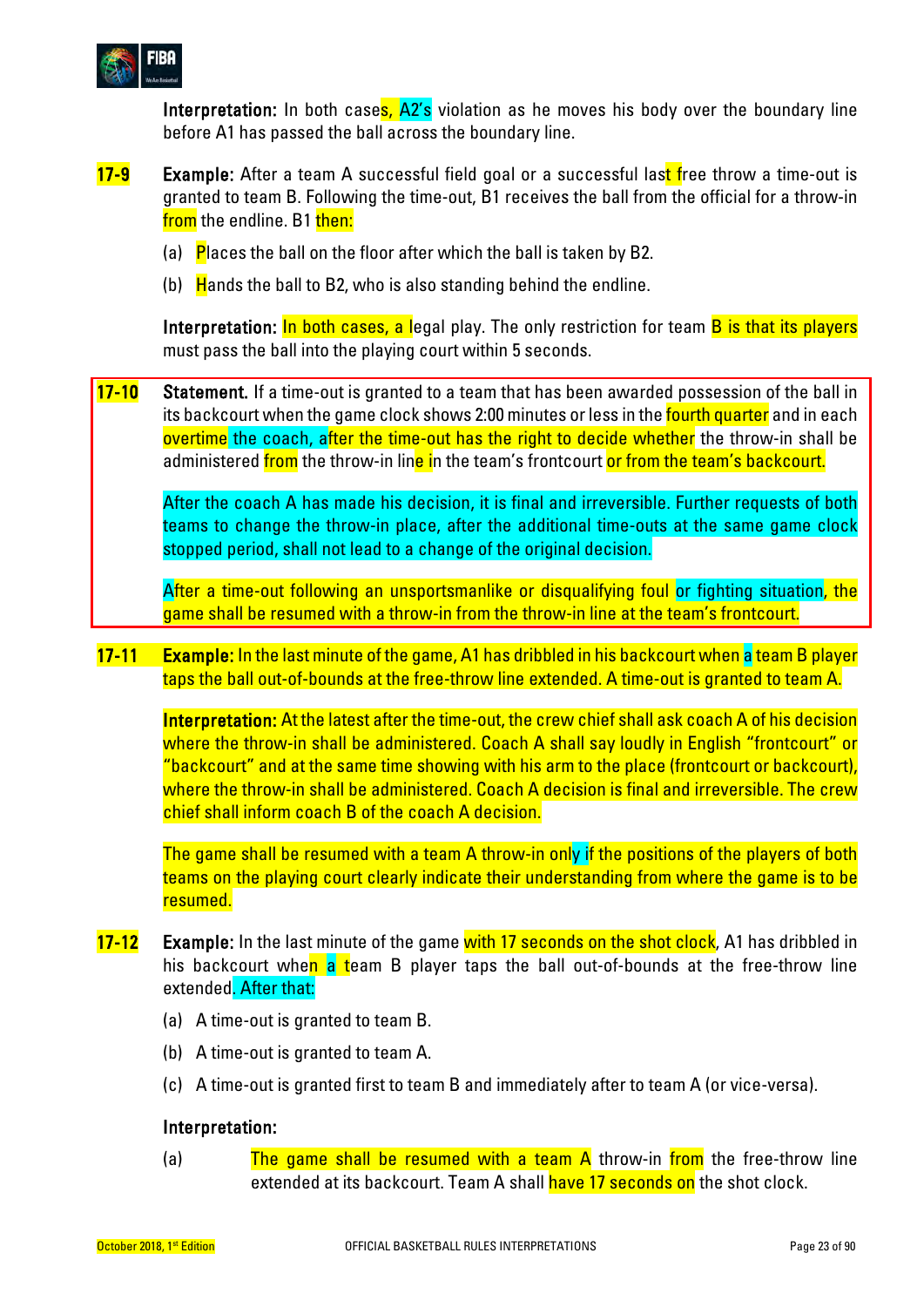

(b) and (c) If coach A decides on a throw-in from its frontcourt, the game shall be resumed with a team A throw-in from the throw-in line in its frontcourt with 14 seconds on the shot clock.

> If coach A decides on a throw-in from its backcourt, team A shall have 17 seconds on the shot clock.

17-13 Example: With 0:57 remaining on the game clock in the fourth quarter, A1 attempts 2 free throws. During the **second** free throw A1 steps on the free-throw line while shooting and a violation is called. Team B is granted a time-out.

Interpretation: After the time-out, if coach B decides on resuming the game with a throw-in from:

- (a) The throw-in line in the team's frontcourt, team B shall have 14 seconds on the shot clock.
- (b) The team's backcourt, team B shall have 24 seconds on the shot clock.
- 17-14 Example: With 0:26 remaining on the game clock in the fourth quarter, A1 has dribbled for 6 seconds in his backcourt, when:
	- (a) B1 taps the ball out-of-bounds,
	- (b) B1 commits the **third** foul for team B in the quarter.

**Team A** is granted a time-out.

Interpretation: After the time-out:

If coach A decides on a throw-in from the throw-in line in the team's frontcourt, in both cases, team A shall have 14 seconds on the shot clock.

If coach A decides on a throw-in from the team's backcourt, team A shall have:

(a) 18 seconds,

(b) 24 seconds

on the shot clock.

- 17-15 Example: With 1:24 remaining on the game clock in the fourth quarter, A1 has dribbled the ball in his frontcourt when B1 taps the ball to team A's backcourt where any team A player starts to dribble again. B2 now taps the ball out-of-bounds in team A's backcourt with:
	- (a) 6 seconds.
	- (b) 17 seconds

on the shot clock. Team A is granted a time-out.

Interpretation: After the time-out:

If coach A decides on a throw-in from the throw-in line in the team's frontcourt, team A shall have:

- (a) 6 seconds,
- (b) 14 seconds
- on the shot clock.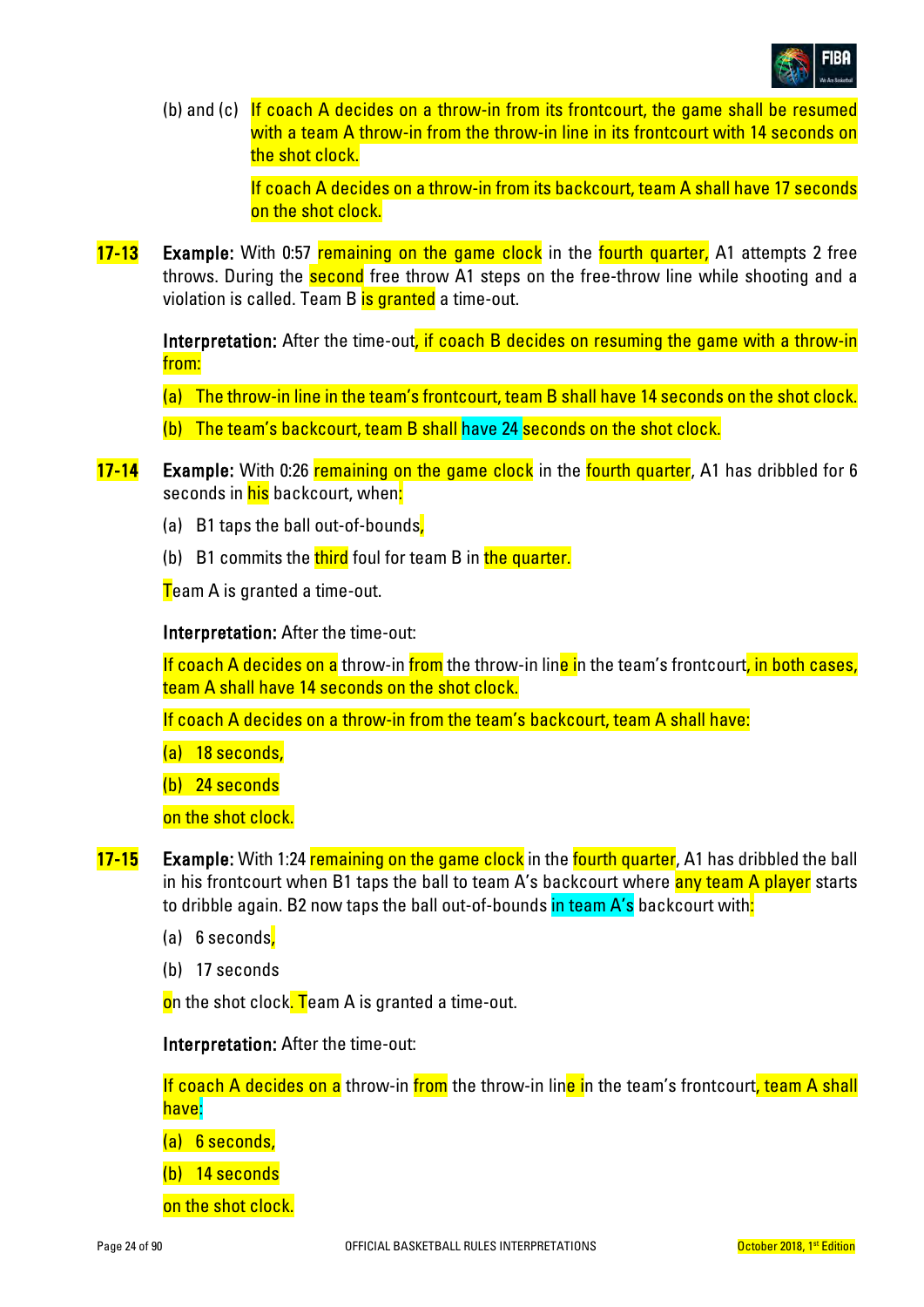

If coach A decides on a throw-in from the team's backcourt, team A shall have:

- (a) 6 seconds,
- (b) 17 seconds
- on the shot clock.
- 17-16 Example: With 0:48 remaining on the game clock in the fourth quarter, A1 has dribbled the ball in his frontcourt when B1 taps the ball to team A's backcourt where any team A player starts to dribble the ball again. B2 now commits the team's third foul in the quarter in team A's backcourt with:
	- (a) 6 seconds.
	- (b) 17 seconds

on the shot clock. Team A is granted a time-out.

#### Interpretation: After the time-out:

If coach A decides on a throw-in from the throw-in line in the team's frontcourt, in both cases team A shall have 14 seconds on the shot clock.

If coach A decides on a throw-in from the backcourt, in both cases team A shall have 24 seconds on the shot clock.

17-17 Example: With 1:32 remaining on the game clock in the fourth quarter, team A has been in control of the ball in its backcourt for 5 seconds when A1 and B1 are disqualified for fighting each other. The disqualifying foul penalties cancel each other. Before the throw-in is administered, coach A is granted a time-out.

Interpretation: The game shall be resumed with a team A throw-in in team A's backcourt. However, following the time-out, if coach A decides on a throw-in from the team's frontcourt, team A shall have 14 seconds on the shot clock. If coach A decides on a throw-in from the team's backcourt, team A shall have 19 seconds on the shot clock.

17-18 Example: With 1:29 remaining on the game clock in the fourth quarter, team A has been in control of the ball in its backcourt for 5 seconds when A6 and B6 are disqualified for entering the playing court in a fighting situation. The disqualifying foul penalties cancel each other. The throw-in is awarded to team A at the place nearest to where the ball was located, when the fighting started. Before the throw-in is administered, coach A is granted a time-out.

Interpretation: Following the time-out, the game shall be resumed with a throw-in from the throw-in line in team A's frontcourt with 14 seconds on the shot clock.

17-19 Example: With 1:18 remaining on the game clock in the fourth quarter, team A1 is awarded a throw-in from its backcourt. At this time team A is granted a time-out. After the time-out, coach A decides that the throw-in shall be administered in his team frontcourt. Before the throw-in is administered, coach B requests a time-out.

Interpretation: The original decision of coach A to administer team A's throw-in in its frontcourt cannot be changed later within the same game clock stopped period. This shall be valid also if coach A takes a second time-out, following the first one.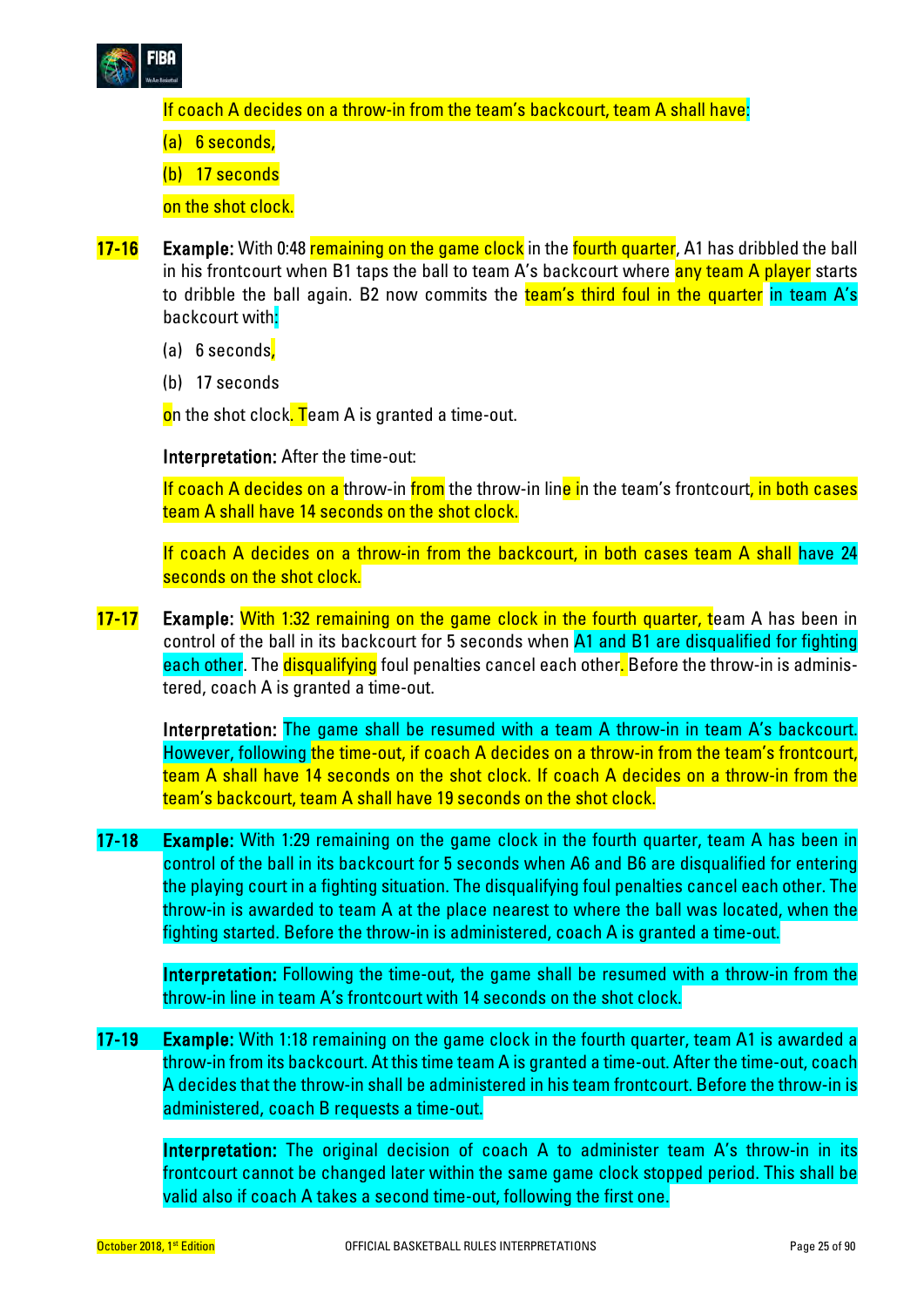

17-20 Statement. At the beginning of all quarters other than the first one and at the beginning of all overtimes, a throw-in shall be administered from the centre line extended opposite the scorer's table. The thrower-in shall have one foot on either side of the centre line. If the thrower-in commits a throw-in violation, the ball shall be awarded to the opponents for a throw-in from the centre line extended.

If, however, an infraction is committed on the playing court directly on the centre line, the throw-in shall be administered from the frontcourt at the place nearest to the centre line.

17-21 Example: At the beginning of the second quarter thrower-in A1 commits a violation at the centre line extended.

Interpretation: The ball shall be awarded to team B for a throw-in from the place of the original throw-in, with 24 seconds on the shot clock. The player taking the throw-in shall be entitled to pass the ball to a teammate at any place on the playing court.

- 17-22 Example: At the beginning of the third quarter thrower-in A1 at the centre line extended passes the ball to A2 who touches it before it goes out-of-bounds in team A's:
	- (a) Frontcourt.
	- (b) Backcourt.

Interpretation: The game shall be resumed with a team B throw-in from the place nearest to where the ball went out-of-bounds in its:

- (a) Backcourt with 24 seconds,
- (b) Frontcourt with 14 seconds

on the shot clock.

17-23 Example: During the throw-in from the centre line extended to begin the second quarter, thrower-in A1 steps on the playing court.

Interpretation: The game shall be resumed with a throw-in for team B from the place of the original throw-in at the centre line, with 10:00 on the game clock. The direction of the alternating possession arrow shall be reversed in favour of team B.

- 17-24 Example: The following infractions may be committed on the centre line:
	- (a) A1 causes the ball to go out-of-bounds at the centre line.
	- (b) B1 fouls A1 on the centre line. This is team B's third team foul in the quarter.
	- (c) A1 commits a travel violation on the centre line.

Interpretation: In all cases, team B shall be awarded a throw-in from its frontcourt at the place nearest to the centre line, with 14 seconds on the shot clock.

17-25 Statement. Following an unsportsmanlike or disqualifying foul, the game shall be resumed with a throw-in from the throw-in line at the team's frontcourt.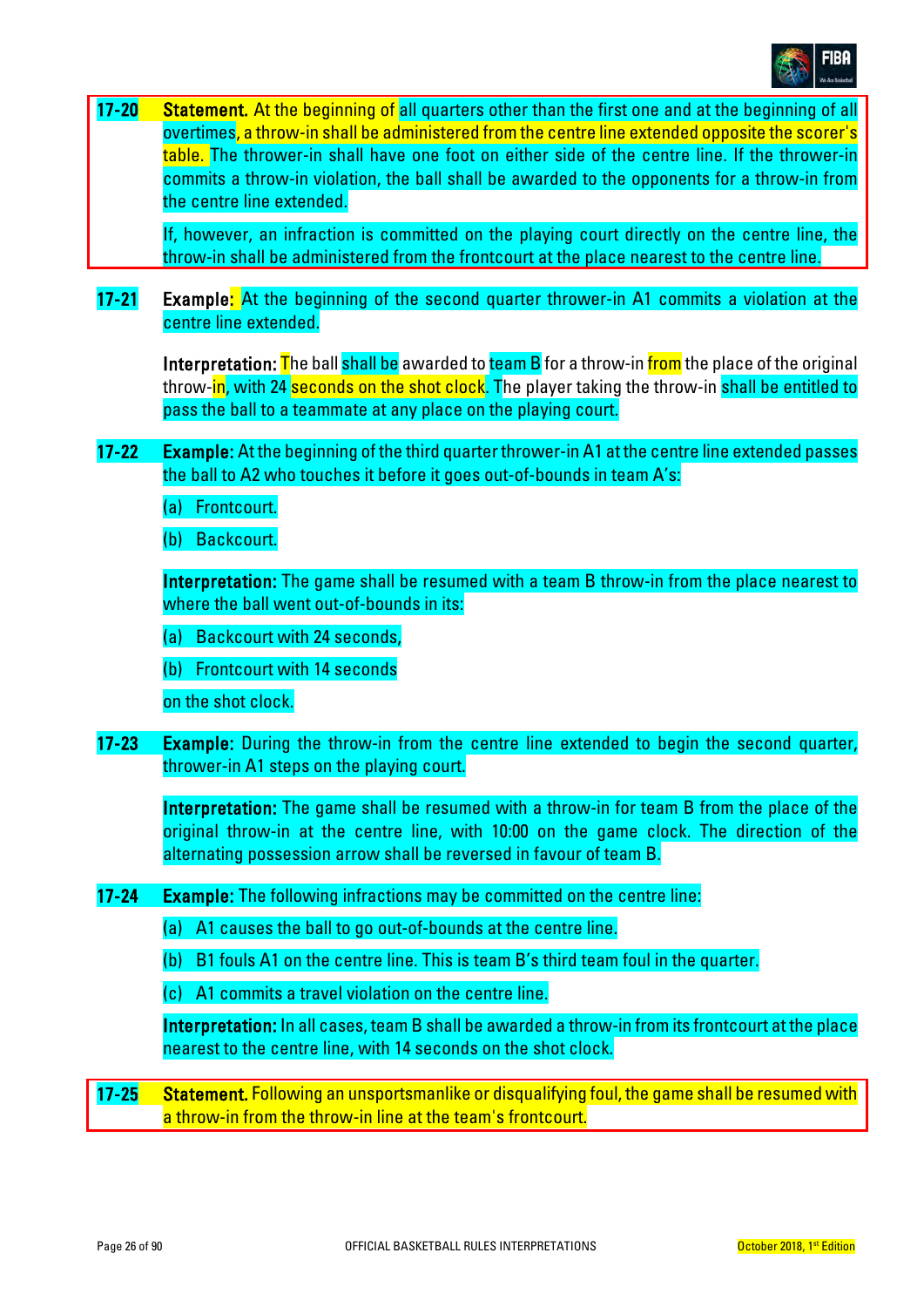

17-26 Example: A1 commits an unsportsmanlike foul on B1 during the interval of play between the first and second quarter.

Interpretation: B1 shall attempt 2 free throws with no line-up, before the start of the second quarter. The game shall be resumed with a throw-in from the throw-in line in team B's frontcourt. Team B shall have 14 seconds on the shot clock. The direction of the possession arrow remains unchanged.

17-27 Statement. On a throw-in, the following situations may occur:

- (a) The ball is passed over the basket and a player of either team touches it by reaching through the basket from below.
- (b) The ball lodges between the ring and the backboard.
- (c) The ball is intentionally thrown at the ring in order to reset the shot clock.
- 17-28 Example: Thrower-in A1 passes the ball over the basket when a player of either team touches it by reaching through the basket from below.

Interpretation: This is a violation. The game shall be resumed with a throw-in by the opponents from the free-throw line extended. If the defensive team commits the violation, an offensive team cannot score any points, as the ball did not come from the inbounds area of the playing court.

17-29 Example: Thrower-in A1 passes the ball towards team B's basket and it lodges between the ring and the backboard.

**Interpretation:** This is a jump ball situation. The game shall be resumed with applying the alternating possession procedure:

- If team A is entitled to the throw-in, the game shall be resumed with a team A throw-in from the endline in its frontcourt, next to the backboard. The shot clock shall be reset to 14 seconds.
- If team B is entitled to the throw-in, the game shall be resumed with a team B throw-in from the endline in its backcourt, next to the backboard. The shot clock shall be reset to 24 seconds.
- 17-30 Example: With 5 seconds on the shot clock, thrower-in A1 passes the ball towards team B's basket where it touches the ring.

Interpretation: The shot clock operator shall not reset his clock, as the game clock has not started yet. The game clock shall be started simultaneously with the shot clock. If team A gains control of the ball the shot clock shall be reset to 14 seconds. If team B gains control of the ball the shot clock shall be reset to 24 seconds.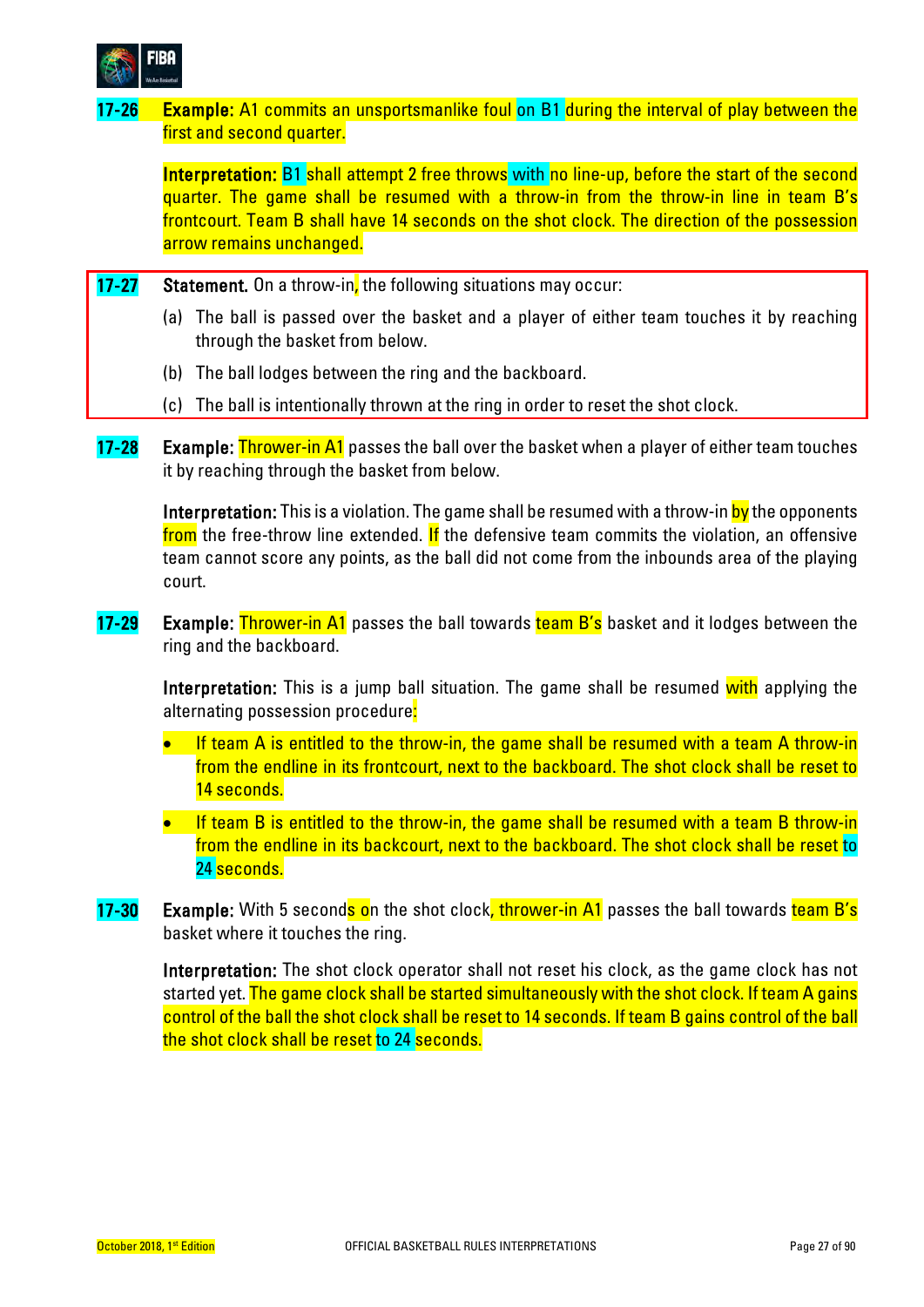

17-31 Statement. After the ball has been placed at the disposal of the player taking the throw-in, the player may not bounce the ball so as the ball touches the inbounds area and then the player touches the ball again before it has touched or been touched by another player on the playing court.

17-32 Example: A1 is awarded a throw-in. A1 then bounces the ball which touches:

- (a) The inbounds area,
- (b) The out-of-bounds area,

and then catches it again.

#### Interpretation:

- (a) A1 has committed a throw-in violation. Once the ball leaves the hand(s) of the player taking the throw-in and touches the inbounds area, he shall not touch the ball before it touches (or has been touched) by another player on the playing court.
- (b) If the player did not move for more than a total of 1 meter between bouncing the ball and catching it again, the action is legal and the 5-second period shall continue.
- 17-33 Statement. The player taking the throw-in shall not cause the ball to touch out-of-bounds, after it had been released on the throw-in.
- 17-34 Example: Thrower-in A1 passes the ball from his:
	- (a) Frontcourt,
	- (b) Backcourt

to A2. The ball goes out-of-bounds without touching any player on the playing court.

Interpretation: Violation of A1. The game shall be resumed with a team B throw-in from the place of the original throw-in in the:

(a) Backcourt with 24 seconds,

(b) Frontcourt with 14 seconds

on the shot clock.

17-35 Example: Thrower-in A1 passes the ball to A2. A2 receives the ball with one foot touching the boundary line.

Interpretation: Violation of A2. The game shall be resumed with a team B throw-in from the place nearest to the **place where A2 has touched the boundary line**.

**17-36** Example: A1 is awarded a throw-in **from** the sideline:

- (a) In his backcourt close to the centre line, entitled to pass the ball at any place into the playing court.
- (b) In his frontcourt close to the centre line, entitled to pass the ball only into his frontcourt.
- (c)  $\overline{A}$ t the beginning of the **second quarter**, from the centre line extended opposite the scorer's table, entitled to pass the ball at any place into the playing court.

After having the ball at his disposal, A1 makes 1 normal lateral step, therefore changing his position regarding the frontcourt or backcourt.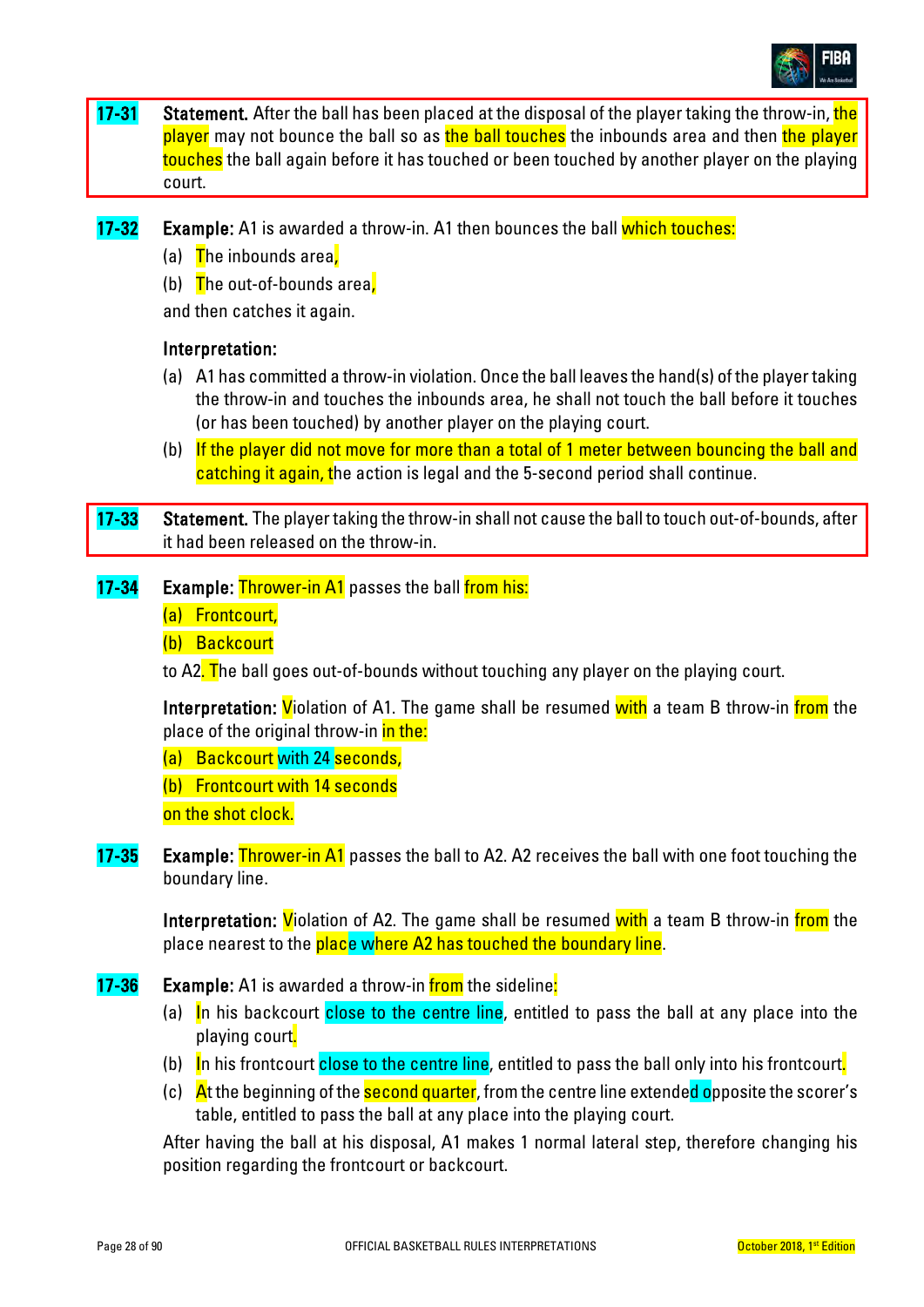

Interpretation: In all cases, A1 keeps the right to pass the ball either into the frontcourt or into the backcourt as he had at his initial position.

| $17 - 37$ | Statement. Following a successful field goal or last free throw, the player taking the throw-in<br>from his endline may move laterally and/or backwards and the ball may be passed between<br>team-mates behind the endline, but not exceeding 5 seconds. This is also valid when a violation<br>of the defensive team is called, and when the throw-in is therefore repeated.                                                                                                                       |
|-----------|------------------------------------------------------------------------------------------------------------------------------------------------------------------------------------------------------------------------------------------------------------------------------------------------------------------------------------------------------------------------------------------------------------------------------------------------------------------------------------------------------|
| $17 - 38$ | <b>Example:</b> In the second quarter after A1's successful last free throw, B1 has the ball for the<br>throw-in from his endline. A2 reaches with his hands over the boundary line before the ball has<br>been thrown-in across the boundary line. The official calls the violation.<br>Interpretation: The throw-in shall be repeated. B1 shall still keep his right to move along the                                                                                                             |
|           | endline before releasing the ball or passing the ball to a team-mate.                                                                                                                                                                                                                                                                                                                                                                                                                                |
| $17 - 39$ | Statement. Following the free throw resulting from a technical foul, the game shall be resumed<br>with a throw-in from the place nearest to where the ball was located when the technical foul<br>was called, unless there is a jump ball situation or before the start of the first quarter.                                                                                                                                                                                                        |
|           | If a technical foul is called on the defensive team, the offensive team shall have 24 seconds on<br>the shot clock, if the throw-in is administered from the backcourt. If the throw-in is admini-<br>stered from the frontcourt, the shot clock shall be reset as follows:<br>If 14 seconds or more are displayed, the shot clock shall not be reset, but shall continue<br>from the time it was stopped.<br>If 13 seconds or less are displayed, the shot clock shall be reset to 14 seconds.      |
|           | If a technical foul is called on the offensive team, the offensive team shall have whatever time<br>was on the shot clock, if the throw-in is administered from the backcourt. If the throw-in is<br>administered from the frontcourt, the shot clock shall be reset as follows:<br>If 14 seconds or more are displayed, the shot clock shall be reset to 14 seconds.<br>If 13 seconds or less are displayed, the shot clock shall not be reset, but shall continue<br>from the time it was stopped. |
|           | If a time-out and a technical foul are called during the same game clock stopped period the<br>time-out shall be administered first, followed by the administration of the technical foul penalty.                                                                                                                                                                                                                                                                                                   |
|           | Following a free throw(s) resulting from an unsportsmanlike or disqualifying foul, the game<br>shall be resumed with a throw-in from the throw-in line in the team's frontcourt with 14 seconds<br>remaining.                                                                                                                                                                                                                                                                                        |
| $17 - 40$ | <b>Example:</b> With 1:47 remaining on the game clock in the fourth quarter, A1 dribbles in his<br>backcourt and commits a technical foul. Team A is now granted a time-out.                                                                                                                                                                                                                                                                                                                         |
|           | <b>Interpretation:</b> At the latest by the end of the time-out, coach $\Delta$ shall inform the crew chief of                                                                                                                                                                                                                                                                                                                                                                                       |

Interpretation: At the latest by the end of the time-out, coach A shall inform the crew chief of the throw-in place (frontcourt or backcourt). After the end of the time-out, any team B player shall attempt 1 free throw with no line-up. The game shall be resumed with a team A throw-in according to the coach's decision.

If coach A decides on a throw-in from the throw-in line in the frontcourt, team A shall have 14 seconds or whatever time was on the shot clock, if 13 seconds or less are displayed.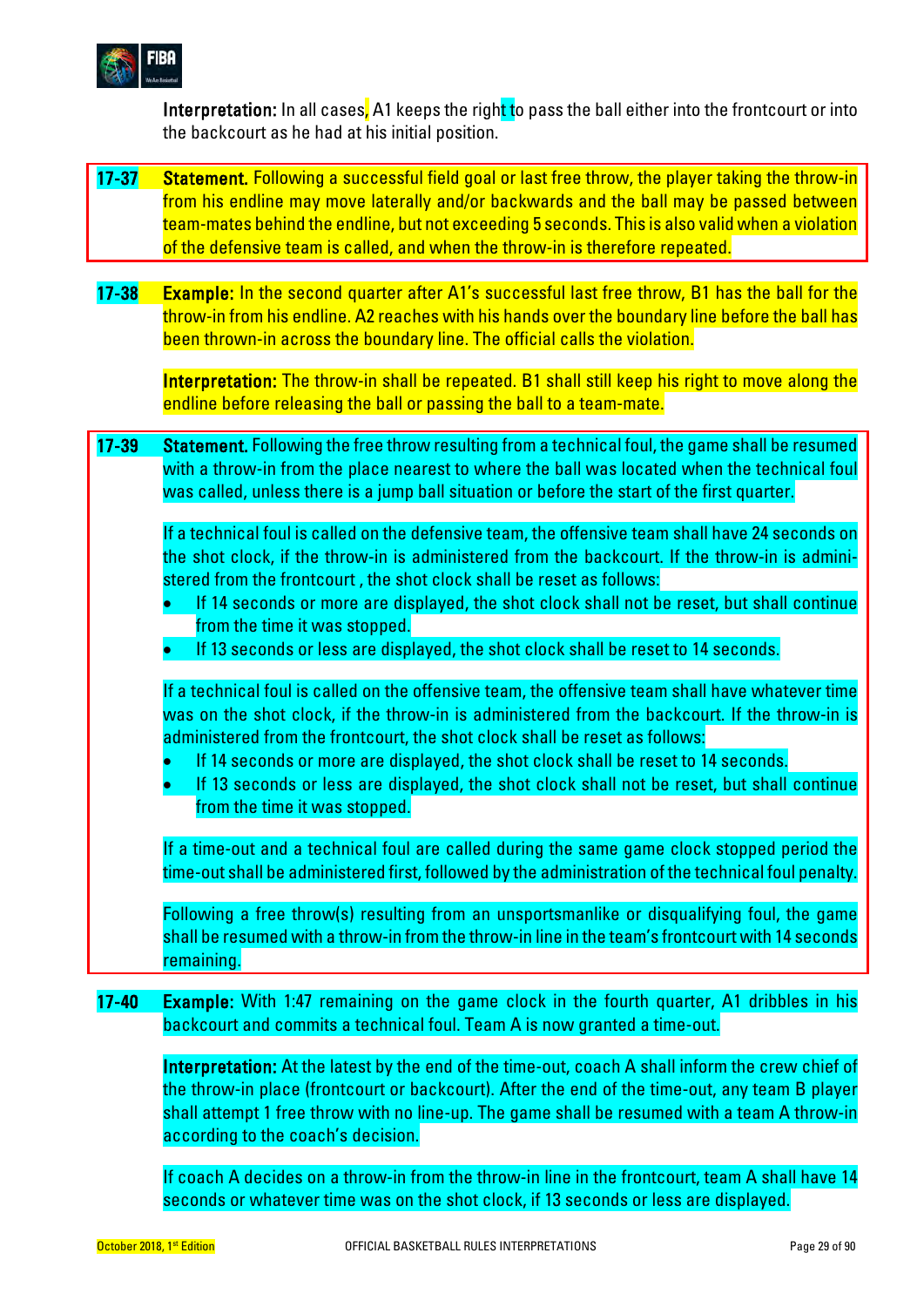

If coach A decides on a throw-in from the backcourt, team A shall have whatever time was on the shot clock.

17-41 Example: With 1:47 remaining on the game clock in the fourth quarter, A1 dribbles in his backcourt and commits a technical foul. Any team B players attempts 1 free throw. Team A is now granted a time-out.

Interpretation: At the latest by the end of the time-out, coach A shall inform the crew chief of the throw-in place (frontcourt or backcourt). The game shall be resumed with a team A throwin according to the coach's decision.

If coach A decides on a throw-in from the throw-in line in the frontcourt, team A shall have 14 seconds or whatever time was on the shot clock, if 13 seconds or less are displayed.

If coach A decides on a throw-in from the backcourt, team A shall have whatever time was on the shot clock.

17-42 Example: With 1:47 remaining on the game clock, A1 dribbles in his backcourt when B1 causes the ball to go out-of-bounds. Team A is now granted a time-out. Immediately after, A1 commits a technical foul.

Interpretation: At the latest by the end of the time-out, coach A shall inform the crew chief of the throw-in place (frontcourt or backcourt). After the end of the time-out, any team B player shall attempt 1 free throw with no line-up. The game shall be resumed with a team A throw-in according to the coach's decision.

If coach A decides on a throw-in from the throw-in line in the frontcourt, team A shall have 14 seconds or whatever time was on the shot clock, if 13 seconds or less are displayed.

If coach A decides on a throw-in from the backcourt, team A shall have whatever time was on the shot clock.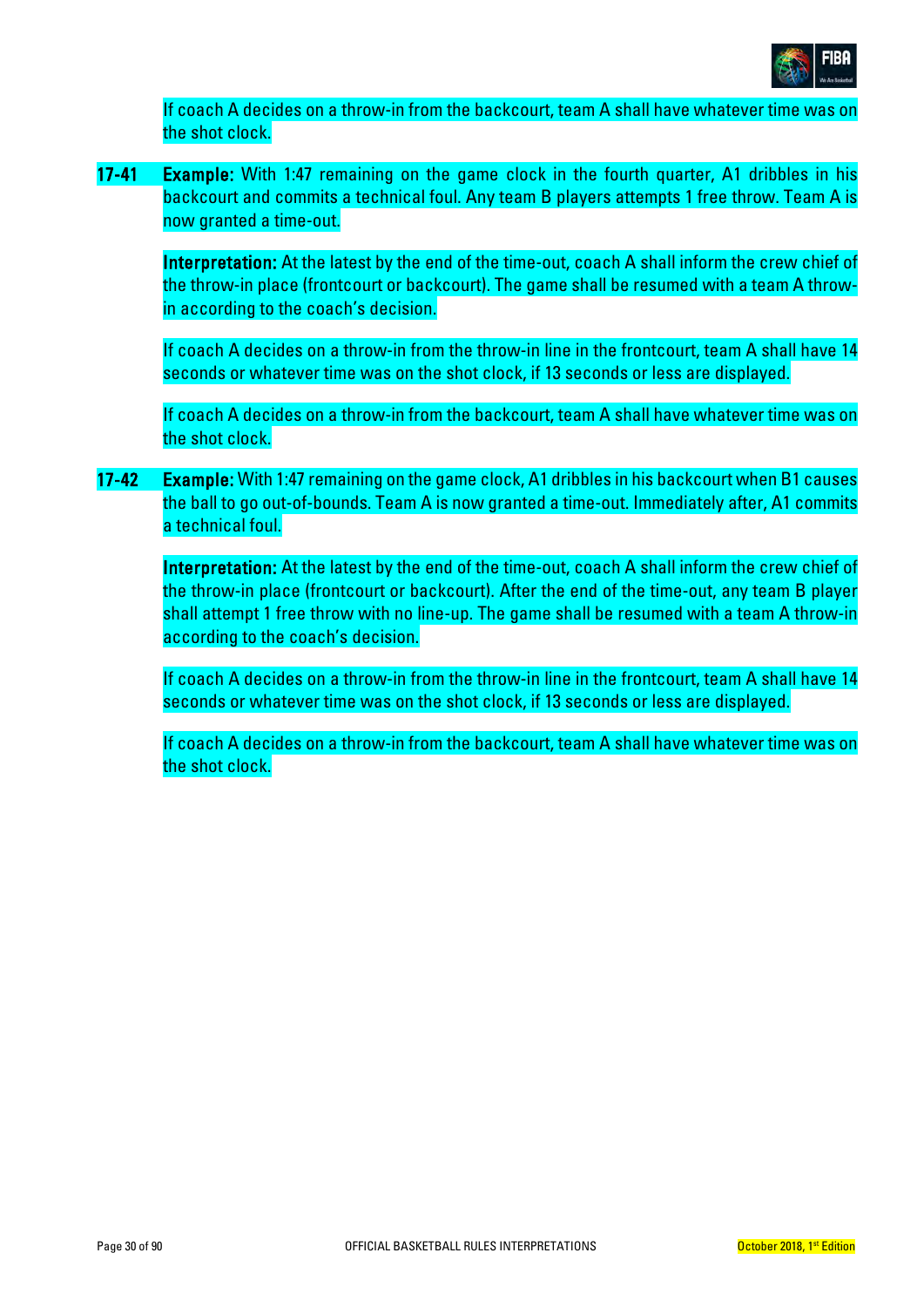

## **Art. 18/19 Time-out / Substitution**

18/19-1 Statement. A time-out cannot be granted before the playing time for a quarter or overtime has started or after the playing time for a quarter or overtime has ended.

A substitution cannot be granted before the playing time for the first quarter has started or after the playing time for the game has ended. Any substitution can be granted during intervals of play between quarters and overtimes.

18/19-2 Example: After the ball has left the hands of the crew chief on the jump ball but before the ball is legally tapped, jumper A2 commits a violation. The ball is awarded to team B for a throw-in. At this moment either team requests a time-out or a substitution.

Interpretation: Despite the fact that the game has already started, the time-out or substitution shall not be granted because the game clock has not yet started.

- 18/19-3 Example: At approximately the same time when the game clock signal sounds for the end of a quarter or overtime, B1 commits a foul on A1 who is awarded 2 free throws. Either team requests:
	- (a) A time-out.
	- (b) A substitution.

#### Interpretation:

- (a) A time-out cannot be granted because the playing time for a quarter or overtime has ended.
- (b) A substitution can be granted only after **both** free-throw attempts have been completed and before the interval of play for the next quarter or overtime has ended.
- 18/19-4 Statement. If the shot clock signal sounds while the ball is in the air during a shot for a field goal, it is not a violation and the game clock does not stop. If the shot for a field goal is successful it is, under certain conditions, a time-out and substitution opportunity for both teams.
- 18/19-5 Example: On a shot for a field goal, the ball is in the air when the shot clock signal sounds. The ball then enters the basket. At this time either or both teams request:
	- (a) A time-out.
	- (b) A substitution.

#### Interpretation:

(a) This is a time-out opportunity only for the non-scoring team.

If the non-scoring team is granted a time-out, the opponents may also be granted a timeout and both teams are also granted a substitution, if they request it.

(b) This is a substitution opportunity only for the non-scoring team and only when the game clock shows 2:00 minutes or less in the **fourth quarter** and in each overtime. If the non-scoring team is granted a substitution, the opponents may also be granted a substitution and both teams are also granted a time-out, if they request it.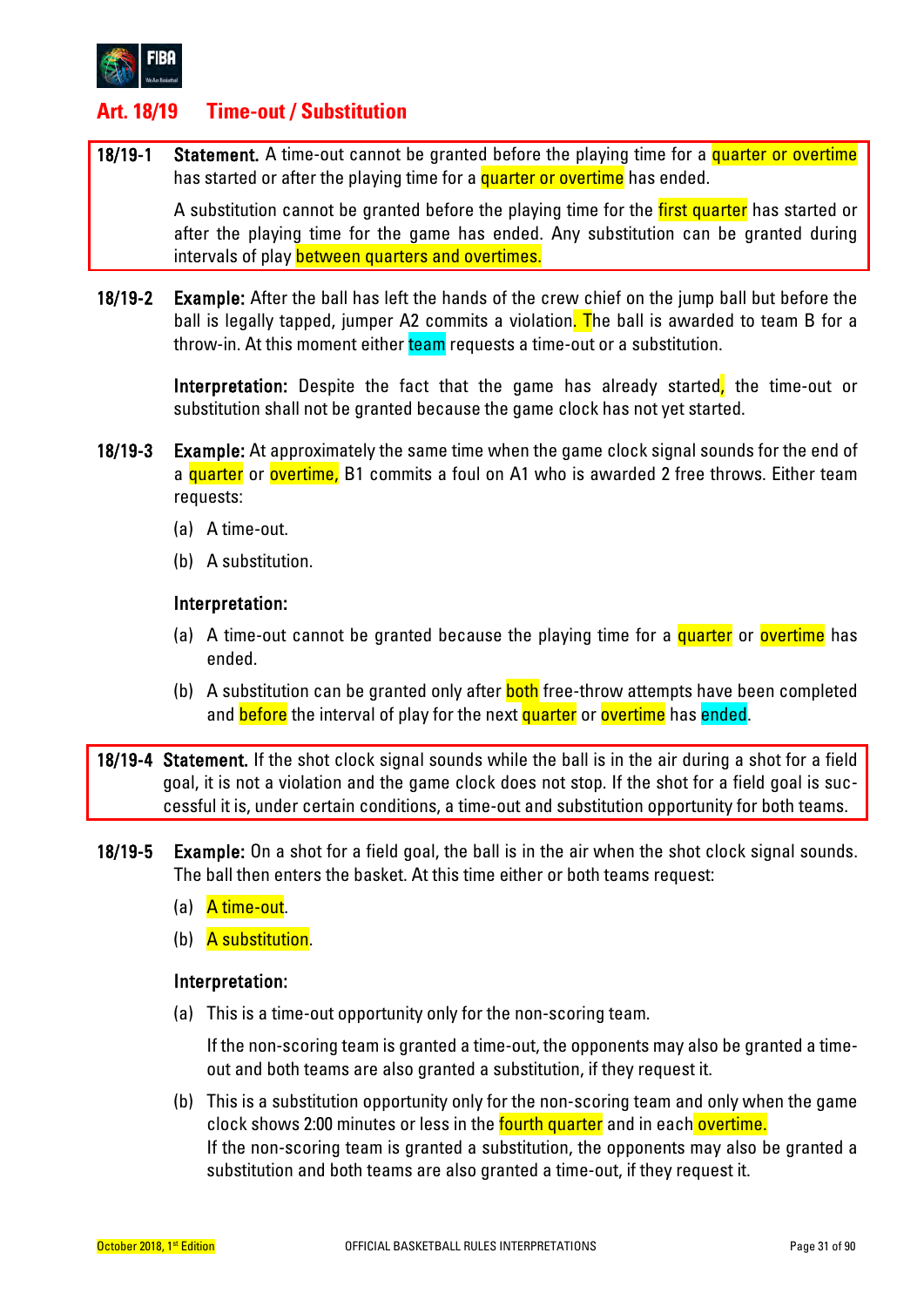

- 18/19-6 Statement. If the request for time-out or substitution (for any player, including the free-throw shooter) is made after the ball is at the disposal of the free-throw shooter for the first free throw, the time-out or substitution shall be granted for both teams if:
	- (a) The last free throw is successful, or
	- (b) The last free throw is followed by a throw- $\frac{\mathsf{in}}{\mathsf{in}}$ , or
	- (c) For any valid reason the ball shall remain dead after the last free throw.
- 18/19-7 Example: A1 is awarded 2 free throws. Either team requests a time-out or substitution:
	- (a) Before the ball is at the disposal of the free-throw shooter A1.
	- (b) After the  $first$  free-throw attempt.
	- (c) After the successful **second** free throw but before the ball is at the disposal of the player taking the throw-in.
	- (d) After the successful **second** free throw but after the ball is at the disposal of the player taking the throw-in.

#### Interpretation:

- (a) The time-out or substitution shall be granted immediately, before the first free-throw attempt.
- (b) The time-out or substitution shall not be granted after the first free throw, even if successful.
- (c) The time-out or substitution  $\frac{\text{shall}}{\text{be}}$  granted immediately, before the throw-in.
- (d) The time-out or substitution  $shall$  not be granted.
- 18/19-8 Example: A1 is awarded 2 free throws. After the first free-throw attempt, either team requests a time-out or substitution. During the last free-throw attempt:
	- (a) The ball rebounds from the ring and the game continues.
	- (b) The free throw is successful.
	- (c) The ball does not touch the ring.
	- (d) A1 steps on the free-throw line while shooting and the violation is called.
	- (e) B1 steps into the restricted area before the ball has left the hands of A1. B1's violation is called and the A1's free throw is not successful.

#### Interpretation:

- (a) Time-out or substitution **shall** not be granted.
- (b), (c) and (d) The time-out or substitution  $shall$  be granted immediately.
- (e) A substitute free throw is attempted by A1 and, if successful, the time-out or substitution shall be granted immediately.

18/19-9 Statement. If, following a request for a time-out, a foul is committed by either team, the timeout shall not begin until the official has completed all communication related to that foul with the scorer's table. In the case of a fifth foul by a player, this communication includes the necessary substitution procedure. Once completed, the time-out period shall begin when an official blows his whistle and gives the time-out signal.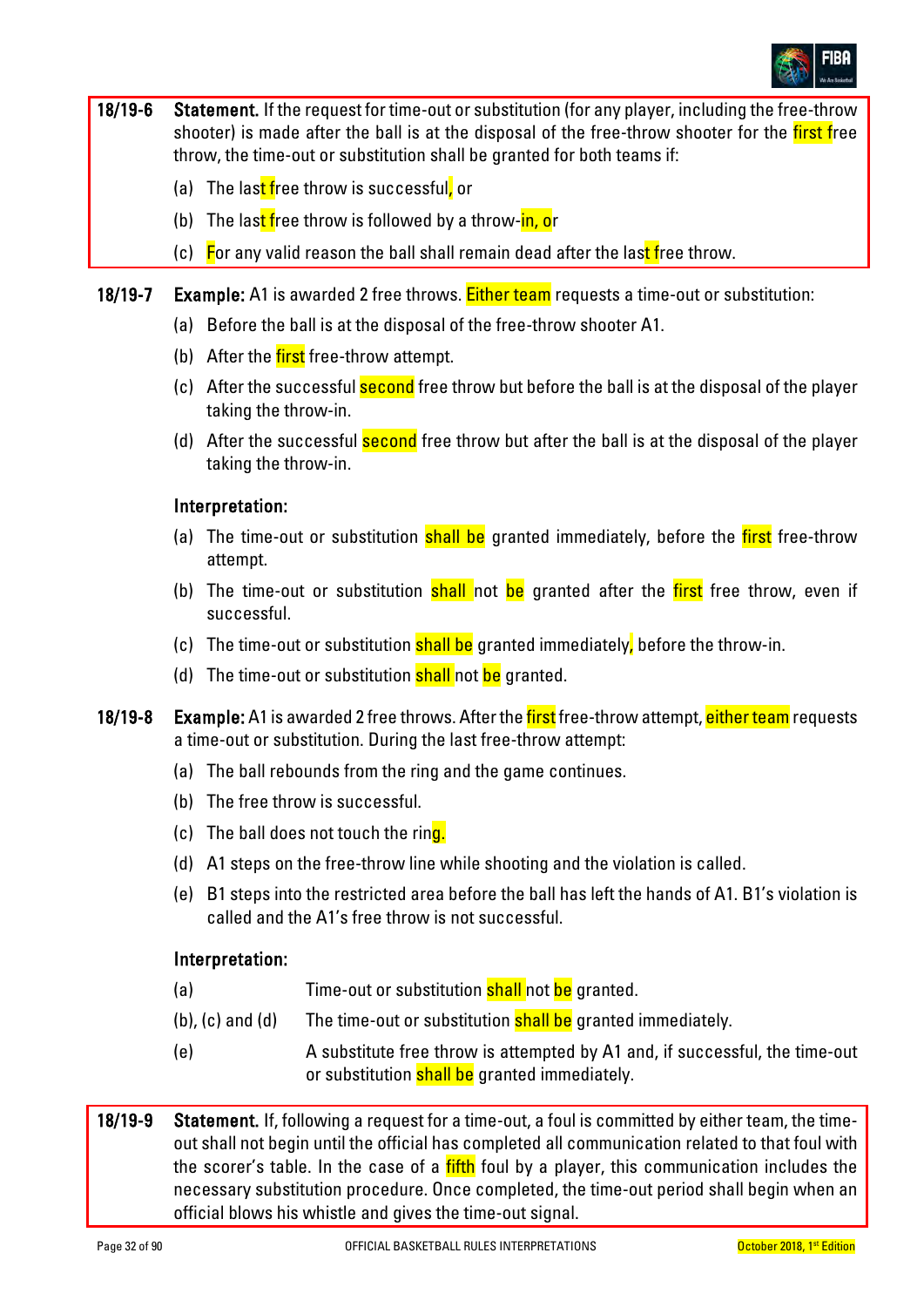

18/19-10 Example: During the game coach A requests a time-out after which B1 commits his fifth foul.

Interpretation: The time-out opportunity shall not begin until all communication with the scorer's table relative to that foul has been completed and a substitute for B1 has become a player.

18/19-11 Example: During the game coach A requests a time-out after which any player commits a foul.

Interpretation: Teams shall be permitted to go to their benches if they are aware that a timeout has been requested, even though that time-out period has not formally begun.

- 18/19-12 Statement. Art. 18 and 19 clarify when a time-out or substitution opportunity begins and ends. Teams requesting a time-out or substitution must be aware of these limitations, otherwise the time-out or substitution shall not be granted immediately.
- 18/19-13 Example: A substitution opportunity has just ended when substitute A6 runs to the scorer's table, loudly requesting a substitution. The scorer reacts and erroneously sounds the signal. The official blows his whistle and interrupts the game.

Interpretation: Because of the official's interruption of the game the ball is dead and the game clock remains stopped, resulting in what would normally be a substitution opportunity. However, because the request was made too late, the substitution shall not be granted. The game shall be resumed immediately.

18/19-14 Example: A goaltending violation or an interference violation occurs at any time during the game. A time-out has been requested by either team or the substitutes from either team or both teams are waiting at the scorer's table.

Interpretation: The violation causes the game clock to be stopped and the ball to become dead. Time-outs or substitutions shall be permitted.

18/19-15 Example: A1 is fouled by B1 on his attempt for a 2-point field goal. After A1 has attempted his first of 2 free throws, a technical foul is called on A2. Either team now request a time-out or substitution.

> Interpretation: Any team B player shall attempt 1 free throw with no line-up. A1 shall attempt his second free throw and the game shall be resumed as after any last free throw. The timeout or substitution shall be granted for both teams when the game clock is stopped and the ball is dead.

18/19-16 Example: A1 is fouled by B1 on his attempt for a 2-point field goal. After A1 has attempted his first of 2 free throws, a technical foul is called on A2. Any team B player has attempted 1 free throw with no line up. Either team now request a time-out or substitution.

> Interpretation: A1 shall attempt his second free throw and the game shall be resumed as after any last free throw. The time-out or substitution shall be granted for both teams when the game clock is stopped and the ball is dead.

18/19-17 Example: A technical foul is called on A1. B6 requests the substitution for attempting the free throw.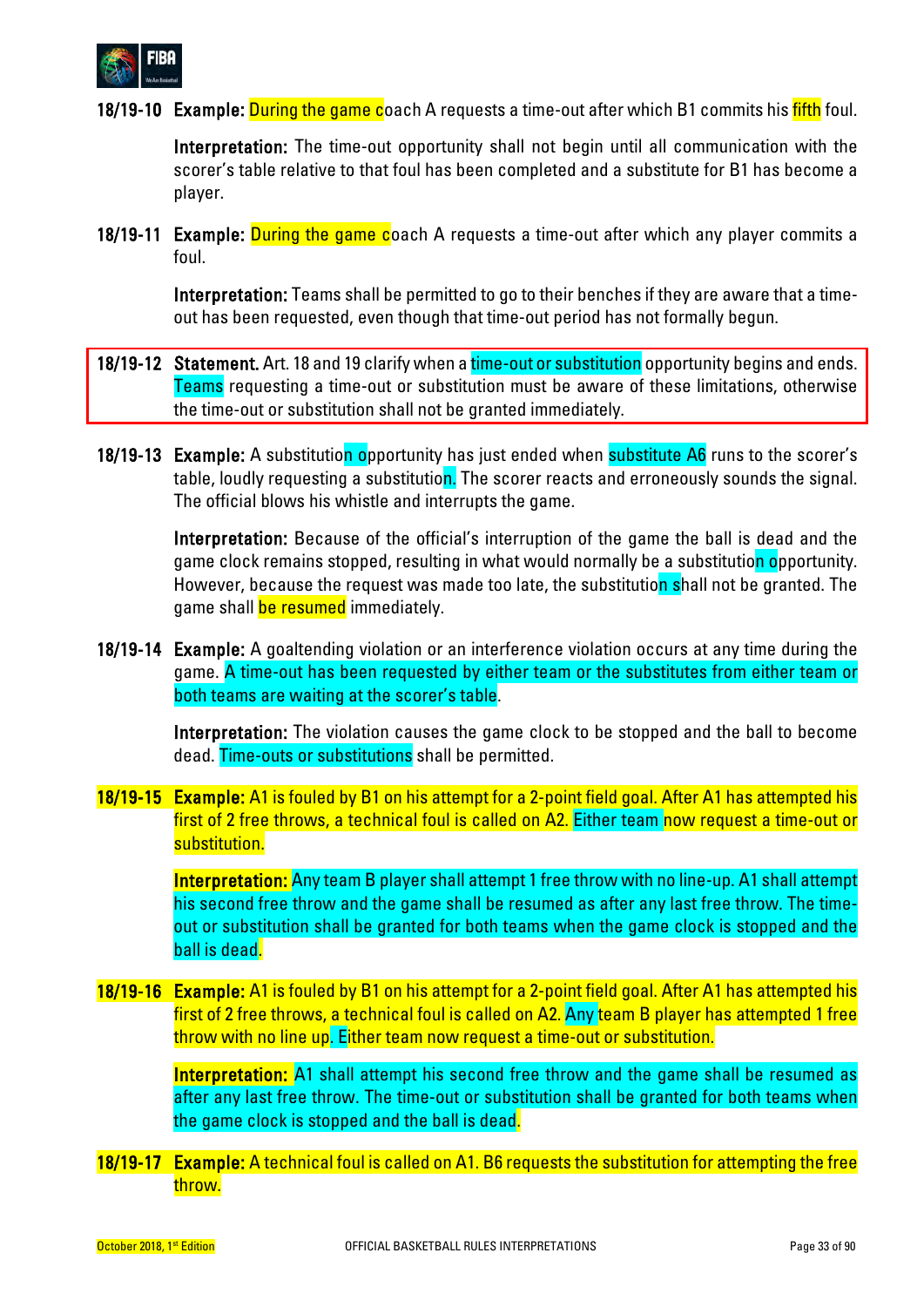

Interpretation: This is a substitution opportunity for both teams. After becoming a player, B6 shall attempt 1 free throw but may not be substituted until the next game clock running period has ended.

- 18/19-18 Statement. Each time-out shall last 1 minute. Teams must promptly return to the playing court after the official blows his whistle and beckons the teams on the playing court. If a team extends the time-out beyond 1 minute, it is gaining an advantage by extending the time-out and causing also a delay of the game. A warning to the coach of that team shall be given by an official. If that **coach** does not respond to the warning, an additional time-out shall be charged against the offending team. If the team has no time-outs remaining, a technical foul for delaying the game may be charged against the coach, recorded as  $B_1$ . If that team does not return to the playing court promptly after the half-time interval of play, a time-out shall be charged against the offending team. Such a charged time-out shall not last 1 minute and the game shall be resumed immediately.
- 18/19-19 Example: The time-out period ends and the official beckons team A back on the playing court. The coach A continues to instruct his team which still remains in the team bench area. The official re-beckons team A on the playing court and:
	- (a) Team A finally enters the playing court.
	- (b) Team A continues to remain in the team bench area.

#### Interpretation:

- (a) After the team starts to return to the playing court, the official gives a warning to the coach that if the same behaviour is repeated, an additional time-out shall be charged against team A.
- (b) A time-out, without warning, shall be charged against team A. If team A has no time-out remaining, a technical foul for delaying the game shall be charged against coach A, recorded as  $B_1$ .
- 18/19-20 Example: After the half-time interval of play, team A is still in its dressing room and therefore the start of the third quarter is delayed.

Interpretation: After team A finally enters the playing court a time-out, without warning, shall be charged against team A.

- 18/19-21 Statement. If a team has not been granted a time-out in the **second** half until the game clock shows 2:00 in the fourth quarter, the scorer shall mark 2 horizontal lines on the scoresheet in the first box for the team's second half. The scoreboard shall show the first time-out as been taken.
- 18/19-22 Example: With 2:00 remaining on the game clock in the fourth quarter, both teams have not taken a time-out in the **second** half.

Interpretation: The scorer shall mark 2 horizontal lines on the scoresheet in the first box of both teams for the **second** half. The scoreboard shall show the first time-out been taken.

**18/19-23** Example: With 2:09 remaining on the game clock in the fourth quarter, coach A requests his first time-out in the second half while the game is played. With 1:58 remaining on the game clock, the ball goes out-of-bounds and the game clock is stopped. The time-out for team A is now granted.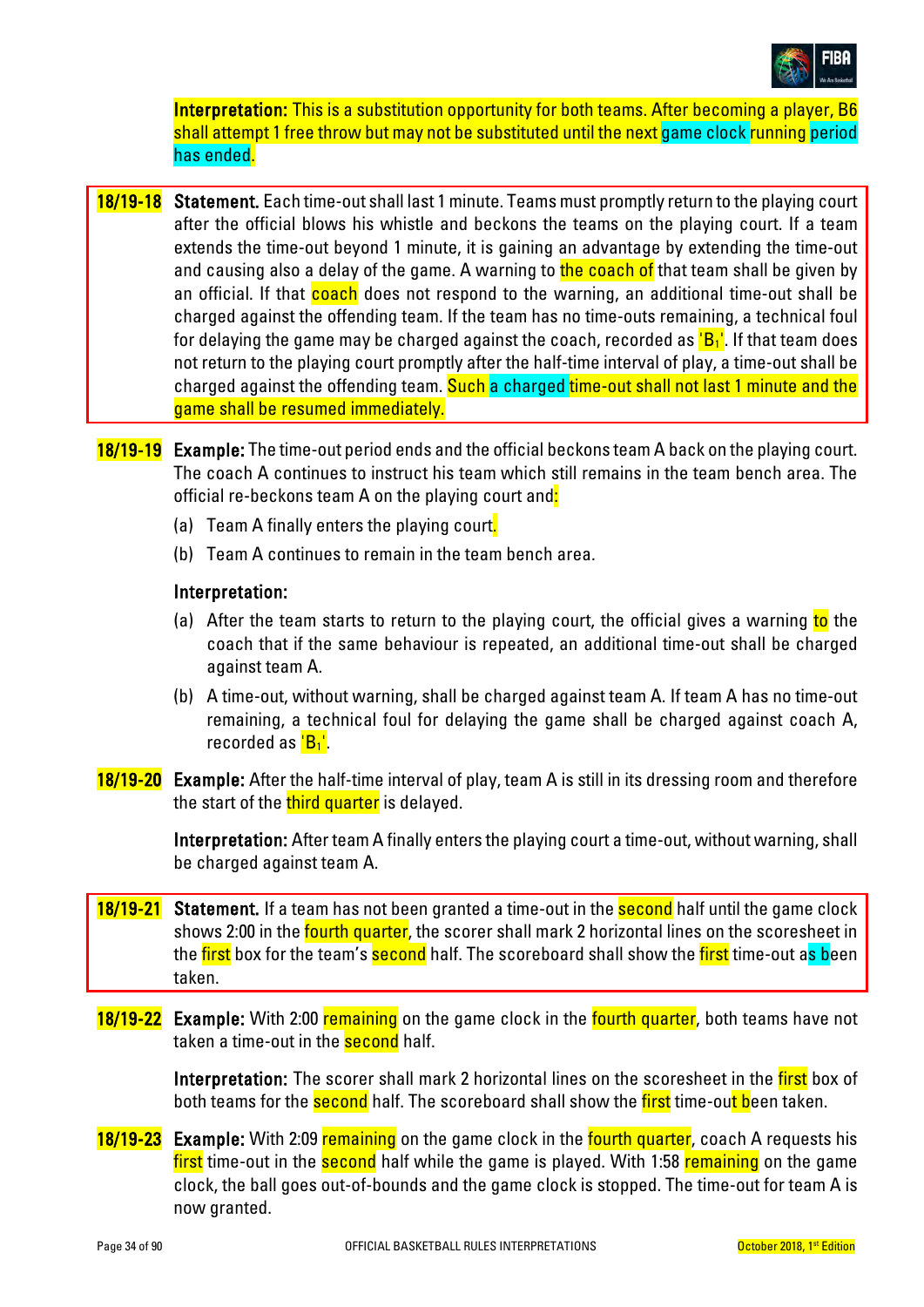

Interpretation: The scorer shall mark 2 horizontal lines on the scoresheet in the first box of team A as the time-out was not granted before the game clock has shown 2:00 in the fourth quarter. The time-out granted at 1:58 shall be entered in the **second** box and team A has only 1 more time-out left. After the time-out the scoreboard shall show the 2 time-outs been taken.

- 18/19-24 Statement. Whenever a time-out is requested, regardless whether before or after a technical, unsportsmanlike or disqualifying foul is called, the time-out shall be granted before the start of the administration of the free throw(s). If during a time-out a technical, unsportsmanlike or disqualifying foul is called, the free throw(s) shall be administered after the timeout has been completed.
- 18/19-25 Example: Team B has requested a time-out. A1 commits an unsportsmanlike foul on B1, followed by a technical foul against A2.

Interpretation: The time-out shall be granted to team B at this time. After the time-out team B shall be awarded 1 free throw for A2's technical foul with no line-up. B1 shall attempt 2 free throws with no line-up. The game shall be resumed with a team B throw-in from the throw-in line in its frontcourt, with 14 seconds on the shot clock.

18/19-26 Example: Team B has requested a time-out. A1 commits an unsportsmanlike foul on B1. The time-out is now granted to team B. During the time-out a technical foul is called on A2.

Interpretation: After the time-out, any team B player shall attempt 1 free throw for A2's technical foul with no line-up. B1 shall attempt 2 free throws. The game shall be resumed with a team B throw-in from the throw-in line in its frontcourt, with 14 seconds on the shot clock.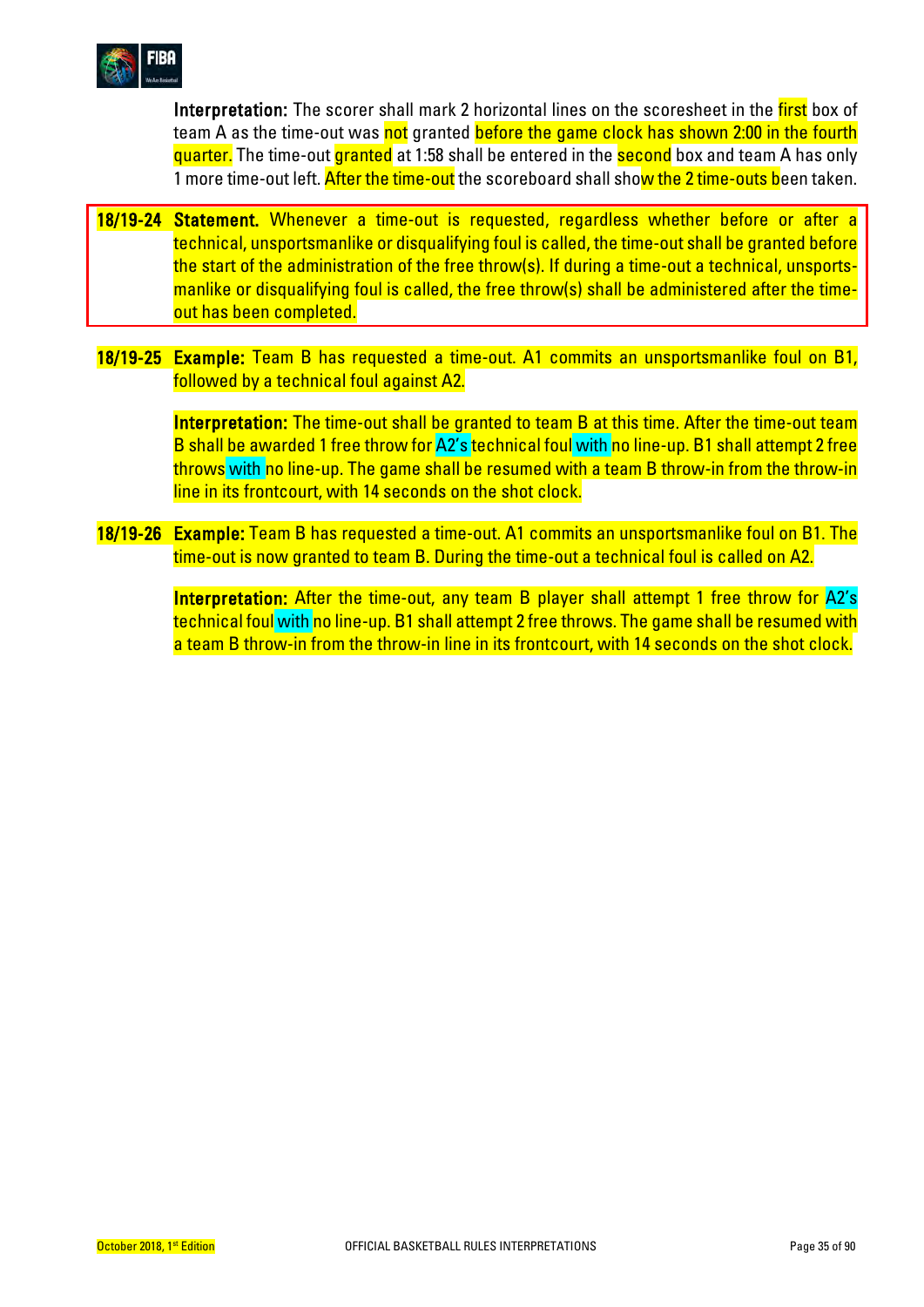

## **Art. 23 Player out-of-bounds and ball out-of-bounds**

- 23-1 Statement. It is a violation when a player leaves the playing court at the endline to avoid a 3-second violation and then re-enters the restricted area.
- 23-2 Example: A1 in the restricted area for less than 3 seconds moves to out-of-bounds at the endline in order not to commit a 3-second violation and then re-enters the restricted area.

Interpretation: A1 has committed a 3-second violation.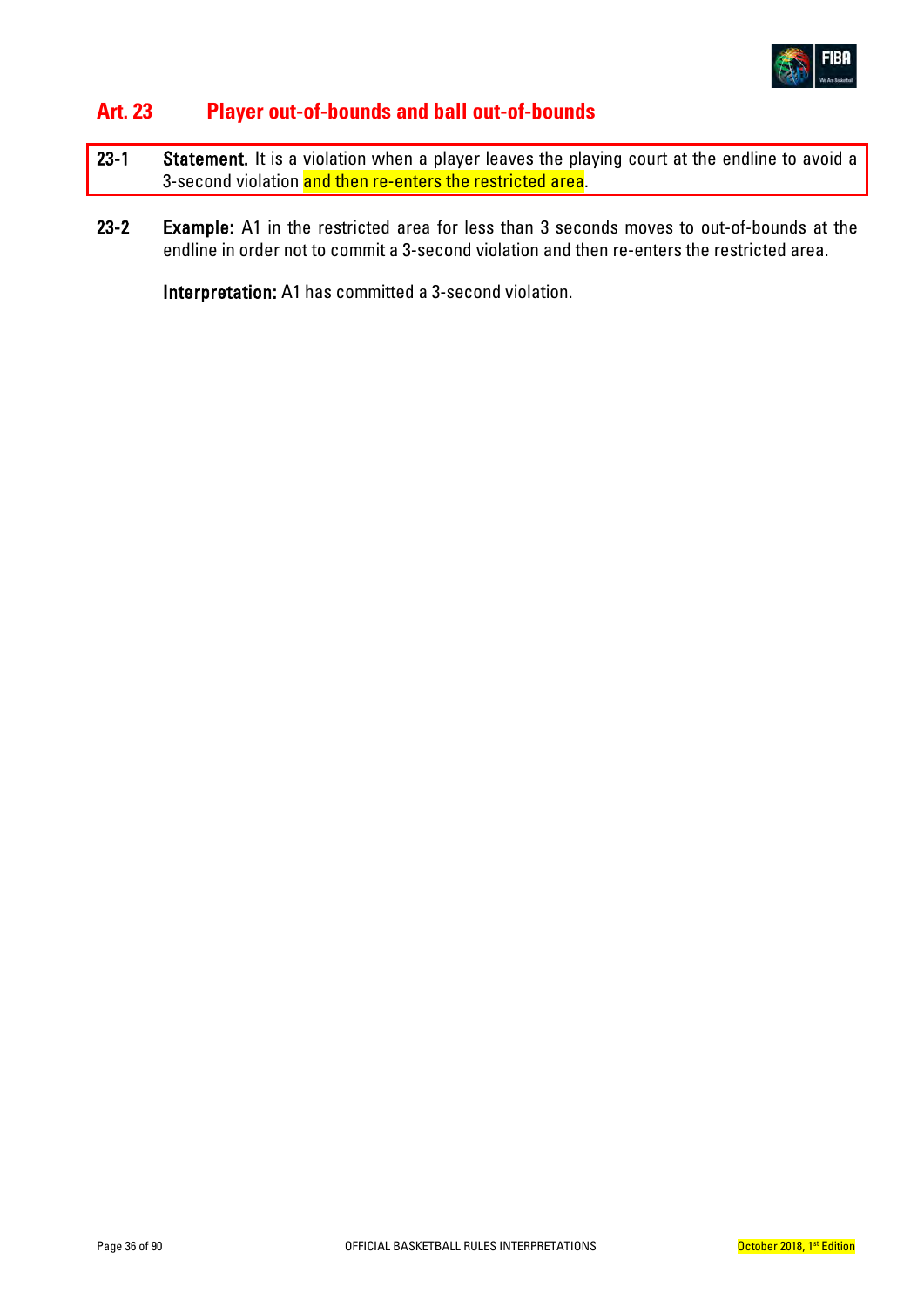

## **Art. 24 Dribbling**

- 24-1 Statement. If a player deliberately throws the ball against a backboard (not attempting a legitimate shot for a field goal), this shall not be considered as a dribble.
- 24-2 Example: A1 has not yet dribbled and is standing still when he throws the ball against the opponents' or his own backboard and catches it again before another player has touched the ball.

Interpretation: Legal play. After catching the ball, A1 may shoot, pass or begin a dribble.

24-3 Example: After ending a dribble either in the continuous motion or standing still, A1 throws the ball against the *opponents' or his own* backboard and catches or touches the ball again before it has touched another player.

Interpretation: Legal play. After catching the ball A1 may shoot or pass but may not begin a new dribble.

24-4 Example: A1's shot for a field goal misses the ring. A1 catches the ball and throws it against the backboard, after which A1 catches or touches the ball again before it has touched another player.

Interpretation: Legal play. After catching the ball, A1 may shoot, pass or begin a dribble.

- 24-5 Example: A1 dribbles and comes to a stop. After that:
	- (a) A1 loses his balance and without moving his pivot foot, A1 touches the floor with the ball once or twice while holding the ball with his hand(s).
	- (b) A1 tosses the ball from 1 hand to another without moving his pivot foot.

Interpretation: Legal play in both cases. A1 did not move his pivot foot.

- 24-6 Example: A1 starts his dribble by:
	- (a) Throwing the ball over his opponent.
	- (b) Throwing the ball a few meters away from him.

The ball touches the playing court after which A1 continues his dribble.

Interpretation: Legal play in both cases. The ball has touched the playing court before A1 has touched the ball again on his dribble.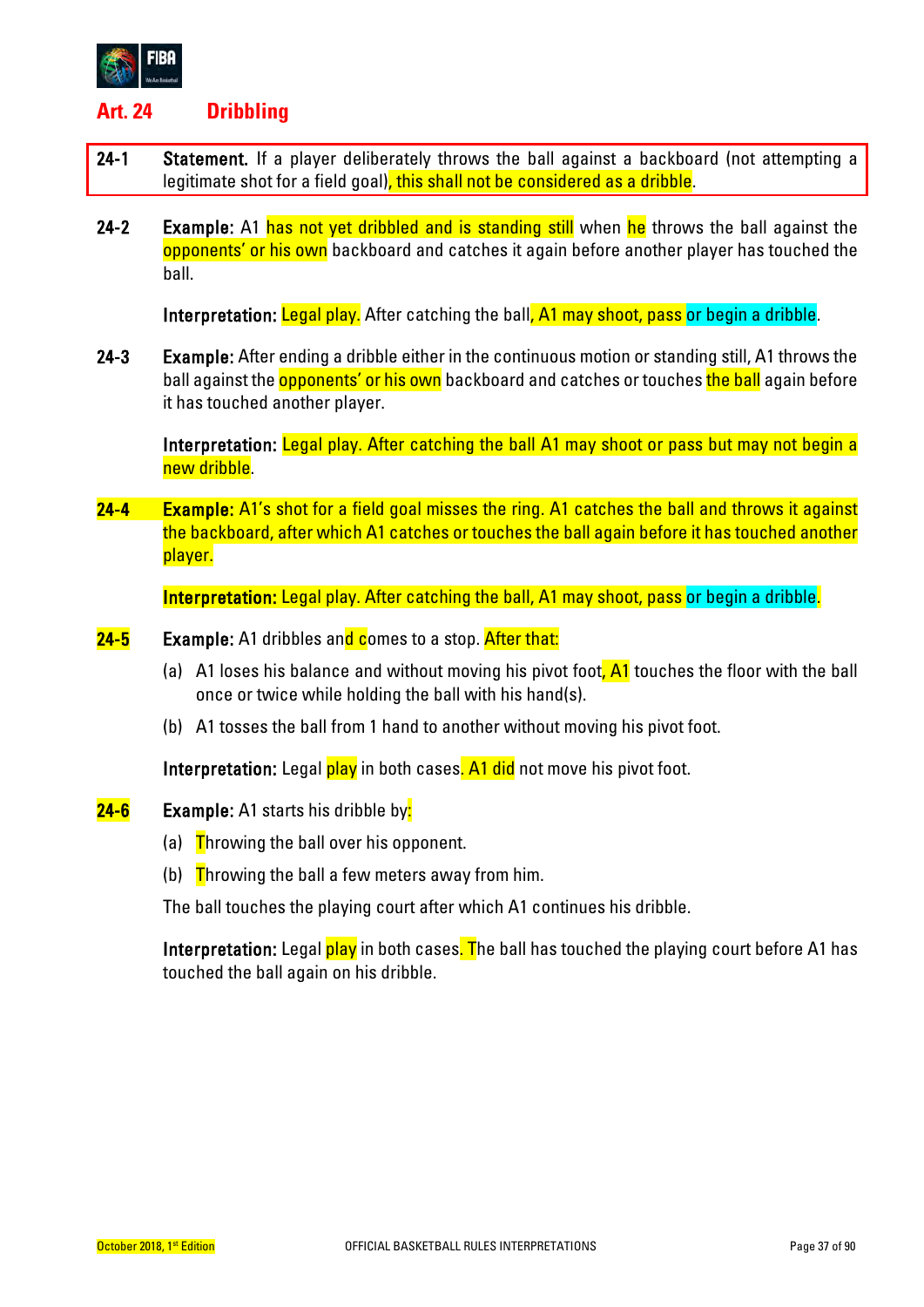

# **Art. 25 Travelling**

- 25-1 Statement. It is legal if a player who is lying on the floor gains control of the ball. It is legal if a player who is holding the ball falls on the floor. It is also legal if the player, after falling on the floor with the ball slides briefly. If, however, the player then rolls in order to avoid the defence or attempts to stand up while holding the ball, it is a violation.
- 25-2 Example: A1, while holding the ball, loses balance and falls on the floor.

Interpretation: A1's falling on the floor is legal.

- 25-3 Example: A1, while lying on the floor, gains control of the ball. A1 then:
	- (a) **P**asses the ball to A2.
	- (b) Begins a dribble while still lying on the floor.
	- (c) Attempts to stand up while dribbling the ball.
	- (d)  $\overline{A}$ ttempts to stand up while still holding the ball.

#### Interpretation:

 $(a)$ , (b) and (c) Legal play.

- (d) Travelling violation.
- 25-4 Example: A1, while holding the ball, falls to the floor and his momentum causes him to slide.

Interpretation: The action of A1 does not constitute a violation. However, if A1 now rolls in order to avoid the defence or attempts to stand up while still holding the ball, a travelling violation occurs.

- 25-5 Statement. If a player is fouled in the act of shooting after which he scores while committing a travel violation, the basket does not count and free throws shall be awarded.
- 25-6 Example: A1 has started his act of shooting for a 2-point field goal by penetrating towards the basket, having the ball in both hands. In his continuing motion he is fouled by B1, after which A1 commits a travel violation and the ball enters the basket.

Interpretation: The basket shall not count. A1 is awarded 2 free throws.

- 25-7 Statement. It is a violation to lift a team-mate to play the ball.
- 25-8 **Example:** A1 embraces his team-mate A2 and lifts him up under the opponent's basket. A3 passes the ball to A2 who then dunks the ball into the basket.

Interpretation: This is a violation. The basket does not count. Team B shall be awarded a throw-in from the sideline at the free-throw line extended in its backcourt.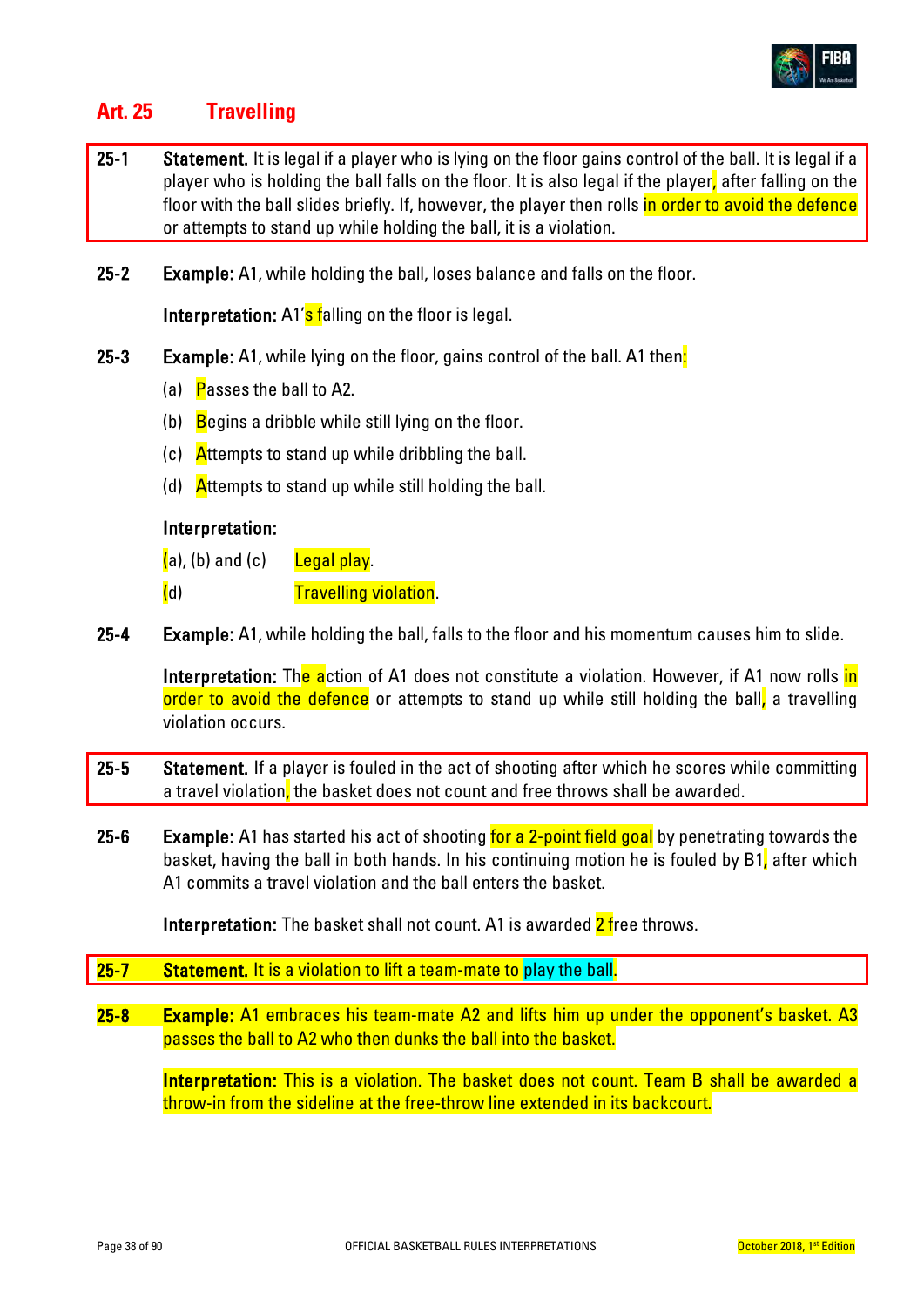

## **Art. 28 8 seconds**

- 28-1 Statement. The shot clock is stopped because of a jump ball situation. If the resulting alternating possession throw-in is awarded to the team that was in control of the ball in its **backcourt**, that team shall have only whatever time remaining in the 8-second period.
- 28-2 Example: Team A has been in control of the ball for 5 seconds in its backcourt when a held ball occurs. Team A is entitled to the next alternating possession throw-in.

Interpretation: Team A shall have only 3 seconds to cause the ball to go into its frontcourt.

- 28-3 Statement. During a dribble from the backcourt to the frontcourt, the ball goes into a team's frontcourt when both feet of the dribbler and the ball are completely in contact with the frontcourt.
- 28-4 Example: A1 is straddling the centre line and receives the ball from A2 who is in the backcourt. A1 then passes the ball back to A2 who is still in team A's backcourt.

Interpretation: Legal play. A1 does not have both feet completely in contact with the frontcourt and therefore is entitled to pass the ball into the backcourt. The 8-second period shall continue.

28-5 Example: A1 dribbles from his backcourt and ends his dribble holding the ball while straddling the centre line. A1 then passes the ball to A2 who is also straddling the centre line.

Interpretation: Legal play. A1 does not have both feet completely in contact with the frontcourt and therefore is entitled to pass the ball to A2 who is also not in the frontcourt. The 8-second period shall continue.

28-6 Example: A1 dribbles from his backcourt and has one foot (but not both feet) already in the frontcourt. After that A1 passes the ball to A2, who is straddling the centre line. A2 then starts to dribble the ball in his backcourt.

Interpretation: Legal play. A1 does not have both feet completely in contact with his frontcourt and therefore is entitled to pass the ball to A2 who is also not in his frontcourt. A2 is entitled to dribble the ball in the backcourt. The 8-second period shall continue.

- 28-7 Example: A1 dribbles from his backcourt and stops his forward motion still dribbling while:
	- (a) Straddling the centre line.
	- (b) Both feet are in the frontcourt but the ball is being dribbled in the backcourt.
	- (c) Both feet are in the frontcourt while the ball is being dribbled in the backcourt, after which A1 returns both feet to his backcourt.
	- (d) Both feet are in the backcourt but the ball is being dribbled in the frontcourt.

Interpretation: In all cases, dribbler A1 continues to be in the backcourt until both feet, as well as the ball, are completely in contact with the frontcourt. The 8-second period shall continue.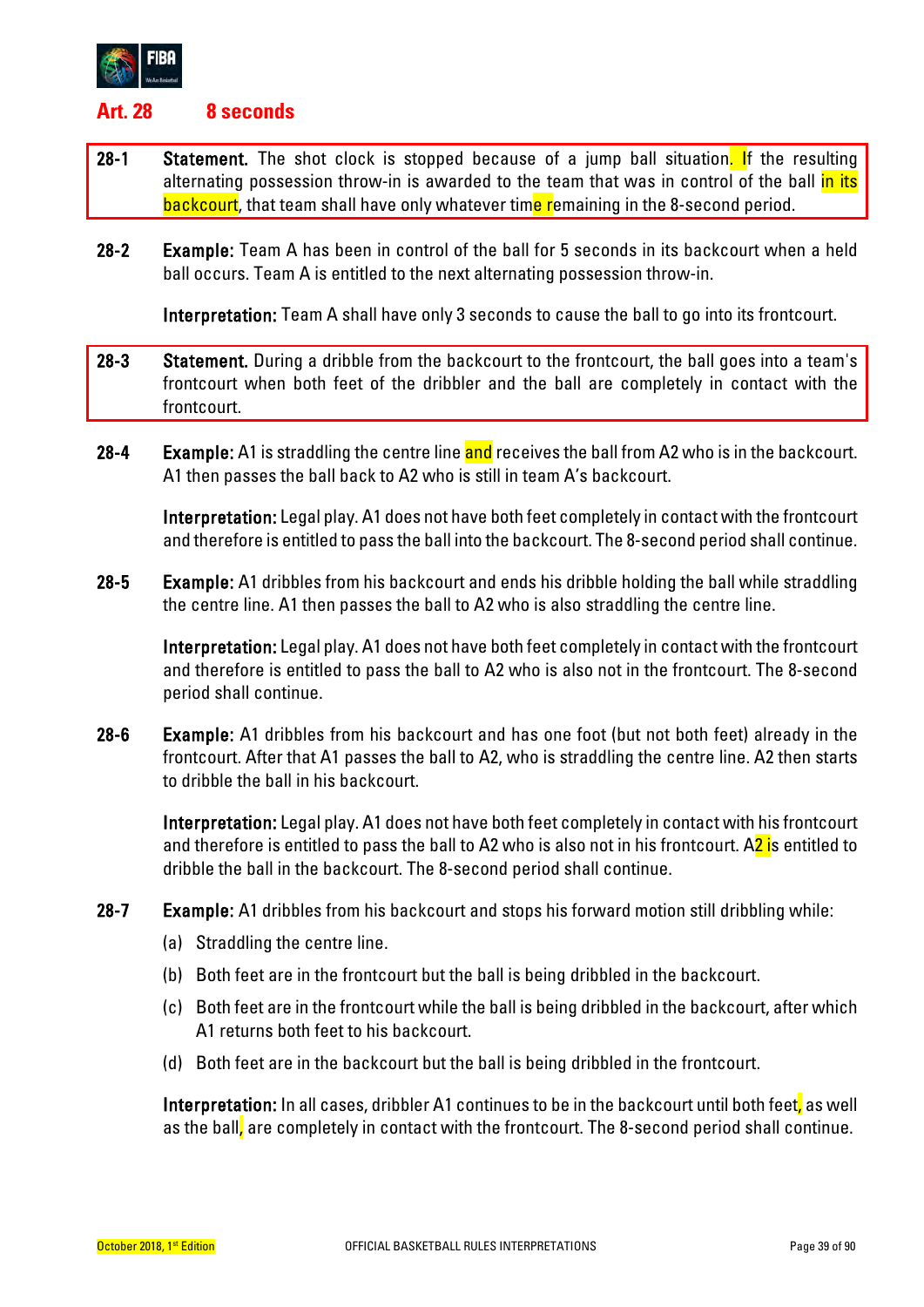

28-8 Statement. Each time the 8-second period continues with any time remaining and the same team that previously had control of the ball is awarded a throw-in in its backcourt, the official handing the ball to the player taking the throw-in shall inform him how much time remains from the 8-second period.

28-9 Example: A1 dribbles for 6 seconds in his backcourt when a double foul is called in the:

- (a) **B**ackcourt.
- (b) **F**rontcourt.

## Interpretation:

- (a) The game shall be resumed with a team A throw-in in the backcourt from the place nearest to where the double foul occurred, with 2 seconds to cause the ball to go into its frontcourt.
- (b) The game shall be resumed with a team A throw-in in the frontcourt from the place nearest to where the double foul occurred.
- 28-10 Example: A1 dribbles for 4 seconds in his backcourt when B1 taps the ball out-of-bounds in team A's backcourt.

Interpretation: The game shall be resumed with a team A throw-in in the backcourt with 4 seconds to cause the ball to go into its frontcourt.

- 28-11 Statement. If the game is stopped by an official for any valid reason not connected with either team and if in the judgement of the officials the opponents would be placed at a disadvantage, the 8-second period shall continue from the time it was stopped.
- 28-12 Example: With 0:25 remaining on the game clock in the fourth quarter and with the score A 72 – B 72, team A gains control of the ball. A1 dribbles the ball for 4 seconds in his backcourt when the game is stopped by the officials due to the:
	- (a) Game clock or the shot clock failing to run or to start.
	- (b) Bottle being thrown on the playing court.
	- (c) Shot clock being erroneously reset.

Interpretation: In all cases, the game shall be resumed <mark>with</mark> a team A throw-in in the backcourt with 4 seconds remaining in the 8-second period. Team B would be placed at a disadvantage if the game were resumed with a new 8-second period.

28-13 Statement. Following the 8-second violation, the throw-in place is determined by the location of the ball where the violation has occurred.

28-14 Example: The 8-second period for team A expires and the violation is called when:

- (a) **T**eam A is controlling the ball in its backcourt.
- (b) The ball is in the air on  $A1's$  pass from his backcourt towards his frontcourt.

Interpretation: Team B's throw-in shall be administered at its frontcourt, with 14 seconds on the shot clock, from the place nearest to the:

- (a) Location of the ball where the  $8$ -second violation has occurred, except directly behind the backboard.
- (b)  $C$ entre line.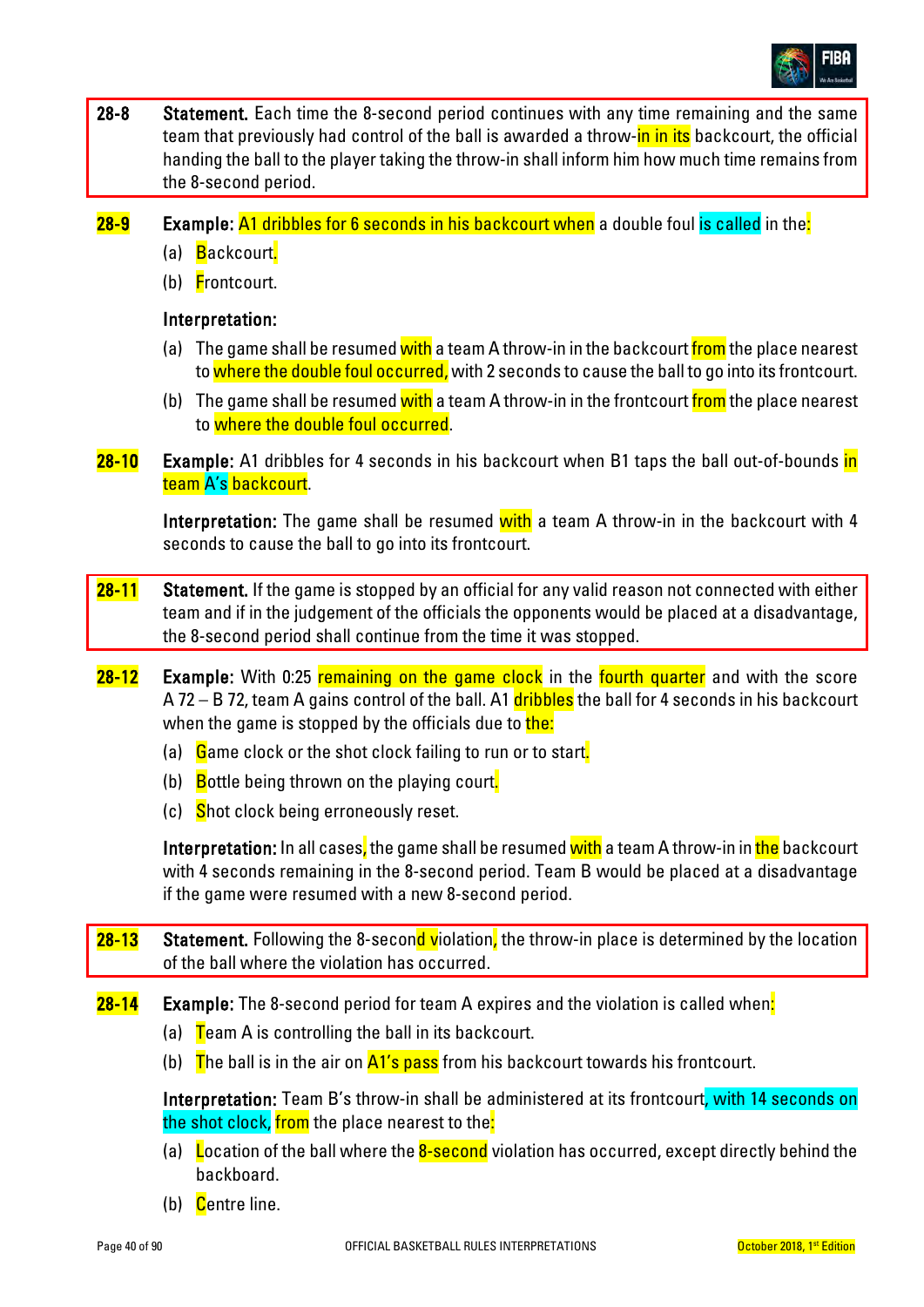

## **Art. 29/50 24 seconds**

- 29/50-1 Statement. A shot for a field goal is attempted near the end of the shot clock period and the shot clock signal sounds while the ball is in the air. If the ball does not touch the ring, a violation has occurred unless the opponents have gained immediate and clear control of the ball. The ball shall be awarded to the opponents for the throw-in from the place nearest to where the game was stopped by the official, except directly behind the backboard.
- 29/50-2 Example: A1's shot for a field goal is in the air when the shot clock signal sounds. The ball touches the backboard and then rolls on the floor, where it is touched by B1 followed by A2 and is finally controlled by B2.

Interpretation: Shot clock violation. The ball did not touch the ring and then there was no immediate and clear control of the ball by the opponents.

29/50-3 Example: During A1's shot for a field goal the ball touches the backboard but does not touch the ring. On the rebound, the ball is then touched but not controlled by B1, after which A2 gains control of the ball. At this time the shot clock signal sounds.

Interpretation: Shot clock violation.

29/50-4 Example: A1 shoots for a field goal at the end of a shot clock period. The ball is legally blocked by B1 and then the shot clock signal sounds. After the signal B1 fouls A1.

Interpretation: Shot clock violation. B1's foul on A1 shall be disregarded unless it is an unsportsmanlike or a disqualifying foul.

29/50-5 Example: A1's shot for a field goal is in the air when the shot clock signal sounds. The ball does not touch the ring, after which a held ball between A2 and B2 is immediately called.

Interpretation: Shot clock violation. Team B did not gain immediate and clear control of the ball.

29/50-6 Example: A1 releases a shot for a field goal. While the ball is in the air the shot clock signal sounds. The ball misses the ring and is then touched by B1 causing the ball to go out-ofbounds.

Interpretation: Shot clock violation. Team B did not gain clear control of the ball.

- 29/50-7 Statement. If the shot clock signal sounds in a situation where, in the judgement of the officials, the opponents gain immediate and clear control of the ball, the signal shall be disregarded and the game shall continue.
- 29/50-8 Example: Near the end of the shot clock period, A1's pass is missed by A2 (both players are in their frontcourt) and the ball rolls into team A's backcourt. Before B1 gains control of the ball with a free path to the basket, the shot clock signal sounds.

Interpretation: If B1 gains immediate and clear control of the ball the signal shall be disregarded and the game shall continue.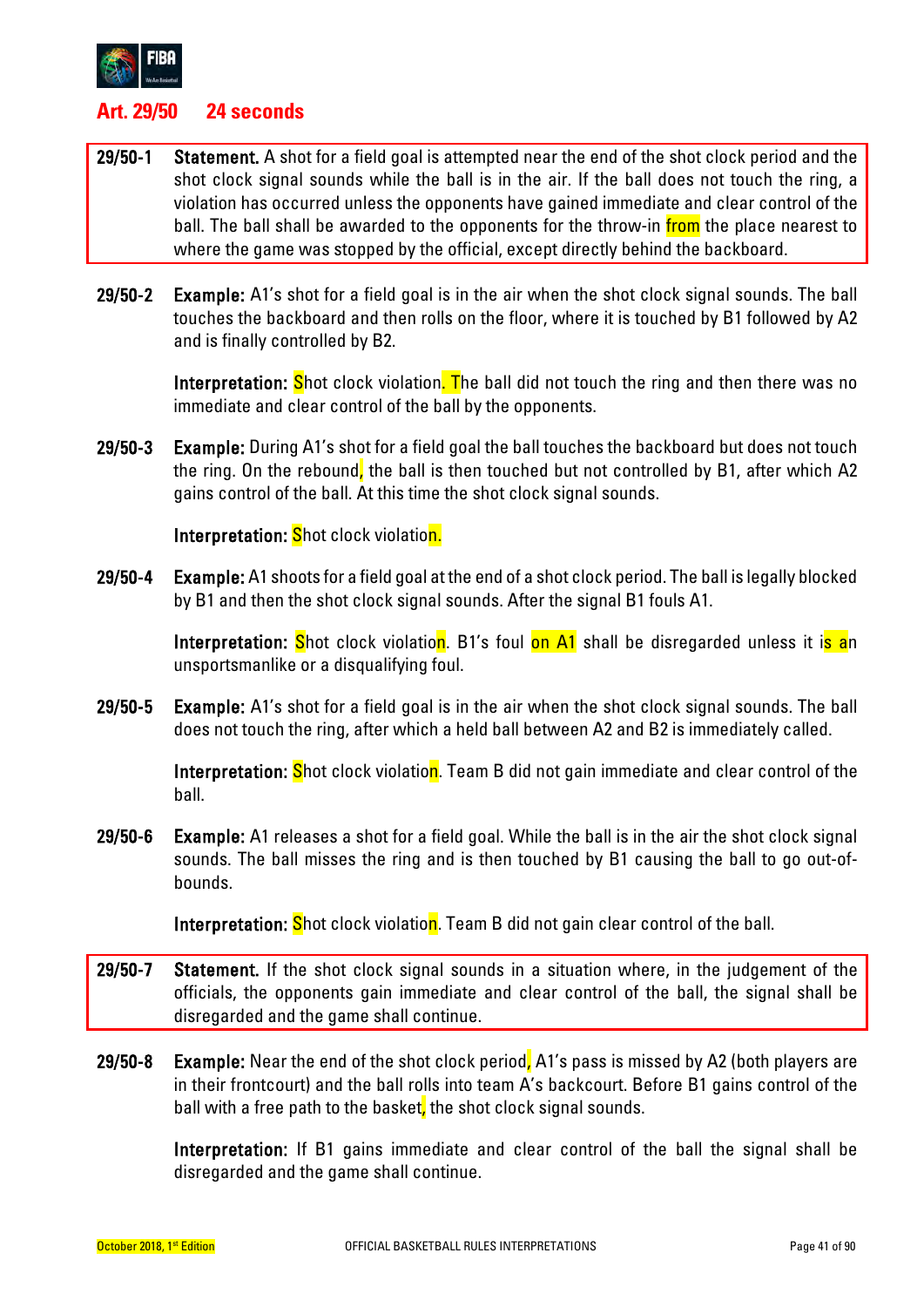

- 29/50-9 Statement. If a team that was in control of the ball is awarded an alternating possession throw-in, that team shall have only whatever time was on the shot clock at the time the jump ball situation occurred.
- 29/50-10 Example: Team A is in control of the ball in its frontcourt with 10 seconds on the shot clock when a held ball occurs. An alternating possession throw-in is awarded to:
	- (a) Team A.
	- (b) Team B.

## Interpretation:

- (a) Team A shall have only 10 seconds on the shot clock.
- (b) Team B shall have a new shot clock period of 24 seconds.
- 29/50-11 Example: Team A is in control of the ball in its frontcourt with 10 seconds on the shot clock when the ball goes out-of-bounds. The officials cannot agree on whether it was A1 or B1 who was the last to touch the ball before it went out-of-bounds. A jump ball situation is called and the alternating possession throw-in is awarded to:
	- (a) Team A.
	- (b) Team B.

## Interpretation:

- (a) Team A shall have only 10 second<mark>s o</mark>n the shot clock.
- (b) Team B shall have a new shot clock period of 24 seconds.
- 29/50-12 Statement. If the game is stopped by an official for a foul or violation (not for the ball having gone out-of-bounds) committed by the team not in control of the ball and the possession of the ball is awarded to the same team that previously had control of the ball in the frontcourt, the shot clock shall be reset as follows:
	- If 14 seconds or more are displayed on the shot clock at the time when the game was stopped, the shot clock shall not be reset, but shall continue from the time it was stopped.
	- If 13 seconds or less are displayed on the shot clock at the time when the game was stopped, the shot clock shall be reset to 14 seconds.
- 29/50-13 Example: B1 causes an out-of-bounds violation in team A's frontcourt. The shot clock shows 8 seconds.

Interpretation: Team A shall have only 8 seconds on the shot clock.

29/50-14 Example: A1 dribbles in his frontcourt and is fouled by B1. This is team B's second foul in the quarter. The shot clock shows 3 seconds.

Interpretation: Team A shall have 14 seconds on the shot clock.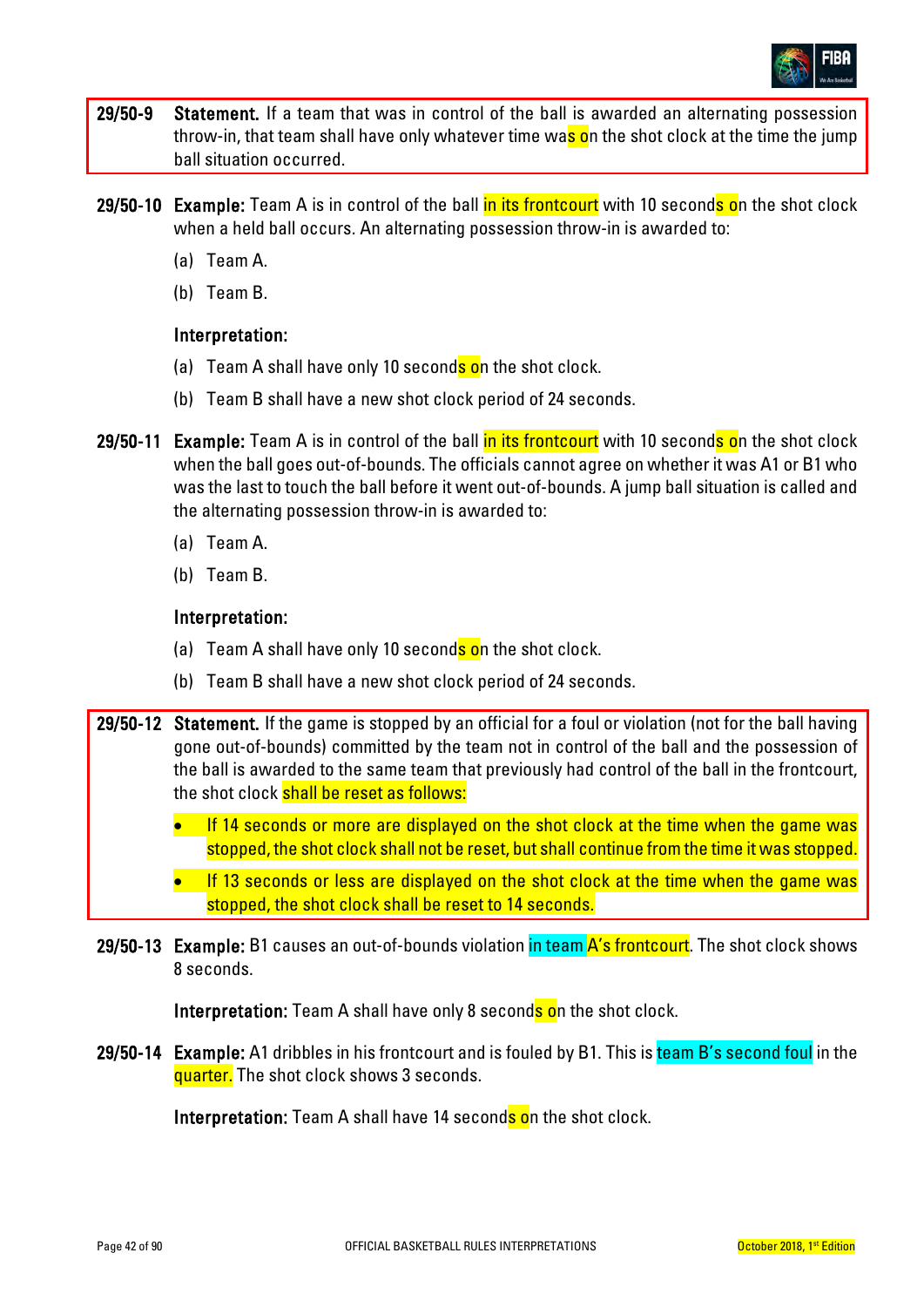

29/50-15 Example: With 4 seconds on the shot clock, team A is in control of the ball in the frontcourt when:

- (a)  $A1$ , or
- (b) B1

is injured. The officials interrupt the game.

## Interpretation: Team A shall have:

- (a) 4 seconds,
- (b) 14 seconds,

on the shot clock.

29/50-16 Example: A1 releases a shot for a field goal. While the ball is in the air a double foul with the same penalties against A2 and B2 is called with 6 seconds on the shot clock. The ball misses the ring. The alternating possession arrow indicates the next possession to team A.

Interpretation: Team A shall have 6 seconds on the shot clock.

29/50-17 Example: With 5 seconds on the shot clock, A1 dribbles when a technical foul is called on B1, followed by a technical foul against coach A.

Interpretation: After the cancellation of equal penalties, the game shall be resumed with a team A throw-in with 5 seconds on the shot clock.

## 29/50-18 Example: With:

- (a) 16 seconds,
- (b) 12 seconds,

on the shot clock, A1 passes the ball to A2 in team A's frontcourt when B1 in his backcourt deliberately kicks the ball with his foot or strikes the ball with his fist.

Interpretation: In both cases, B1's violation. The game shall be resumed with a team A throwin in the frontcourt with:

- (a) 16 seconds,
- (b) 14 seconds,

on the shot clock.

- 29/50-19 Example: During A1's throw-in in the third quarter, B1 in his backcourt places his arms over the boundary line and he blocks A1's pass with:
	- (a) 19 seconds,
	- (b) 11 seconds,

on the shot clock.

Interpretation: In both cases, B1's violation. The game shall be resumed with a team A throwin in the frontcourt with:

(a) 19 seconds,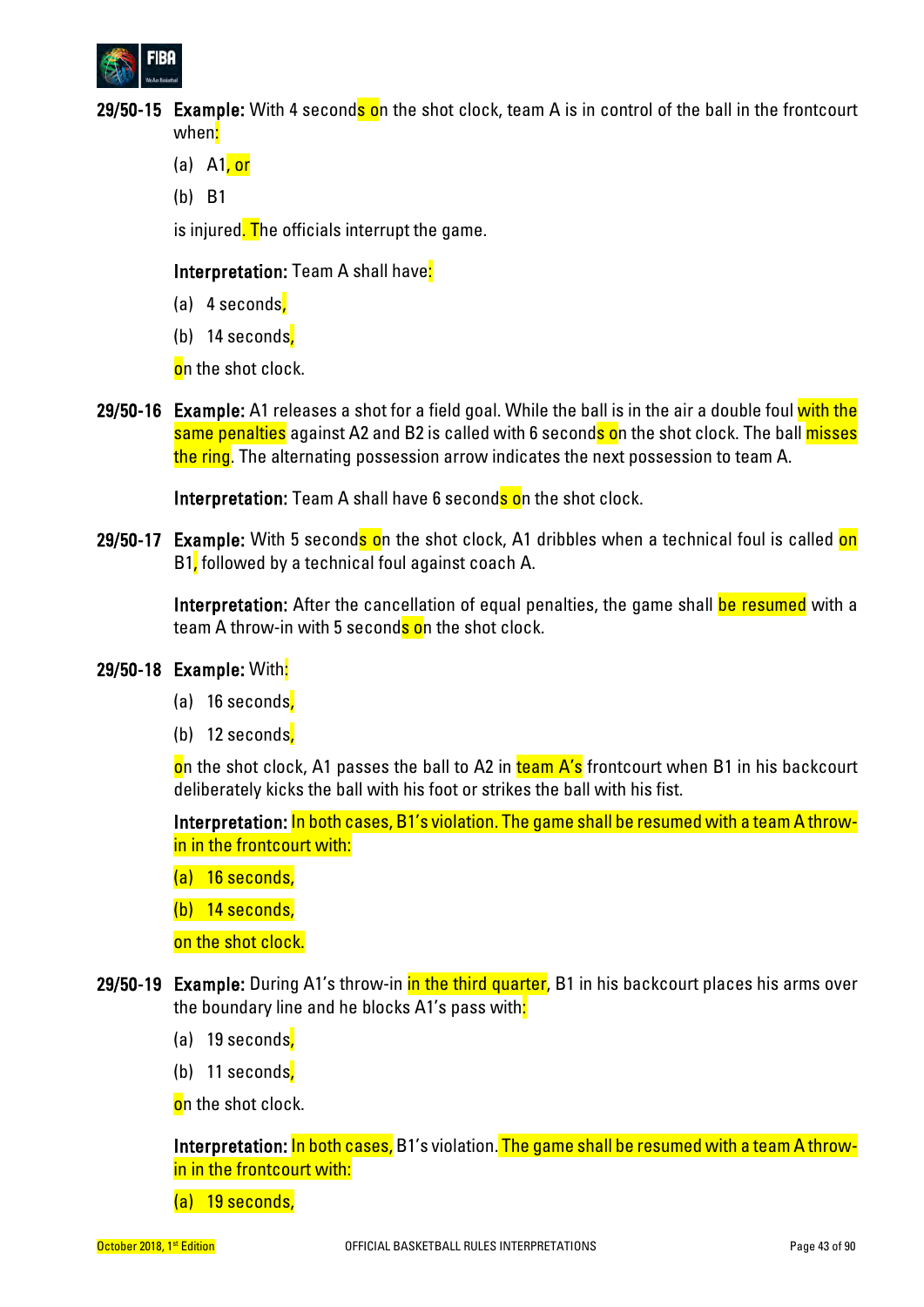

## (b) 14 seconds,

## on the shot clock.

29/50-20 Example: A1 dribbles in his frontcourt when B2 commits an unsportsmanlike foul on A2 with 6 second<mark>s o</mark>n the shot clock.

> Interpretation: Regardless of whether the free throws are made or missed, team A shall be awarded a throw-in from the throw-in line in its frontcourt with 14 seconds on the shot clock.

The same interpretation is valid for **a d**isqualifying foul.

- 29/50-21 Statement. If the game is stopped by an official for any valid reason not connected with either team and if, in the judgement of the officials, the opponents would be placed at a disadvantage, the shot clock shall continue from the time it was stopped.
- 29/50-22 Example: With 0:25 remaining on the game clock in the fourth quarter and with the score A 72 – B 72, team A gains control of the ball in its frontcourt. A1 has dribbled for 20 seconds when the game is stopped by the officials due to the:
	- (a)  $Ga$  Game clock or the shot clock failing to run or to start.
	- (b) **Bottle being thrown on the playing court.**
	- (c) Shot clock being erroneously reset.

Interpretation: In all cases, the game shall be resumed with a team A throw-in with  $4$ seconds on the shot clock. Team B would be placed at a disadvantage if the game were resumed with the shot clock reset to 14 seconds.

29/50-23 Example: After A1's shot for a field goal, the ball rebounds from the ring and is then controlled by A2. 9 seconds later the shot clock sounds in error. The officials interrupt the game.

> Interpretation: Team A in control of the ball would be placed at a disadvantage if this were a shot clock violation. After consulting with the commissioner, if present, and the shot clock operator the officials resume the game with a  $\frac{\tan A}{A}$  throw-in with 5 seconds on the shot clock.

29/50-24 Example: With 4 seconds on the shot clock, A1 attempts a shot for a field goal. The ball misses the ring but the shot clock operator erroneously resets the clock. A2 secures the rebound and after a certain time, A3 scores a field goal. At this time the officials are made aware of the situation.

Interpretation: The officials, after consulting with the commissioner, if present, shall confirm that the ball did not touch the ring on  $A1's$  shot for a goal. If so, they shall then decide if the ball has left A3's hand(s) before the shot clock would have sounded if the reset had not taken place. If so, the basket shall count; if not, a shot clock violation has occurred and the goal by A3 shall not count.

29/50-25 Statement. A throw-in resulting from an unsportsmanlike or a disqualifying foul penalty shall always be administered from the throw-in line in the team's frontcourt. The shot clock shall be reset to 14 seconds.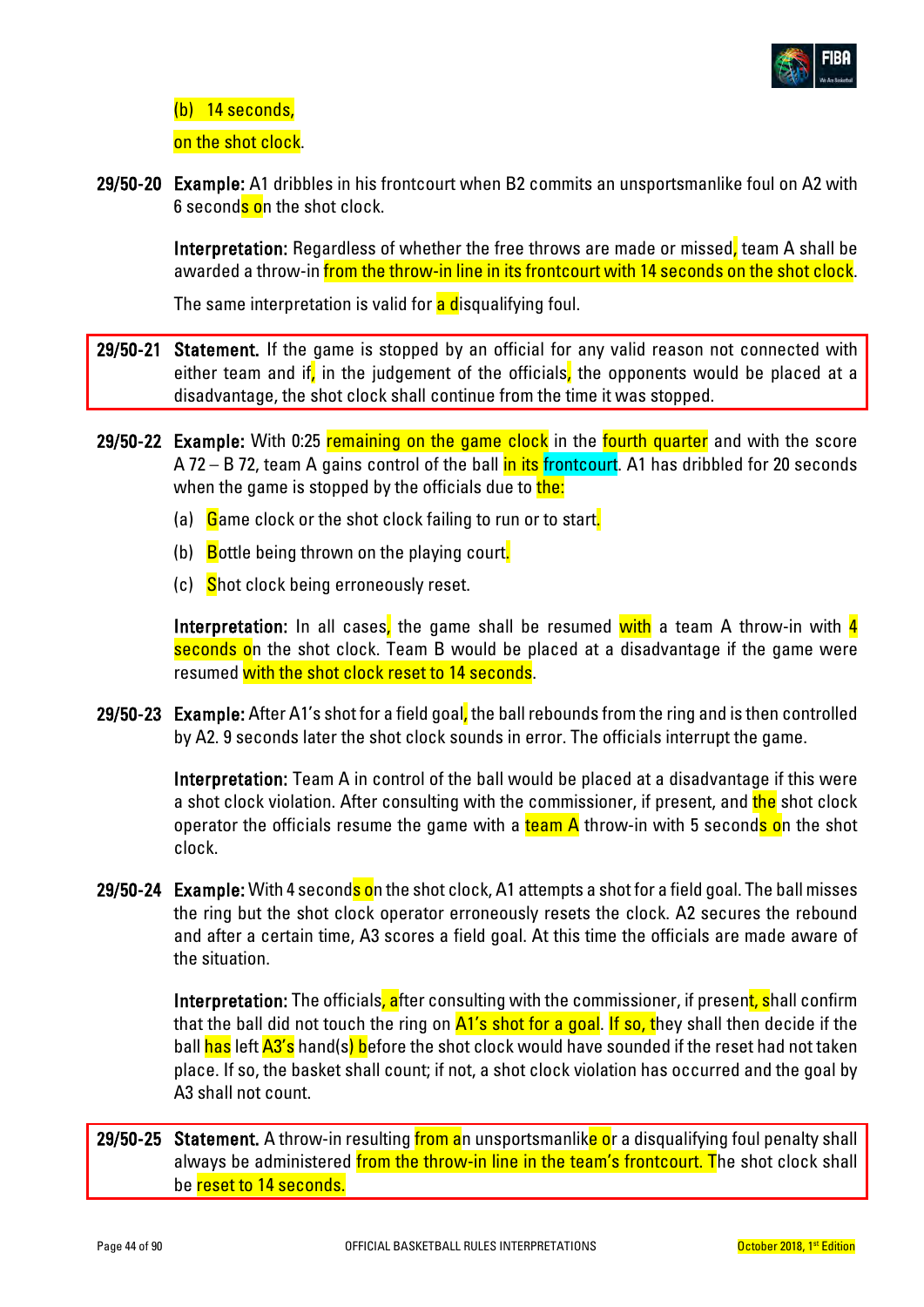

29/50-26 Example: With 1:12 remaining on the game clock in the fourth quarter, A1 dribbles in his frontcourt with 6 seconds on the shot clock when B1 commits an unsportsmanlike foul on A1. After A1's first free throw a time-out is now requested by either coach A or coach B.

> Interpretation: A1 shall attempt his second free throw with no line-up. After the time-out the game shall be resumed with a team A throw-in from the throw-in line in its frontcourt. The shot clock shall be reset to 14 seconds.

29/50-27 Statement. When a shot for a field goal has been released and then a foul is called on a defensive player in his backcourt, the shot clock shall be reset to 14 seconds.

- 29/50-28 Example: With 17 second<mark>s o</mark>n the shot clock, A1 releases a shot for a field goal. While the ball is in the air, B2 commits a foul on A2. It is team B's **second** foul in the quarter. The ball:
	- (a) Enters the basket.
	- (b) Rebounds from the ring but does not enter the basket.
	- (c) Misses the ring.

#### Interpretation:

(a) A1's goal counts.

In all cases, the game shall be resumed with a team A throw-in from the place nearest to where the foul was called, with 14 seconds on the shot clock.

- 29/50-29 Example: With 10 second<mark>s o</mark>n the shot clock, A1 releases a shot for a field goal. While the ball is in the air, B2 commits a foul on A2. It is team B's **second** foul in the *quarter*. The ball:
	- (a) Enters the basket.
	- (b) Rebounds from the ring but does not enter the basket.
	- (c) Misses the ring.

#### Interpretation:

#### (a) A1's goal counts.

In all cases, the game shall be resumed with a team A throw-in from the place nearest to where the foul was called, with 14 seconds on the shot clock.

- 29/50-30 Example: A1 releases a shot for a field goal. While the ball is in the air the shot clock signal sounds and then B2 commits a foul on A2. It is team B's **second** foul in the *quarter*. The ball:
	- (a) Enters the basket.
	- (b) Rebounds from the ring but does not enter the basket.
	- (c) Misses the ring.

#### Interpretation:

#### (a) A1's goal counts.

In all cases, no shot clock violation has occurred. The game shall be resumed with a team A throw-in from the place nearest to where the foul was called, with 14 seconds on the shot clock.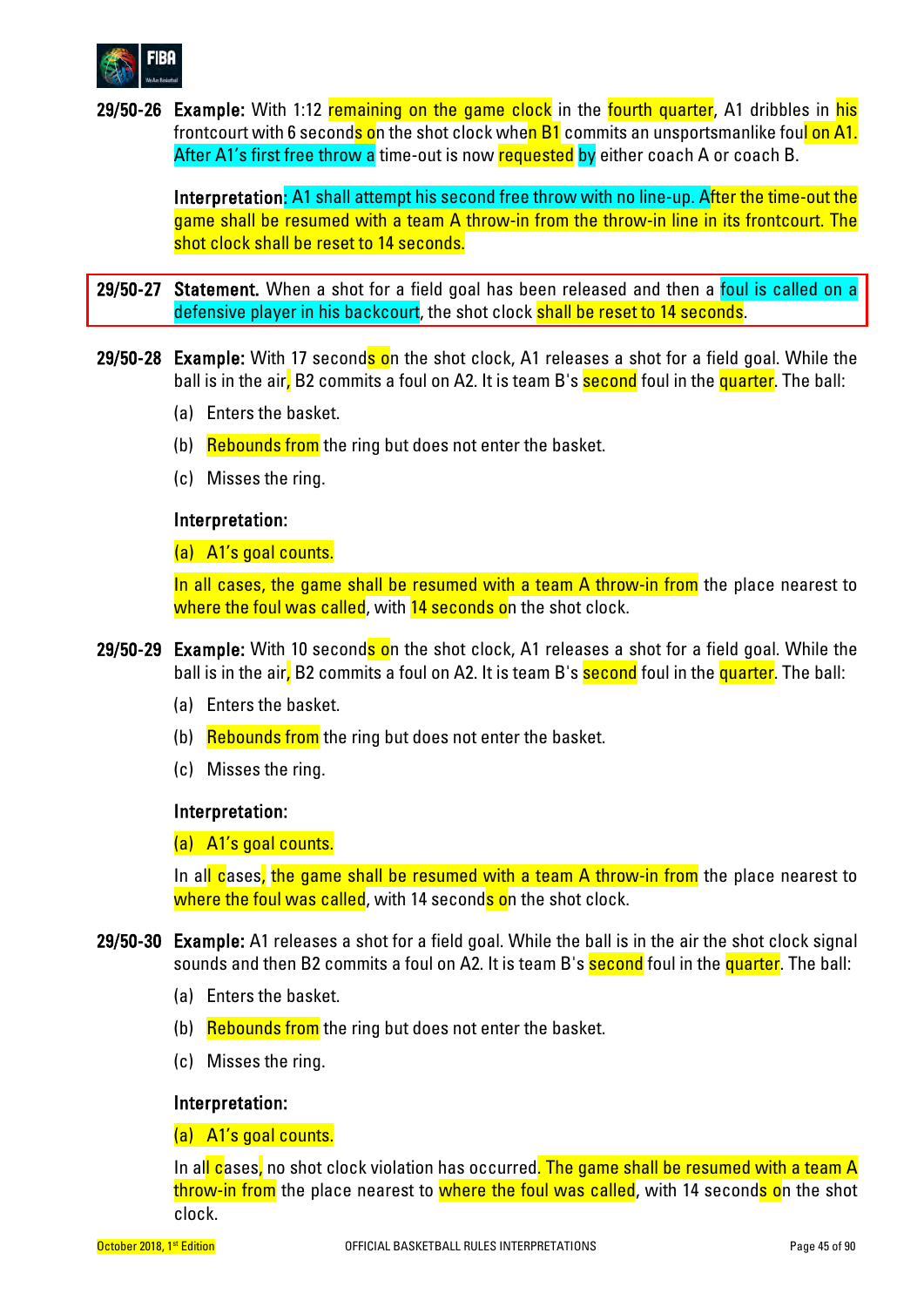

- 29/50-31 Example: With 10 seconds on the shot clock, A1 releases a shot for a field goal. While the ball is in the air, B2 commits a foul on A2. It is team B's fifth foul in the quarter. The ball:
	- (a) Enters the basket.
	- (b) Rebounds from the ring but does not enter the basket.
	- (c) Misses the ring.

#### Interpretation:

(a) A1's goal counts.

In all cases, A2 shall attempt 2 free throws.

- 29/50-32 Example: A1 releases a shot for a field goal. While the ball is in the air the shot clock signal sounds and then B2 commits a foul on A2. It is team B's fifth foul in the quarter. The ball:
	- (a) Enters the basket.
	- (b) Rebounds from the ring but does not enter the basket.
	- (c) Misses the ring.

#### Interpretation:

(a) A1's goal counts.

In all cases, no shot clock violation has occurred. A2 shall attempt 2 free throws.

- 29/50-33 Statement. After the ball has touched the ring of the opponents' basket for any reason, the shot clock shall be reset to 14 seconds, if the team which gains control of the ball is the same team that was in control of the ball before the ball touched the ring.
- 29/50-34 Example: On a pass by A1 to A2, the ball touches B2 after which the ball touches the ring. A3 gains control of the ball.

Interpretation: The shot clock shall be reset to 14 seconds as soon as A3 gains control of the ball **anywhere on the playing court**.

#### 29/50-35 Example: A1 attempts a shot for a field goal with:

- (a) 4 seconds,
- (b) 20 seconds

on the shot clock. The ball touches the ring, rebounds and A2 gains control of the ball.

Interpretation: In both cases, the shot clock shall be reset to 14 seconds as soon as A2 gains control of the ball anywhere on the playing court.

29/50-36 Example: A1 attempts a shot for a field goal. The ball touches the ring. B1 touches the ball and then A2 gains control of the ball.

Interpretation: The shot clock shall be reset to 14 seconds as soon as A2 gains control of the ball anywhere on the playing court.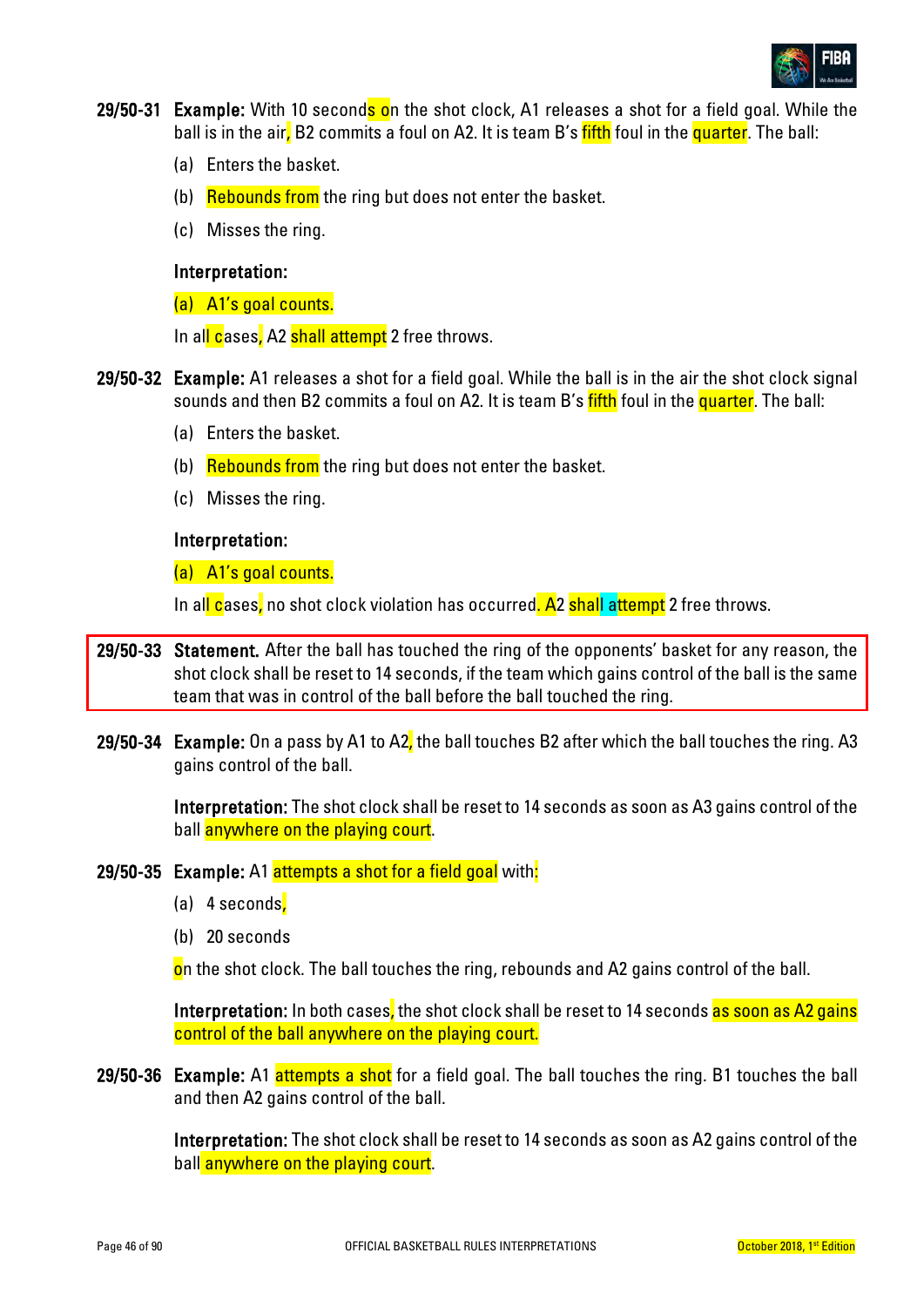

29/50-37 Example: A1 attempts a shot for a field goal. The ball touches the ring. B1 touches the ball which then goes out-of-bounds.

Interpretation: The game shall be resumed with a team A throw-in from the place nearest to where the ball went out-of-bounds. The shot clock shall be reset to 14 seconds regardless of where on the playing court the throw-in shall be administered.

29/50-38 Example: With 4 seconds on the shot clock, A1 throws the ball **towards** the ring in order to reset the shot clock. The ball touches the ring. B1 touches the ball which then goes out-ofbounds in team A's backcourt.

Interpretation: The game shall be resumed with a team A throw-in from its backcourt from the place nearest to where the ball went out-of-bounds. The shot clock shall be reset to 14 seconds.

29/50-39 Example: A1 attempts a shot for a field goal. The ball touches the ring. A2 taps the ball and then A3 gains control of the ball.

Interpretation: The shot clock shall be reset to 14 seconds as soon as A3 gains control of the ball anywhere on the playing court.

29/50-40 Example: A1 attempts a shot for a field goal. The ball touches the ring and on the rebound, B2 fouls A2. This is team B's third team foul in the quarter.

Interpretation: The game shall be resumed with a team A throw-in from the place nearest to where the foul was called. The shot clock shall be reset to 14 seconds.

29/50-41 Example: A1 attempts a shot for a field goal. The ball enters the basket and now B2 fouls A2. This is team B's third team foul in the quarter.

Interpretation: The basket is valid. The game shall be resumed with a team A throw-in from the place nearest to where the foul was called. The shot clock shall be reset to 14 seconds.

29/50-42 Example: A1 attempts a shot for a field goal. The ball touches the ring and on the rebound a held ball between A2 and B2 is called. The possession arrow favours team A.

Interpretation: The game shall be resumed with a team A throw-in from the place nearest to where the held ball situation occurred. The shot clock shall be reset to 14 seconds.

29/50-43 Example: A1 attempts a shot for a field goal. The ball lodges between the ring and the backboard. The possession arrow favours team A. The shot clock shows 8 seconds.

Interpretation: The game shall be resumed with a team A throw-in from the endline next to the backboard. The shot clock shall be reset to 14 seconds.

29/50-44 Example: A1 in his frontcourt passes the ball for an alley-hoop to A2. The ball is missed by A2 and touches the ring after which A3 gains control of the ball.

Interpretation: The shot clock shall be reset to 14 seconds as soon as A3 gains control of the ball. If A3 touches the ball in his backcourt, this is a backcourt violation.

October 2018, 1<sup>st</sup> Edition **Communication COFFICIAL BASKETBALL RULES INTERPRETATIONS** Page 47 of 90 29/50-45 Example: After a defensive rebound by A1, B1 taps the ball out of A1's hands. The ball is then caught by B2.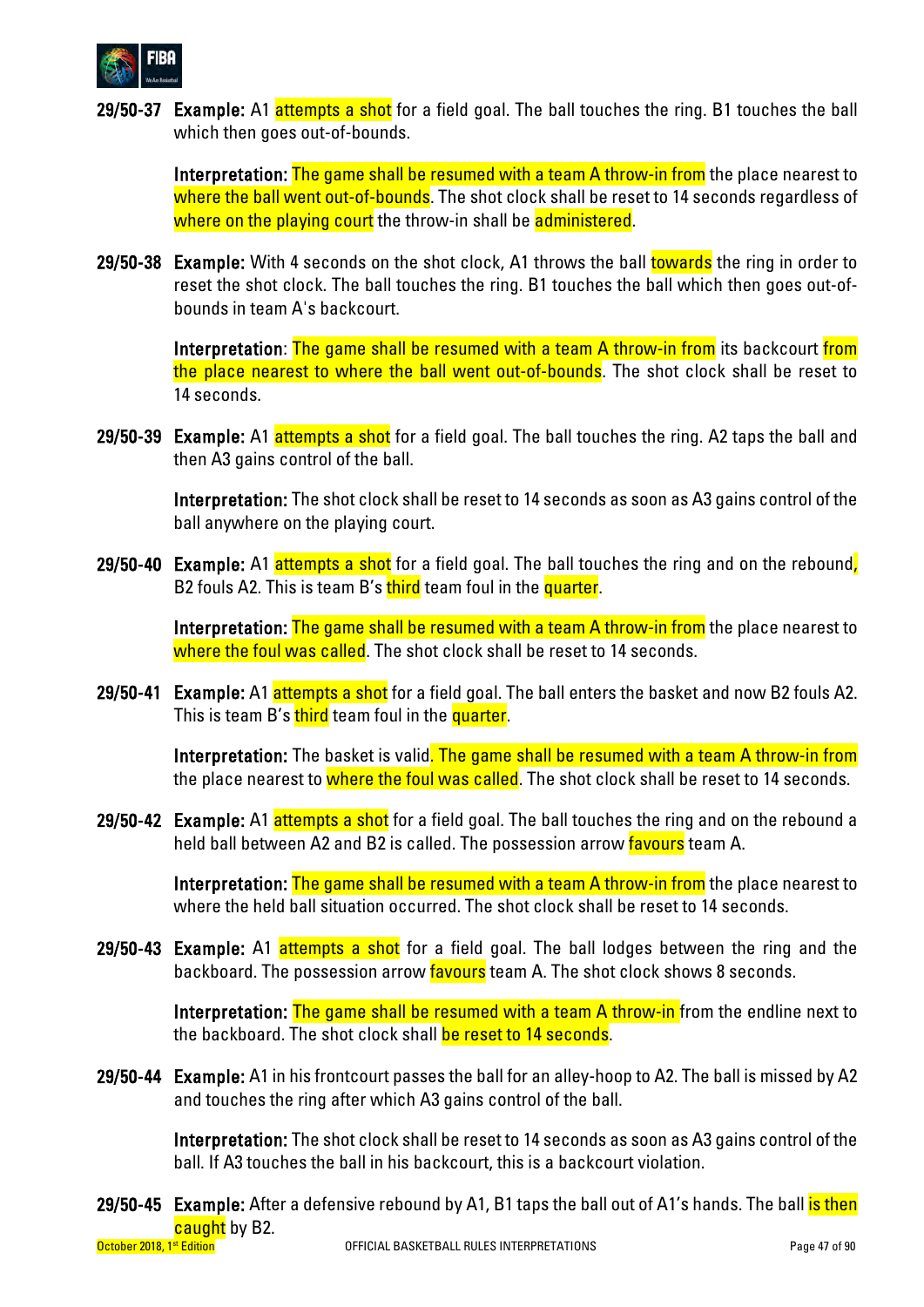

Interpretation: As the team which has gained control of the ball is not the same team that was in control of the ball before the ball touched the ring, team B shall have a new shot clock period of 24 seconds.

29/50-46 Example: A1 attempts a shot for a field goal with 6 seconds on the shot clock. The ball touches the ring, rebounds and A2 gains control of the ball in his backcourt. A2 is then fouled by B1. This is team B's third team foul in the quarter.

Interpretation: The game shall be resumed with a team A throw-in from his backcourt with a new shot clock period of 24 seconds.

- 29/50-47 Statement. While the game clock is running, whenever a team gains a new possession of a live ball in either the frontcourt or the backcourt, that team shall have 24 seconds on the shot clock.
- 29/50-48 Example: While the game clock is running, A1 gains new possession of the ball on the playing court in the:
	- (a) Backcourt
	- (b) Frontcourt.

Interpretation: In both cases team shall have 24 seconds on the shot clock.

- 29/50-49 Statement. Whenever a team gains possession of a live ball in either the frontcourt or the backcourt and 14 seconds or less remain on the game clock, the shot clock shall be switched off.
- 29/50-50 Example: With 12 seconds remaining on the game clock, team A is awarded a new possession of the ball.

Interpretation: The shot clock shall be switched off.

29/50-51 Example: With 18 seconds remaining on the game clock and 3 seconds on the shot clock, player B1 in his backcourt deliberately kicks the ball.

Interpretation: The game shall be resumed with a team A throw-in in its frontcourt with 18 seconds remaining on the game clock and 14 seconds on the shot clock.

29/50-52 Example: With 7 seconds remaining on the game clock and 3 seconds on the shot clock, player B1 in his backcourt deliberately kicks the ball.

Interpretation: The game shall be resumed with a team A throw-in in its frontcourt with 7 seconds remaining on the game clock. The shot clock shall be switched off.

29/50-53 Example: With 23 seconds remaining on the game clock, team A gains new control of the ball. With 19 seconds remaining on the game clock A1 attempts a shot for a field goal. The ball touches the ring and A2 rebounds it.

Interpretation: The shot clock shall not be started when team A originally gains new control of the ball. However, it shall be reset to 14 seconds as soon as A2 gains control of the ball as there is still more than 14 seconds remaining on the game clock.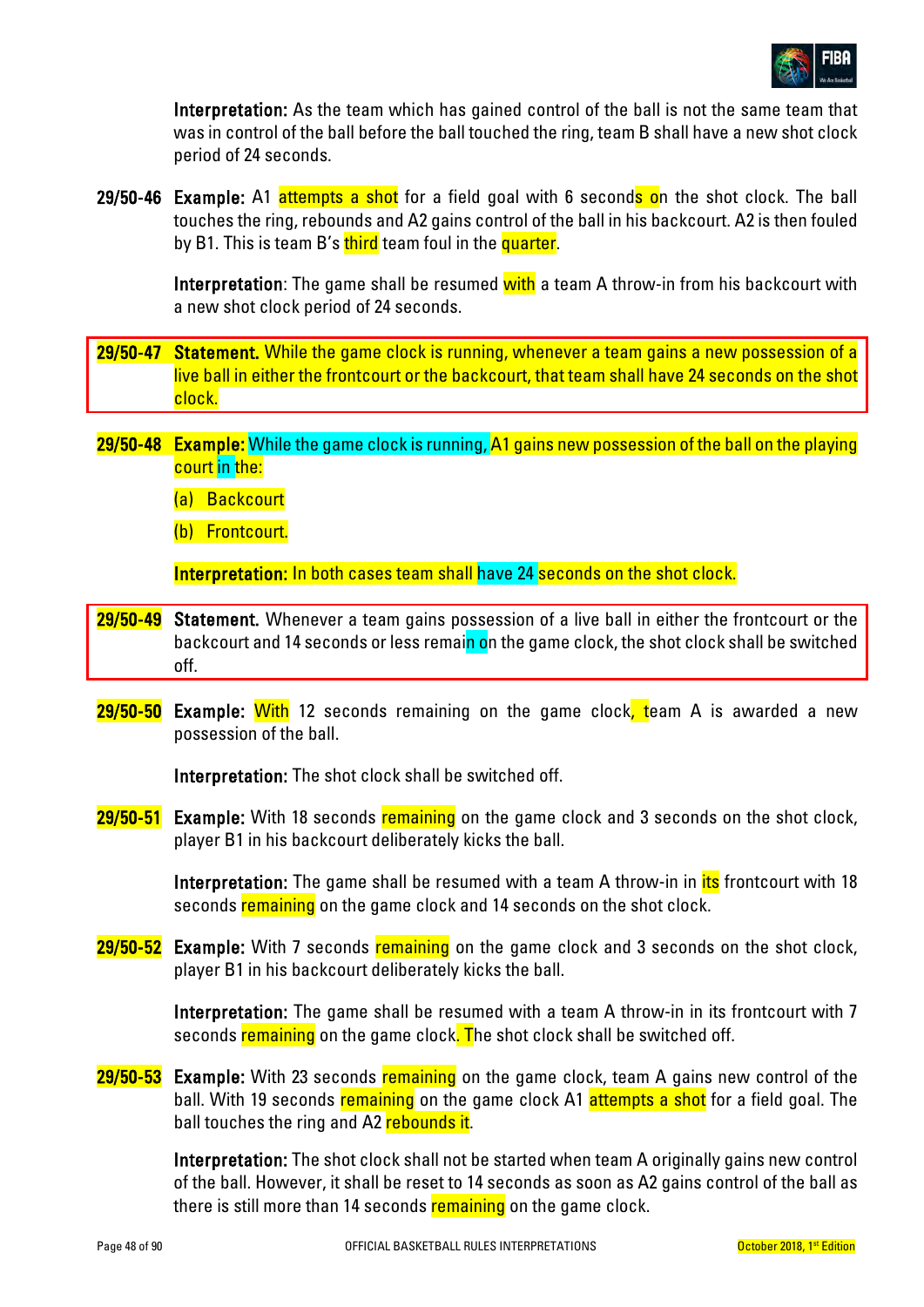

29/50-54 Example: With 58 seconds remaining on the game clock in the fourth quarter, B1 deliberately kicks the ball or B1 fouls A1 in team A's backcourt. This is team B's third foul in the quarter. Team A has 19 seconds on the shot clock. Team A is granted a time-out.

Interpretation: Coach A shall decide on a throw-in to be administered from the throw-in line in team A's frontcourt or from its backcourt.

If coach A decides on a throw-in from the throw-in line in the frontcourt, team A shall have 14 seconds on the shot clock.

If coach A decides on a throw-in from the backcourt, team A shall have 24 seconds on the shot clock.

29/50-55 Example: With 30 seconds remaining on the game clock in the fourth quarter, A1 dribbles in his frontcourt. B1 taps the ball to team A's backcourt where A2 now controls the ball.  $B2$ deliberately kicks the ball or B2 fouls A2. This is team B's third team foul in the quarter. Team A has 8 seconds on the shot clock. Team A is granted a time-out.

Interpretation: Coach A shall decide on a throw-in to be administered from the throw-in line in team A's frontcourt or from its backcourt.

If coach A decides on a throw-in from the throw-in line in the frontcourt, team A shall have 14 seconds on the shot clock.

If coach A decides on a throw-in from the backcourt, team A shall have 24 seconds on the shot clock.

29/50-56 Example: With 58 seconds remaining on the game clock in the fourth quarter, A1 is fouled in his backcourt by B1. Team A has 19 second<mark>s o</mark>n the shot clock. This is team B's third team foul in the quarter. Team B is granted a time-out.

Interpretation: The game shall be resumed with a team A throw-in from his backcourt with a new shot clock period of 24 seconds.

29/50-57 Example: With 30 seconds remaining on the game clock in the fourth quarter, A1 dribbles in his backcourt where B1 taps the ball out-of-bounds with 19 seconds on the shot clock. Team A is granted a time-out.

Interpretation: Coach A shall decide on a throw-in to be administered from the throw-in line in team A's frontcourt or from its backcourt.

If coach A decides on a throw-in from the throw-in line in the frontcourt, team A shall have 14 seconds on the shot clock.

If coach A decides on a throw-in from the backcourt, team A shall have 19 seconds on the shot clock.

29/50-58 Example: With 30 seconds remaining on the game clock in the fourth quarter, A1 dribbles in his frontcourt. B1 taps the ball to team A's backcourt where A2 now controls the ball. B2 taps the ball out-of-bounds in team A's backcourt with 8 seconds on the shot clock. Team A is granted a time-out.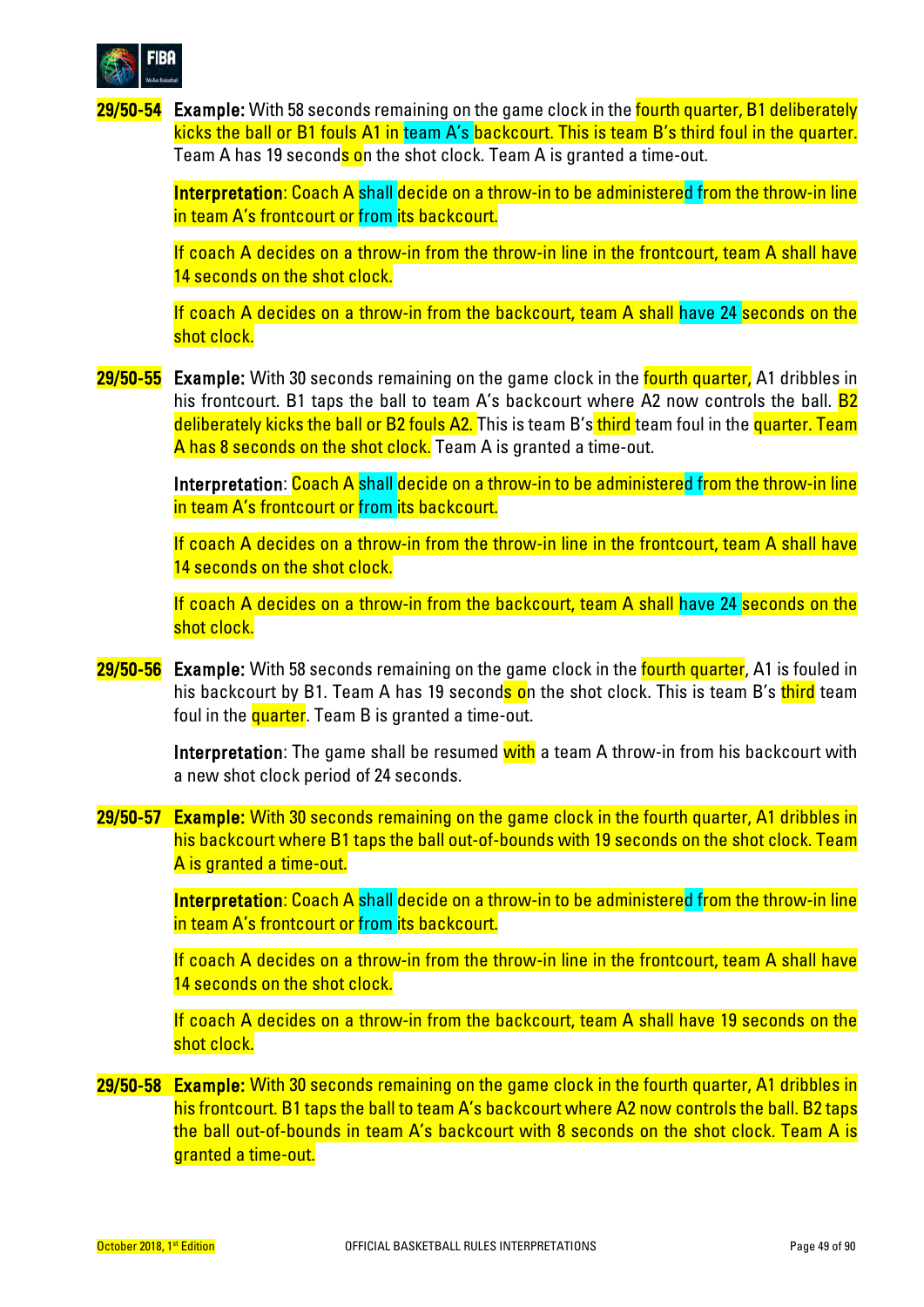

Interpretation: Coach A shall decide on a throw-in to be administered from the throw-in line in team A's frontcourt or from its backcourt. In both cases, team A shall have 8 seconds on the shot clock.

29/50-59 Example: With 25.2 seconds remaining on the game clock in the **second quarter**, team A gains control of the ball. With 1 secon<mark>d o</mark>n the shot clock, A1 attempts a shot for a field goal. While the ball is in the air, the shot clock signal sounds. The ball does not touch the ring and after another 1.2 seconds the game clock signal sounds to end the quarter.

Interpretation: This is not a shot clock violation. The official did not call a violation while waiting if team B gains clear control of the ball. The quarter has ended.

29/50-60 Example: With 25.2 seconds remaining on the game clock in the **second quarter**, team A gains control of the ball. With 1 second on the shot clock, A1 attempts a shot for a field goal. While the ball is in the air, the shot clock signal sounds. The ball does not touch the ring and the official calls the violation with the game clock showing 0.8 seconds.

Interpretation: Shot clock violation. The ball shall be awarded to team B for a throw-in from team B's endline with 0.8 seconds remaining on the game clock.

29/50-61 Example: With 25.2 seconds remaining on the game clock in the **second quarter**, team A gains control of the ball. With 1.2 second remaining on the game clock and with A1 having the ball in his hand(s), the shot clock signal sounds. The official calls the violation with the game clock showing 0.8 seconds.

Interpretation: Shot clock violation. The game shall be resumed with a team B throw-in from the place nearest to where the game was stopped, with 1.2 seconds remaining on the game clock.

29/50-62 Example: In the third quarter, A1 is awarded a throw-in from his backcourt. While A1 is holding the ball, B1 crosses with his arm(s) the plane of the boundary line.

Interpretation: B1's violation. A1 shall be re-awarded a throw-in. Team A shall have 24 seconds on the shot clock.

- 29/50-63 Example: In the third quarter, A1 is awarded a throw-in from his frontcourt. While A1 is holding the ball, B1 crosses with his arm(s) the plane of the boundary line, with:
	- (a) 7 seconds,
	- (b) 17 seconds
	- on the shot clock.

Interpretation: B1's violation. A1 shall be re-awarded a throw-in. Team A shall have:

- (a) 14 seconds,
- (b) 17 seconds

on the shot clock.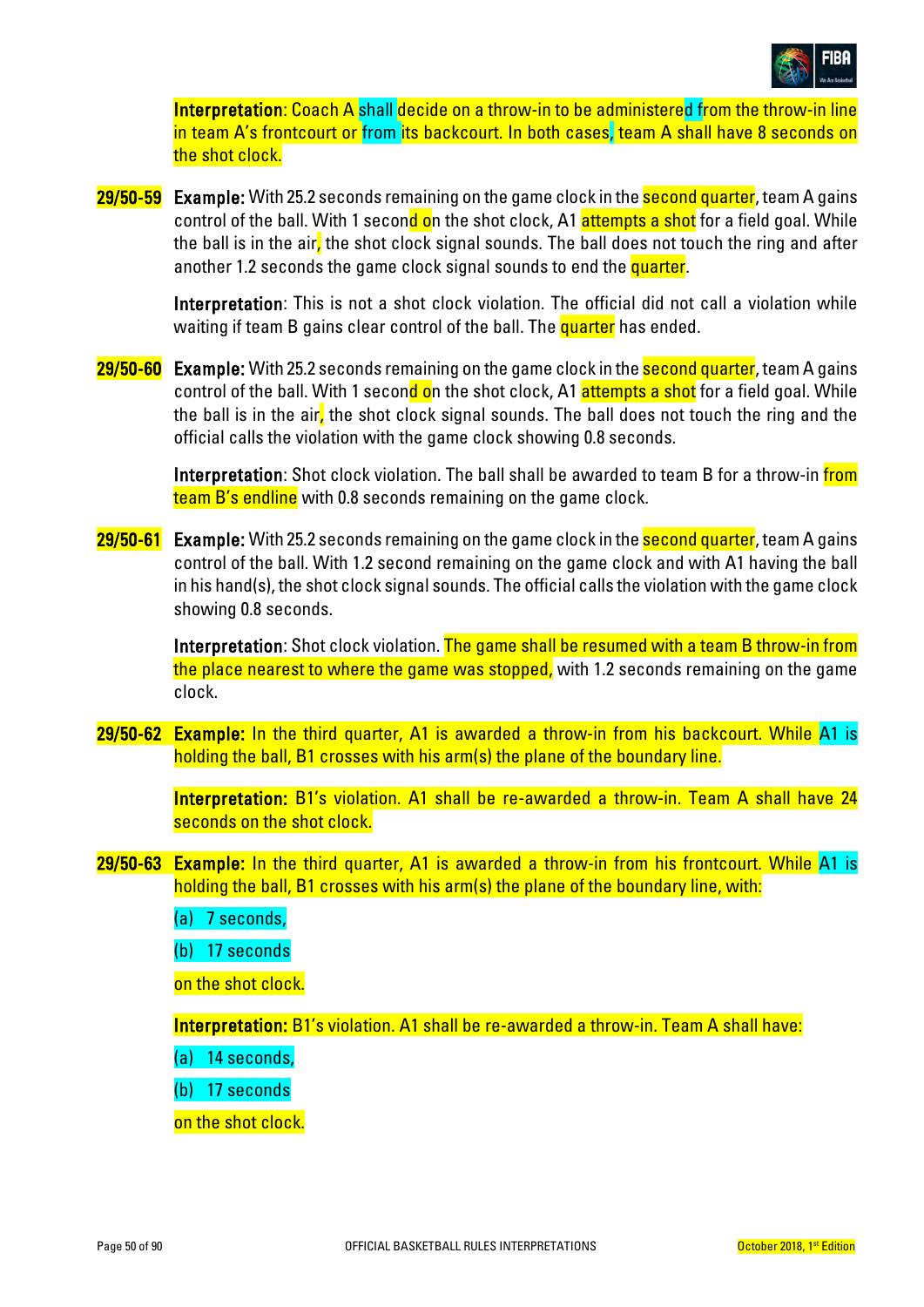

# **Art. 30 Ball returned to the backcourt**

- 30-1 Statement. While airborne, a player retains the same status relative to the floor as where he was last touching the floor before jumping into the air. However, when an airborne player jumps from his frontcourt and gains control of the ball while still airborne, he is the first player on his team to establish a new team control. If his momentum then returns him to his backcourt, he is helpless to avoid not returning also with the ball to the backcourt. Therefore, if an airborne player establishes a new team control, that player's position relative to the frontcourt/backcourt shall not be determined until the player has returned with both feet to the floor.
- 30-2 Example: A1 in his backcourt attempts a fast break pass to A2 in the frontcourt. B1 jumps from the team B frontcourt, catches the ball while airborne and lands:
	- (a) With both feet in his backcourt.
	- (b) Straddling the centre line.
	- (c) Straddling the centre line and then dribbles or passes the ball to his backcourt.

Interpretation: No violation. B1 established the first team B control of the ball while airborne and his position relative to frontcourt/backcourt was not determined until both his feet returned to the floor. In all cases, B1 is legally in his backcourt.

- **30-3** Example: On the jump ball between A1 and B1 that begins the first quarter, the ball has been legally tapped when A2 jumps from his frontcourt, catches the ball while airborne and lands:
	- (a) With both feet in his backcourt.
	- (b) Straddling the centre line.
	- (c) Straddling the centre line and then dribbles or passes the ball to his backcourt.

Interpretation: No violation. A2 establishes the first team A control of the ball while airborne. In all cases, A2 is legally in his backcourt.

- 30-4 Example: Thrower-in A1 in his frontcourt attempts a pass to A2. A2 jumps from his frontcourt, catches the ball while airborne and lands:
	- (a) With both feet in his backcourt.
	- (b) Straddling the centre line.
	- (c) Straddling the centre line and then dribbles or passes the ball to his backcourt.

Interpretation: Team A violation. With A1 throw-in, team A has established control of the ball in the frontcourt, before A2 caught the ball while airborne and landed in his backcourt. In all cases, A2 has illegally returned the ball to the backcourt.

- 30-5 Example: Thrower-in A1 straddles the centre line to start the **second quarter** and passes the ball to A2. A2 jumps from his frontcourt, catches the ball while airborne and lands:
	- (a) With both feet in his backcourt.
	- (b) Straddling the centre line.
	- (c) Straddling the centre line and then dribbles or passes the ball to his backcourt.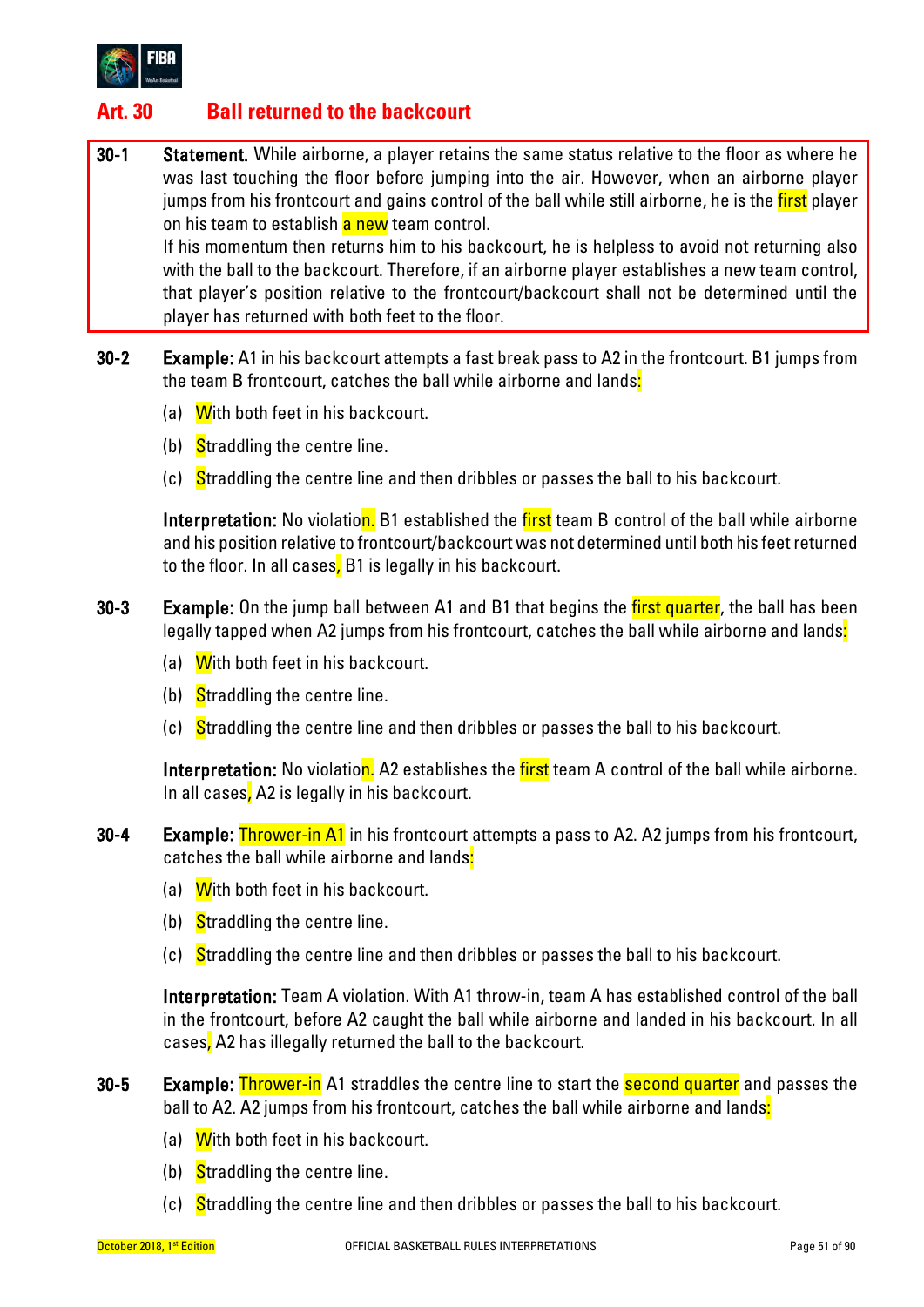

Interpretation: Team A violation. A1 has established the team A control of the ball. A2 with jumping from his frontcourt and catching the ball while airborne, team A control of the ball in the frontcourt **continues**. In all cases, by landing in his backcourt A2 has *illegally returned the* **ball to the** backcourt.

30-6 Example: Thrower-in A1 in his backcourt attempts a pass to A2 in his frontcourt. B1 jumps from his frontcourt, catches the ball while airborne and before he lands in his backcourt he passes the ball to B2 in his backcourt.

Interpretation: Team B violation for illegally returning the ball to the backcourt.

- 30-7 Statement. A live ball has been illegally returned to the backcourt when a team A player who is completely in the frontcourt, causes the ball to touch the backcourt, after which a team A player is the first to touch the ball either in the frontcourt or backcourt. However, it is legal when a team A player in the backcourt causes the ball to touch the frontcourt, after which a team A player is the first to touch the ball, either in the frontcourt or the backcourt.
- 30-8 Example: A1 is standing completely with both feet in the frontcourt near the centre line, when A1 attempts a bounce pass to A2 who is also standing with both feet in the frontcourt near the centre line. On the pass, the ball touches the backcourt before touching A2.

Interpretation: Team A violation for illegally returning the ball to the backcourt.

30-9 Example: A1 and A2 are both standing in their frontcourt with both feet near the centre line, when A1 attempts a bounce pass to A2. On the pass, the ball touches the backcourt and then touches the frontcourt, after which the ball is touching A2.

Interpretation: Team A violation for illegally returning the ball to the backcourt.

**30-10 Example:** A1 is standing with both feet in the backcourt near the centre line, when A1 attempts a bounce pass to A2 who is also standing with both feet in the backcourt near the centre line. On the pass, the ball touches the frontcourt before touching A2.

Interpretation: Legal play. No backcourt violation as no team A player with the ball was in the frontcourt. However, as the ball was caused to go into the frontcourt, the 8-second period stopped at the moment the ball has touched the frontcourt. A new 8-second period shall be started as soon as A2 in the backcourt touches the ball.

30-11 Example: A1 in his backcourt passes the ball towards his frontcourt. The ball is deflected from an official standing on the playing court with both feet straddling the centre line and is next touched by A2 who is still in his backcourt.

Interpretation: Legal play. No backcourt violation as no team A player with the ball was in the frontcourt. However, as the ball was caused to go into the frontcourt, the 8-second period stopped at the moment the ball has touched the official. A new 8-second period shall be started as soon as A2 in the backcourt touches the ball.

**30-12** Example: Team A is in control of the ball in its frontcourt, when the ball is simultaneously touched by A1 and B1 and then goes into the team A's backcourt, where the ball is first touched by A2.

Interpretation: Team A has caused the ball to be illegally returned into its backcourt.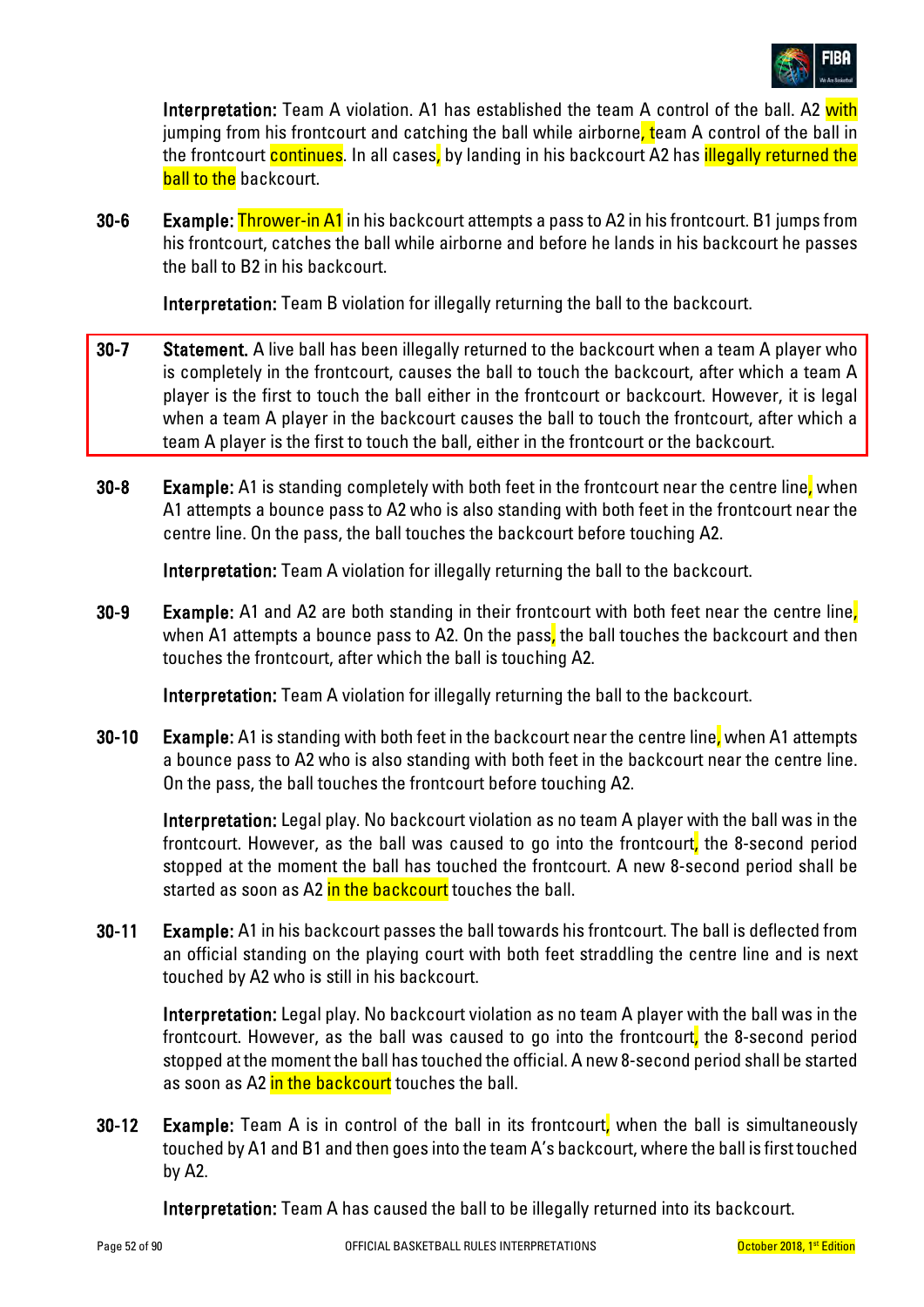

30-13 Example: A1 dribbles from his backcourt to the frontcourt. Having both feet in his frontcourt he still dribbles the ball in his backcourt. Then the ball touches his leg and bounces into his backcourt where A2 starts a dribble.

Interpretation: Legal play. A<sub>1</sub> has not yet established control of the ball in his frontcourt.

30-14 Example: A1 in his backcourt passes the ball to A2 who is in his frontcourt. A2 touches the ball which returns to A1 who is still in the backcourt.

Interpretation: Legal play. A2 has not vet established control of the ball in his frontcourt.

30-15 Example: On the throw-in in his frontcourt, A1 passes the ball to A2. A2 jumps over the centre line, catches the ball<mark>, lands on the playing court</mark> with his left foot in his frontcourt and with right foot still in the air. Then he puts his right foot into his backcourt.

Interpretation: A2 has caused the ball to be illegally returned into his backcourt, as throwerin A1 had already established team control in team A's frontcourt.

30-16 Example: A1 dribbles in his frontcourt near the centre line when B1 taps the ball into team A's backcourt. A1 with both feet still in his frontcourt continues to dribble the ball which is in his backcourt.

Interpretation: Legal play. A1 was not the last touching the ball in his frontcourt. A1 could even continue his **dribble** completely into his backcourt with a new 8-second period.

- **30-<mark>17</mark>** Example: A1 in his backcourt passes the ball to A2. A2 jumps from his frontcourt, catches the ball while airborne and lands:
	- (a) With both feet in his backcourt.
	- (b)  $\overline{\text{T}}$ ouching the centre line.
	- (c) Straddling the centre line.

Interpretation: In all cases, team A has illegally returned the ball to the backcourt. A2 has established team A control in the frontcourt when catching the ball in the air.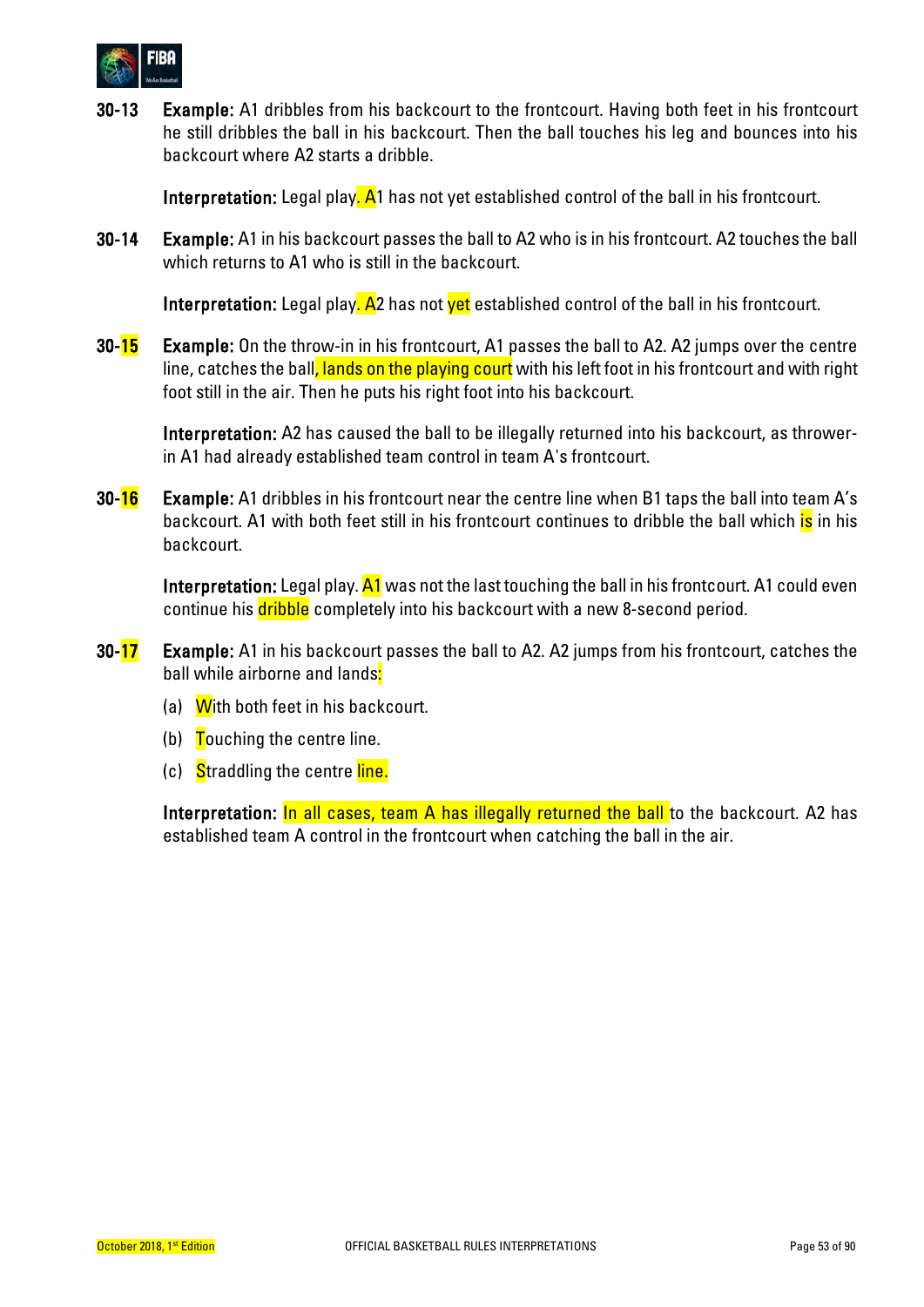

# **Art. 31 Goaltending and Interference**

- 31-1 Statement. When the ball is above the ring during a shot for a field goal or a free-throw attempt, it is interference if a player reaches through the basket from below and touches the ball.
- 31-2 Example: On A1's last free throw:
	- (a) Before the ball has touched the ring, or
	- (b) After the ball has touched the ring and still has the possibility to enter the basket,

B1 reaches through the basket from below and touches the ball.

Interpretation: B1's violation for touching the ball illegally.

- (a) A1 shall be awarded 1 point and a technical foul shall be called on B1.
- (b) A1 shall be awarded 1 point but no technical foul shall be called on B1.
- 31-3 Statement. When the ball is above the ring during a pass or after it has touched the ring, it is interference if a player reaches through the basket from below and touches the ball.
- 31-4 Example: The ball is above the ring as a result of a pass from A1 when B1 reaches through the basket from below and touches the ball.

Interpretation: B1's interference violation. Team A shall be awarded 2 or 3 points.

- 31-5 Statement. Following the last free throw and after the ball has touched the ring, the free-throw attempt changes its status and becomes a 2-point field goal if the ball is legally touched by any player before it enters the basket.
- 31-6 Example: After A1's last free throw, the ball has touched the ring and is bouncing above it. B1 tries to tap the ball away but the ball enters the basket.

Interpretation: The ball has been legally touched. The free-throw attempt has changed its status and team A's captain on the playing court shall be awarded 2 points.

- 31-7 Statement. After the ball has touched the ring on a field goal attempt, on a last free throw or after the game clock signal has sounded for the end of the quarter or overtime and the ball has still the chance to enter the basket, a foul is called. It is a violation if any player then touches the ball.
- **31-8** Example: After A1's last free throw, the ball has touched the ring and is bouncing above it when on the rebound A2 is fouled by B2 (third team foul). The ball still has the chance to enter and is touched by:
	- (a) A3
	- (b) B3

Interpretation: An interference violation.

(a) No point shall be awarded. Both penalties cancel each other. The game shall be resumed with an alternating possession throw-in from the endline nearest to where the foul has occurred, except directly behind the backboard.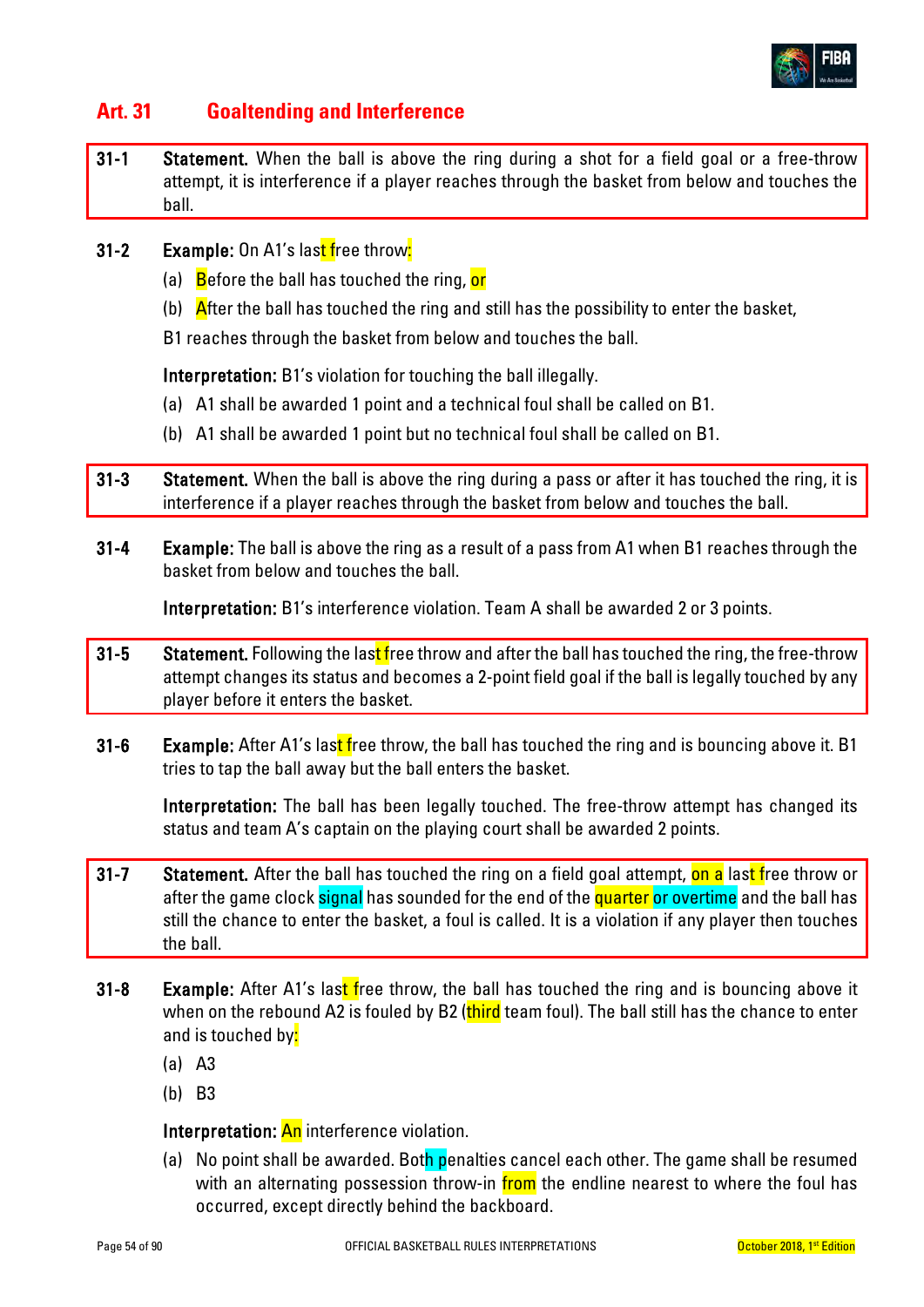

- (b) A1 shall be awarded 1 point. The game shall be resumed with a team A throw-in from the endline nearest to where the foul has occurred, except directly behind the backboard.
- 31-9 Example: After A1's last free throw, the ball has touched the ring and is bouncing above it when on the rebound A2 is fouled by B2 (*fifth* team foul). The ball still has the chance to enter and is touched by:
	- (a) A3
	- (b) B3

Interpretation: **An** interference violation.

- (a) No point shall be awarded. A2 shall **attempt** 2 free throws with no line-up. The game shall be resumed with a team B throw-in from the free-throw line extended.
- (b) A1 shall be awarded 1 point. A2 shall attempt 2 free throws and the game shall continue as after anv last free throw.
- **31-10** Example: A1 attempts a shot for a field goal. The ball touches the ring and is bouncing above and still has the chance to enter the basket when the game clock signal sounds. The ball is touched by:
	- (a) A2
	- (b) B2

Interpretation: **An** interference violation.

- (a) No points shall be awarded.
- (b) A1 shall be awarded 2 or 3 points.
- 31-11 Statement. If, during a field goal attempt, a player touches the ball on its upward flight, all restrictions related to goaltending and interference shall apply.
- 31-12 Example: A1 attempts a shot for a field goal. The ball on its upward flight is touched by A2 or B2. On its downward flight to the basket the ball is touched by:
	- (a)  $A3$
	- (b)  $B_3$

Interpretation: The contact of A2 or B2 with the ball on its upward flight is legal and does not change the status of a shot for a field goal. However, the contact by A3 or B3 with the ball on its downward flight is a violation.

- (a) Team B shall be awarded a throw-in from the free-throw line extended.
- (b) A1 shall be awarded 2 or 3 points.
- 31-13 Statement. It is an interference violation if a player causes the backboard or the ring to vibrate in such a way that the ball, in the judgment of an official, has been prevented from entering the basket or has been caused to enter the basket.
- 31-14 Example: A1 attempts a shot for a 3-point field goal near the end of the game. While the ball is in the air, the game clock signal sounds for the end of the game. After the signal, B1 causes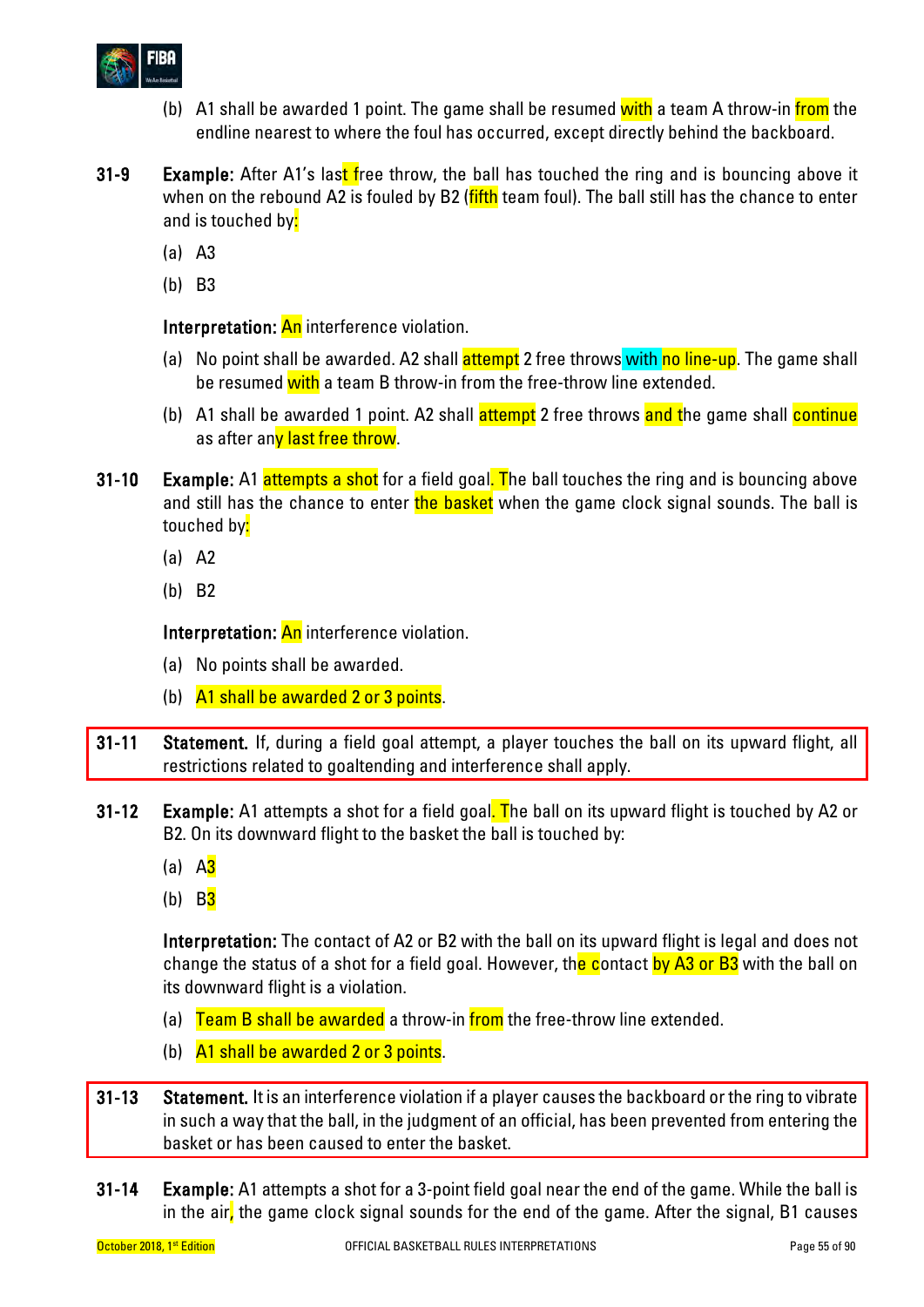

the backboard or the ring to vibrate and therefore, in the judgment of the official, the ball is prevented from entering the basket.

Interpretation: Even after the game clock signal sounds for the end of the game, the ball remains live and therefore an interference violation has occurred. A1 shall be awarded 3 points.

31-15 Statement. Interference is committed by a defensive or offensive player during a shot for a field goal when a player touches the basket or the backboard while the ball is in contact with the ring and still has a possibility to enter the basket.



Diagram 2 Ball in contact with the ring

31-16 Example: After A1's shot for a field goal, the ball has rebounded from the ring and then landed on the ring. B1 touches the basket or backboard while the ball is on the ring.

Interpretation: B1's violation. The interference restrictions apply as long as the ball has the possibility to enter the basket.

- **31-17** Example: A shot for a field goal by A1 on its downward flight and completely above the level of the ring is simultaneously touched by A2 and B2. The ball then:
	- (a) Enters the basket.
	- (b) Does not enter the basket.

Interpretation: Interference committed by both A2 and B2. In both cases, no points shall be awarded. This is a jump ball situation.

**31-18** Statement. It is an interference violation if a player grasps the basket to play the ball.

- **31-19** Example: A1 attempts a shot for a 3-point field goal. The ball rebounds from the basket when:
	- (a) A2 grasps the basket and taps the ball into the basket.
	- (b) B1 grasps the basket and taps the ball away from the basket.

Interpretation: Interference committed by both A2 and B1.

- (a) No points shall be awarded. The game shall be resumed with a team B throw-in from the free-throw line extended.
- (b) A1 is awarded 3 points.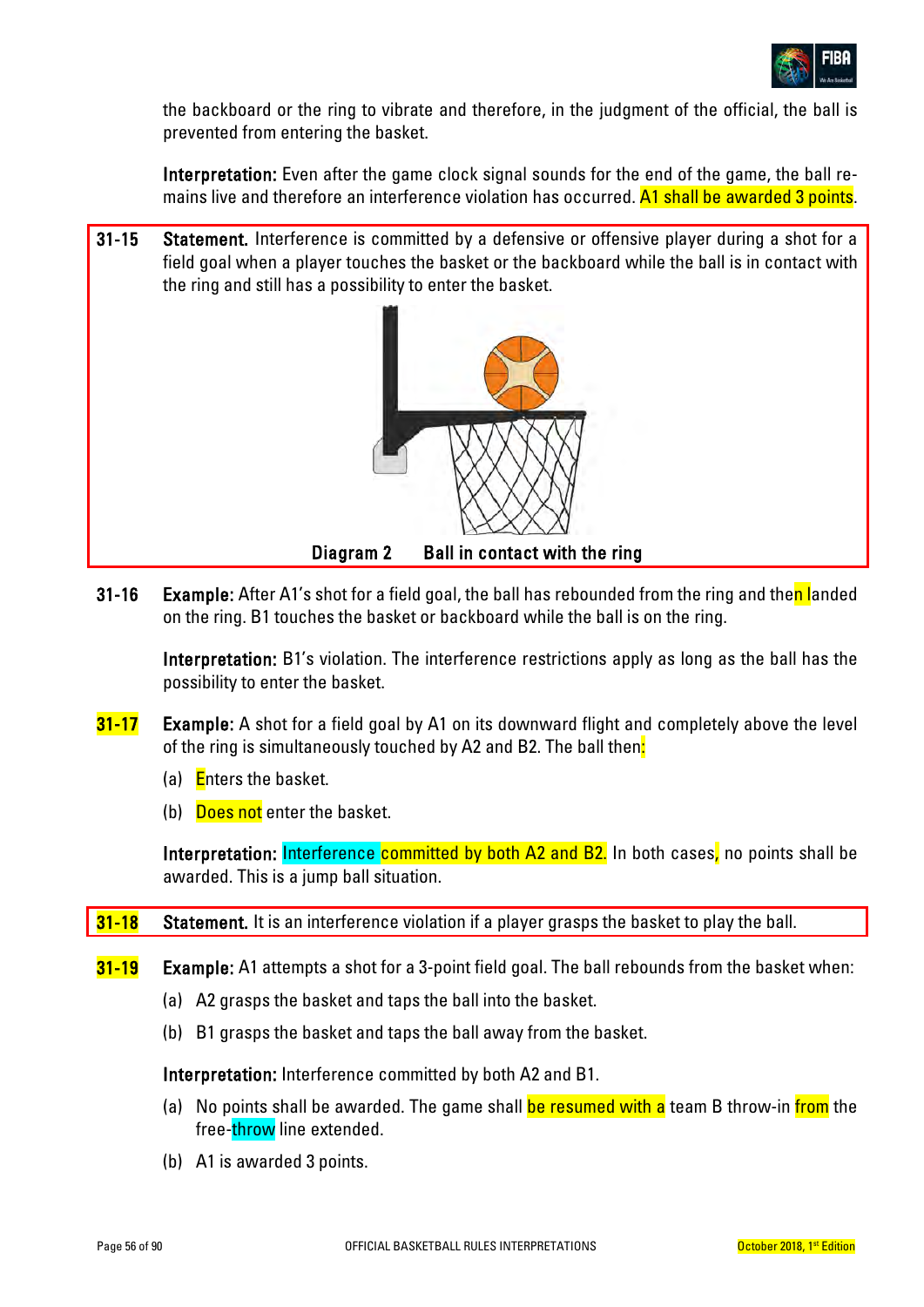



**31-21** Example: A1 attempts a shot for a field goal. While the ball turns around the ring with its slightest part within or below the level of the ring, B1 touches the ball.

Interpretation: **B1's i**nterference. The ball is within the basket as the slightest part of the ball is within and below the level of the ring.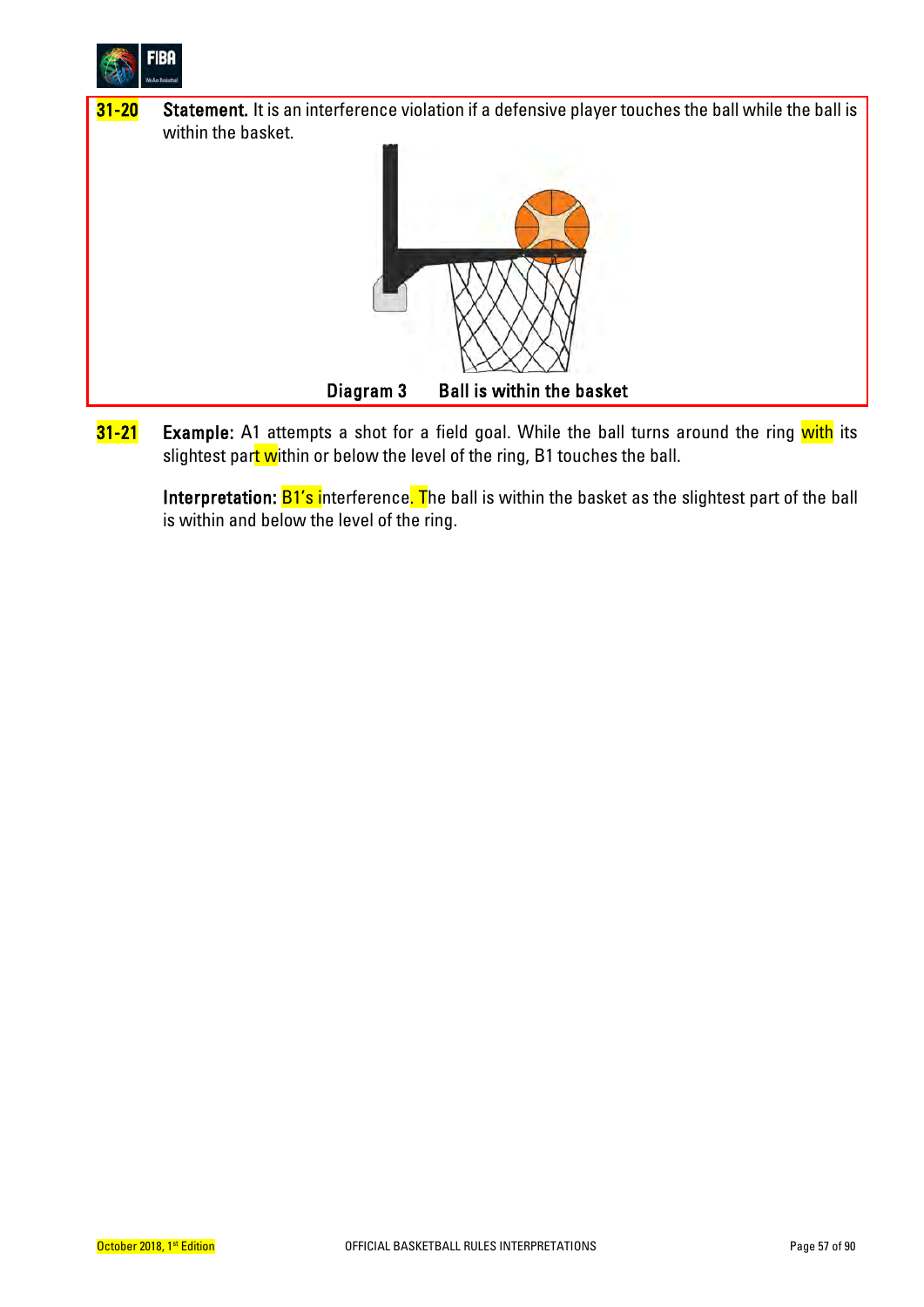

# **Art. 33 Contact: General principles**

### 33.10 No-charge semi-circle areas

33-1 Statement. The purpose of the no-charge semi-circle rule is not to reward a defensive player who has taken a position under his own basket in order to draw a charging foul against an offensive player who is in control of the ball and is penetrating towards the basket.

For the no-charge semi-circle rule to be applied:

- (a) The defensive player shall have one foot or both feet in contact with the semi-circle area (see Diagram 4). The semi-circle line is part of the semi-circle area.
- (b) The offensive player shall drive to the basket across the semi-circle line and attempt a shot for a field goal or a pass while airborne.

The no-charge semi-circle rule is not to be applied and any contact shall be judged according to normal regulations, e. g. cylinder principle, charge/block principle:

- (a) For all play situations occurring outside the no-charge semi-circle area, also developing from the area between the semi-circle area and the endline.
- (b) For all rebounding play situations when, after a shot for a field goal, the ball rebounds and a contact situation occurs.
- (c) For any illegal use of the hands, arms, legs or body by either offensive or defensive player.
- **33-2** Example: A1 attempts a jump shot that begins outside the semi-circle area and charges into B1, who is in contact with the semi-circle area.

Interpretation: A1's legal play. The no-charge semi-circle rule shall be applied.

**33-3** Example: A1 dribbles along the endline and, after reaching the area behind the backboard, jumps diagonally or backwards and charges into B1 who is in a legal guarding position in contact with the semi-circle area.

Interpretation: A1's charging foul. The no-charge semi-circle rule shall not be applied. A1 has entered the no-charge semi-circle area from the playing court directly behind the backboard and its extended imaginary line.

33-4 Example: A1's shot for a field goal rebounds from the ring. A2 jumps, catches the ball and then charges into B1, who is in a legal guarding position in contact with the semi-circle area.

Interpretation: A2's charging foul. The no-charge semi-circle rule shall not be applied.

33-5 Example: A1 drives to the basket in his act of shooting. Instead of completing the shot for a field goal A1 passes the ball to A2 who is directly following him. A1 then charges into B1, who is in contact with the no-charge semi-circle area. At approximately the same time A2, with the ball in his hands is on a direct drive to the basket in an attempt to score.

Interpretation: A1's charging foul. The no-charge semi-circle rule shall not be applied. A1 illegally uses his body to clear the way to the basket for A2.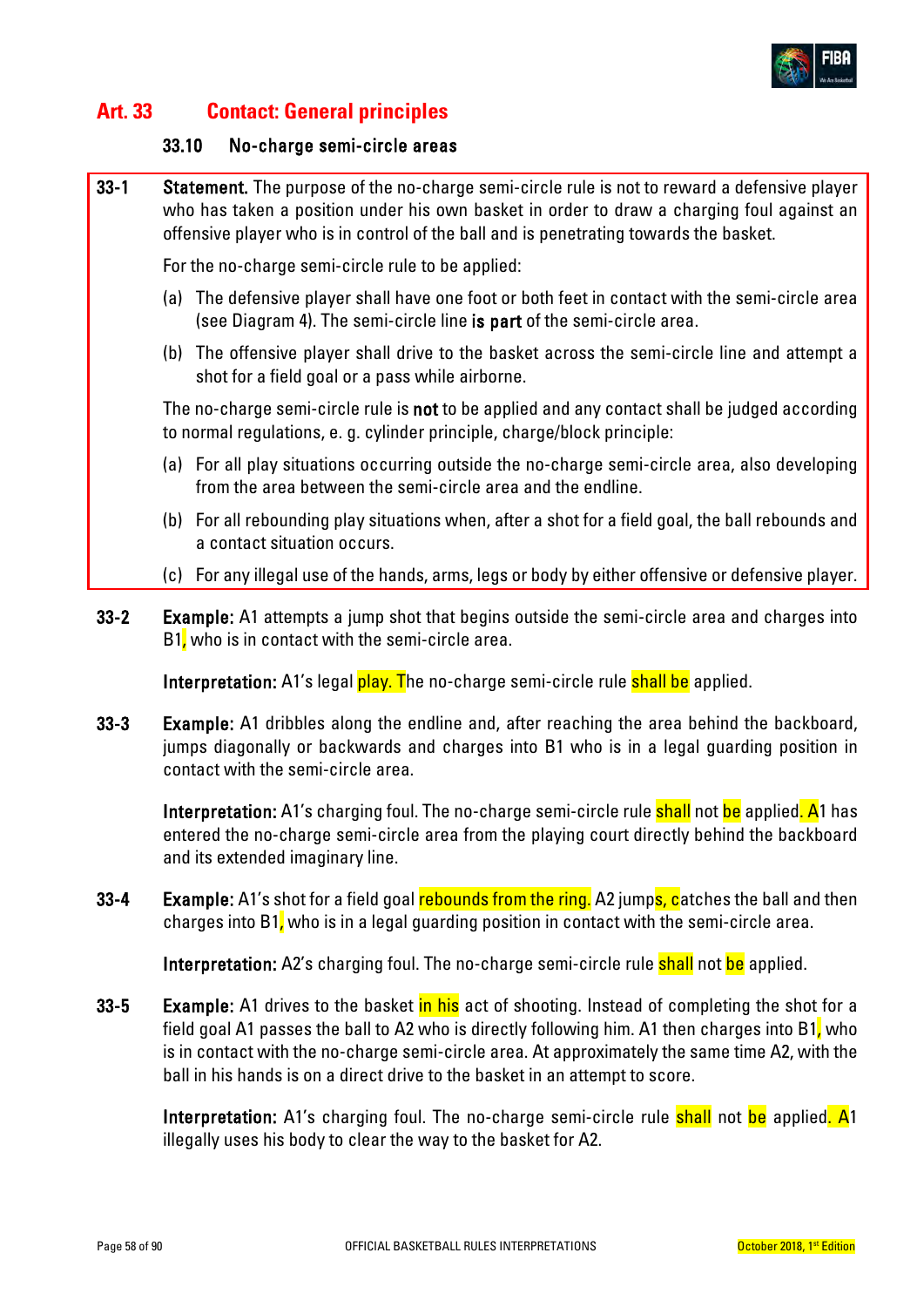

33-6 Example: A1 drives to the basket in his act of shooting. While still in the air, instead of completing the shot for a field goal A1 passes the ball to A2 who is standing in the corner of the playing court. A1 then charges into B1 who is in contact with the no-charge semi-circle area.

Interpretation: A1's legal play. The no-charge semi-circle rule shall be applied.



Diagram 4 Position of a player inside/outside the no-charge semi-circle area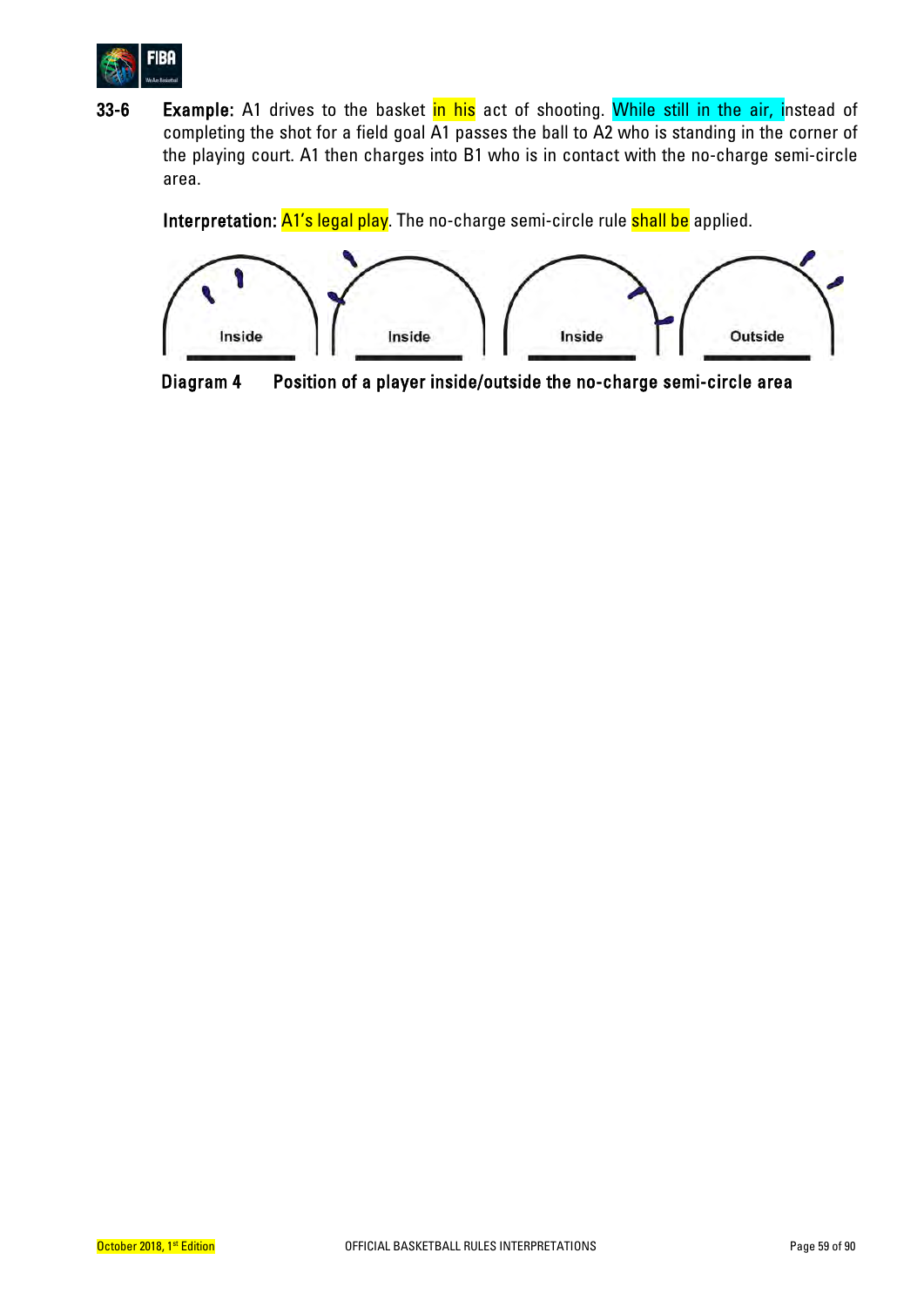

## **Art. 35 Double foul**

- 35-1 Statement. To be considered as a double foul, both fouls must have the same penalties.
- 35-2 Example: Team A has 2 team fouls and team B has 3 team fouls in the quarter. Dribbler A1 and B1 now commit a foul against each other at approximately the same time.

Interpretation: As the foul penalties against both teams are equal, it is a double foul. The game shall be resumed with a team A throw-in from the place nearest to where the double foul has occurred.

35-3 Example: Team A has 2 team fouls and team B has 5 team fouls in the quarter. Dribbler A1 and B1 now commit a foul against each other at approximately the same time.

Interpretation: The penalties against both teams are not equal, therefore it is not a double foul. A1's foul shall be penalised with a team B throw-in. B1's foul shall be penalised with 2 free throws for A1. The officials shall apply the special situations rule and decide which foul has occurred first.

In case B1's foul has occurred first, A1 shall attempt 2 free throws with no line-up. The game shall be resumed with a team B throw-in from the place nearest to where the fouls have occurred.

In case A1's foul has occurred first, the team B throw-in shall be cancelled. A1 shall attempt 2 free throws and the game shall be resumed as after any last free throw.

35-4 Example: Team A has 2 team fouls and team B has 3 team fouls in the quarter. Then:

- (a) On fighting for the post position, A1 and B1 are pushing each other while team A is in control of the ball.
- (b) On the rebound, A1 and B1 are pushing each other.
- (c) On receiving a pass from A2, A1 and B1 are pushing each other.

Interpretation: In all cases, it is a double foul. The game shall be resumed with:

(a) and (c) A team A throw-in nearest to where the fouls have occurred.

(b) An alternating possession throw-in.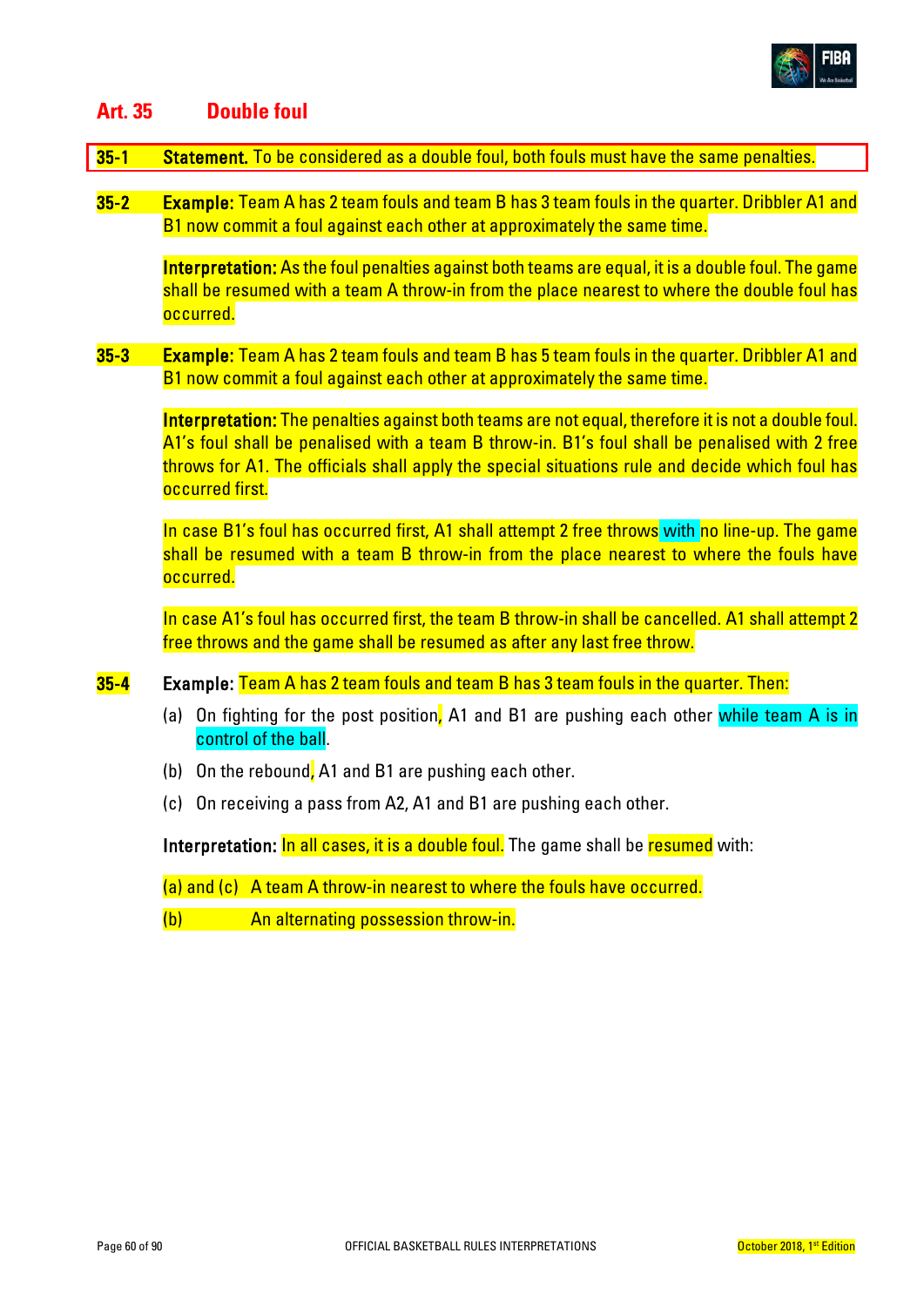

# **Art. 36 Technical foul**

- 36-1 Statement. An official warning is given to a player for an action or behaviour which, if repeated, may lead to a technical foul. That warning shall also be communicated to the coach of that team and shall apply to any member of that team for any similar actions for the remainder of the game. An official warning shall be given only when the ball becomes dead and the game clock is stopped.
- 36-2 Example: Team A member is given a warning for:
	- (a) Interfering with throw-in.
	- (b) His behaviour.
	- (c) Any other action which, if repeated, may lead to a technical foul.

Interpretation: The warning shall be communicated also to coach A and shall apply to all team A members, for similar actions, for the remainder of the game.

- 36-3 Statement. While a player is in the act of shooting, opponents shall not be permitted to disconcert that player by actions such as placing hand(s) near to the shooter's eyes, shouting loudly, stamping feet heavily or clapping hands near the shooter. To do so may result in a technical foul if the shooter is disadvantaged by the action, or a warning may be given if the shooter is not disadvantaged.
- 36-4 Example: A1 is in the act of shooting for a field goal when B1 attempts to distract A1 by shouting loudly or stamping feet heavily on the floor. The shot for a field goal is:
	- (a) Successful.
	- (b) Unsuccessful.

## Interpretation:

- (a) A1's goal counts. B1 shall be given a warning, which shall also be communicated to coach B. If team B members have already been given a warning for similar behaviour, B1 shall be charged with a technical foul.
- (b) B1 shall be charged with a technical foul.
- 36-5 Statement. If the officials discover that more than 5 players of the same team are participating on the playing court simultaneously, the error must be corrected as soon as possible without placing the opponents at a disadvantage.

Assuming that the officials and the table officials are doing their job correctly, 1 player must have re-entered or remained on the playing court illegally. The officials must therefore order 1 player to leave the playing court immediately and charge a technical foul against the coach of that team, recorded as  $B_1$ . The coach is responsible for ensuring that a substitution is applied correctly and that the substituted player leaves the playing court immediately after the substitution.

- 36-6 Example: While the game is being played it is discovered that team A has more than 5 players on the playing court.
	- (a) At the time of the discovery, team B (with 5 players) is in control of the ball.
	- (b) At the time of the discovery, team A (with more than 5 players) is in control of the ball.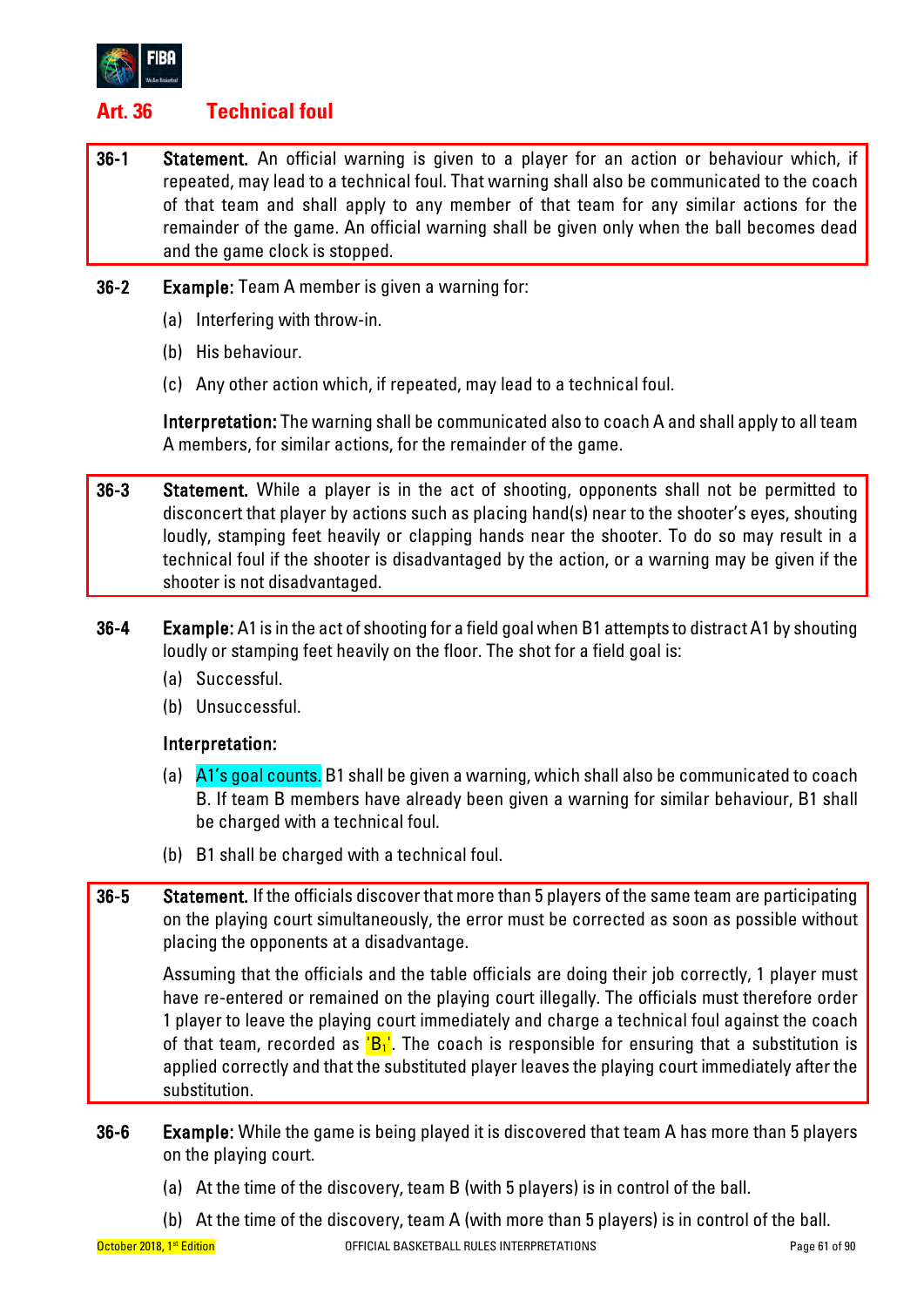

## Interpretation:

- (a) The game shall be stopped immediately unless team B is placed at a disadvantage.
- (b) The game shall be stopped immediately.

In both cases, the player who has re-entered (or remained in) the game illegally must be removed from the game and a technical foul shall be charged against coach A, recorded as  $B_1$ .

- 36-7 Statement. After it is discovered that a team is participating with more than 5 players, it is also discovered that points have been scored or a foul has been committed by a player of this team while participating illegally. All such points shall remain valid and any foul(s) committed by (or against) that player shall be considered as player fouls.
- 36-8 Example: With the game clock running, team A has 6 players on the playing court. This is discovered and the game is interrupted after:
	- (a) A1 commits an offensive foul.
	- (b) A1 scores a field goal.
	- (c) B1 fouls A1 during his unsuccessful shot for a field goal.
	- (d) The **sixth** player has left the playing court.

## Interpretation:

- (a) A1's foul is a player foul.
- (b) A1's field goal shall count.
- (c) A1 shall  $\frac{attempt}{2}$  or  $\frac{3}{5}$  free throws.
- $(a)$ , (b) and (c) The sixth team A player must leave the playing court. In all cases, in addition a technical foul shall be charged against coach A, recorded as  $B_1$ .
- (d) A technical foul shall be charged against coach A, recorded as  $B_1$ .
- 36-9 Statement. After having been notified of being no longer entitled to participate because of a fifth foul, a player re-enters the game. The illegal participation shall be penalised immediately upon discovery, without placing the opponents at a disadvantage.
- 36-10 Example: After committing a fifth foul, B1 is notified of being no longer entitled to participate. B1 later re-enters the game as a substitute. B1's illegal participation is discovered before:
	- (a) The ball has become live for the resuming of the game.

Or after:

- (b) The ball has again become live while  $\frac{1}{10}$  and  $\frac{1}{10}$  and  $\frac{1}{10}$  on  $\frac{1}{10}$  and  $\frac{1}{10}$ .
- (c) The ball has again become live while team B is in control of the ball.
- (d) The ball has again become dead following B1's re-entering the game.

## Interpretation:

- (a) B1 shall be removed from the game immediately.
- (b) The game shall be stopped immediately unless team A is placed at a disadvantage. B1 shall be removed from the game.
- (c)  $\text{and}$  (d) The game shall be stopped immediately. B1 shall be removed from the game.

Page 62 of 90 **OFFICIAL BASKETBALL RULES INTERPRETATIONS OCTOBER 2018, 1st Edition**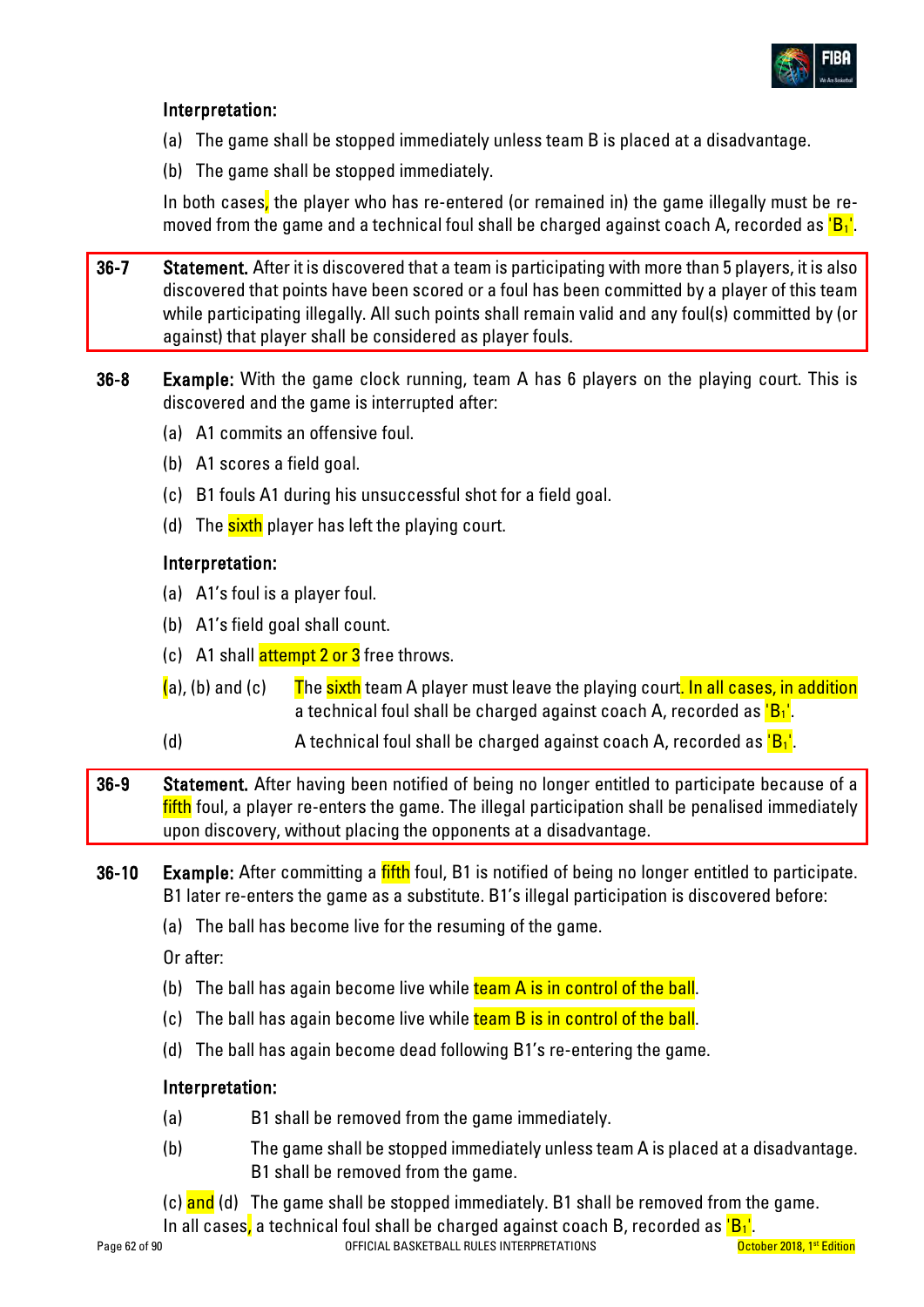

- 36-11 Statement. After having been notified of having committed his fifth foul, a player re-enters the game and scores a field goal or commits a foul or is fouled by an opponent before the illegal participation is discovered. All such points shall remain valid and any foul(s) committed by (or against) that player shall be considered as player fouls.
- 36-12 Example: After committing a fifth foul, A1 is notified of being no longer entitled to participate. A1 later re-enters the game as a substitute. A1's illegal participation is discovered after:
	- (a) A1 scores a field goal.
	- (b) A1 commits a foul.
	- (c)  $\overline{A1}$  is fouled on his dribble by  $\overline{B1}$  (fifth team foul).

## Interpretation:

- (a)  $\overline{A1}$ 's field goal shall count.
- (b)  $\overline{A1}$ 's foul is a player foul and shall be recorded on the scoresheet in the space behind his fifth foul.
- (c) A1's substitute shall attempt 2 free throws.

In all cases, a technical foul shall be charged against coach  $\overline{A}$ , recorded as  $\overline{B_1}$ .

- 36-13 Statement. After not having been notified of being no longer entitled to participate because of a fifth foul, a player remains in or re-enters the game. That player shall be removed from the game as soon as the error is discovered without placing the opponents at a disadvantage. No penalty shall be applied for the player's illegal participation. If that player scores a field goal, commits a foul or is fouled by an opponent, the field goal shall count and the foul shall be considered as a player foul.
- 36-14 Example: A6 asks to substitute for A1. The ball next becomes dead as a result of a foul by A1 and A6 enters the game. The officials fail to notify A1 that the foul is his fifth foul. A1 later reenters the game as a substitute. A1's illegal participation is discovered after:
	- (a) The game clock has started while A1 is participating as a player.
	- (b) A1 has scored a field goal.
	- (c) A1 fouls B1.
	- (d) B1 fouls A1 during an unsuccessful shot for a field goal.

## Interpretation:

No penalty shall be charged because of A1's illegal participation.

- (a) The game shall be stopped without placing team B at a disadvantage. A1 shall be removed from the game immediately and replaced by a substitute.
- (b) A1's field goal shall count.
- (c) A1's foul is a player foul and penalised accordingly. It shall be recorded on the scoresheet in the space behind his *fifth* foul.
- (d) A1's substitute shall attempt 2 or 3 free throws.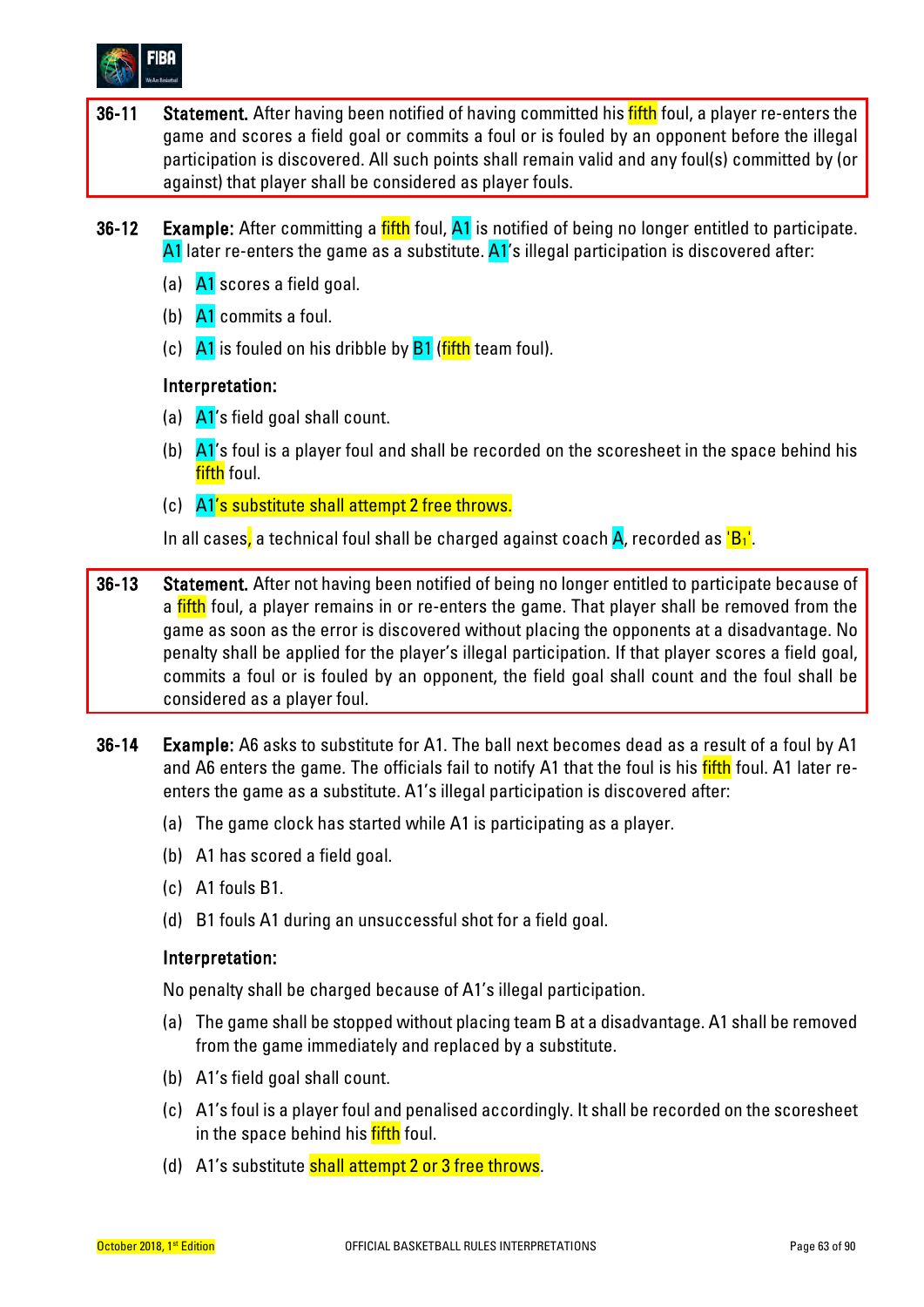

36-15 Example: 10 minutes before the start of the game, a technical foul is called on A1. Before the start of the game, coach B designates B1 to attempt 1 free throw, however B1 is not 1 of the team B starting 5 players.

Interpretation: 1 of the players designated as team B starting 5 players must attempt the free throw. Substitution cannot be granted before the playing time has started.

- 36-16 Statement. Whenever a player fakes a foul the following procedure shall be applied:
	- Without interrupting the game, the official signals the fake with showing twice the "raisethe-lower-arm" signal.
	- As soon as the game is stopped, a warning shall be communicated to the player and the coach of this team. Both teams are entitled for 1 warning.
	- If the next time any player of this team fakes a foul, a technical foul shall be called. This applies also if the game was not stopped to communicate the earlier warning to any player or coach of that team.
	- If an excessive case without any contact **occurs**, a technical foul may be called immediately without a warning being given.
- 36-17 Example: A1 dribbles with B1 defending him. A1 makes a sudden move with his head giving the impression as he was fouled by B1. Later at the game, A1 falls on the floor giving the impression as he was pushed by B1.

Interpretation: The official gives A1 a warning for his first fake with the head with showing him twice the "raise-the-lower-arm" signal. A1 shall be charged with a technical foul for his second fake falling on the floor, even though there was no interruption of the game to communicate the warning for his first fake neither to A1 nor to coach A.

**36-18** Example: A1 dribbles with B1 defending him. A1 makes a sudden move with his head giving the impression as he was fouled by B1. Later at the game, B2 falls on the floor giving the impression as he was pushed by A2.

Interpretation: The official gives A1 and B2 the first warnings for their fakes with showing them twice the "raise-the-lower-arm" signal. During the next interruption of the game, the warnings shall be communicated to A1, B2 and both coaches.

- 36-19 Statement. When a player falls down to fake a foul in order to get an advantage by having a foul called unjustly on an opponent or to create an unsportsmanlike atmosphere amongst spectators towards the officials, such behaviour shall be considered unsportsmanlike.
- **36-20 Example:** A1 is driving to the basket when B1 falls backwards to the floor without contact having occurred between these players o<mark>r A</mark>1's negligible contact is followed by B1's theatrical display. A warning for such action has already been communicated to the team B players through the team B coach.

Interpretation: Such behaviour is obviously unsportsmanlike and poisons the smooth running of the game. A technical foul shall be charged against B1.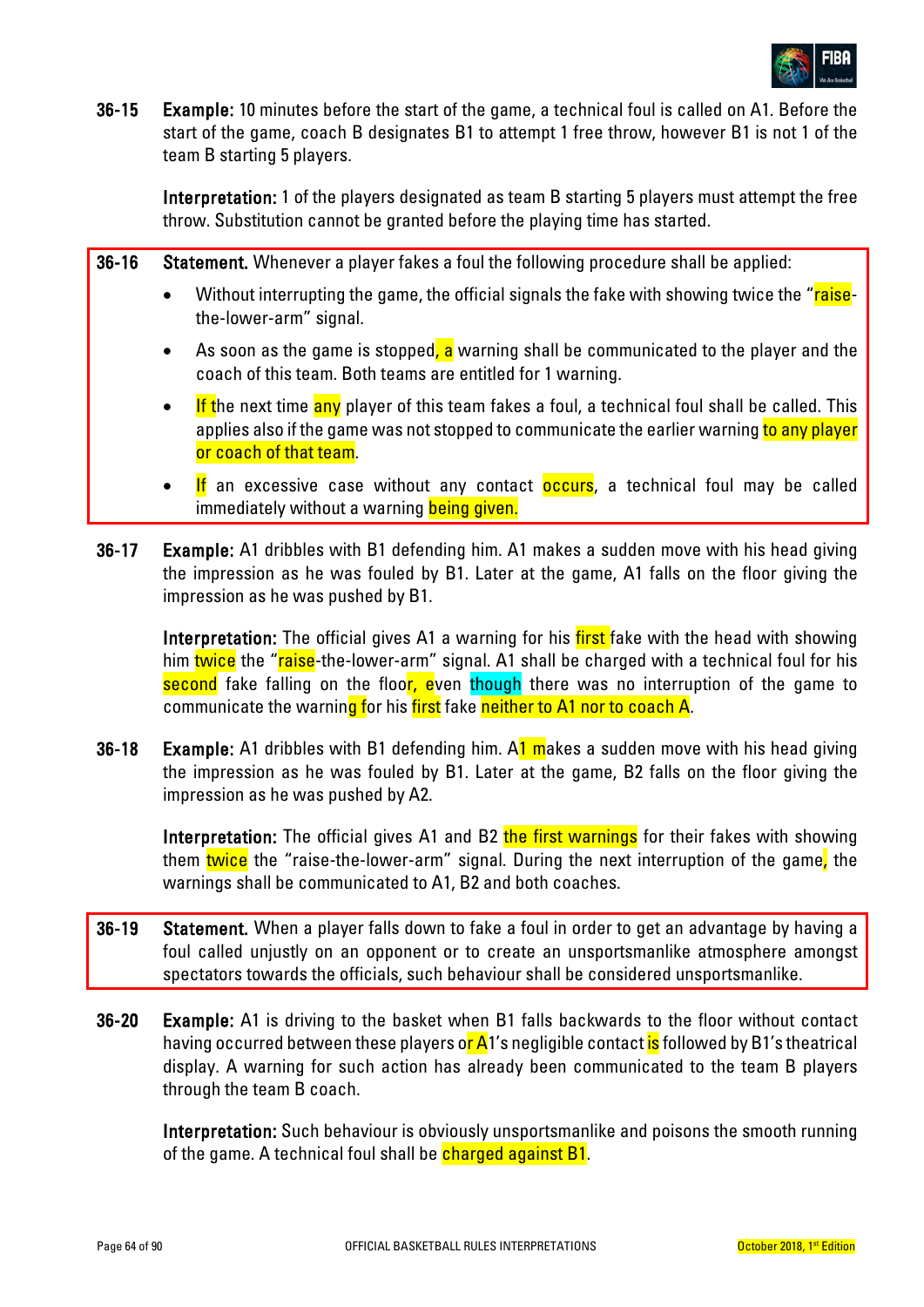

- 36-21 Statement. Serious injury may occur by excessive swinging of elbows, especially in rebounding activity and closely guarded player situations. If such action results in contact, then a personal, unsportsmanlike or even disqualifying foul may be called. If the action does not result in contact, a technical foul may be called.
- 36-22 Example: A1 rebounds a ball and returns to the floor. A1 is immediately closely guarded by B1. Without contacting B1, A1 excessively swings the elbows in an attempt to intimidate B1 or to clear enough space to pivot, pass, or dribble.

Interpretation: A1's action does not conform to the spirit and intent of the rules. A technical foul may be charged against A1.

- 36-23 Statement. A player shall be disqualified when he is charged with 2 technical fouls.
- **36-24 Example:** A1 has committed his first technical foul during the first half for hanging on the ring. A second technical foul is called against him during the second half for unsportsmanlike behaviour.

Interpretation: A1 shall be automatically disqualified. The second technical foul is only to be penalised and no additional penalty for the disqualification shall be administered. The scorer must notify an official immediately when a player has committed 2 technical fouls and should be disqualified.

- 36-25 Statement. After having committed his fifth foul a player becomes an excluded player. After his **fifth** foul any further technical fouls called against him shall be charged against his coach and recorded as  $B_1$ . This is also valid if one of his 5 fouls was a technical or unsportsmanlike foul. He is not disqualified and may stay in his team bench area.
- 36-26 Example: B1 has committed a technical foul during the first quarter. In the fourth quarter, B1 has committed his fifth foul. This is team B's second foul in the quarter. On the way to his team bench B1 is charged with a technical foul.

Interpretation: With his fifth foul B1 has become an excluded player. Any further technical fouls against him shall be charged against his coach and recorded as 'B<sub>1</sub>'. B1 is not disqualified. Any team A player may attempt 1 free throw with no line-up. The game shall be resumed with a team A throw-in from the place nearest to where the ball was located, when the technical foul was called.

36-27 Example: B1 has committed an unsportsmanlike foul during the third quarter. In the fourth guarter, B1 has committed his fifth foul. This is team B's third foul in the quarter. On the way to his team bench B1 is charged with a technical foul.

Interpretation: With his fifth foul B1 has become an excluded player. Any further technical fouls against him shall be charged against his coach and recorded as  $B_1$ . B1 is not disqualified. Any team A player may attempt 1 free throw with no line-up. The game shall be resumed with a team A throw-in from the place nearest to where the ball was located, when the technical foul was called.

36-28 Example: B1 fouls dribbler A1, B1's fifth personal foul and team B's second foul in the quarter. On the way to his team bench B1 is charged with a disqualifying foul.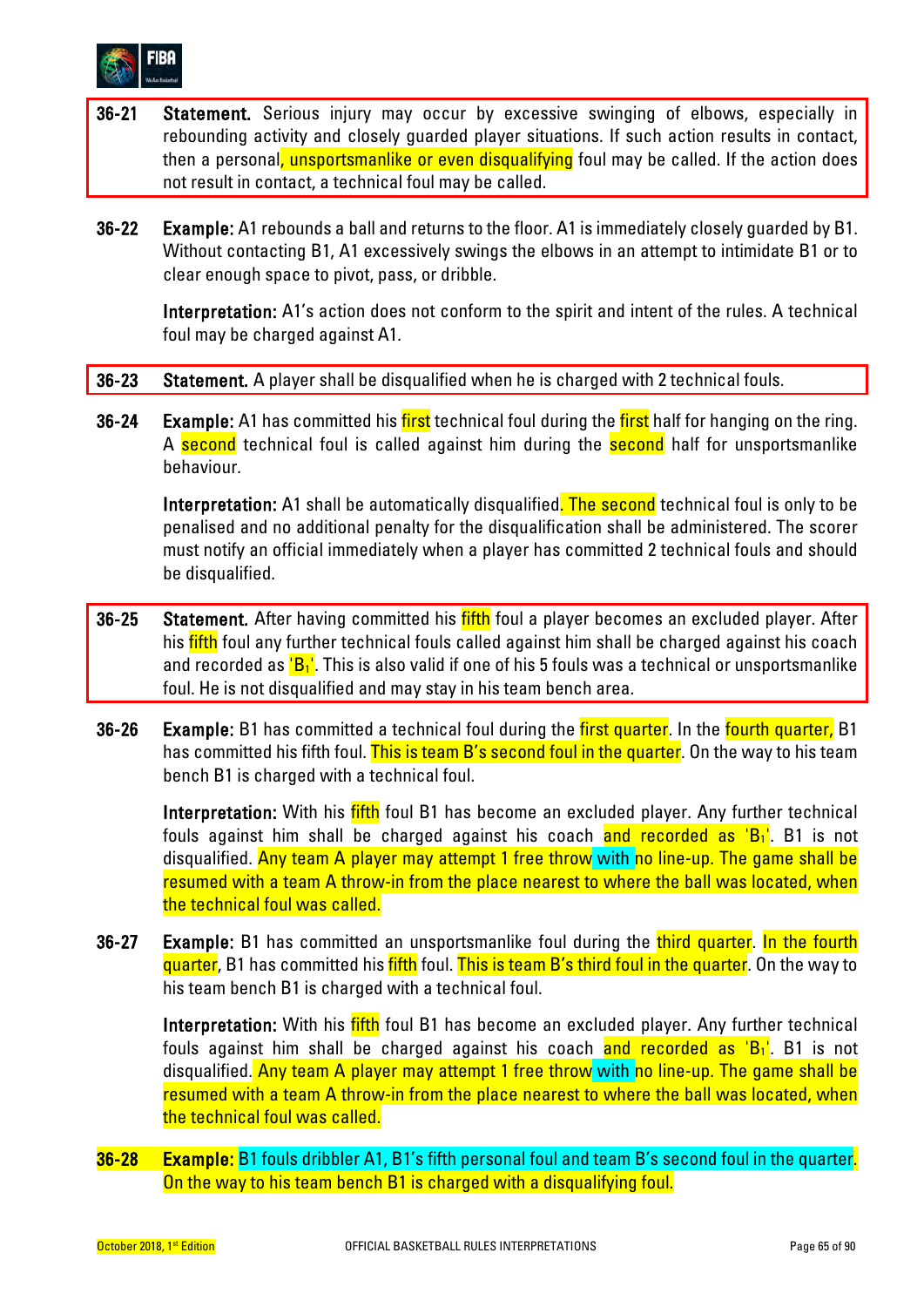

Interpretation: With his fifth foul B1 has become an excluded player. Any further disqualifying fouls against him shall be charged against his coach as a technical foul and recorded as  $B_2$ . Any team A player shall attempt 2 free throws with no line-up. The game shall be resumed with a team A throw-in from the throw-in line in its frontcourt. Team A shall have 14 seconds on the shot clock.

36-29 Example: B1 fouls dribbler A1, B1's fifth personal foul and team B's fifth foul in the quarter. On the way to his team bench B1 is charged with a disqualifying foul.

Interpretation: With his fifth foul B1 has become an excluded player. Any further disqualifying fouls against him shall be charged against his coach as a technical foul and recorded as  $B_2$ . A1 shall attempt 2 free throws with no line-up. After that any team A player shall attempt 2 free throws with no line-up. The game shall be resumed with a team A throw-in from the throw-in line in its frontcourt. Team A shall have 14 seconds on the shot clock.

- 36-30 Statement. A player shall be disqualified when he is charged with 1 technical and 1 unsportsmanlike foul.
- 36-31 Example: A1 has committed a technical foul during the first half for delaying the game. An unsportsmanlike foul is called against him during the **second** half for a hard foul against B1.

Interpretation: A1 shall be automatically disqualified. The unsportsmanlike foul is only to be penalised and no additional penalty for the disqualification shall be administered. The scorer must notify an official immediately when a player has committed 1 technical foul and 1 unsportsmanlike foul and should be disqualified. **B1 shall attempt 2 free throws** with no lineup. The game shall be resumed with a team B throw-in from the throw-in line in its frontcourt with 14 seconds on the shot clock.

36-32 Example: A1 has committed an unsportsmanlike foul during the first half for stopping with an unnecessary contact the progress of the offensive team in transition. While A2 is dribbling in his backcourt, a technical foul is called on A1 during the second half for faking being fouled off the ball.

Interpretation: A1 shall be automatically disqualified. The technical foul is the only foul to be penalised and no additional penalty for the disqualification shall be administered. The scorer must notify an official immediately when a player has committed 1 unsportsmanlike foul and 1 technical foul and should automatically be disqualified. Any team B player may attempt 1 free throw with no line-up. The game shall be resumed with a team A throw-in from the place nearest to where the ball was located, when the technical foul was called with the remaining time on the shot clock.

- 36-33 Statement. A player coach shall be disqualified if he was charged with the following fouls:
	- 2 technical fouls as a player.
	- 2 unsportsmanlike fouls as a player.
	- 1 unsportsmanlike foul and 1 technical foul as a player.
	- 1 technical foul as a coach, recorded as  ${}^{1}C_{1}{}^{1}$  and 1 unsportsmanlike or technical foul as a player.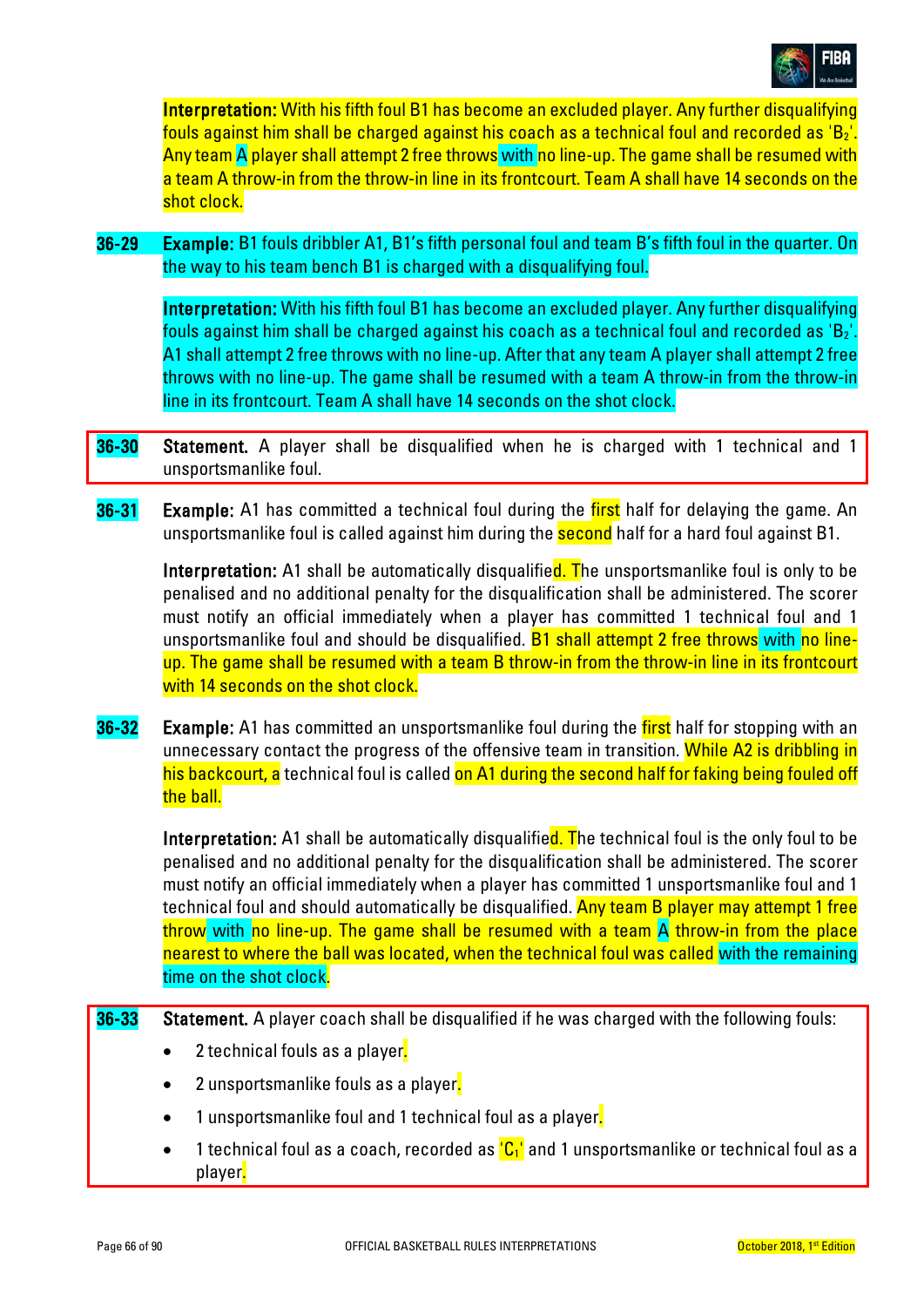

- 1 technical <mark>foul</mark> as a coach, recorded as 'B<sub>1</sub>' or ' B<sub>2</sub>', 1 technical foul as a coach, recorded as 'C<sub>1</sub>' and 1 unsportsmanlike or technical foul as a player.
- 2 technical fouls as a coach, recorded as  $B_1$  or  $B_2$  and 1 unsportsmanlike or technical foul as a player<mark>.</mark>
- 2 technical fouls as a coach, recorded as  $C_1$ .
- $\bullet$  1 technical <mark>foul</mark> as a coach, recorded as  $^{\prime}$ C<sub>1</sub>' and 2 technical fouls as a coach, recorded as  $\overline{B_1}$ ' or  $\overline{B_2}$ '.
- 3 technical fouls as a coach, recorded as  $B_1$ ' or ' $B_2$ '.

36-34 Example: Player coach A1 has committed a technical foul during the first quarter for faking a foul as a player. In the **fourth quarter, A2 is dribbling when player coach A1** has been charged with a technical foul for his personal unsportsmanlike behaviour as a coach, recorded as  $C_1$ .

Interpretation: Player coach A1 shall be automatically disqualified. The second technical foul is only to be penalised and no additional penalty for the disqualification shall be administered. The scorer must notify an official immediately when a player coach has committed 1 technical foul as a player and 1 personal technical foul as a coach and should be disqualified. Any team B player may attempt 1 free throw with no line-up. The game shall be resumed with a team A throw-in from the place nearest to where the ball was located, when the technical foul was called.

36-35 Example: Player coach A1 has committed an unsportsmanlike foul during the second quarter on B1 as a player. In the third quarter, A2 is dribbling when player coach A1 has been charged with a technical foul for unsportsmanlike behaviour of his physiotherapist, recorded as  $B_1$  and in the fourth quarter he has been charged with a technical foul for substitute A6, recorded as 'B<sub>1</sub>' as a coach.

Interpretation: Player coach A1 shall be automatically disqualified. The second technical foul is only to be penalised and no additional penalty for the disqualification shall be administered. The scorer must notify an official immediately when a player coach has committed 1 unsportsmanlike foul as a player and is charged with 2 technical fouls of his team bench personnel as a coach and should be disqualified. Any team B player may attempt 1 free throw with no line-up. The game shall be resumed with a team A throw-in from the place nearest to where the ball was located, when the technical foul was called.

36-36 Example: Player coach A1 has committed a technical foul during the second quarter for his personal unsportsmanlike behaviour as a coach, recorded as  ${}^{\mathsf{L}}\mathsf{C}_1{}^{\mathsf{L}}$ . In the fourth quarter he has committed an unsportsmanlike foul against B1 as a player.

**Interpretation:** Player coach A1 shall be automatically disqualified. The unsportsmanlike foul is the only foul to be penalised and no additional penalty for the disqualification shall be administered. The scorer must notify an official immediately when a player coach has committed 1 personal technical foul as a coach and 1 unsportsmanlike foul as a player and should automatically be disqualified. B1 shall attempt 2 free throws with no line-up. The game shall be resumed with a team B throw-in from the throw-in line in its frontcourt with 14 seconds on the shot clock.

36-37 Example: With 21 seconds on the shot clock A1 dribbles in his backcourt, when B1 commits a technical foul.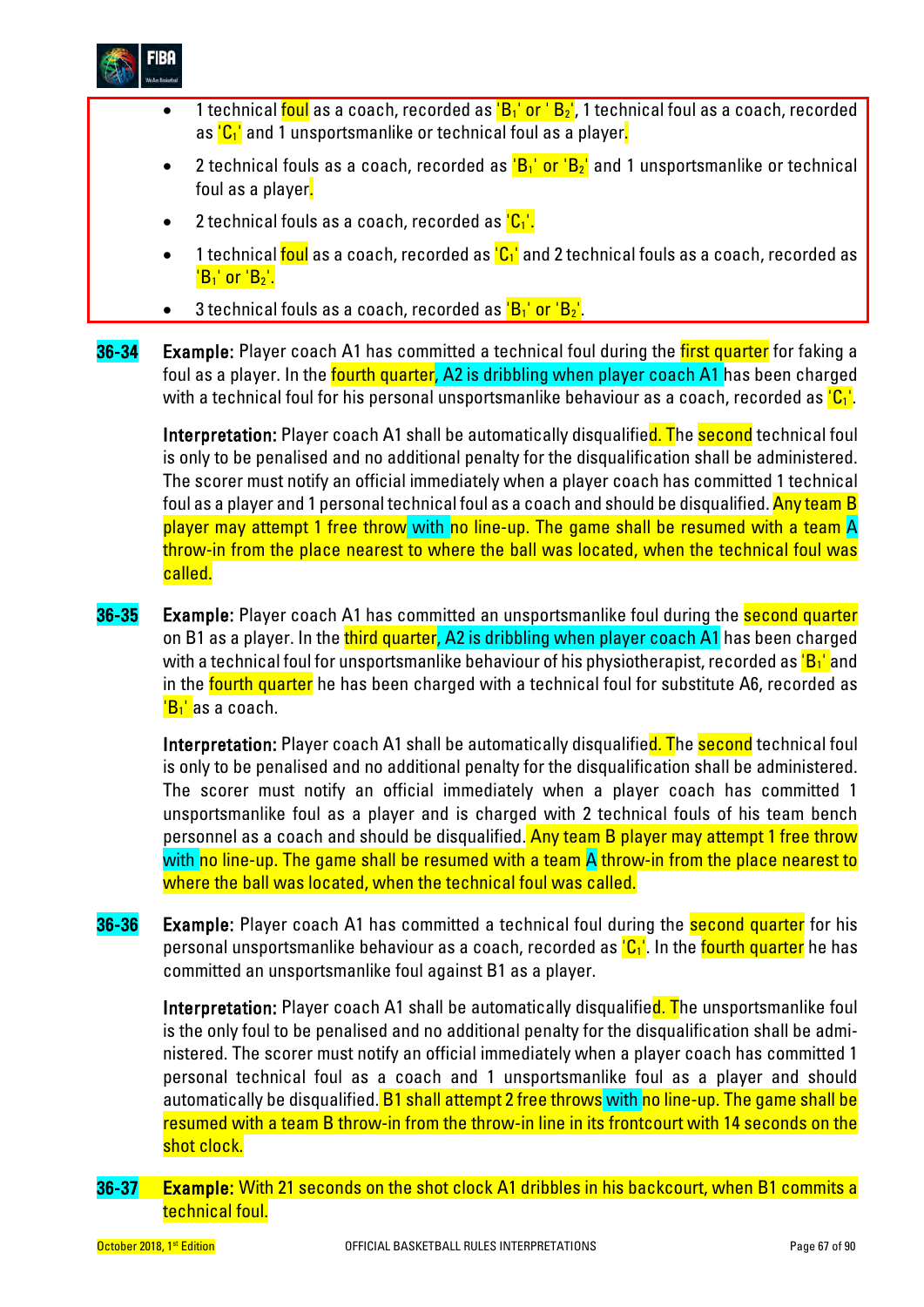

Interpretation: Any team A player shall attempt 1 free throw with no line-up. The game shall be resumed with a team A throw-in from the place nearest to where the ball was located when the technical foul was called. Team A shall have a new 8-second period and the shot clock shall be reset to 24 seconds.

36-38 Example: With 21 seconds on the shot clock A1 dribbles in his backcourt, when A2 commits a technical foul.

Interpretation: Any team B player shall attempt 1 free throw with no line-up. The game shall be resumed with a team A throw-in from the place nearest to where the ball was located when the technical foul was called. Team A shall have 5 seconds to cause the ball to move to the frontcourt and 21 seconds on the shot clock.

- 36-39 Statement. When the game clock shows 2:00 minutes or less in the fourth quarter and in each overtime, and there is a throw-in to be administered with a player defending the thrower-in, the following procedure shall be applied:
	- The official shall use an illegal boundary line crossing signal as a warning before handing the ball to the thrower-in.
	- If then the defensive player moves any part of his body over the boundary line to interfere with the throw-in, a technical foul shall be called without further warning.

The same procedure shall also be applied after a successful field goal and last free throw, when the ball is not handed to the thrower-in.

36-40 Example: With 1:08 remaining on the game clock in the fourth quarter and with 11 seconds on the shot clock, A1 has the ball in his hands for a throw-in from its frontcourt. B1 holds his hands over the boundary line to block A1's throw-in.

Interpretation: As the official has given a warning before he has handed the ball to A1, B1 shall be charged with a technical foul for interfering with the throw-in. Any team A player shall attempt 1 free throw with no line-up. The game shall be resumed with a team A throw-in from the place nearest to where the ball was located, when the technical foul was called. Team A shall have 14 seconds on the shot clock.

36-41 Example: With 1:08 remaining on the game clock in the fourth quarter and with 21 seconds on the shot clock, A1 has the ball in his hands for a throw-in from its backcourt. B1 holds his hands over the boundary line to block A1's throw-in.

Interpretation: As the official has given a warning before he has handed the ball to A1, B1 shall be charged with a technical foul for interfering with the throw-in. Any team A player shall attempt 1 free throw with no line-up. The game shall be resumed with a team A throw-in from the place nearest to where the ball was located, when the technical foul was called. Team A shall have 24 seconds on the shot clock.

- 36-42 Statement. When a technical foul is called, the free-throw penalty shall be administered immediately with no line-up. After the free throw has been administered, the game shall be resumed from the place nearest to where the ball was located, when the technical foul was called.
- 36-43 Example: A1 is fouled by B1 on his attempt for a 2-point field goal. Before the administration of the first free throw, a technical foul is called on A2.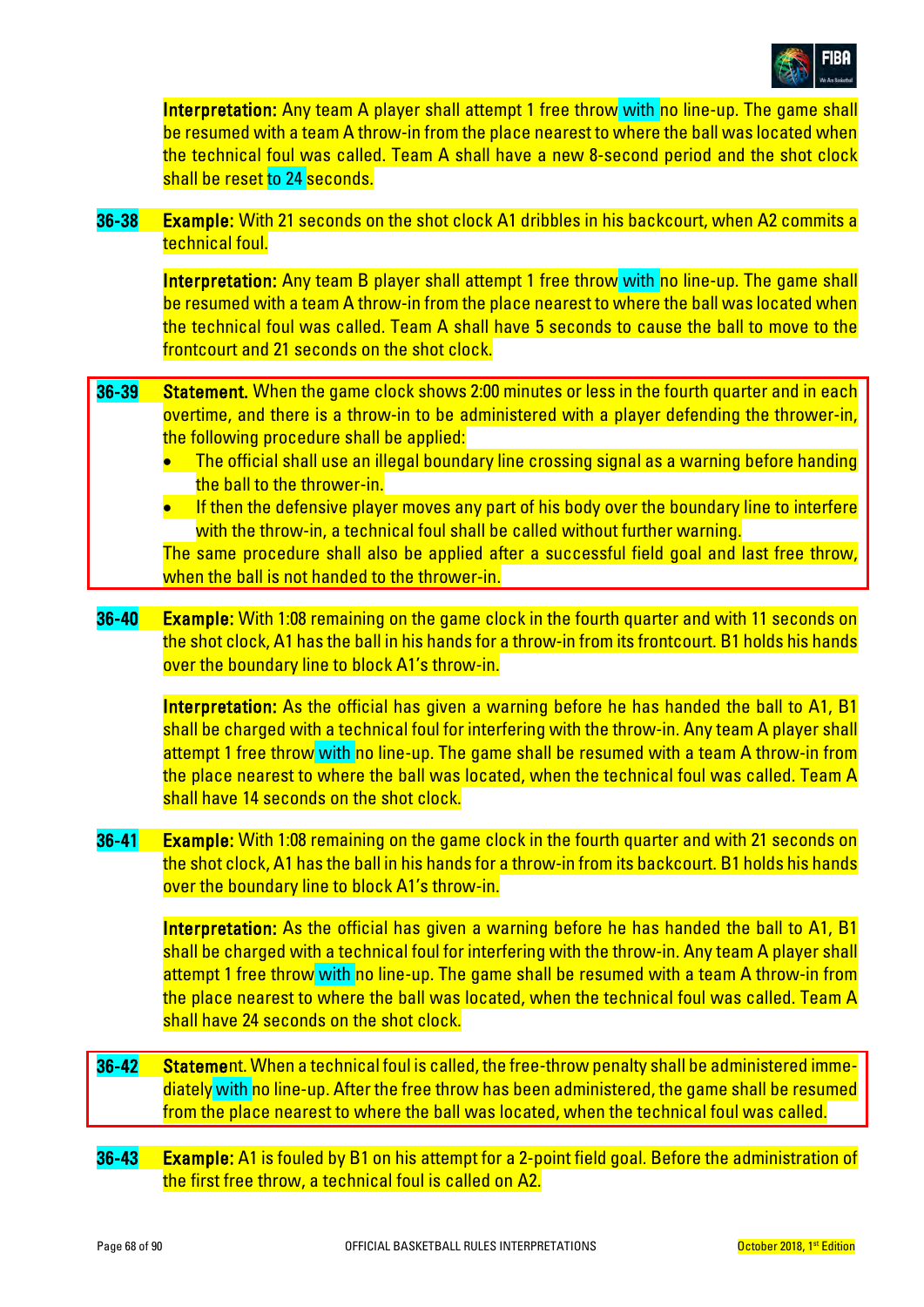

Interpretation: After the administration of the free throw by any team B player for A2's technical foul, A1 shall attempt 2 free throws.

36-44 Example: A1 is fouled by B1 on his attempt for a 2-point field goal. After A1 has attempted his first of 2 free throws, a technical foul is called on A2.

Interpretation: After the administration of the free throw by any team B player for A2's technical foul, A1 shall attempt his second free throw.

36-45 Example: During a time-out a technical foul is called on A1.

Interpretation: The time-out shall be completed. Any team B player shall attempt 1 free throw with no line-up. The game shall be resumed from the point it has been interrupted for the timeout.

- 36-46 Example: A1 attempts a shot for a field goal. While the ball is in the air a technical foul is called on:
	- (a) B1.
	- (b) A2.

Interpretation: After the administration of the free throw by:

(a) Any team A player for B1's technical foul,

(b) Any team B player for A2's technical foul,

If A1's shot enters the basket, the goal counts. The game shall be resumed with a team B throwin from any place behind the endline.

If A1's shot does not enter the basket, the game shall be resumed with an alternating possession throw-in.

- 36-47 Example: A1 attempts a shot for a field goal. While the ball is in the air a technical foul is called on the doctor of:
	- (a) Team B.
	- (b) Team A.

Interpretation: After the administration of the free throw by:

- (a) Any team A player for team B's doctor technical foul,
- (b) Any team B player for team A's doctor technical foul,

If A1's shot enters the basket, the goal counts. The game shall be resumed with a team B throwin from any place behind the endline.

If A1's shot does not enter the basket, the game shall be resumed with an alternating possession throw-in.

36-48 Example: A1 has the ball in his hands during his act of shooting when a technical foul is called on:

- (a) B1.
- (b) A2.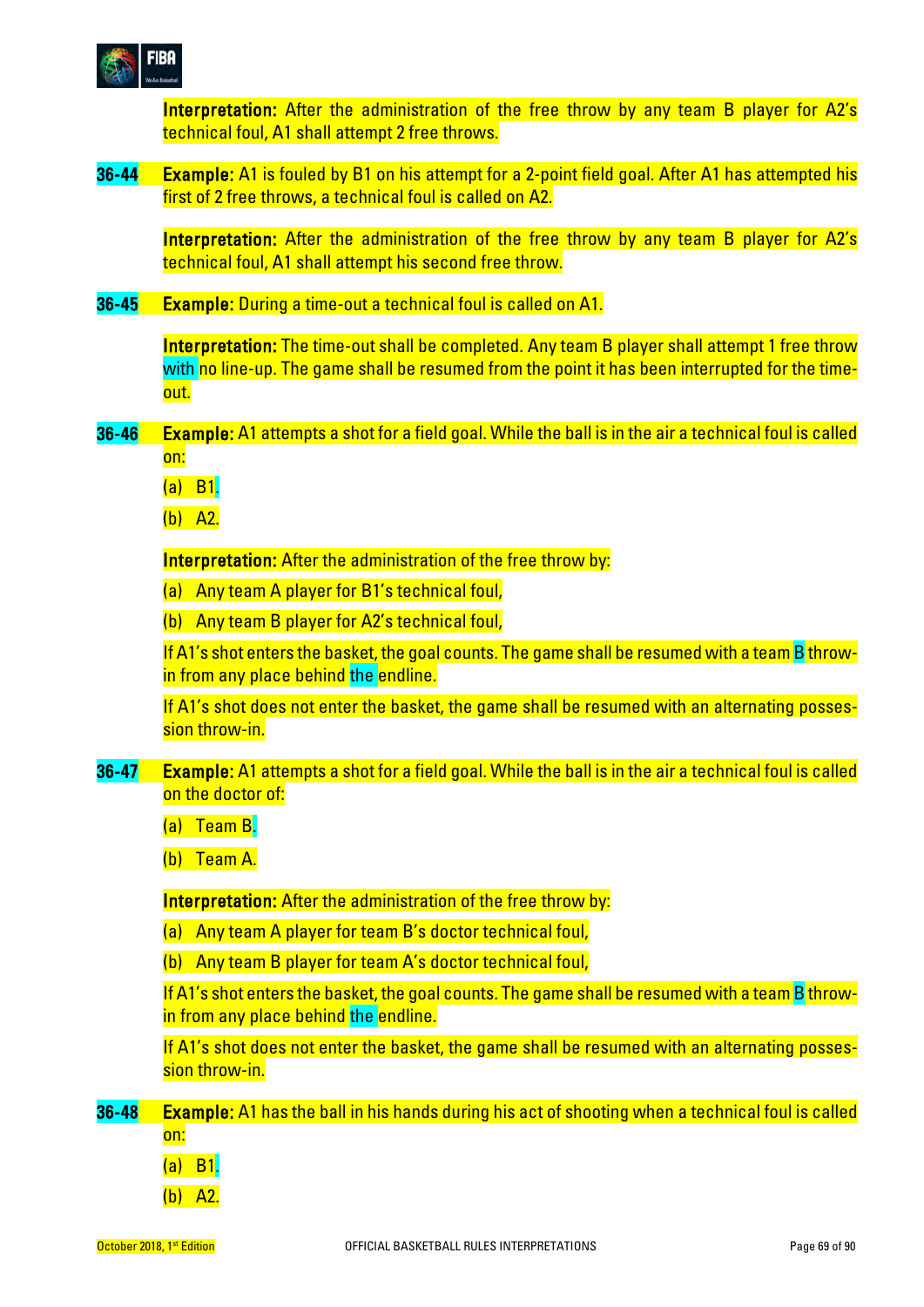

Interpretation: After the administration of the free throw by:

- (a) Any team A player for B1's technical foul:
	- If A1's shot enters the basket, the goal counts. The game shall be resumed with a team B throw-in from any place behind the endline.
	- If A1's shot does not enter the basket, the game shall be resumed with team A throwin from the place where the ball was located when the technical foul was called.
- (b) Any team B player for A2's technical foul:
	- If A1's shot enters the basket, the goal does not count. The game shall be resumed with a team A throw-in from the place where the ball was located when the technical foul was called.
	- If A1's shot does not enter the basket, the game shall be resumed with a team A throwin from the place where the ball was located when the technical foul was called.
- 36-49 Example: A1 has the ball in his hands during his act of shooting when a technical foul is called on the doctor of:
	- (a) Team B.
	- (b) Team A.

Interpretation: After the administration of the free throw by:

- (a) Any team A player for team B's doctor technical foul:
	- If A1's shot enters the basket, the goal counts. The game shall be resumed with a team B throw-in from any place behind the endline.
	- If A1's shot does not enter the basket, the game shall be resumed with team A throwin from the place where the ball was located when the technical foul was called.
- (b) Any team B player for team A's doctor technical foul:
	- If A1's shot enters the basket, the goal does not count. The game shall be resumed with a team A throw-in from the place where the ball was located when the technical foul was called.
	- If A1's shot does not enter the basket, the game shall be resumed with a team A throwin from the place where the ball was located when the technical foul was called.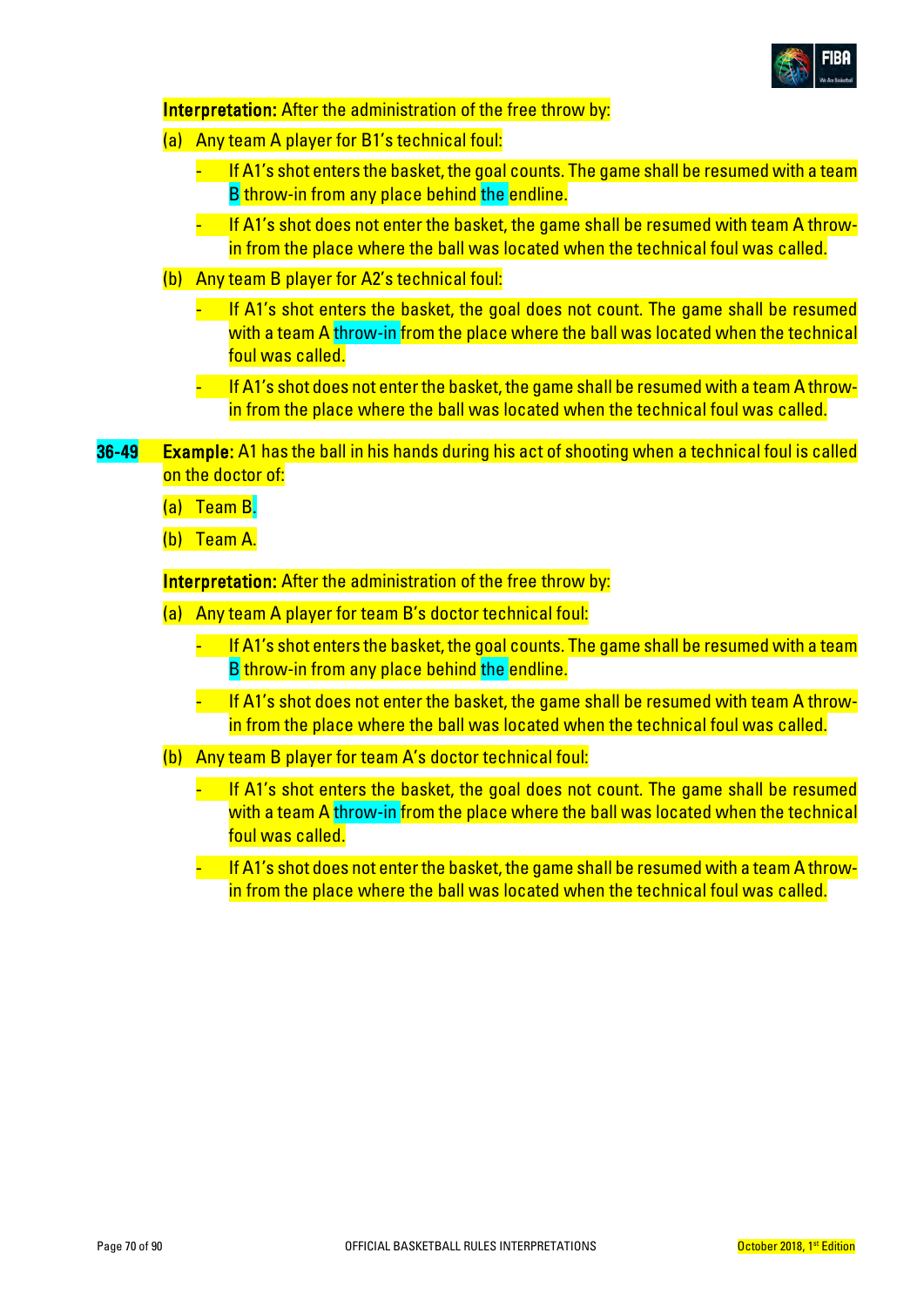

# **Art. 37 Unsportsmanlike foul**

- 37-1 Statement. The game clock shows 2:00 minutes or less in the fourth quarter and in each overtime, and the ball is out-of-bounds for a throw-in still in the hands of the official or already at the disposal of the player taking the throw-in. If at this moment a defensive player on the playing court causes contact with a player of the offensive team on the playing court and a foul is called, it is an unsportsmanlike foul.
- 37-2 Example: With 0:53 remaining on the game clock in the fourth quarter, A1 has the ball in his hands or at his disposal for a throw-in when B2 causes contact with A2 on the playing court. A foul is called on B2.

Interpretation: B2 obviously has made no effort to play the ball and has gained an advantage by not allowing the game clock to restart. An unsportsmanlike foul must be called without a warning being given.

37-3 Example: With 0:53 remaining on the game clock in the fourth quarter, A1 has the ball in his hands or at his disposal for a throw-in when A2 causes contact with B2 on the playing court. A foul is called on A2.

Interpretation: A2 did not gain an advantage by committing a foul. A personal foul shall be called on A2, unless there is hard contact, called as an unsportsmanlike foul. Team B is awarded the ball for a throw-in from the place nearest to where the foul was called.

- 37-4 Statement. When the game clock shows 2:00 minutes or less in the fourth quarter and in each overtime, and after the ball has left the hands of the player taking the throw-in, a defensive player, in order to stop or not to restart the game clock, causes contact with an offensive player who is just about to receive or has received the ball on the playing court. If such contact is a legitimate attempt to directly play the ball, the contact shall be called immediately as a personal foul unless there is hard contact called as an unsportsmanlike or disqualifying foul.
- 37-5 Example: With 1:02 remaining on the game clock in the fourth quarter and with the score A 83 – B 80, the ball has left the hands of A1 on a throw-in, when B2 causes contact on the playing court with A2 who is about to receive the ball. A foul is called on B2.

Interpretation: A personal foul shall be called on B2 immediately unless the officials judge that this is not a legitimate attempt to directly play the ball or the severity of the B2 contact requires an unsportsmanlike or disqualifying foul to be called.

37-6 Example: With 1:02 remaining on the game clock in the fourth quarter and with the score A 83 – B 80, the ball has left the hands of A1 on a throw-in, when A2 causes contact on the playing court with B2. A foul is called on A2.

Interpretation: A2 has not gained an advantage by committing a foul. A personal foul shall be called on A2 immediately, unless there is hard contact. Team B is awarded the ball for a throwin from the place nearest to where the foul was called.

37-7 Example: With 1:02 remaining on the game clock in the fourth quarter and with the score A 83 – B 80, the ball has left the hands of A1 on a throw-in, when B2 causes contact with A2 in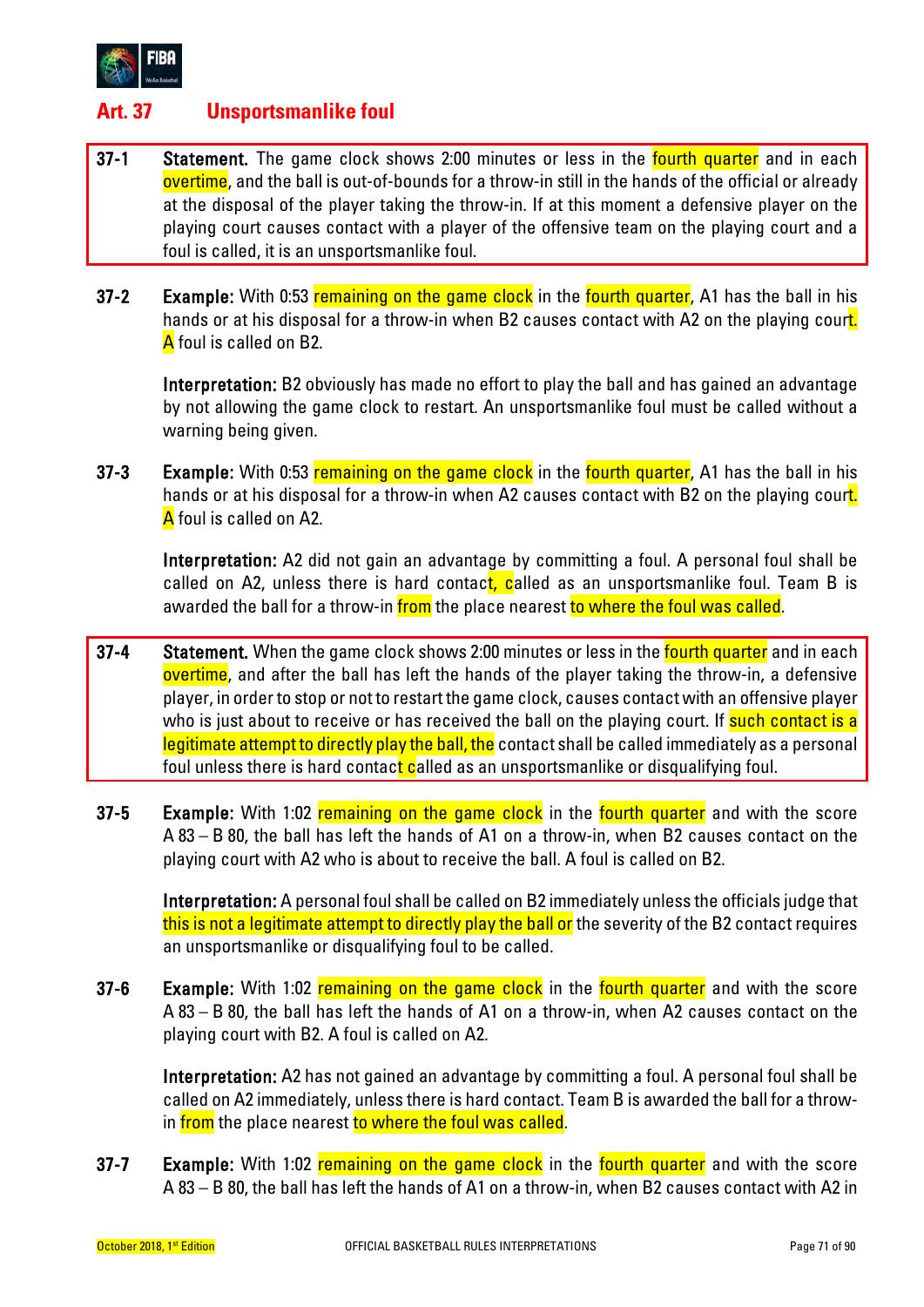

a different area of the playing court to where the throw-in is administered. A foul is called on B2.

Interpretation: B2 obviously has made no effort to play the ball and has gained an advantage by not allowing the game clock to restart. An unsportsmanlike foul must be called without a warning being given.

- 37-8 Statement. Contact by the defensive player from behind or laterally on an opponent in an attempt to stop the fast break and with no other defensive player between the offensive player and the opponents' basket shall be called as an unsportsmanlike foul only until the offensive player begins his act of shooting. However, not a legitimate attempt to directly play the ball or any hard contact may be called as an unsportsmanlike foul at any time during the game.
- 37-9 Example: A1 dribbles to the basket on a fast break and there is no defensive player between A1 and the opponents' basket: B1 contacts A1 illegally from behind and a foul is called.

Interpretation: An unsportsmanlike foul.

- 37-10 Example: Finishing his fast break and before A1 has the ball in his hands to start his act of shooting B1 contacts his arm from behind:
	- (a) Trying to steal the ball.

(b) With an excessive hard contact.

Interpretation: In both cases, an unsportsmanlike foul.

- 37-11 Example: Finishing his fast break, A1 starts his act of shooting when B1 contacts his arm from behind:
	- (a)  $\overline{\text{Try}}$  to block the ball.
	- (b) With an excessive hard contact.

## Interpretation:

- (a) A personal foul.
- (b)  $\Delta$ n unsportsmanlike foul.

## 37-12 Statement. After a player has committed his fifth personal foul, he has become an excluded player. Any further technical, unsportsmanlike or disqualifying foul shall be penalised accordingly.

37-13 Example: A1 has committed his fifth foul. On the way to his team bench, he pushes B1 and is charged with an unsportsmanlike foul.

Interpretation: A1 has become an excluded player. His unsportsmanlike foul shall be charged as a technical foul against coach A, recorded as 'B<sub>1</sub>'. Any team B player shall attempt 1 free throw with no line-up. The game shall be resumed with a team B throw-in from the place nearest to where the ball was located when the unsportsmanlike foul on A1 was called.

37-14 Example: A1 has committed his fifth foul. On the way to his team bench, he verbally abuses an official and is charged with a technical foul.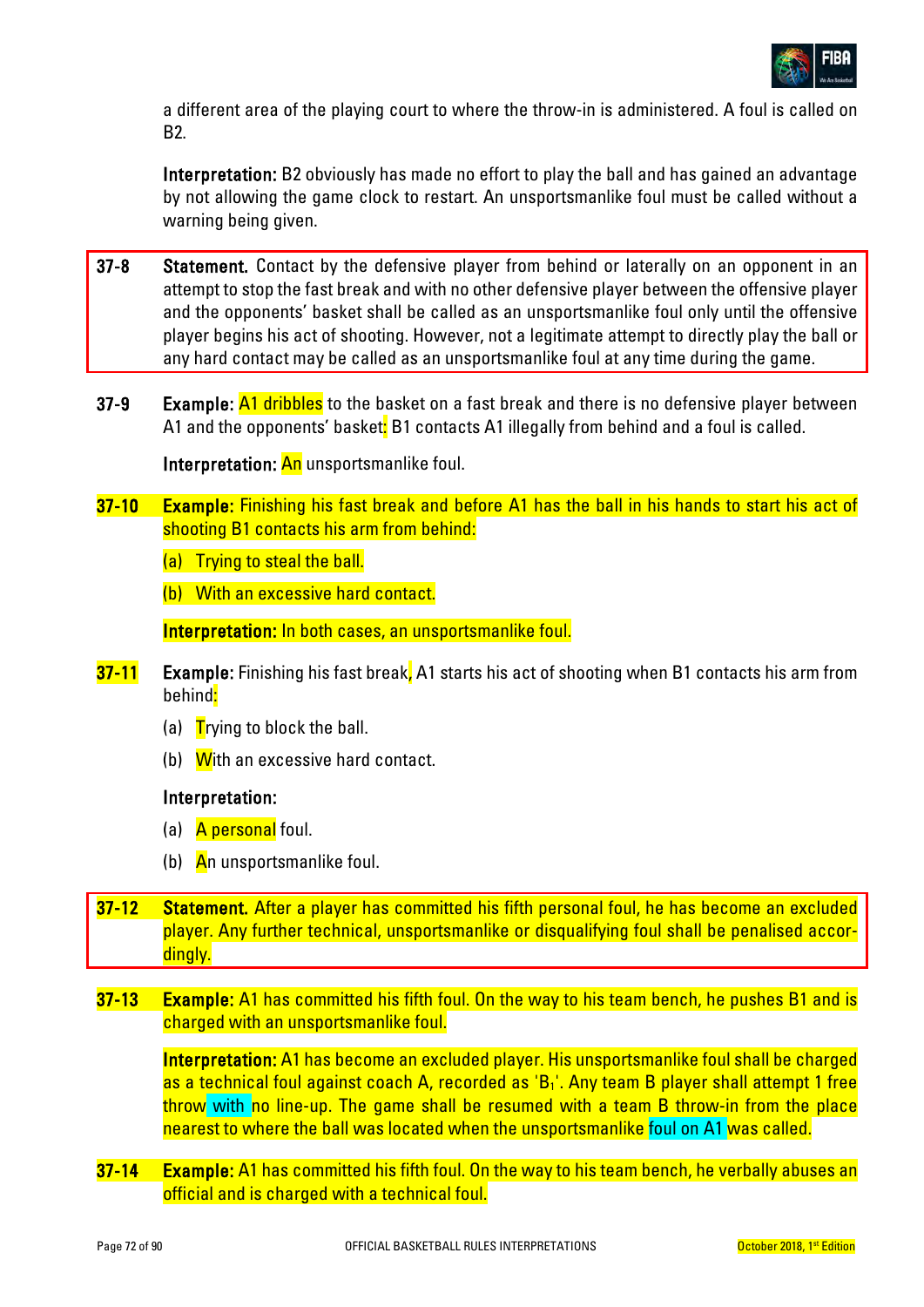

Interpretation: A1 has become an excluded player. His technical foul shall be charged against  $\frac{1}{2}$  coach A, recorded as 'B<sub>1</sub>'. Any team B player shall attempt 1 free throw with no line-up. The game shall be resumed with a team B throw-in from the place nearest to where the ball was located when the technical foul was called.

37-15 Example: A1 has committed his fifth foul. This is team A's second team foul in the quarter. On the way to his team bench, he pushes B1 and is charged with an unsportsmanlike foul. B1 now pushes back on A1 and is also charged with an unsportsmanlike foul.

Interpretation: A1 has become an excluded player. His unsportsmanlike foul shall be charged as a technical foul against coach A, recorded as 'B<sub>1</sub>'. The unsportsmanlike foul against B1 shall be charged to him, recorded as 'U<sub>2</sub>'. Any team B player shall attempt 1 free throw with no lineup. The substitute for A1 shall attempt 2 free throws with no line-up. The game shall be resumed with a team A throw-in from the throw-in line in its frontcourt, with 14 seconds on the shot clock.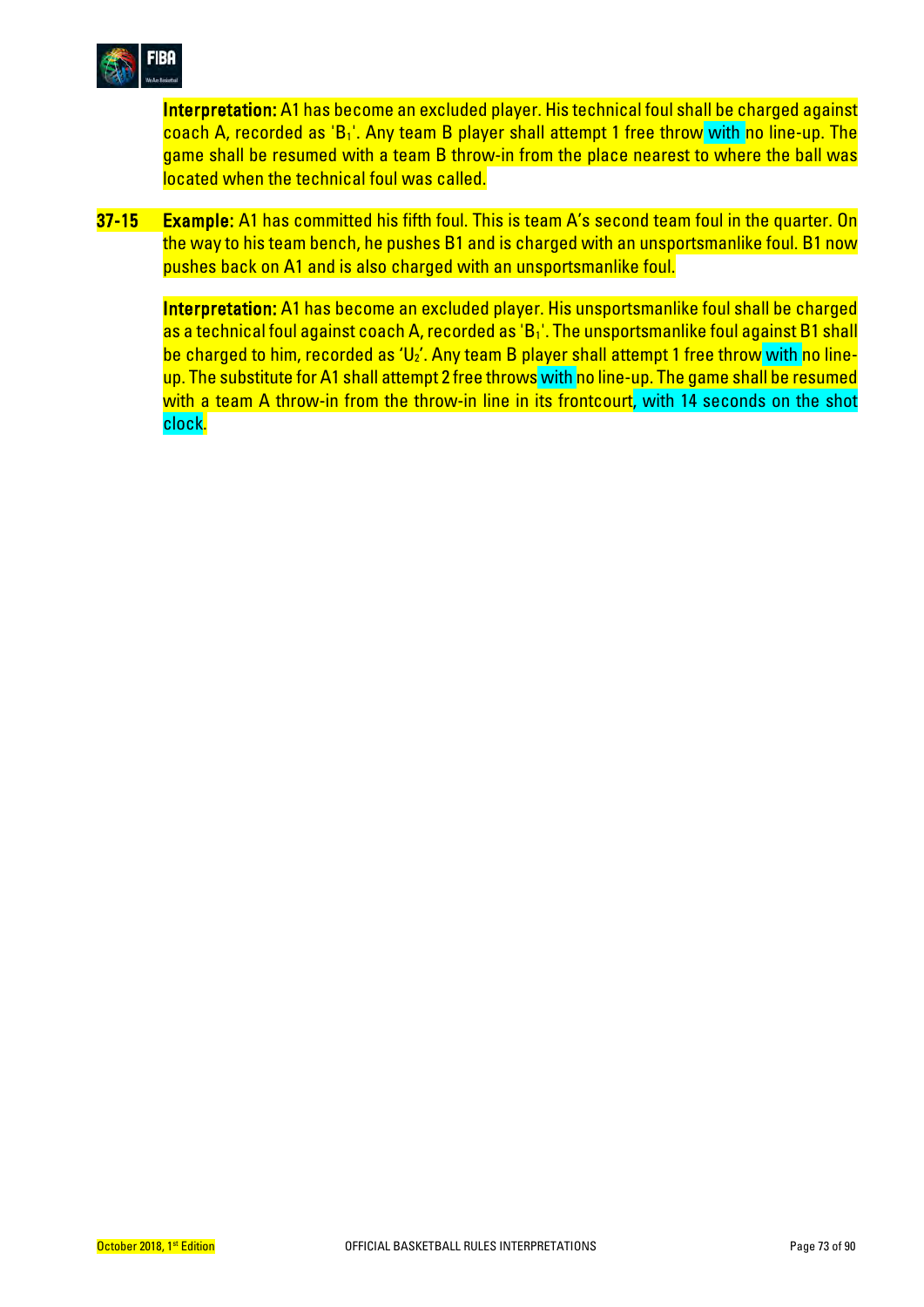

# **Art. 38 Disqualifying foul**

- 38-1 Statement. Any disqualified person is no longer a team member, coach, assistant coach, substitute, excluded player or any accompanying delegation member. Therefore, he may no longer be penalised for additional unsportsmanlike behaviour.
- 38-2 Example: A1 is disqualified for flagrant unsportsmanlike behaviour. He leaves the playing court and verbally insults an official.

Interpretation: A1 is already disqualified and may no longer be penalised for his verbal insults. The official or the commissioner, if present, shall send a report describing the incident to the organising body of the competition.

- 38-3 Statement. When a player is disqualified for a flagrant unsportsmanlike non-contact action, the penalty is the same as for a contact disqualifying foul.
- 38-4 Example: A1 commits a travelling violation. Frustrated, he verbally insults the official. A1 is charged with a disqualifying foul.

Interpretation: A1 has become a disqualified player. His disqualifying foul is charged against him and recorded as 'D<sub>2</sub>'. Any team B player shall attempt 2 free throws with no line-up. The game shall be resumed with a team B throw-in from the throw-in line in its frontcourt, with 14 seconds on the shot clock.

- 38-5 Statement. When an assistant coach, substitute, excluded player or accompanying delegation member is disqualified, the coach shall be charged with a technical foul, recorded as 'B<sub>2</sub>'. The penalty shall be the same as for any other disqualifying foul.
- 38-6 Example: A1 has been charged with his fifth personal foul. This is team A's second foul in this quarter. Frustrated, he verbally insults the official. A1 is charged with a disqualifying foul.

Interpretation: A1 has become a disqualified player. His disqualifying foul is charged against coach A, recorded as 'B<sub>2</sub>'. Any team B player shall attempt 2 free throws with no line-up. The game shall be resumed with a team B throw-in from the throw-in line in its frontcourt.

- 38-7 Statement. A disqualifying foul is any flagrant unsportsmanlike action by a player, coach or assistant coach, substitute, excluded player or any accompanying delegation member. It can be:
	- (a) Against a person from the opposing team, officials, table officials and commissioner.
	- (b) Against any member of his own team.
	- (c) Against anybody else present in the sport venue including spectators.
	- (d) For any intentional physical actions damaging game equipment.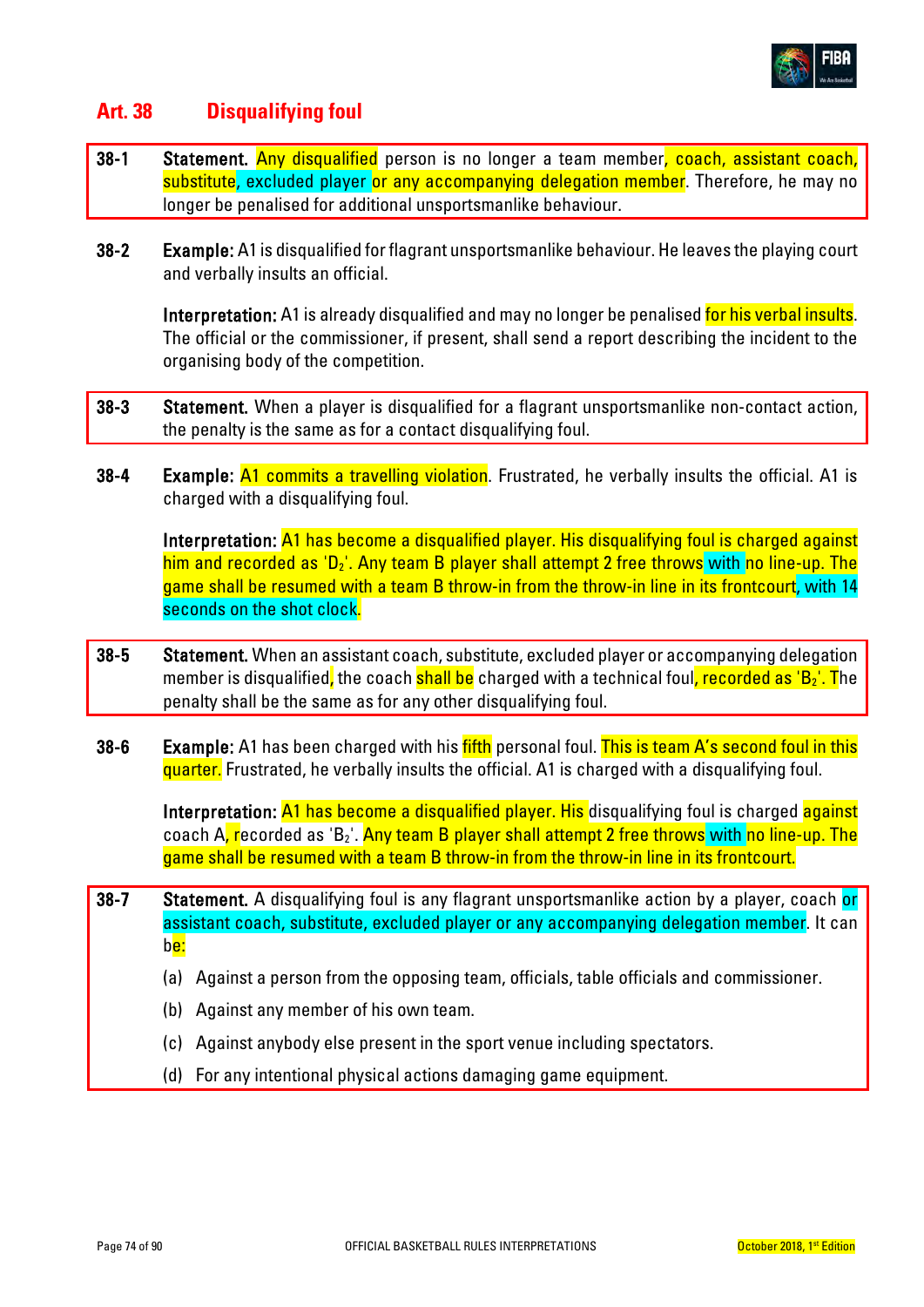

38-8 Example: The following flagrant unsportsmanlike actions occur:

- (a) In the third quarter,  $\mathsf{A1}$  punches his team-mate A2.
- (b) A1 leaves the playing court and punches a spectator.
- (c) A6 in his team bench area punches his team-mate A7.
- (d) A6 hits the scorer's table and damages the shot clock.

#### Interpretation:

- In (a) and (b) A1 shall be disqualified. His disqualifying foul shall be charged against him, recorded as  $D_2$ .
- In (c) and (d) A6 shall be disqualified. His disqualifying foul shall be charged against his coach, recorded as  $B_2$ .

Any team B player shall attempt 2 free throws with no line-up. The game shall be resumed with a team B throw-in from the throw-in line in its frontcourt, with 14 seconds on the shot clock.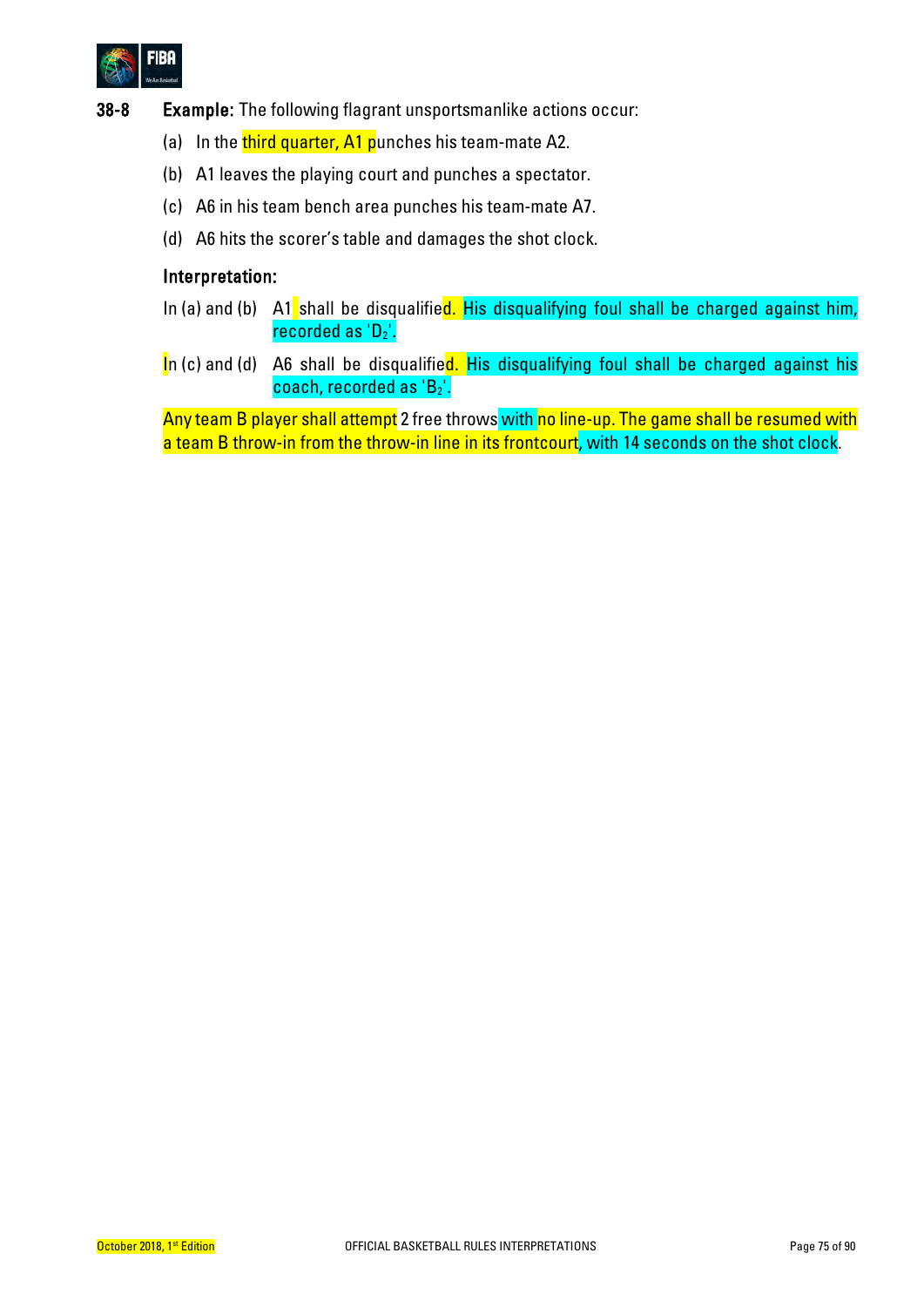

## **Art. 39 Fighting**

- 39-1 Statement. If after the fight all penalties have cancelled each other, the team which was in the control of the ball when the fight started shall be awarded a throw-in from the throw-in line in its frontcourt and shall have on the shot clock only whatever time was when the game was stopped.
- 39-2 Example: Team A has possession of the ball for:
	- (a) 20 seconds,
	- (b) 5 seconds,

when a situation which may lead to a fight occurs. The officials disqualify 2 substitutes of each team for leaving their team bench area.

Interpretation: Team A, which controlled the ball before the fighting started, shall be awarded a throw-in from the throw-in line in its frontcourt with:

(c) 4 seconds,

(d) 19 seconds

on the shot clock.

39-3 Statement. A coach shall be charged with a technical foul for a disqualification of himself, his assistant coach (if one or both do not assist the officials to maintain or to restore order), substitute, excluded player or an accompanying delegation member for leaving the team bench area during a fighting situation. The technical foul shall be recorded as 'B<sub>2</sub>'. The penalty shall be 2 free throws and possession of the ball for the opponents. For each additional disqualifying foul, the penalty shall be 2 free throws and possession of the ball for the opponents. All penalties shall be administered, unless there are equal penalties against opponent teams to be cancelled. In this case the game shall be resumed from the throw-in line in the team's

**39-4** Example: In a fighting situation, A6 has entered the playing court and has therefore been disqualified.

frontcourt as for any other disqualifying foul. The shot clock shall be reset to 14 seconds.

Interpretation: Coach A shall be charged with a technical foul, recorded as 'B<sub>2</sub>'. Any team B player shall attempt 2 free throws with no line-up. The game shall be resumed with a team B throw-in from the throw-in line in its frontcourt. The shot clock shall be reset to 14 seconds.

39-5 Example: A1 and B1 start fighting on the playing court. A6 and B6 enter the playing court but do not get involved in the fighting. A7 also enters the playing court and punches B1 in his face.

Interpretation: A1 and B1 shall be disqualified, recorded as  $D_c$ . A7 shall be disqualified, recorded as 'D<sub>2</sub>'. On the scoresheet the remaining foul spaces of A7 shall be filled with 'F'. A6 and B6 shall be disqualified for having entered the playing court during fighting. Coach A and coach B shall be charged with technical fouls recorded as 'B<sub>C</sub>'. On the scoresheet the remaining foul spaces of **A6 and** B6 shall be filled with 'F'. The penalties for both disqualifying fouls (A1, B1) and both technical fouls (A6, B6) cancel each other. The substitute for B1 shall attempt 2 free throws with no line-up. The game shall be resumed with a team B throw-in from the throw-in line in its frontcourt. The shot clock shall be reset to 14 seconds.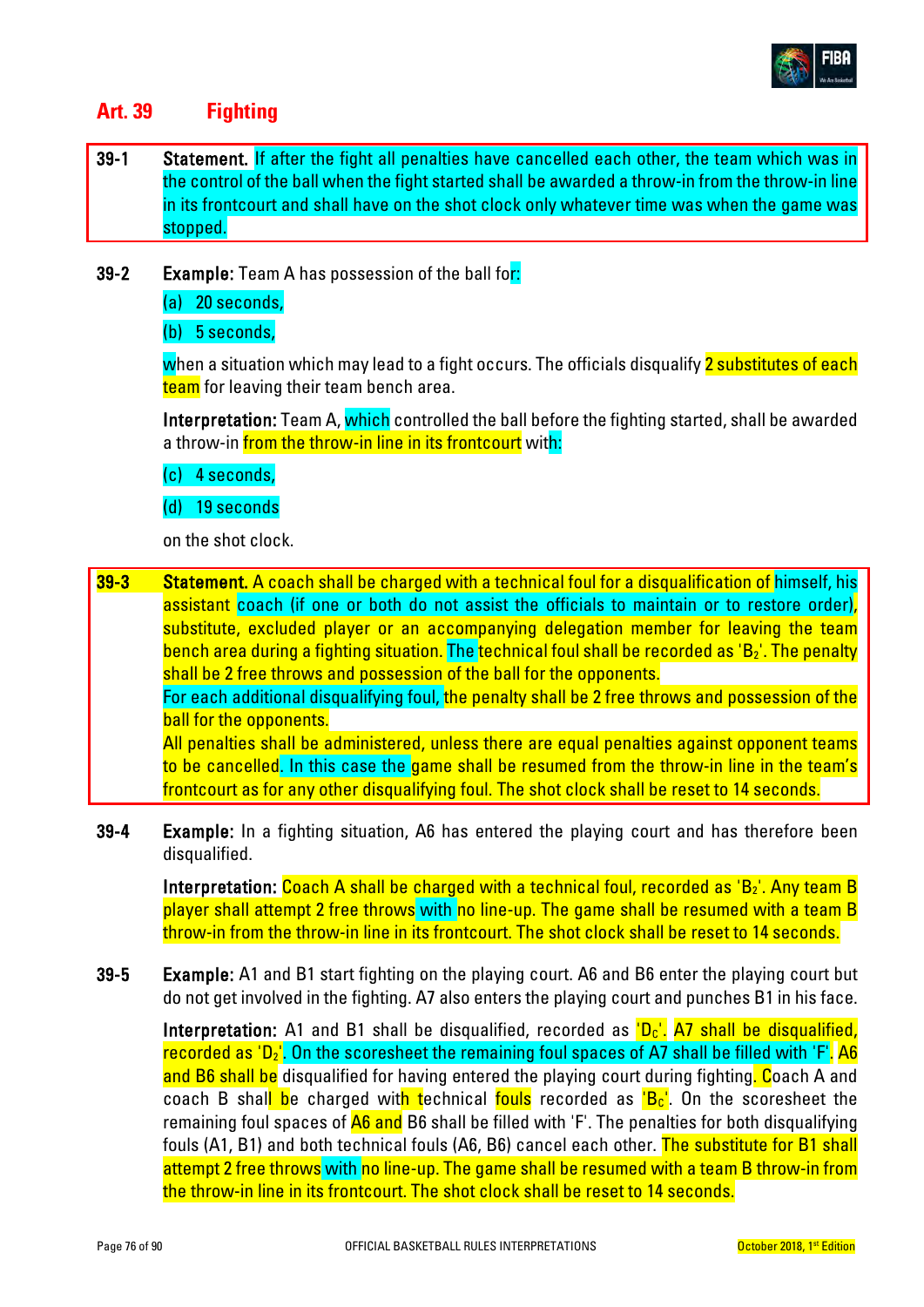

### 39-6 Example: A1 and B1 start fighting on the playing court. A6 and team A manager enter the playing court and actively get involved in the fight.

Interpretation: A1 and B1 shall be disqualified, recorded as ' $D<sub>c</sub>$ '. The penalties for both disqualifying fouls (A1, B1) cancel each other. Coach A shall be charged with a technical foul, recorded as 'B<sub>2</sub>'. A6 shall be disqualified recorded as 'D<sub>2</sub>'. On the scoresheet the remaining foul spaces of A6 shall be filled with 'F'. Team A manager shall also be disqualified. His disqualifying foul shall be charged against coach A, recorded as  $B_2$ .

Any team B player(s) shall attempt 6 free throws (2 free throws for the coach A technical foul as A6 and team A manager have left their team bench area, 2 free throws for the A6 disqualifying foul for his active involvement in the fight, 2 free throws for the coach A technical foul as team A manager has been disqualified for his active involvement in the fight).

The game shall be resumed with a team B throw-in from the throw-in line in its frontcourt. The shot clock shall be reset to 14 seconds.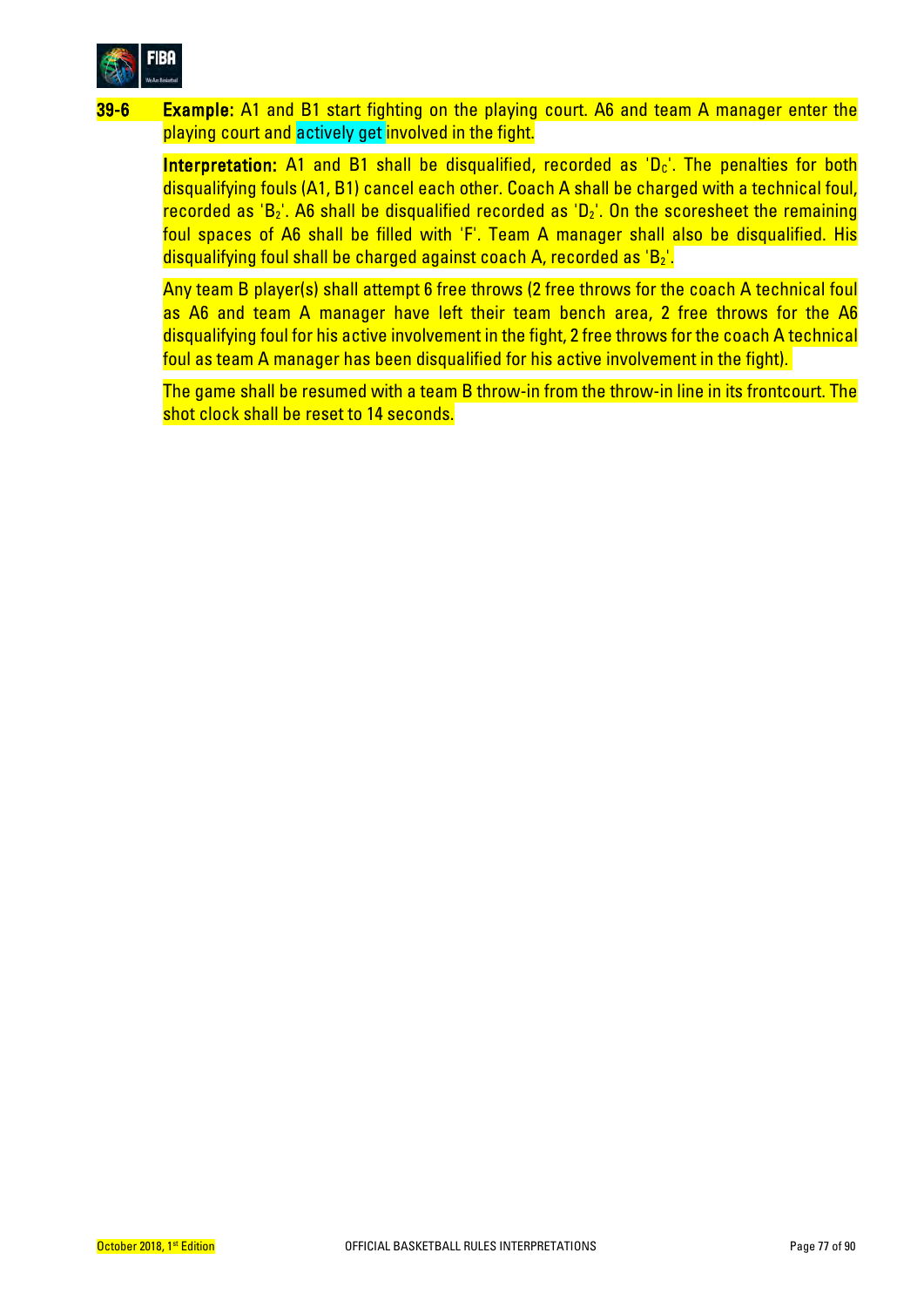

# **Art. 42 Special situations**

- 42-1 Statement. In special situations with a number of penalties to be administered during the same game clock stopped period, officials must pay particular attention to the order in which the violation or fouls occurred in determining which penalties are to be administered and which penalties are to be cancelled.
- 42-2 Example: A1 attempts a jump shot for a field goal. While the ball is in the air, the shot clock signal sounds. After the signal, with A1 still in the air, B1 commits an unsportsmanlike foul on A1 and:
	- (a) The ball misses the ring.
	- (b) The ball only touches the ring but does not enter the basket.
	- (c) The ball enters the basket.

Interpretation: In all cases, B1's unsportsmanlike foul cannot be disregarded.

- (a) A1 in his act of shooting for a field goal is fouled by B1. The team A shot clock violation (the ball misses the ring) shall be disregarded as it has occurred after the unsportsmanlike foul. A1 shall attempt 2 or 3 free throws with no line-up. The game shall be resumed with a team A throw-in from the throw-in line in its frontcourt.
- (b) No shot clock violation has occurred. A1 shall **attempt** 2 or 3 free throws with no line-up. The game shall be resumed with a team A throw-in from the throw-in line in its frontcourt.
- (c) A1 shall be awarded 2 or 3 points and 1 additional free throw with no line-up. The game shall be resumed with a team A throw-in from the throw-in line in its frontcourt.
- 42-3 Example: A1 in his act of shooting for a field goal is fouled by B2. Afterwards, while A1 is still in the act of shooting, he is fouled by B1.

Interpretation: B1's foul shall be disregarded unless it is an unsportsmanlike or disqualifying foul.

42-4 Example: B1 commits an unsportsmanlike foul on A1. After the foul, coach A and coach B commit technical fouls.

Interpretation<mark>: E</mark>qual penalties shall be cancelled in the order in which they occur. Therefore, the penalties for the coaches' technical fouls shall be cancelled. A1 shall attempt 2 free throws with no line-up. The game shall be resumed with a team A throw-in from the throw-in line in its frontcourt.

42-5 Example: B1 commits a foul on A1 on a successful field goal. A1 then commits a technical foul.

Interpretation: A1's goal counts. The penalties for both fouls are equal and cancel each other. The game shall be resumed as after any field goal.

42-6 Example: B1 commits an unsportsmanlike foul on A1 on a successful field goal. A1 then commits a technical foul.

Interpretation: A1's goal counts. The penalties for both fouls are not equal and shall not cancel each other. Any team B player shall attempt 1 free throw with no line-up. A1 shall attempt 1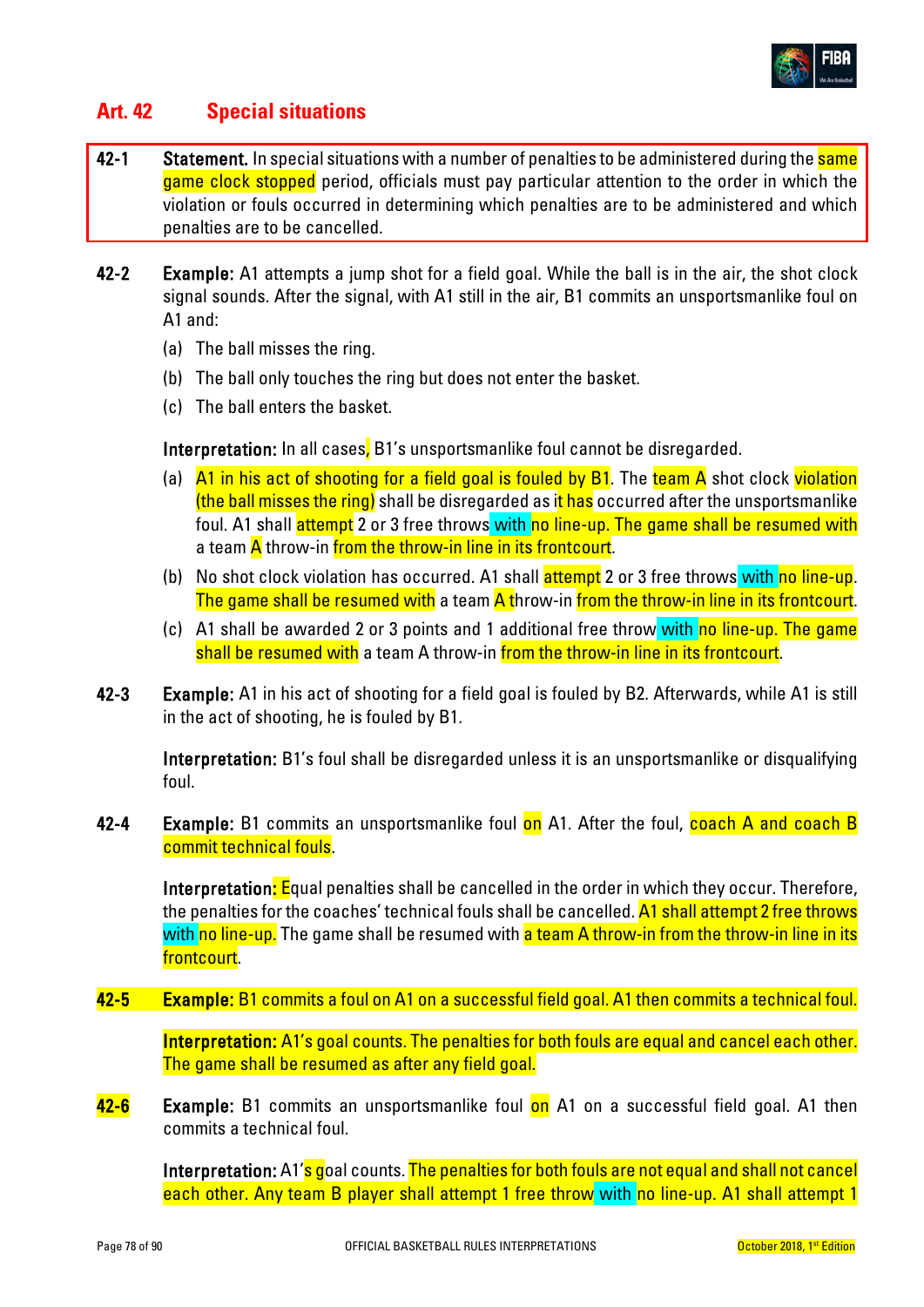

free throw with no line-up. The game shall be resumed with a team A throw-in from the throwin line in its frontcourt.

42-7 Example: On getting a free position, B1 pushes off A1, called as a personal foul, team B's third foul in the quarter. Then A1 hits B1 with his elbow, called as an unsportsmanlike foul.

Interpretation: This is not a double foul. The penalties for both fouls are not equal and shall not cancel each other. B1 shall attempt 2 free throws with no line-up. The game shall be resumed with a team B throw-in from the throw-in line in its frontcourt.

42-8 Example: Dribbler A1 is fouled by B1, team B third foul in the quarter. After that, A1 throws the ball against B1 body (hands, legs, torso etc).

Interpretation: **B1** is charged with the personal foul. A1 is charged with a technical foul. Any team B player shall attempt 1 free throw with no line-up. The game shall be resumed with a team A throw-in nearest to where the foul against B1 was called.

42-9 Example: Dribbler A1 is fouled by B1, team B fifth foul in the quarter. After that, A1 throws the ball from the short distance directly to B1 face (head).

Interpretation: **B1** is charged with the personal foul. A1 is charged with a disqualifying foul. The substitute for A1 shall attempt 2 free throws with no line-up. After that, any team B player shall attempt 2 free throws with no line-up. The game shall be resumed with a team B throwin from the throw-in line in its frontcourt.

42-10 Example: Dribbler A1 is fouled by B1, team B third foul in the quarter. After that, A1 throws the ball from the short distance directly to B1 face (head).

Interpretation: **B1** is charged with the personal foul. A1 is charged with a disqualifying foul. Any team B player is awarded 2 free throws with no line-up. The game shall be resumed with a team B throw-in from the throw-in line in its frontcourt.

42-11 Example: Dribbler A1 is fouled by B1, team B fifth foul in the quarter. After that, A1 throws the ball against B1 body (hands, legs, torso etc.).

Interpretation: **B1** is charged with the personal foul. A1 is charged with a technical foul. Any team B player shall attempt 1 free throw with no line-up. A1 shall attempt 2 free throws and the game shall continue as after any last free throw.

- 42-12 Example: With 8 seconds on the shot clock, B1 in his backcourt commits a foul on A1. After that B2 commits a technical foul.
	- (a) B1 foul is the team B fourth, B2 technical foul is the team B fifth foul in the quarter.
	- (b) B1 foul is the team B fifth, B2 technical foul is the team B sixth foul in the quarter.
	- (c) A1 was fouled in the act of shooting and ball has not entered the basket.
	- (d) A1 was fouled in the act of shooting and ball has entered the basket.

Interpretation: In all cases, any team A player shall attempt 1 free throw for the technical foul with no line-up. After the free throw:

(a) The game shall be resumed with a team A throw-in from the place nearest to where the foul on A1 was called. The shot clock shall be reset to 14 seconds.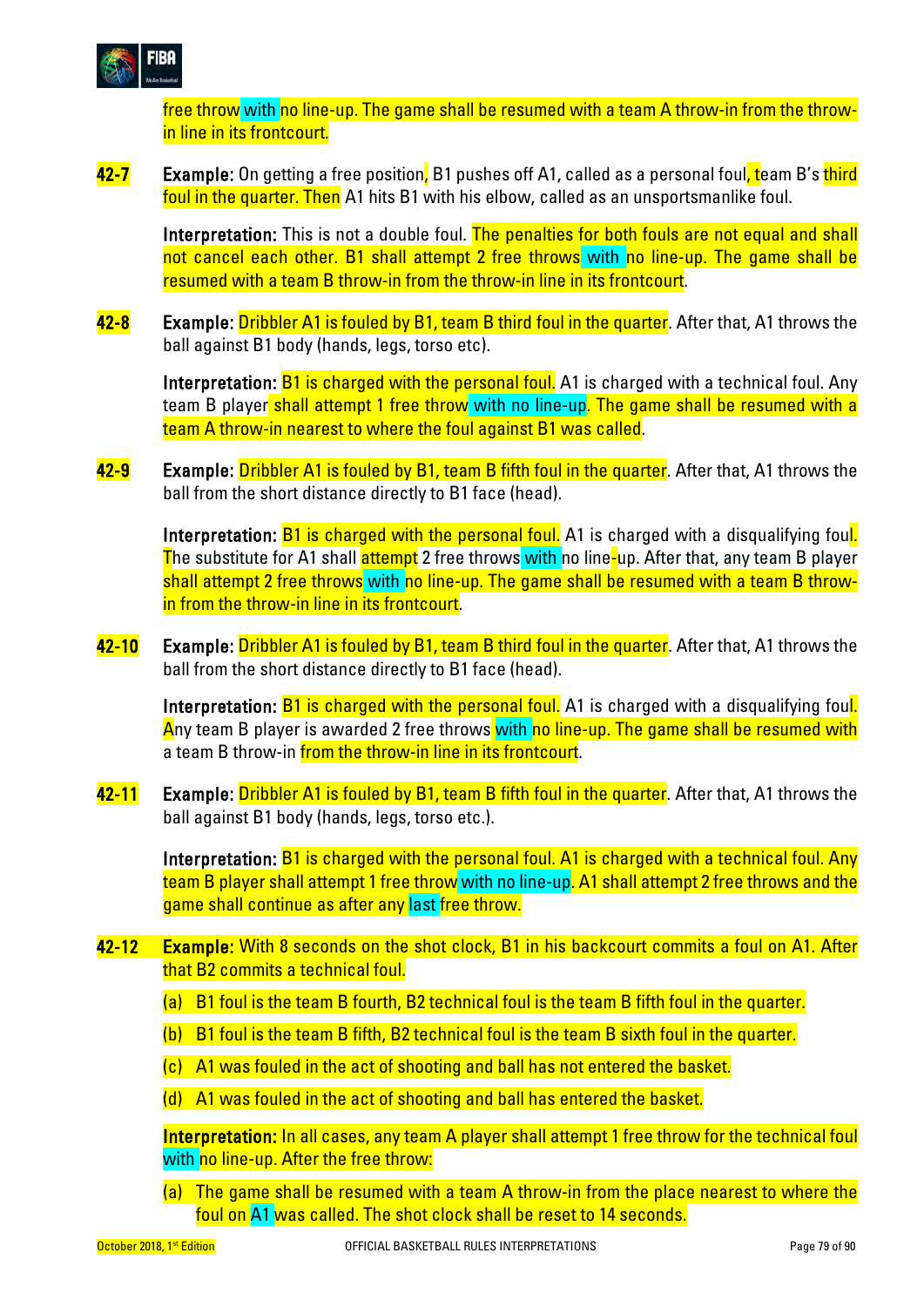

- (b) A1 shall attempt 2 free throws and the game shall continue as after any last free throw.
- (c) A1 shall attempt 2 or 3 free throws and the game shall continue as after any last free throw.
- (d) A1's goal counts. A1 shall attempt 1 free throw and the game shall continue as after any last free throw.
- 42-13 Example: With 8 seconds on the shot clock, B1 commits an unsportsmanlike foul on A1. After that:
	- $(a)$  A2
	- (b) B2

commits a technical foul.

#### Interpretation:

(a) Any team B player shall attempt 1 free throw with no line-up.

(b) Any team A player shall attempt 1 free throw with no line-up.

In both cases, after the free throw for the technical foul, A1 shall attempt 2 free throws with no line-up. The game shall be resumed with a team A throw-in from the throw-in line in its frontcourt, with 14 seconds on the shot clock.

- 42-14 Statement. If double fouls or fouls with equal penalties are committed during free-throw activity, the fouls shall be charged but no penalties are administered.
- 42-15 Example: A1 is awarded 2 free throws. After the first free throw:
	- (a) A2 and B2 commit a double foul.
	- (b) A2 and B2 commit technical fouls.

Interpretation: Fouls shall be charged against A2 and B2, after which A1 shall attempt the second free throw. The game shall be resumed as after any last free throw.

- 42-16 Example: A1 is awarded 2 free throws. Both free throws are successful. Before the ball becomes live after the last free throw:
	- (a) A2 and B2 commit a double foul.
	- (b) A2 and B2 commit technical fouls.

Interpretation: Fouls shall be charged against A2 and B2. The game shall be resumed with a team B throw-in from the endline as after any successful last free throw.

42-17 Statement. In the case of double fouls and after cancellation of equal penalties against both teams, if there are no other penalties remaining for administration, the game shall be resumed with a throw-in by the team that had control of the ball or was entitled to the ball before the first infraction.

In the case neither team had control of the ball or was entitled to the ball before the first infraction, this is a jump ball situation. The game shall be resumed with an alternating possession throw-in.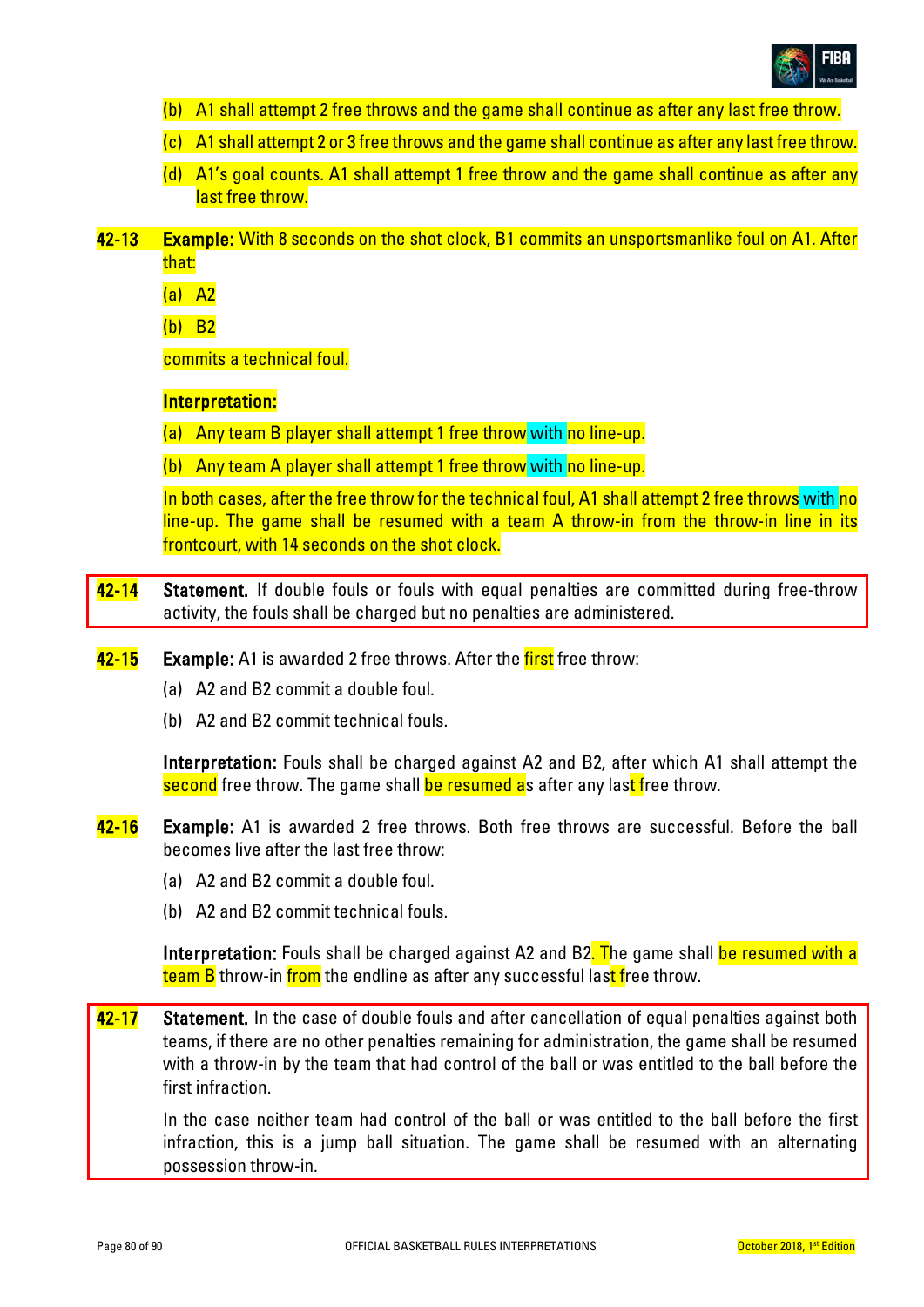

42-18 Example: During the interval of play between the first and second quarter, players A1 and B1 commit disqualifying fouls or coach A and coach B commit technical fouls.

The alternating possession arrow favours:

- (a) Team A.
- (b) Team B.

#### Interpretation:

- (a) The game shall be resumed with a team A throw-in from the centre line extended opposite the scorer's table. The moment the ball touches or is legally touched by a player on the playing court, the direction of the alternating possession arrow shall be reversed in favour of team B.
- (b) The game shall be resumed with a team B throw-in from the centre line extended opposite the scorer's table. The moment the ball touches or is legally touched by a player on the playing court, the direction of the alternating possession arrow shall be reversed in favour of team A.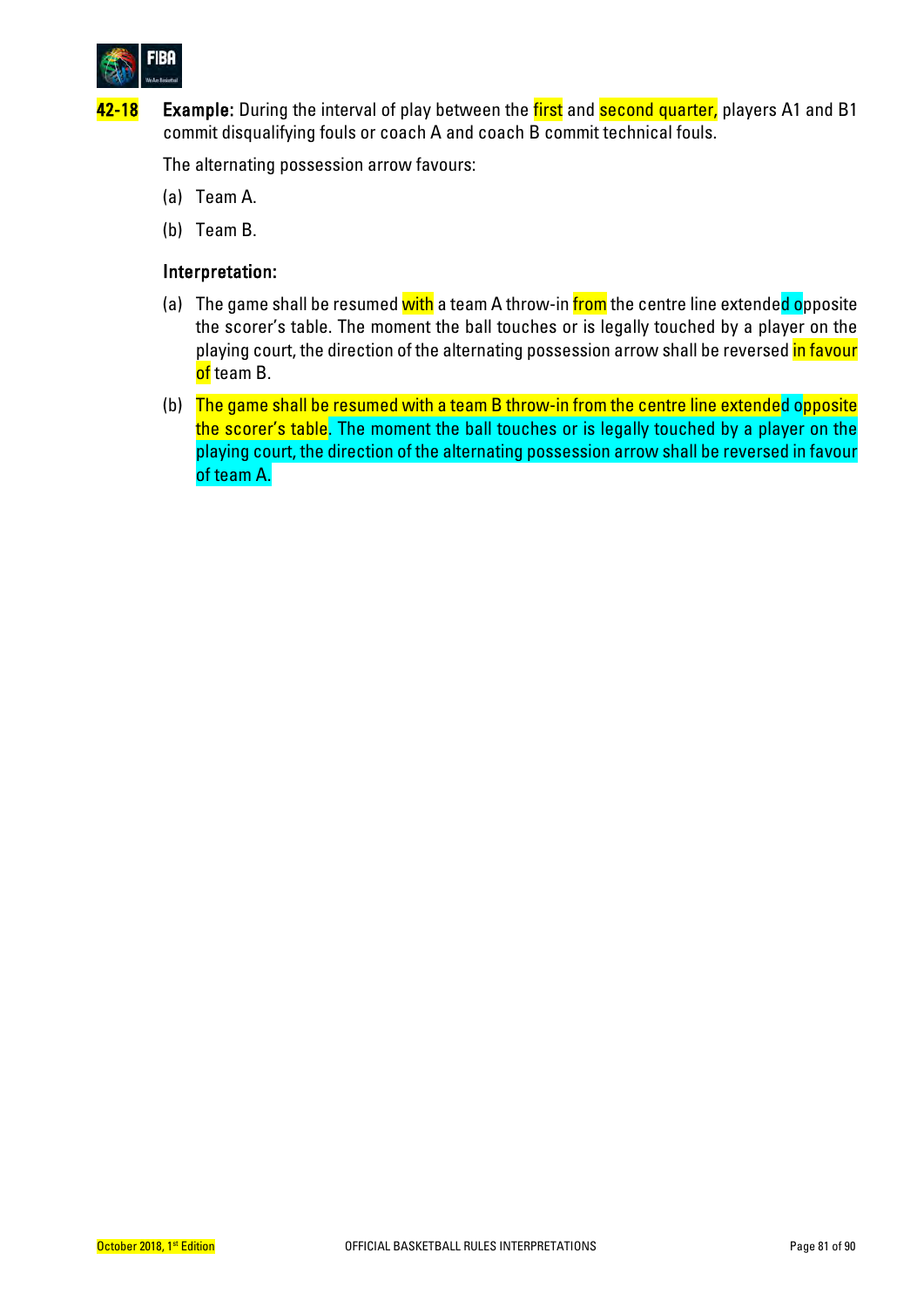

# **Art. 44 Correctable errors**

|                                                                                                                                                                                           | $44-1$ | <b>Statement.</b> To be correctable, the error must be recognized by the officials, table officials or<br>commissioner, if present, before the ball becomes live following the first dead ball after the<br>game clock has started following the error. That is: |                      |  |
|-------------------------------------------------------------------------------------------------------------------------------------------------------------------------------------------|--------|------------------------------------------------------------------------------------------------------------------------------------------------------------------------------------------------------------------------------------------------------------------|----------------------|--|
|                                                                                                                                                                                           |        | Error occurs during a dead ball                                                                                                                                                                                                                                  | Error is correctable |  |
| <b>Ball live</b><br>Error is correctable                                                                                                                                                  |        |                                                                                                                                                                                                                                                                  |                      |  |
| Game clock starts or continues to run<br>Error is correctable                                                                                                                             |        |                                                                                                                                                                                                                                                                  |                      |  |
| Dead ball<br>Error is correctable                                                                                                                                                         |        |                                                                                                                                                                                                                                                                  |                      |  |
| Error is no longer correctable<br><b>Ball live</b>                                                                                                                                        |        |                                                                                                                                                                                                                                                                  |                      |  |
| After the correction of the error, the game shall be resumed and the ball shall be awarded to<br>the team entitled to the ball at the time the game was interrupted to correct the error. |        |                                                                                                                                                                                                                                                                  |                      |  |

44-2 Example: B1 fouls A1, team B's fourth foul in the quarter. The official commits an error by awarding A1 2 free throws. Following the successful last free throw, the game continues and the game clock starts. B2 receives the ball, dribbles and scores.

The error is discovered:

- (a) Before,
- (b) After

the ball is at the team A's player disposal for the throw-in from the endline.

#### Interpretation:

B2's goal counts.

- (a) The error is still correctable. Any free throw made shall be cancelled. Team A shall be awarded the ball for a throw-in from the endline where the game was interrupted to correct the error.
- $\langle b \rangle$  The error is no longer correctable and the game continues.
- 44-3 Example: A1 is fouled by B1. This is team B's fifth foul in the quarter. A1 is awarded 2 free throws. After the first successful free throw, B2 erroneously takes the ball and **passes** the ball in from the endline to B3. While B3 dribbles in his frontcourt and with 18 seconds on the shot clock, the error of not having the A1's **second** free throw executed is discovered.

Interpretation: The game shall be stopped immediately. A1 shall attempt his second free throw with <mark>n</mark>o line-up. The game shall be resumed with a team B throw-in from the place where the game was interrupted, with 18 seconds on the shot clock.

44-4 Statement. If the error constitutes the wrong player shooting a free throw(s), the free throw(s) shall be cancelled. The ball shall be awarded to the opponents for a throw-in from the freethrow line extended unless the game has started. In this case the ball shall be awarded for a throw-in from the place nearest to where the game was interrupted unless penalties for further infractions are to be administered. If the officials discover, before the ball has left the hands of the free-throw shooter for the first free throw, that a wrong player has the intention to attempt a free throw(s), he shall be immediately replaced by the correct free-throw shooter without any sanction.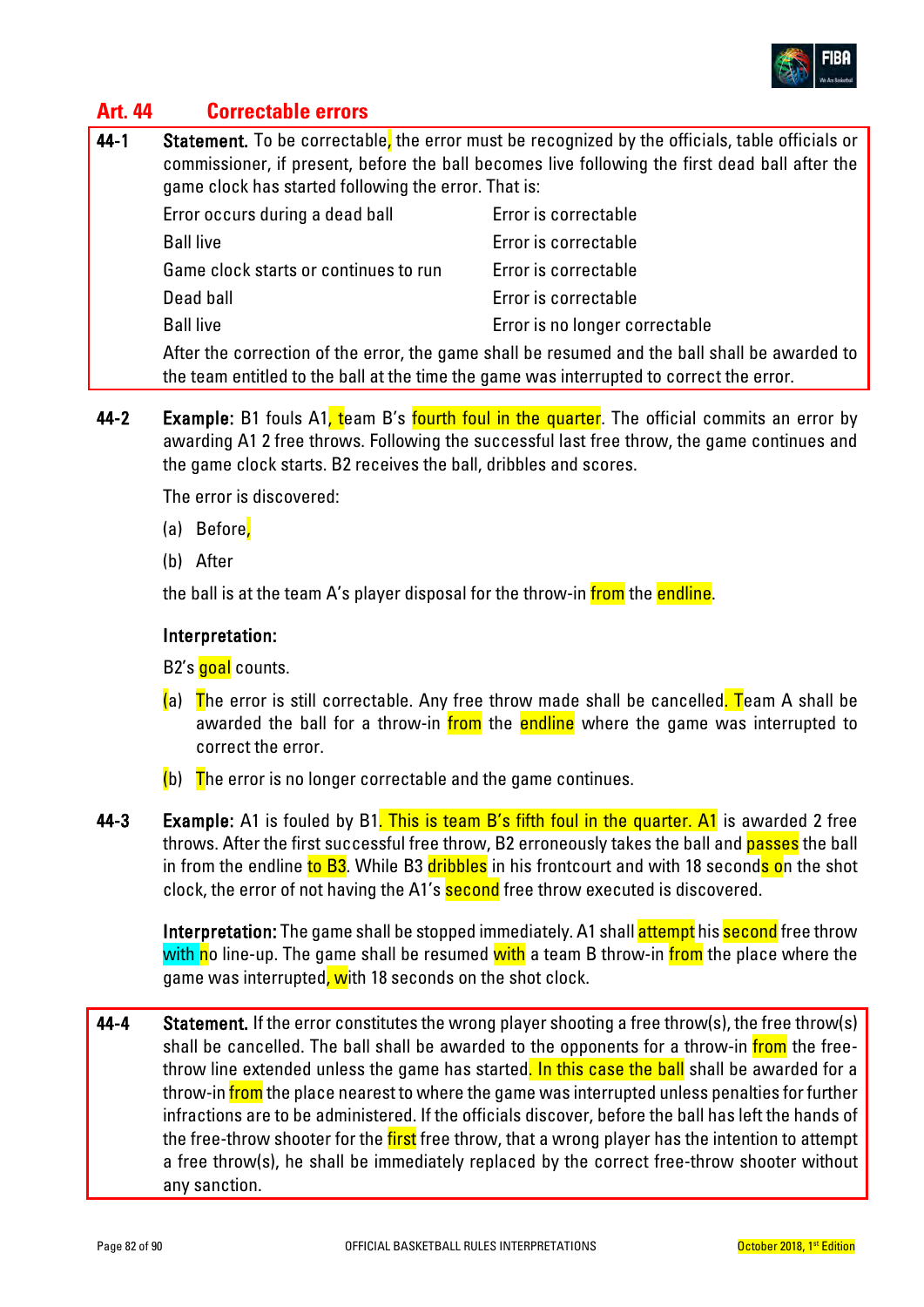

- 44-5 Example: B1 fouls A1, team B's sixth foul in the quarter. A1 is awarded 2 free throws. Instead of A1, it is A2 who attempts  $2$  free throws. The error is discovered:
	- (a) Before the ball has left A2's hands for the *first* free throw.
	- (b) After the ball has left A2's hands for the *first* free throw.
	- (c) After the successful **second** free throw.

### Interpretation:

- $(a)$  The error shall be immediately corrected. A<sub>1</sub> shall attempt 2 free throws, without any sanction for team A.
- (b) and (c)  $\overline{\text{The}}$  2 free throws shall be cancelled. The game shall be resumed with a team B throw-in **from** the free-throw line **extended in its backcourt**.

If B1's foul is unsportsmanlike, the right to the possession of the ball as part of the penalty is cancelled. The game shall be resumed with a team B throw-in from the free-throw line extended in its backcourt.

44-6 Example: B1 fouls A1 on his unsuccessful 2-point field goal attempt. After that, a technical foul is called on coach B. Instead of A1 attempting 2 free throws for the B1 foul, it is A2 who attempts all 3 free throws. The error is discovered before the ball has left the hands of A2 for his third free throw.

Interpretation: The first free throw for the technical foul penalty was legally taken by A2. The next 2 free throws attempted by A2 instead of A1 shall be cancelled<mark>. T</mark>he game shall be resumed with a team B throw-in from the free-throw line extended in its backcourt.

44-7 Example: B1 fouls A1, team B's sixth foul in the quarter, when the game clock sounds for the end of the third quarter. A1 is awarded 2 free throws. Instead of A1, it is A2 who attempts the 2 free throws. The error is discovered after the ball has left A2's hands for the first free throw.

Interpretation: The 2 free throws shall be cancelled. The fourth quarter shall begin with a team B throw-in from the free-throw line extended in its backcourt, with 24 seconds on the shot clock. The direction of the possession arrow remains unchanged.

- 44-8 Statement. After the error is corrected, the game shall be resumed from the point of interruption to correct the error, unless the correction involves awarding merited free throw(s) and:
	- (a) If there has been no change of team possession after the error was made, the game shall be resumed as after any last free throw(s).
	- (b) If there has been no change of team possession after the error was made and the same team scores a basket, the error shall be disregarded and the game shall be resumed as after an<mark>y f</mark>ield goal.
- 44-9 Example: B1 fouls A1, team B's fifth foul in the quarter. Erroneously, A1 is awarded a throw-in instead of 2 free throws. A2 dribbles when B2 taps the ball out-of-bounds. Coach A requests a time-out. During the time-out, the officials recognize the error or it is called to their attention that A1 should have been awarded 2 free throws.

Interpretation: A1 shall attempt 2 free throws and the game shall continue as after any last free throw.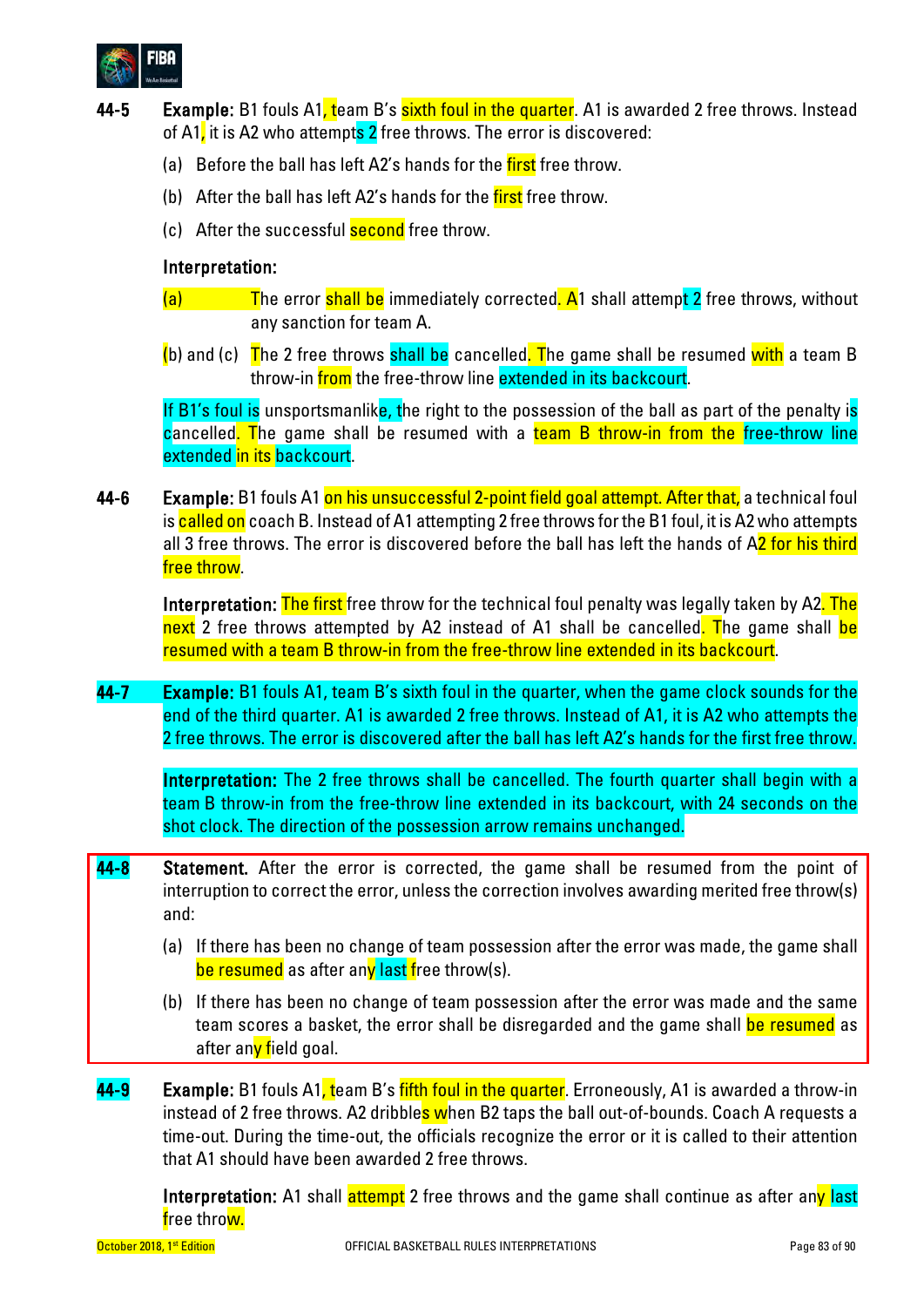

44-10 Example: B1 fouls A1, team B fifth foul in the quarter. Erroneously, A1 is awarded a throw-in instead of 2 free throws. After the throw-in, A2 is fouled by B1 on his unsuccessful field goal attempt and is awarded 2 free throws. Coach A is granted a time-out. During the time-out, the officials recognize the error or it is called to their attention that A1 should have been awarded 2 free throws.

Interpretation: A1 shall attempt 2 free throws with no line-up. A2 then shall attempt 2 free throws and the game shall continue as after any last free throw.

44-11 Example: B1 fouls A1, team B's fifth foul in the quarter. Erroneously, A1 is awarded a throw-in instead of 2 free throws. After the throw-in, A2 scores a field goal. Before the ball becomes live, the officials recognize the error.

Interpretation: The error is disregarded. The game shall be resumed as after any field goal.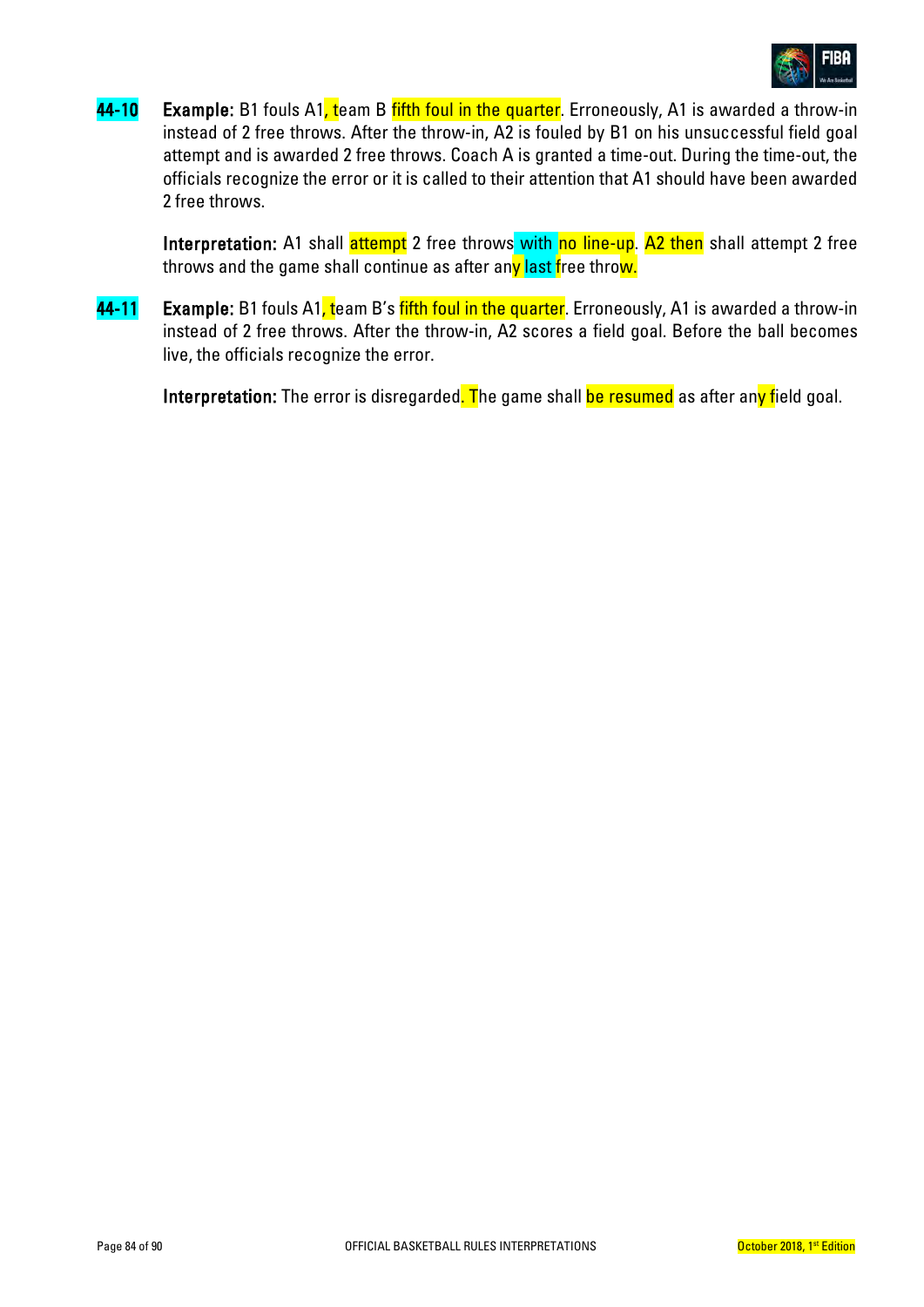

## **Art. 46 Crew chief: Duties and powers**

| $46 - 1$ | Statement. Procedure for the application of the Instant Replay System (IRS) review.                                                                                                                                                                                                         |                                                                                                                                                                                                                                                                                                                                                                                                                      |  |
|----------|---------------------------------------------------------------------------------------------------------------------------------------------------------------------------------------------------------------------------------------------------------------------------------------------|----------------------------------------------------------------------------------------------------------------------------------------------------------------------------------------------------------------------------------------------------------------------------------------------------------------------------------------------------------------------------------------------------------------------|--|
|          | 1.                                                                                                                                                                                                                                                                                          | The IRS review shall be conducted by the officials.                                                                                                                                                                                                                                                                                                                                                                  |  |
|          | 2.                                                                                                                                                                                                                                                                                          | If the call and the decision of the officials is subject to the IRS review, that initial decision<br>must be shown by the officials on the playing court.                                                                                                                                                                                                                                                            |  |
|          | 3.                                                                                                                                                                                                                                                                                          | Prior to the IRS review, the officials may gather as much information as possible from the<br>table officials and from the commissioner, if present.                                                                                                                                                                                                                                                                 |  |
|          | 4.                                                                                                                                                                                                                                                                                          | The crew chief makes the decision whether the IRS review shall be used or not. If not, the<br>initial official's decision remains valid.                                                                                                                                                                                                                                                                             |  |
|          | 5.                                                                                                                                                                                                                                                                                          | Following the IRS review, the initial decision of the official(s) can be corrected only if the<br>IRS review provides the officials with clear and conclusive visual evidence for the<br>correction.                                                                                                                                                                                                                 |  |
|          | 6.                                                                                                                                                                                                                                                                                          | If the IRS review shall be used, it must be used at the latest before the start of the next<br>quarter or overtime or before the crew chief has signed the scoresheet, unless otherwise<br>stated.                                                                                                                                                                                                                   |  |
|          | 7.                                                                                                                                                                                                                                                                                          | The officials shall keep both teams on the playing court at the end of the <b>second quarter</b> ,<br>if an IRS review is to be used to decide whether before the end of the <b>second quarter's</b><br>playing time a foul, an out-of-bounds violation of the shooter, a shot clock violation or an<br>8-secon <mark>d v</mark> iolation has occurred or whether playing time should be added on the game<br>clock. |  |
|          | 8.                                                                                                                                                                                                                                                                                          | The officials shall keep both teams on the playing court anytime, if the IRS review is used<br>at the end of the fourth quarter and in each overtime.                                                                                                                                                                                                                                                                |  |
|          | 9.                                                                                                                                                                                                                                                                                          | An IRS review shall be conducted as fast as possible. The officials may extend the duration<br>of the IRS review if technical problems arise.                                                                                                                                                                                                                                                                        |  |
|          |                                                                                                                                                                                                                                                                                             | 10. If the IRS fails to work and there is no approved spare equipment available, the IRS cannot<br>be used.                                                                                                                                                                                                                                                                                                          |  |
|          |                                                                                                                                                                                                                                                                                             | 11. During the IRS review the officials shall ensure that no unauthorised persons have access<br>to the IRS monitor.                                                                                                                                                                                                                                                                                                 |  |
|          |                                                                                                                                                                                                                                                                                             | 12. After the IRS review has ended, the final decision shall be clearly reported by the crew<br>chief in the front of the scorer's table and if necessary, communicated to the coaches of<br>both teams.                                                                                                                                                                                                             |  |
| $46 - 2$ | <b>Example:</b> A1 attempts a successful shot for a field goal when the game clock signal sounds<br>for the end of the quarter or game. The 2 or 3 points are awarded by the officials. The officials<br>become uncertain if the shot of A1 was released after the end of the playing time. |                                                                                                                                                                                                                                                                                                                                                                                                                      |  |

Interpretation: If the IRS review provides that the ball was released after the end of playing time for the quarter or game, the basket is cancelled. If the IRS review ascertains that the ball was released before the end of playing time for the quarter or game, the crew chief confirms the 2 or 3 points for team A.

46-3 Example: Team B is leading by 2 points. The game clock signal sounds for the end of the quarter or game when A1 attempts a successful shot for a field goal and 2 points are awarded by the officials. The officials become uncertain if the shot of A1 should be valid for 3 points.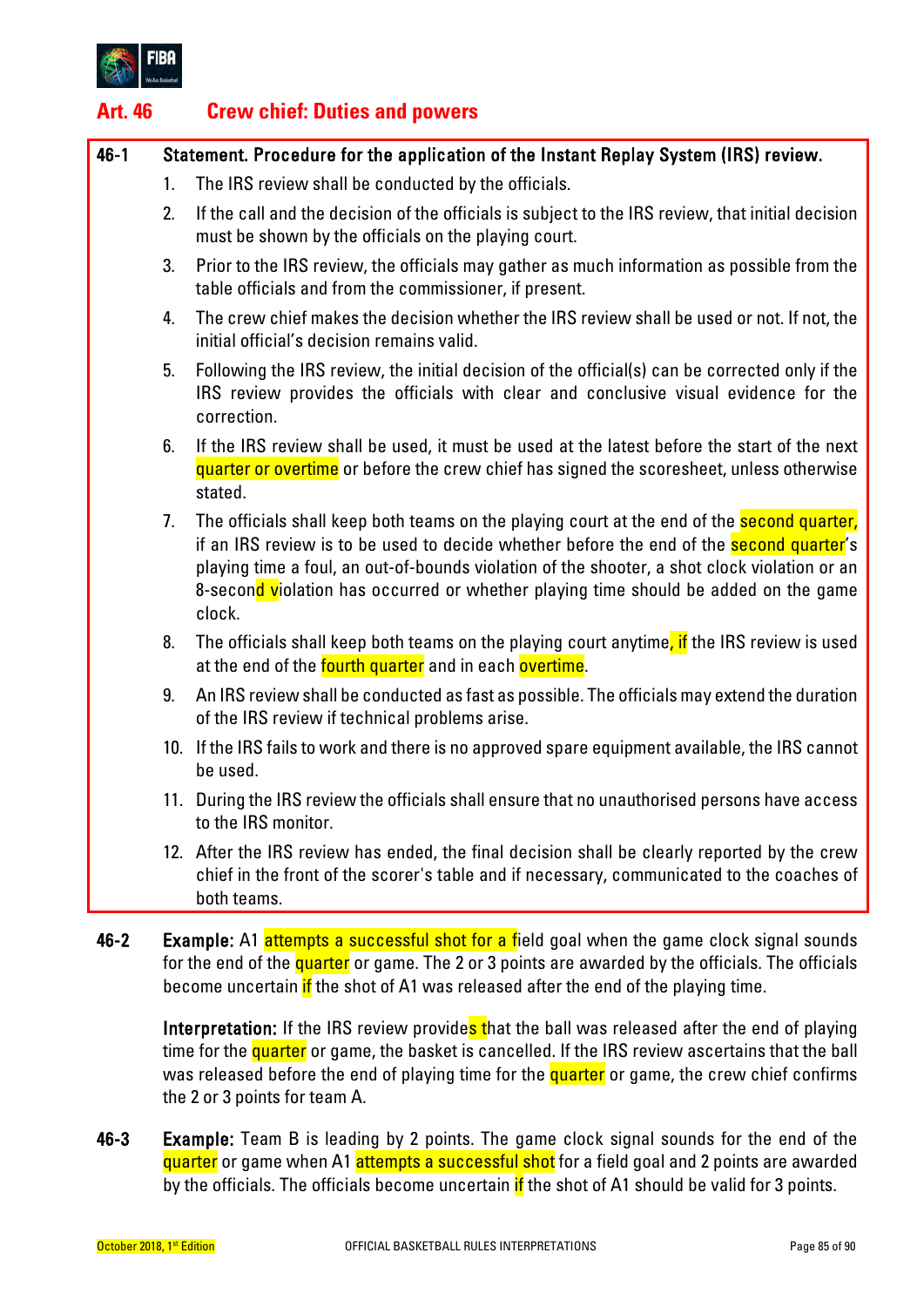

Interpretation: The IRS review can be used at any time to decide whether a **successful** shot for a field goal counts for 2 or 3 points.

46-4 Example: A1 attempts a successful shot for a 3-points field goal and at approximately the same time the game clock signal sounds for the end of the **quarter**. The officials become uncertain if A1 has touched the boundary line on his shot.

Interpretation: The IRS review can be used to decide at the end of the quarter whether a successful shot for a field goal was released before the game clock signal has sounded for the end of the quarter. If so, the IRS review can be used furthermore to decide whether and if so, how much time shall be displayed on the game clock if an out-of-bounds violation of the shooter has occurred.

46-5 Example: With 1:37 remaining on the game clock in the fourth quarter, the shot clock signal sounds. At the same time, A1 scores a field goal and B1 is fouled under the basket by A2. The officials become uncertain if the ball was still in the hands of A1 when the shot clock has expired.

Interpretation: The IRS review can be used to decide whether a **successful** shot for a field goal was released before the shot clock signal has sounded.

If the IRS review provides that the ball has been released before the shot clock has expired, the goal counts and the foul of A2 shall be administered.

If the IRS review provides that the ball has been released after the shot clock has expired, the goal does not count and the foul of A2 shall be disregarded.

46-6 Example: With 1:37 remaining on the game clock in the fourth quarter, the shot clock signal sounds. At the same time, A1 scores a field goal and A2 is fouled under the basket by B1. The officials become uncertain if the ball was still in the hands of A1 when the shot clock has expired.

Interpretation: The IRS review can be used to decide whether a **successful** shot for a field goal was released before the shot clock signal has sounded.

If the IRS review provides that the ball has been released before the shot clock has expired, the goal counts and the foul of B1 shall be administered.

If the IRS review provides that the ball has been released after the shot clock has expired, the aoal does not count and the foul of B1 shall be disregarded.

46-7 Example: With 1:16 remaining on the game clock in the fourth quarter, A1 attempts a shot for a field goal. The official calls a goaltending violation. The officials become uncertain if the ball was already on its downward flight to the basket.

Interpretation: The IRS review can be used to decide whether a goaltending or basket interference was called correctly.

If the IRS review provides that the ball was on its downward flight to the basket, the goaltending violation shall remain.

If the IRS review provides that the ball was not yet on its downward flight to the basket, a jump ball situation has occurred.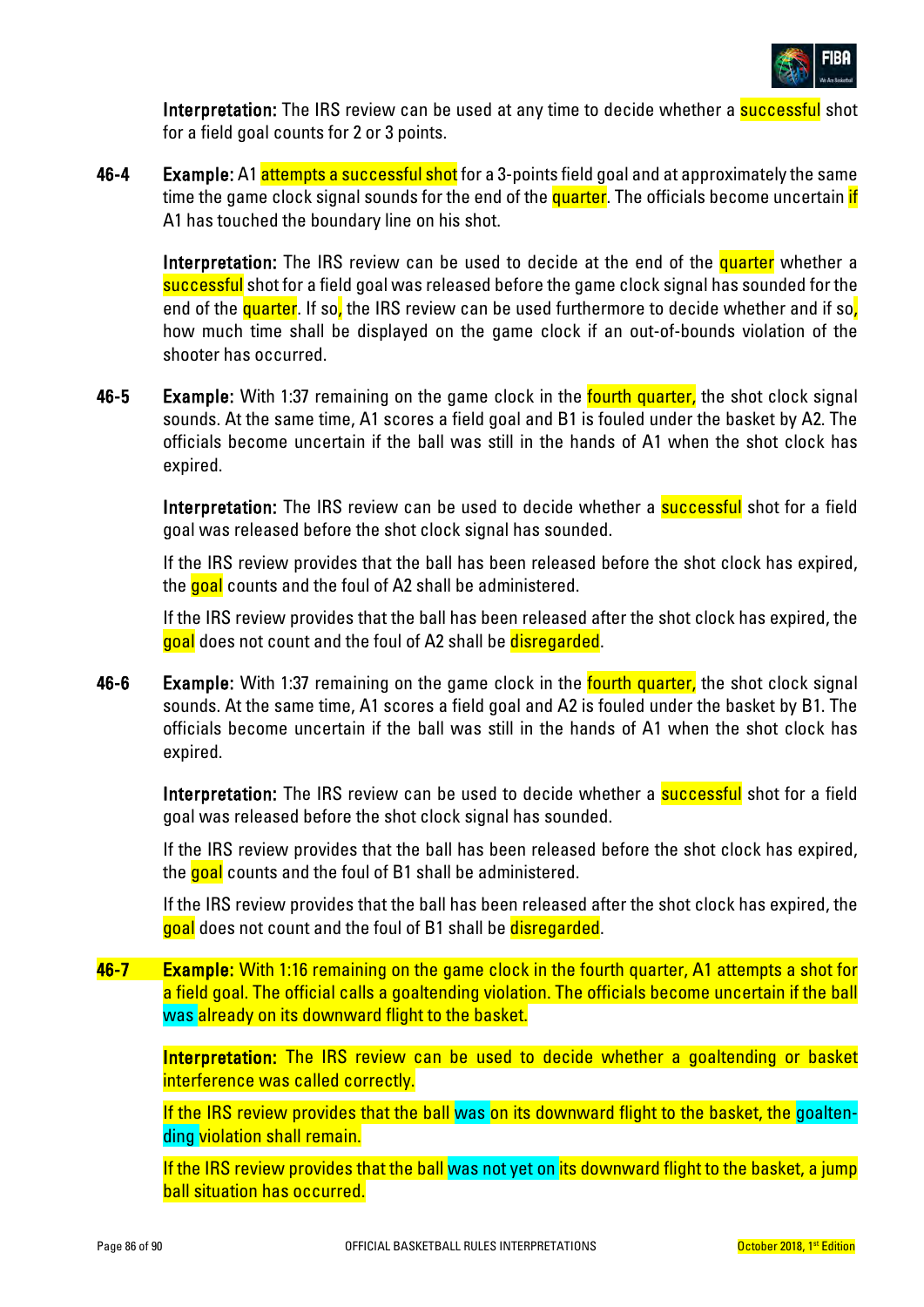

46-8 Example: With 0:38 remaining on the game clock in the fourth quarter, A1 attempts a shot for a field goal. The ball touches the backboard above the level of the ring and is then touched by B1. The official decided that B1's touch was legal and did not call a goaltending violation.

Interpretation: The IRS review can be used only when the officials have made a call.

46-9 Example: With 0:40 remaining on the game clock in the fourth quarter, A1 has the ball in his hands or at the disposal for a throw-in when B2 causes contact with A2 on the playing court. An unsportsmanlike foul is called on B2. The officials become uncertain if the ball was still in the hands of A1 when the foul was called.

Interpretation: The IRS review can be used during any time of the game to decide whether a foul shall be downgraded to a personal foul or upgraded to a disqualifying foul.

If the IRS review provides that the foul occurred before the ball was released, the foul of B2 shall remain unsportsmanlike.

If the IRS review provides that the foul (basketball action) occurred after the ball was released and the ball was in the hands of A2, the foul of B2 shall be downgraded to a personal foul.

46-10 Example: An unsportsmanlike foul was called on B1 for hitting A1 with his elbow. The officials become uncertain if B1, by swinging his elbow, has hit A1.

Interpretation: The IRS review can be used during any time of the game to decide whether a personal, unsportsmanlike or disqualifying foul shall be considered as a technical foul.

If the IRS review provides that no contact has occurred, the foul shall be downgraded to a technical foul.

46-11 Example: A personal foul was called on B1. The officials become uncertain if the foul was an unsportsmanlike foul.

Interpretation: The IRS review can be used during any time of the game to decide whether a personal foul shall be upgraded. However, if the IRS review provides that the foul did not occur, the personal foul cannot be cancelled.

46-12 Example: A1 dribbles towards the basket on a fast break with no defensive player between himself and the opponents' basket. B1 uses his arm to reach for the ball and contacts A1 from the side. The official calls an unsportsmanlike foul against B1. The official becomes uncertain if this foul was correctly called an unsportsmanlike foul.

Interpretation: The IRS review can be used during any time of the game to decide whether an unsportsmanlike foul shall be downgraded to a personal foul or upgraded to a disqualifying foul. However, the IRS review provides that A1 was responsible for the contact by hitting the arm of B1. B1's defensive unsportsmanlike foul cannot be exchanged for A1's offensive foul. The initial official's decision shall remain valid.

46-13 Example: The official calls a foul against B1 on dribbler A1. The official become uncertain if this foul should be upgraded to an unsportsmanlike foul.

Interpretation: The IRS review can be used during any time of the game to decide whether a foul shall be upgraded to an unsportsmanlike foul. However, the IRS review provides that A1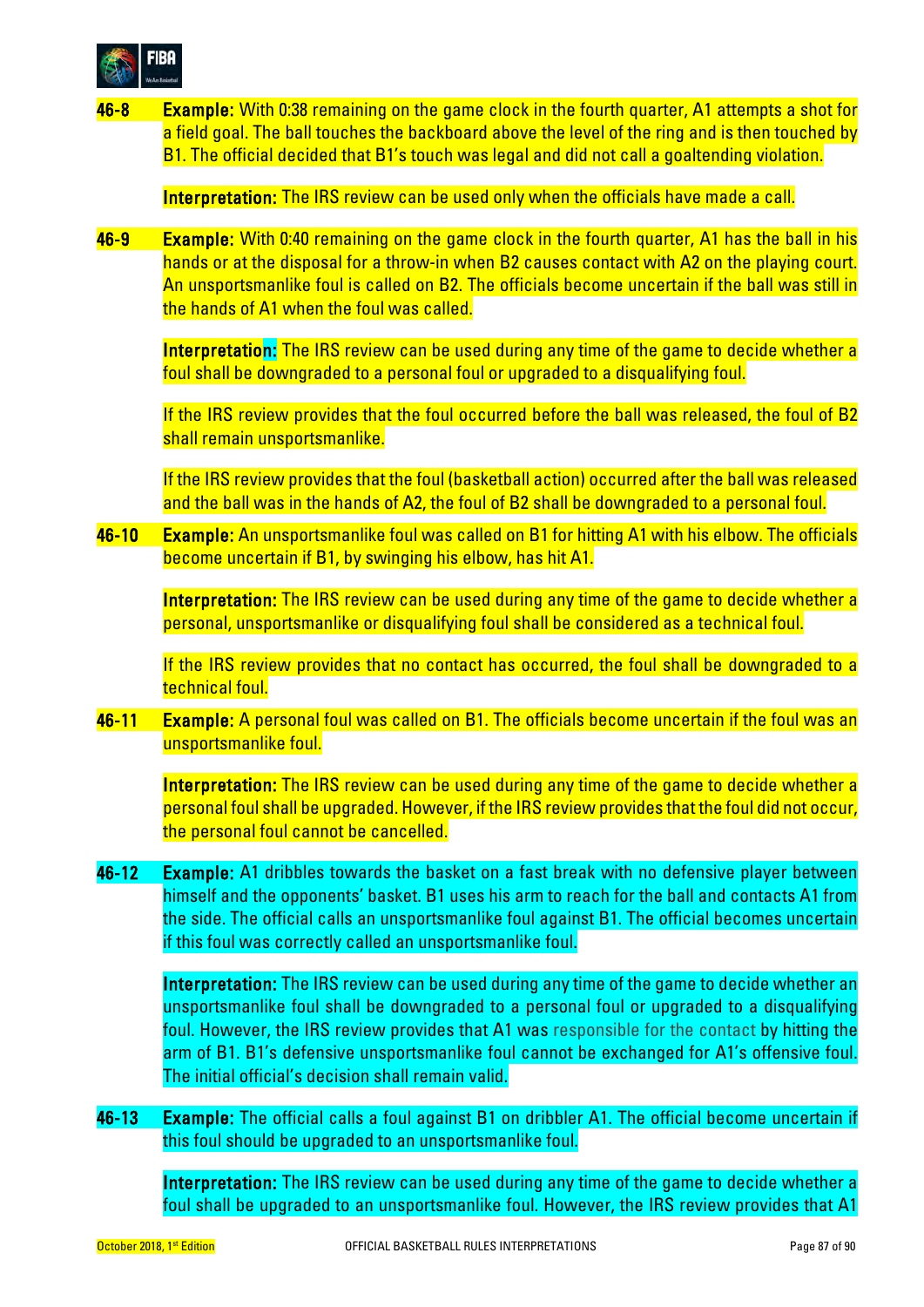

was responsible for the contact by charging into B1. B1's defensive foul cannot be exchanged for A1's offensive foul. The initial official's decision shall remain valid.

46-14 Example: A1 attempts a successful shot for a field goal and at approximately the same time the game clock signal sounds for the end of the **quarter**. The officials become uncertain if a shot clock violation has occurred.

Interpretation: The IRS review can be used, to decide at the end of the quarter or each overtime, whether a successful shot for a field goal was released before the game clock signal has sounded for the end of the *quarter*. The IRS review can be used furthermore to decide whether and if so, how much time shall be displayed on the game clock if a shot clock violation has occurred.

46-15 Example: A1 attempts a successful shot for a field goal and at approximately the same time the game clock signal sounds for the end of the quarter. The officials become uncertain if team A has violated against the 8-second rule.

Interpretation: The IRS review can be used to decide at the end of the quarter whether a successful shot for a field goal was released before the game clock signal has sounded for the end of the quarter. If so, the IRS review can be used furthermore to decide whether and how much time shall be displayed on the game clock if an 8-second violation has occurred.

46-16 Example: Team B is leading by 2 points. The game clock signal sounds for the end of the quarter or game when B1 commits a personal foul against dribbler A1. It is team B's fifth player foul.

Interpretation: The IRS review can be used at the end of the quarter or each overtime, to decide whether the foul has occurred before the end of the playing time. If so, A1 shall attempt **2** free throws. The game clock shall be reset to the remaining playing time.

46-17 Example: A1 attempts an unsuccessful shot for a field goal and is fouled by B1. At approximately the same time the game clock signal sounds for the end of the quarter.

Interpretation: The IRS review can be used at the end of the quarter or each overtime, to decide whether B1's foul has occurred before the game clock signal has sounded.

If the IRS review provides that the foul has occurred before the end of the quarter, the game clock shall be reset to the remaining playing time and free throws shall be administered.

If the IRS review provides that the foul has occurred after the end of the quarter, B1's foul shall be disregarded, no free throws shall be awarded to A1, unless B1's foul was called unsportsmanlike or disqualifying and a quarter is to follow.

46-18 Example: With 5:53 remaining on the game clock in the first quarter, the ball rolls on the playing court next to the sideline when both A1 and B1 try to get the control of the ball. The ball goes out-of-bounds and the ball is awarded to team A for the throw-in. The officials become uncertain of the player who caused the ball to go out-of-bounds.

Interpretation: The officials cannot use the IRS review at this time. To identify the player who caused the ball to go out-of-bounds, the IRS review can only be used when the game clock shows 2:00 minutes or less in the **fourth quarter** and in each overtime.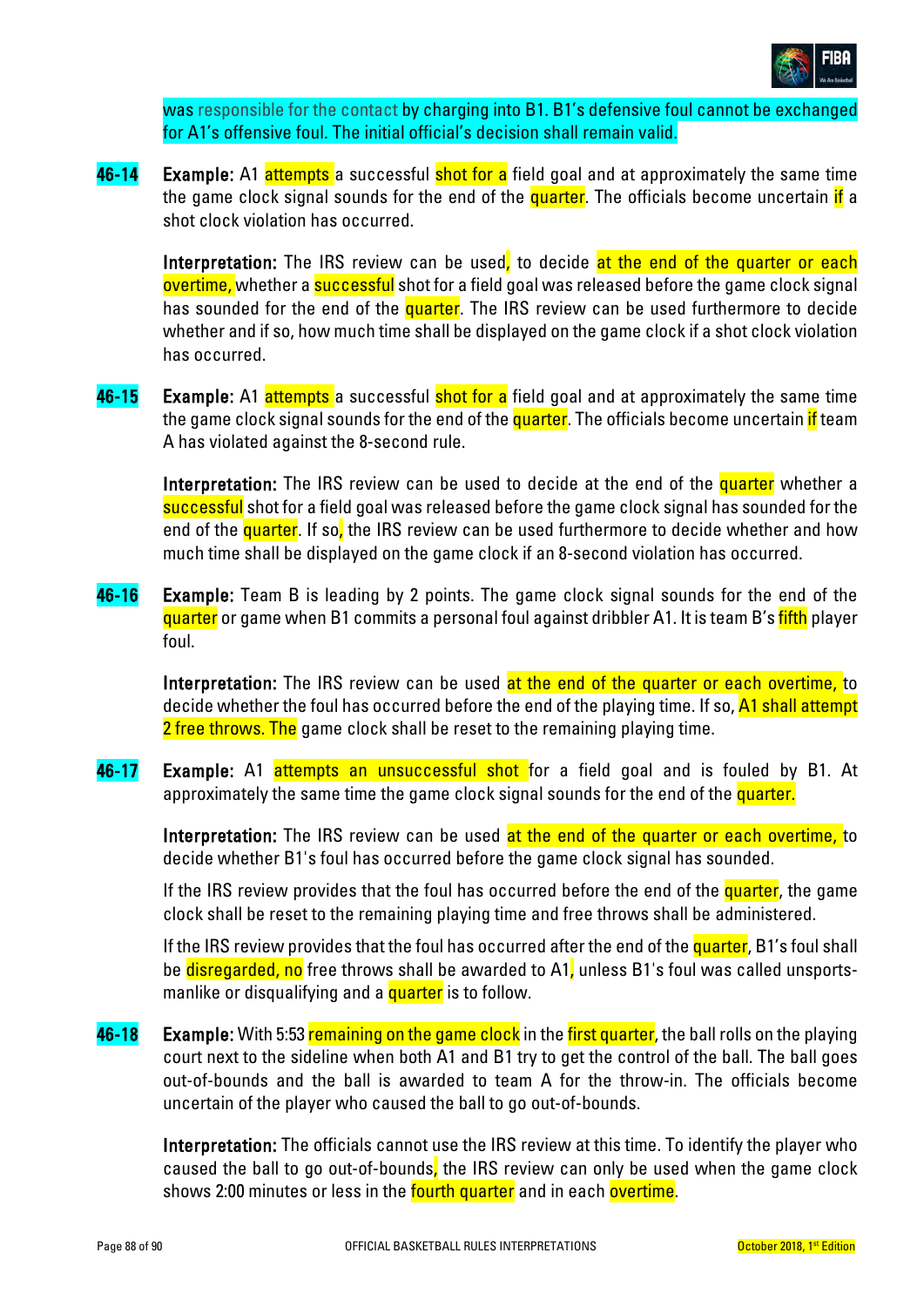

46-19 Example: A1 attempts a successful shot for a field goal. The officials award 3 points. The officials become uncertain if the shot was released from the 3-point field goal area.

Interpretation: The IRS review can be used to decide, during any time of the game, whether the successful field goal shall count for 2 or 3 points. The IRS review of the given game situation shall be conducted at the first opportunity when the game clock is stopped and the ball is dead. In addition:

- 1. When the game clock shows 2:00 minutes or less in the fourth quarter and in any overtime, the IRS review can be used as soon as the ball has entered the basket and the game clock is stopped.
- 2. A time-out or substitution request may be cancelled once the IRS review has been completed and the decision of the review has been communicated.
- 46-20 Example: A1 is fouled by B1 and is awarded 2 free throws. The officials are uncertain on the correct free-throw shooter.

Interpretation: The IRS review can be used during any time of the game, to identify the correct free-throw shooter before the ball has left the hands of the free-throw shooter for his first free throw. If the IRS review provides for a wrong free-throw shooter, a correctable error for permitting a wrong player attempting a free throw has occurred. The free throw(s) attempted, and the possession of the ball if part of the penalty shall be cancelled. The game shall be resumed with a opponents' throw-in from the free-throw line extended in its backcourt.

46-21 Example: A1 and B1 start to throw punches to each other followed by more players getting involved in a fight. After some minutes the officials have restored the order on the playing court.

Interpretation: Once the order is restored, the officials can use the IRS review during any time of the game to identify the involvement of team members and accompanying delegation members during any act of violence. After gathering the clear and conclusive evidence of the fighting game situation, the final decision shall clearly be reported by the crew chief in front of the scorer's table and communicated to both coaches.

46-22 Example: With 1:45 remaining on the game clock in the overtime, A1 near the sideline passes the ball to A2. On the pass, B1 taps the ball to go out-of-bounds. The officials become uncertain if A1 was already out-of-bounds when passing the ball to A2.

Interpretation: The IRS review cannot be used to decide whether a player or a ball was outof-bounds.

46-23 Example: With 1:37 remaining on the game clock in the fourth quarter, the ball goes out-ofbounds. The ball is awarded to team A for a throw-in<mark>. T</mark>eam A is granted a time-out. The officials become uncertain of the player who has caused the ball to go out-of-bounds.

Interpretation: The IRS review can be used, when the game clock shows 2:00 minutes or less in the last quarter, to identify the player who caused the ball to go out-of-bounds. The time-out period of 1-minute duration shall start only once the IRS review has ended.

46-24 Statement. Before the game the crew chief approves the IRS and informs the 2 coaches about its availability. Only the IRS approved by the crew chief can be used for the IRS review.